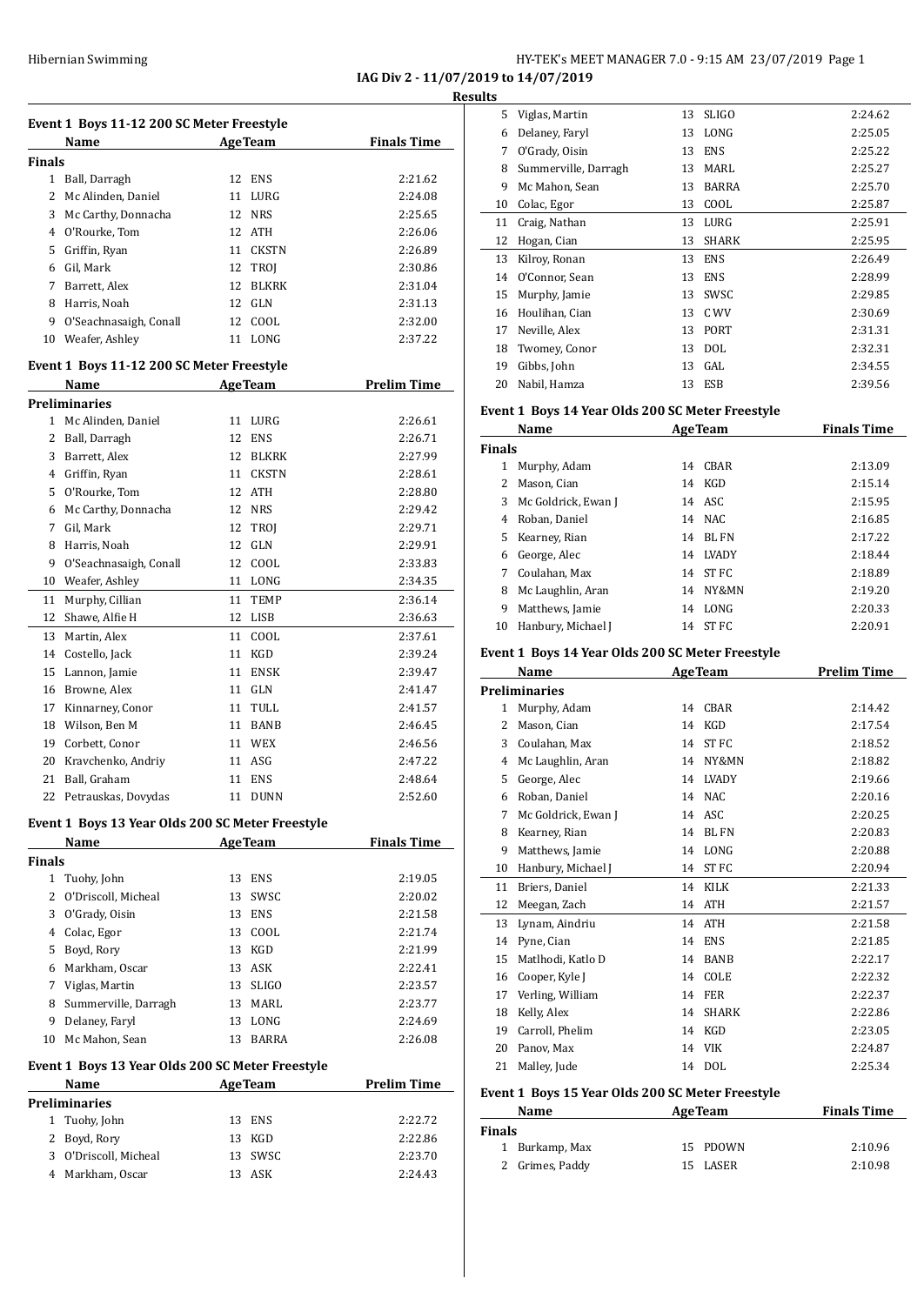### Hibernian Swimming HY-TEK's MEET MANAGER 7.0 - 9:15 AM 23/07/2019 Page 2

**IAG Div 2 - 11/07/2019 to 14/07/2019**

|    | Finals (Event 1 Boys 15 Year Olds 200 SC Meter Freestyle) |    |                |                    |  |  |
|----|-----------------------------------------------------------|----|----------------|--------------------|--|--|
|    | Name                                                      |    | <b>AgeTeam</b> | <b>Finals Time</b> |  |  |
| 3  | Lewandowski, Filip                                        |    | 15 TROI        | 2:12.39            |  |  |
| 4  | Mc Cormack, Cian                                          | 15 | LONG           | 2:13.38            |  |  |
| 5  | Krawczun, Kuba                                            | 15 | <b>LAMAR</b>   | 2:14.27            |  |  |
| 6  | Kilkenny, Shaun                                           | 15 | <b>COM</b>     | 2:15.67            |  |  |
| 7  | Kennedy, Fionn                                            | 15 | <b>LIMK</b>    | 2:17.47            |  |  |
| 8  | Rowley Hopkins, Callum                                    | 15 | <b>SLIGO</b>   | 2:18.10            |  |  |
| 9  | Gillespie, Ross                                           | 15 | <b>TMORE</b>   | 2:22.83            |  |  |
| 10 | Flanagan, Aengus                                          | 15 | MARL           | 2:24.09            |  |  |
|    | Event 1 Boys 15 Year Olds 200 SC Meter Freestyle          |    |                |                    |  |  |
|    | Name                                                      |    | <b>AgeTeam</b> | <b>Prelim Time</b> |  |  |
|    | <b>Preliminaries</b>                                      |    |                |                    |  |  |
| 1  | Burkamp, Max                                              | 15 | <b>PDOWN</b>   | 2:11.68            |  |  |
| 2  | Grimes, Paddy                                             | 15 | LASER          | 2:14.25            |  |  |
| 3  | Lewandowski, Filip                                        | 15 | <b>TROI</b>    | 2:14.32            |  |  |
| 4  | Mc Cormack, Cian                                          | 15 | LONG           | 2:14.72            |  |  |
| 5  | Krawczun, Kuba                                            | 15 | <b>LAMAR</b>   | 2:15.38            |  |  |
| 6  | Kilkenny, Shaun                                           | 15 | COM            | 2:16.02            |  |  |
| 7  | Rowley Hopkins, Callum                                    | 15 | <b>SLIGO</b>   | 2:17.00            |  |  |

| 6  | Kilkenny, Shaun        |     | 15 COM       | 2:16.02 |
|----|------------------------|-----|--------------|---------|
| 7  | Rowley Hopkins, Callum | 15  | SLIGO        | 2:17.00 |
| 8  | Kennedy, Fionn         | 15. | LIMK         | 2:17.01 |
| 9  | Gillespie, Ross        |     | 15 TMORE     | 2:19.81 |
| 10 | Flanagan, Aengus       | 15  | MARI.        | 2:20.29 |
|    | 11 Walsh, Darragh      |     | 15 SWSC      | 2:20.31 |
| 12 | Blake, John            | 15  | ENS          | 2:21.44 |
| 13 | Mc Nicholl, Oisin      | 15  | <b>BMENA</b> | 2:23.89 |
|    | Doran, David           | 15  | <b>ENS</b>   | DO      |

#### **Event 1 Boys 16 & Over 200 SC Meter Freestyle**

|               | Name                     |    | <b>AgeTeam</b> | <b>Finals Time</b> |
|---------------|--------------------------|----|----------------|--------------------|
| <b>Finals</b> |                          |    |                |                    |
|               | O'Brien, Dylan           | 17 | <b>ENS</b>     | 2:00.16            |
| 2             | Collins. Daniel          | 18 | C WV           | 2:02.15            |
| 3             | Woods, Padraig           | 18 | <b>KGD</b>     | 2:02.35            |
| 4             | Kulczynski, Sabian       | 17 | <b>ENS</b>     | 2:03.72            |
| 5.            | O'Reilly, James          | 17 | ALS            | 2:04.06            |
| 6             | Merrigan, Eoin           | 19 | <b>LIMK</b>    | 2:04.79            |
| 7             | O'Connor, Phelim         | 16 | <b>NRS</b>     | 2:05.29            |
| 8             | White, John              | 18 | SPL            | 2:05.44            |
| 9             | Carter, Niall            | 17 | <b>CBAR</b>    | 2:06.78            |
| 10            | Csarodai-Nagy, Krisztian | 16 | <b>WAT</b>     | 2:10.96            |
|               |                          |    |                |                    |

#### **Event 1 Boys 16 & Over 200 SC Meter Freestyle**

|    | Name                     | <b>AgeTeam</b> |             | Prelim Time |
|----|--------------------------|----------------|-------------|-------------|
|    | Preliminaries            |                |             |             |
| 1  | Collins, Daniel          | 18             | C WV        | 2:01.11     |
| 2  | O'Brien, Dylan           | 17             | <b>ENS</b>  | 2:01.56     |
| 3  | Woods, Padraig           | 18             | <b>KGD</b>  | 2:02.81     |
| 4  | Carter, Niall            | 17             | <b>CBAR</b> | 2:04.74     |
| 5  | Merrigan, Eoin           | 19             | <b>LIMK</b> | 2:05.35     |
| 6  | Kulczynski, Sabian       | 17             | <b>ENS</b>  | 2:05.52     |
| 7  | White, John              | 18             | <b>SPL</b>  | 2:05.95     |
| 8  | O'Connor, Phelim         | 16             | <b>NRS</b>  | 2:06.01     |
| 9  | Csarodai-Nagy, Krisztian | 16             | WAT         | 2:06.30     |
| 10 | O'Reilly, James          | 17             | ALS         | 2:06.55     |
| 11 | O'Connor, Milo           | 17             | ATH         | 2:06.95     |
| 12 | Foley, Cillian           | 17             | <b>NRS</b>  | 2:07.00     |
| 13 | Brophy, Luke             | 17             | MAL         | 2:07.29     |
| 14 | Kavanagh, Caimin A       | 18             | ASG         | 2:07.35     |
| 15 | Hayes/Breheny, Iarlaith  | 18             | KGD         | 2:07.85     |
|    |                          |                |             |             |

| <b>Results</b> |                                                                                                                                                                                                                               |                |                    |
|----------------|-------------------------------------------------------------------------------------------------------------------------------------------------------------------------------------------------------------------------------|----------------|--------------------|
|                | 16 Morrissey, Ciaran                                                                                                                                                                                                          | 17 WAT         | 2:08.21            |
|                | 17 Mc Namara, Conn                                                                                                                                                                                                            | 16 CBAR        | 2:09.56            |
|                | 18 Carey, Oisin                                                                                                                                                                                                               | 18 LASER       | 2:09.77            |
|                | 19 Donovan, Shane                                                                                                                                                                                                             | 16 ATH         | 2:09.94            |
|                | 20 Nolan, Matthew                                                                                                                                                                                                             | 16 BARRA       | 2:10.27            |
|                | 21 Lennon, Brian                                                                                                                                                                                                              | 17 SHARK       | 2:11.19            |
|                | 22 Blanchard, Fergal                                                                                                                                                                                                          | 16 LASER       | 2:11.95            |
|                | 23 Guseynov, Michael                                                                                                                                                                                                          | 16 C WV        | 2:12.05            |
|                | 24 Sanchez Frias, Jose                                                                                                                                                                                                        | 17 NAC         | 2:12.31            |
|                | 25 Kenny-Carroll, Christian                                                                                                                                                                                                   | 18 ST FC       | 2:12.38            |
|                | 26 Nyland, Kristian                                                                                                                                                                                                           | 16 NAC         | 2:13.28            |
|                | 27 Fitzgerald, Louis                                                                                                                                                                                                          | 16 TITAN       | 2:14.28            |
|                | 28 Mc Comb, Fiontan                                                                                                                                                                                                           | 16 LURG        | 2:14.70            |
|                | 29 Duggan, Jack                                                                                                                                                                                                               | 16 FER         | 2:14.81            |
|                | 30 Donohoe, Cian                                                                                                                                                                                                              | 16 CBAR        | 2:14.83            |
|                | 31 Mc Fadden, Jack                                                                                                                                                                                                            | 17 COOL        | 2:38.72            |
|                | Event 2 Girls 11-12 200 SC Meter Butterfly                                                                                                                                                                                    |                |                    |
|                | Name and the same of the same of the same of the same of the same of the same of the same of the same of the same of the same of the same of the same of the same of the same of the same of the same of the same of the same | <b>AgeTeam</b> | <b>Finals Time</b> |
| <b>Finals</b>  |                                                                                                                                                                                                                               |                |                    |
|                | 1 Poynton, Hannah                                                                                                                                                                                                             | 11 TROI        | 3:05.97            |
|                | Event 2 Girls 11-12 200 SC Meter Butterfly                                                                                                                                                                                    |                |                    |
|                | Name                                                                                                                                                                                                                          | <b>AgeTeam</b> | <b>Prelim Time</b> |
|                | <b>Preliminaries</b>                                                                                                                                                                                                          |                |                    |
|                | 1 Poynton, Hannah                                                                                                                                                                                                             | 11 TROI        | 3:00.53            |
|                |                                                                                                                                                                                                                               |                |                    |
|                | Event 2 Girls 13 Year Olds 200 SC Meter Butterfly                                                                                                                                                                             |                |                    |
|                | Name                                                                                                                                                                                                                          | <b>AgeTeam</b> | <b>Finals Time</b> |
| <b>Finals</b>  |                                                                                                                                                                                                                               |                |                    |
|                | 1 Marriage, Emma                                                                                                                                                                                                              | 13 DROG        | 2:51.97            |
|                | 2 Smyth, Charlotte                                                                                                                                                                                                            | 13 LARNE       | 2:52.07            |
|                | 3 Rada, Janelle                                                                                                                                                                                                               | 13 LURG        | 2:59.22            |
|                | Event 2 Girls 13 Year Olds 200 SC Meter Butterfly                                                                                                                                                                             |                |                    |
|                | Name<br><b>Age Team</b>                                                                                                                                                                                                       |                | <b>Prelim Time</b> |
|                | <b>Preliminaries</b>                                                                                                                                                                                                          |                |                    |
|                | 1 Smyth, Charlotte                                                                                                                                                                                                            | 13 LARNE       | 2:57.67            |
|                |                                                                                                                                                                                                                               |                |                    |
|                | 2 Rada, Janelle                                                                                                                                                                                                               | 13 LURG        | 3:00.73            |
|                | 3 Marriage, Emma                                                                                                                                                                                                              | 13 DROG        | 3:01.01            |

#### **Event 2 Girls 14 Year Olds 200 SC Meter Butterfly**

|               | Name              |    | <b>AgeTeam</b> | <b>Finals Time</b> |
|---------------|-------------------|----|----------------|--------------------|
| <b>Finals</b> |                   |    |                |                    |
|               | 1 Cosgrave, Sarah | 14 | CBAR           | 2:48.95            |
|               | 2 Hughes, Emma    |    | 14 BALL        | 2:52.13            |
|               | 3 Leogue, Heather |    | 14 ALS         | 3:00.24            |
| 4             | Gore, Ciara       | 14 | WAT            | 3:02.20            |
| 5.            | Cahill, Anna      | 14 | ST FC          | 3:08.30            |

#### **Event 2 Girls 14 Year Olds 200 SC Meter Butterfly**

| <b>Name</b> |                      | <b>AgeTeam</b> |             | <b>Prelim Time</b> |  |
|-------------|----------------------|----------------|-------------|--------------------|--|
|             | <b>Preliminaries</b> |                |             |                    |  |
|             | Cosgrave, Sarah      | 14             | CBAR        | 2:53.29            |  |
|             | 2 Hughes, Emma       | 14             | BALL        | 2:58.05            |  |
| 3.          | Leogue, Heather      |                | 14 ALS      | 3:02.30            |  |
| 4           | Gore, Ciara          | 14             | WAT         | 3:03.98            |  |
| 5.          | Cahill, Anna         |                | 14 ST FC    | 3:08.17            |  |
|             | --- Purcell, Amy     | 14             | <b>TEMP</b> | D0                 |  |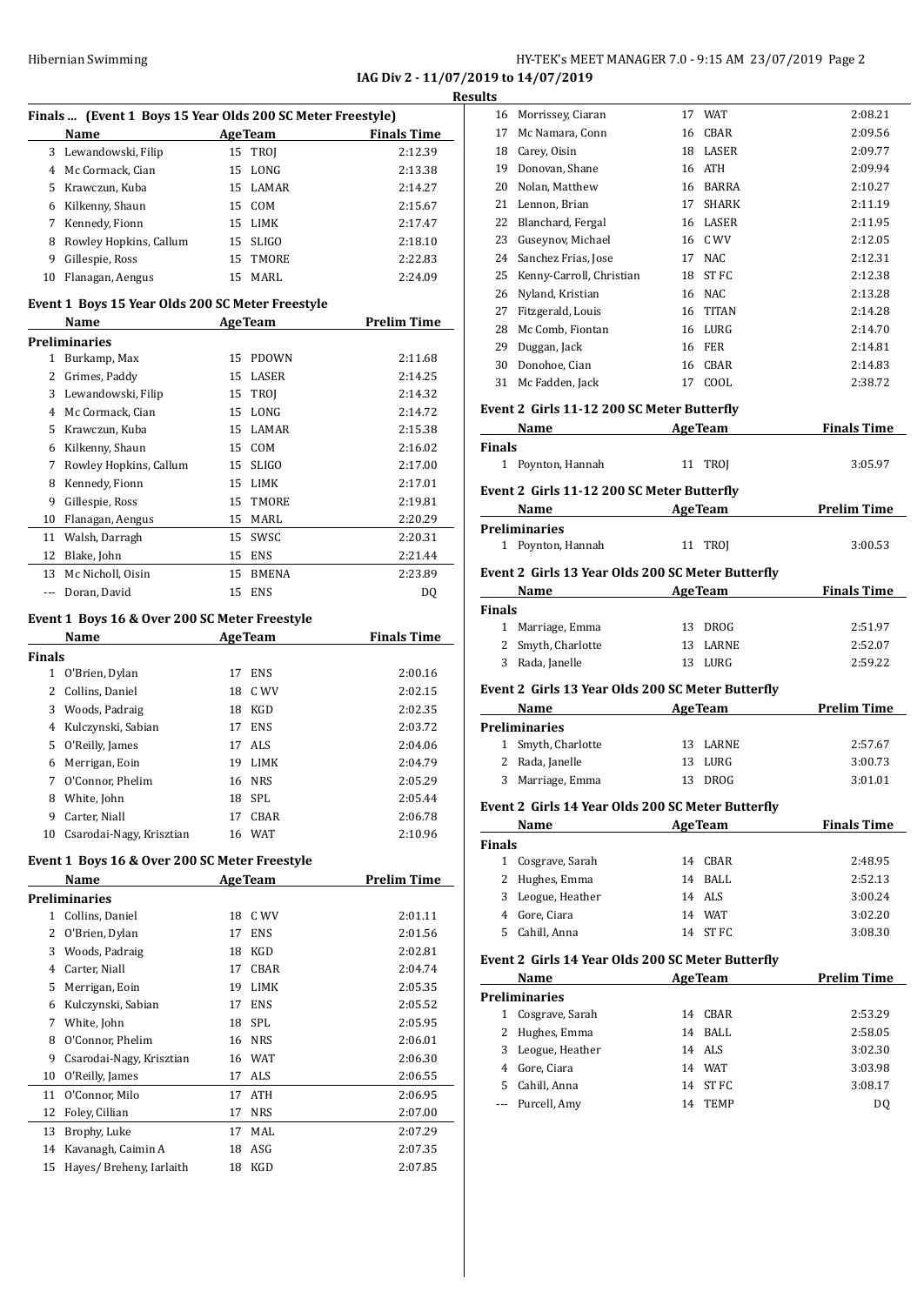**IAG Div 2 - 11/07/2019 to 14/07/2019 Results**

|                      | Event 2 Girls 15 Year Olds 200 SC Meter Butterfly |    |                |                              |
|----------------------|---------------------------------------------------|----|----------------|------------------------------|
|                      | <b>Example 2</b> Age Team<br>Name                 |    |                | <b>Example 1</b> Finals Time |
| Finals               |                                                   |    |                |                              |
|                      | 1 Ryan, Tori C                                    | 15 | ASG            | 2:44.40                      |
|                      | 2 Magee, Eimear                                   | 15 | ENSK           | 2:45.49                      |
|                      | --- Moore, Caoimhe                                | 15 | LAMAR          | DQ                           |
|                      | Event 2 Girls 15 Year Olds 200 SC Meter Butterfly |    |                |                              |
|                      | <b>Example 2</b> Age Team<br>Name                 |    |                | <b>Prelim Time</b>           |
| Preliminaries        |                                                   |    |                |                              |
| 1                    | Ryan, Tori C                                      |    | 15 ASG         | 2:47.53                      |
| 2                    | Magee, Eimear                                     |    | 15 ENSK        | 2:48.13                      |
|                      | 3 Moore, Caoimhe                                  |    | 15 LAMAR       | 2:58.62                      |
|                      |                                                   |    |                |                              |
|                      | Event 2 Girls 16 & Over 200 SC Meter Butterfly    |    |                |                              |
|                      | Name<br><b>AgeTeam</b>                            |    |                | <b>Finals Time</b>           |
| Finals               |                                                   |    |                |                              |
|                      | 1 Lyons, Maria                                    |    | 17 SLIGO       | 2:38.70                      |
|                      | 2 Treanor, Sorcha                                 | 16 | CLM            | 2:45.08                      |
| 3                    | Harrington, Ciara                                 |    | 17 ST FC       | 2:47.60                      |
| 4                    | Rogers, Vera A                                    | 16 | <b>WAT</b>     | 2:51.58                      |
| 5                    | Collins, Ava                                      | 16 | CLNM           | 2:59.31                      |
|                      |                                                   |    |                |                              |
|                      | Event 2 Girls 16 & Over 200 SC Meter Butterfly    |    |                |                              |
|                      | Name                                              |    | <b>AgeTeam</b> | <b>Prelim Time</b>           |
| Preliminaries        |                                                   |    |                |                              |
|                      | 1 Lyons, Maria                                    | 17 | SLIGO          | 2:42.20                      |
|                      | 2 Treanor, Sorcha                                 |    | 16 CLM         | 2:51.03                      |
|                      | 3 Harrington, Ciara                               |    | 17 ST FC       | 2:54.28                      |
|                      | 4 Collins, Ava                                    |    | 16 CLNM        | 2:57.13                      |
|                      | 5 Rogers, Vera A                                  |    | 16 WAT         | 3:00.71                      |
|                      | Event 3 Boys 11-12 100 SC Meter Backstroke        |    |                |                              |
|                      | Name AgeTeam                                      |    |                | <b>Finals Time</b>           |
| Finals               |                                                   |    |                |                              |
|                      | 1 Daniels-Howard, Zach                            |    | 12 FER         | 1:16.22                      |
|                      | 2 Beggs, Daniel                                   | 12 | LARNE          | 1:16.58                      |
| 3                    | Griffin, Ryan                                     | 11 | CKSTN          | 1:16.96                      |
| $\overline{4}$       | Mallet, Aidan                                     | 12 | LEC            | 1:16.99                      |
| 5                    | Martin, Alex                                      | 11 | COOL           | 1:17.87                      |
| 6                    | O'Connor, Freddie                                 | 12 | LIMK           | 1:18.29                      |
| 7                    | Lavin, Michael                                    | 12 | COM            | 1:18.39                      |
| 8                    | Mc Cabe, Evan                                     | 12 | TALL           | 1:19.75                      |
| 9                    | Mc Alinden, Daniel                                | 11 | LURG           | 1:20.11                      |
|                      |                                                   | 12 |                | 1:22.46                      |
| 10                   | O'Neill, Sean                                     |    | ATH            |                              |
|                      | Event 3 Boys 11-12 100 SC Meter Backstroke        |    |                |                              |
|                      | Name                                              |    | <b>AgeTeam</b> | <b>Prelim Time</b>           |
| <b>Preliminaries</b> |                                                   |    |                |                              |
| 1                    | Beggs, Daniel                                     | 12 | LARNE          | 1:16.87                      |
| 2                    | Mallet, Aidan                                     | 12 | LEC            | 1:16.89                      |
| 3                    | Daniels-Howard, Zach                              | 12 | FER            | 1:17.72                      |
| 4                    | O'Connor, Freddie                                 | 12 | LIMK           | 1:18.70                      |
| 5                    | Martin, Alex                                      | 11 | COOL           | 1:19.34                      |
| 6                    | Griffin, Ryan                                     | 11 | <b>CKSTN</b>   | 1:19.85                      |
| 7                    | Lavin, Michael                                    | 12 | COM            | 1:19.87                      |
| 8                    | O'Neill, Sean                                     | 12 | ATH            | 1:20.14                      |
| 9                    | Mc Alinden, Daniel                                | 11 | LURG           | 1:20.18                      |
| 10                   |                                                   | 12 | TALL           |                              |
|                      | Mc Cabe, Evan<br>Szelag, Oliver                   | 12 | COOL           | 1:20.19                      |
|                      |                                                   |    |                | 1:20.23                      |
| 11<br>12             | Watterson, Kieran                                 | 12 | BL FN          | 1:21.05                      |

| LS       |                        |    |              |                |
|----------|------------------------|----|--------------|----------------|
| 13       | Briers, Matthew        | 12 | <b>KILK</b>  | 1:21.23        |
| 14       | Murphy, Cillian        | 11 | <b>TEMP</b>  | 1:21.54        |
| 15       | Dougan, Harry A        | 11 | ASC          | 1:22.42        |
| 16       | Vaughan, Alan          | 12 | <b>MARL</b>  | 1:22.43        |
| 17       | Boyle, Rory            | 12 | <b>SHARK</b> | 1:22.51        |
| 18       | Laudon, Kjell          | 11 | <b>BARRA</b> | 1:22.80        |
| 19       | Kinnarney, Conor       | 11 | TULL         | 1:23.08        |
| 20       | Weafer, Ashley         | 11 | <b>LONG</b>  | 1:23.42        |
| 21       | Markey, Sam            | 12 | <b>ALS</b>   | 1:23.75        |
| 22       | Conway, Tadhg          | 11 | <b>ENS</b>   | 1:23.78        |
| 23       | Petrauskas, Dovydas    | 11 | <b>DUNN</b>  | 1:24.31        |
| 24       | Samuchov, Ignat        | 11 | LAMAR        | 1:24.79        |
| 25       | Lannon, Jamie          | 11 | <b>ENSK</b>  | 1:25.66        |
| 26       | Shawe, Alfie H         | 12 | LISB         | 1:25.73        |
| 27       | Ball, Darragh          | 12 | <b>ENS</b>   | 1:26.66        |
| 28       | Donnelly, Turlough P   | 11 | <b>CURRA</b> | 1:26.75        |
| 29       | Halaczkiewicz, Igor    | 11 | <b>CURRA</b> | 1:26.92        |
| 30       | Cuddihy, Paddy         | 11 | <b>KILK</b>  | 1:28.64        |
| 31       | Wilson, Ben            | 11 | <b>BAN</b>   | 1:28.91        |
| $\cdots$ | O'Seachnasaigh, Conall | 12 | COOL         | D <sub>0</sub> |
| $---$    | Gartley, Oliver L      | 11 | <b>ARDS</b>  | DQ             |
| $\cdots$ | Browne, Alex           | 11 | GLN          | DQ             |
|          |                        |    |              |                |

# **Event 3 Boys 13 Year Olds 100 SC Meter Backstroke**

|               | Name                      |    | <b>AgeTeam</b> | <b>Finals Time</b> |
|---------------|---------------------------|----|----------------|--------------------|
| <b>Finals</b> |                           |    |                |                    |
|               | French, Dominic           | 13 | <b>SLIGO</b>   | 1:12.83            |
| 2             | Gray, Lewis P             | 13 | <b>BANB</b>    | 1:13.03            |
| 3             | Summerville, Darragh      | 13 | MARL           | 1:14.30            |
| 4             | Dougan, Thomas A          |    | 13 ASC         | 1:15.12            |
| 5.            | Markham, Oscar            | 13 | ASK            | 1:15.50            |
| 6             | Hogan, Cian               | 13 | <b>SHARK</b>   | 1:15.66            |
| 7             | Woolley, Luke             | 13 | CLM            | 1:15.80            |
| 8             | Leetch, Michael           | 13 | <b>BMENA</b>   | 1:16.36            |
| 9             | Mc Mahon, Sean            | 13 | <b>BARRA</b>   | 1:16.66            |
| 10            | Mc Ilroy-Sanchez, Pablo G | 13 | <b>COLE</b>    | 1:19.28            |

#### **Event 3 Boys 13 Year Olds 100 SC Meter Backstroke**

|              | Name                      |    | <b>AgeTeam</b> | <b>Prelim Time</b> |
|--------------|---------------------------|----|----------------|--------------------|
|              | <b>Preliminaries</b>      |    |                |                    |
| $\mathbf{1}$ | French, Dominic           | 13 | <b>SLIGO</b>   | 1:14.36            |
| 2            | Gray, Lewis P             | 13 | <b>BANB</b>    | 1:14.86            |
| 3            | Markham, Oscar            | 13 | ASK            | 1:14.92            |
| 4            | Woolley, Luke             | 13 | <b>CLM</b>     | 1:15.31            |
| 5            | Summerville, Darragh      | 13 | MARL           | 1:15.61            |
| 6            | Hogan, Cian               | 13 | <b>SHARK</b>   | 1:15.70            |
| 7            | Mc Mahon, Sean            | 13 | <b>BARRA</b>   | 1:15.71            |
| 8            | Leetch, Michael           | 13 | <b>BMENA</b>   | 1:15.94            |
| 9            | Dougan, Thomas A          | 13 | ASC            | 1:16.73            |
| 10           | Mc Ilroy-Sanchez, Pablo G | 13 | COLE           | 1:16.91            |
| 11           | Ates, Ryan                | 13 | <b>FER</b>     | 1:17.61            |
| 12           | Swaris, Dillon            | 13 | LONG           | 1:17.68            |
| 13           | Murphy, Aaron             | 13 | <b>TEMP</b>    | 1:17.70            |
| 14           | Craig, Nathan             | 13 | LURG           | 1:17.96            |
| 15           | O'Halloran, Padraig       | 13 | <b>KGD</b>     | 1:18.15            |
| 16           | Garvey, Eanna             | 13 | MAL            | 1:18.33            |
| 17           | Bowen, Marcas             | 13 | <b>KILK</b>    | 1:18.35            |
| 18           | Gilli, Roan               | 13 | <b>DOL</b>     | 1:18.64            |
| 19           | O'Doherty, Peter          | 13 | <b>KLRNY</b>   | 1:18.84            |
| 20           | Hayes, Ferdia             | 13 | <b>ENS</b>     | 1:19.36            |
| 21           | Tobin, Robert             | 13 | <b>COM</b>     | 1:19.63            |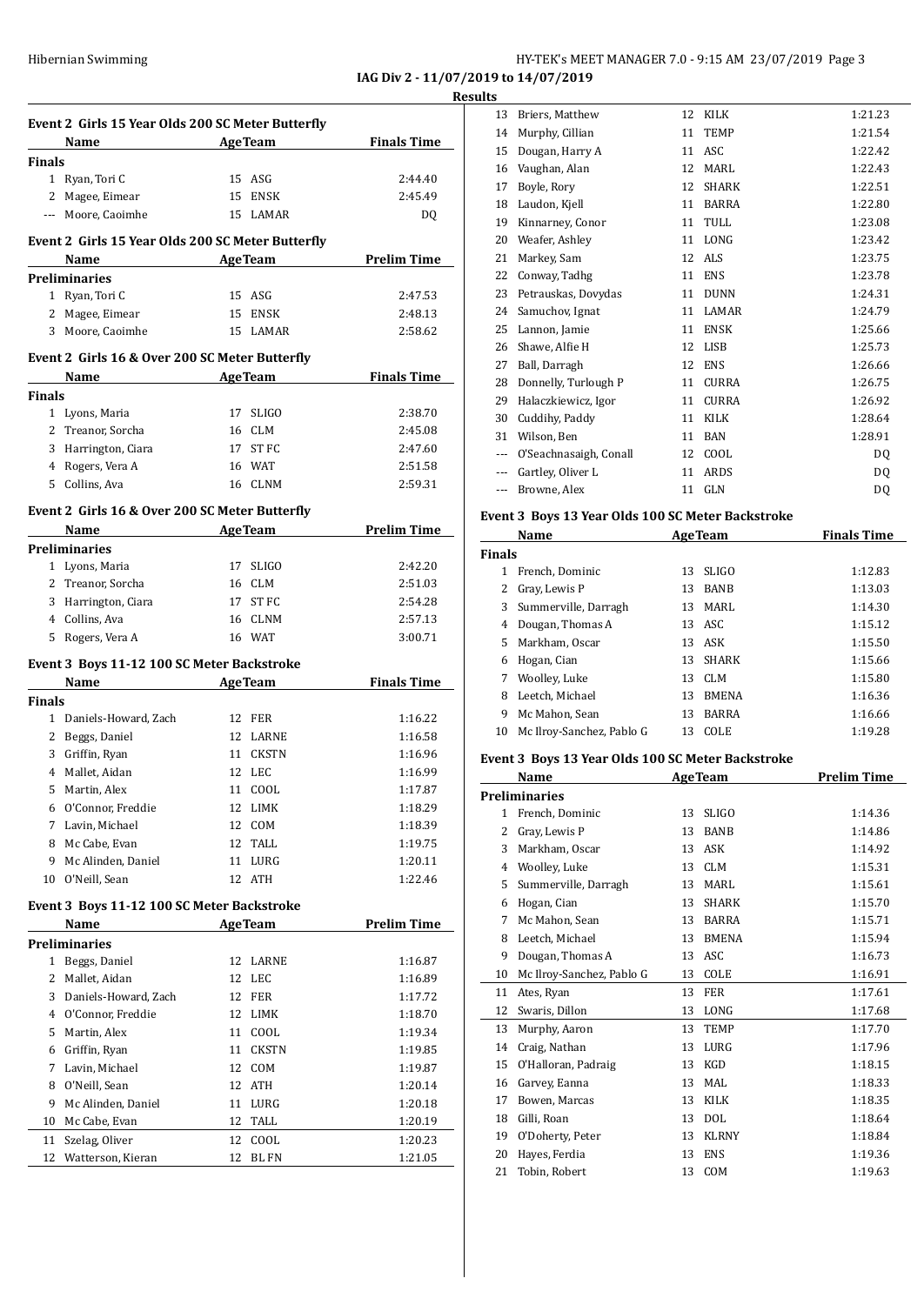#### HY-TEK's MEET MANAGER 7.0 - 9:15 AM 23/07/2019 Page 4 **IAG Div 2 - 11/07/2019 to 14/07/2019**

**Results**

| Name                |    |              | <b>Prelim Time</b>                                                                                                                                           |
|---------------------|----|--------------|--------------------------------------------------------------------------------------------------------------------------------------------------------------|
| *22 Neville, Alex   |    |              | 1:19.75                                                                                                                                                      |
| Donnelly, Sé        |    | TALL         | 1:19.75                                                                                                                                                      |
| Gibbs, John         |    |              | 1:19.80                                                                                                                                                      |
| Monaghan, Shea      | 13 | <b>ROTTS</b> | 1:19.80                                                                                                                                                      |
| Colac, Egor         |    | COOL         | 1:20.26                                                                                                                                                      |
| O'Connor, Sean      |    | <b>ENS</b>   | 1:20.38                                                                                                                                                      |
| Delanev, Faryl      |    |              | 1:20.56                                                                                                                                                      |
| Tutty, Cal          |    |              | 1:20.64                                                                                                                                                      |
| Kilroy, Ronan       | 13 | <b>ENS</b>   | 1:21.28                                                                                                                                                      |
| Nabil, Hamza        |    | <b>ESB</b>   | 1:21.32                                                                                                                                                      |
| O'Keeffe, Jamie     | 13 | <b>PORT</b>  | 1:21.64                                                                                                                                                      |
| O'Driscoll, Micheal |    | SWSC         | 1:22.50                                                                                                                                                      |
| Mc Grath, Cian      | 13 | COOL         | DQ                                                                                                                                                           |
|                     |    |              | Preliminaries  (Event 3 Boys 13 Year Olds 100 SC Meter Backstroke)<br><b>AgeTeam</b><br>13 PORT<br>13<br>13 GAL<br>13<br>13<br>13 LONG<br>13 DOL<br>13<br>13 |

#### **Event 3 Boys 14 Year Olds 100 SC Meter Backstroke**

|               | Name               |    | <b>AgeTeam</b> | <b>Finals Time</b> |
|---------------|--------------------|----|----------------|--------------------|
| <b>Finals</b> |                    |    |                |                    |
| 1             | Farrell, Samuel    | 14 | <b>LAMAR</b>   | 1:10.10            |
| 2             | Cooke, Aonghus     | 14 | LIMK           | 1:10.49            |
| 3             | Kingston, Robert J | 14 | WCO            | 1:11.05            |
| 4             | Flaherty, Roan     |    | 14 ATH         | 1:11.53            |
| 5.            | O'Sullivan, Matt C |    | 14 TROI        | 1:12.88            |
| 6             | Meegan, Zach       | 14 | ATH            | 1:13.68            |
| 7             | George, Alec       | 14 | <b>LVADY</b>   | 1:13.83            |
| 8             | Das, Rohit         | 14 | WAT            | 1:14.65            |
| 9             | Mason, Cian        | 14 | <b>KGD</b>     | 1:14.74            |
| 10            | Nugent, Fionn      | 14 | <b>CTWN</b>    | 1:14.85            |

#### **Event 3 Boys 14 Year Olds 100 SC Meter Backstroke**

|                | Name                 |    | <b>AgeTeam</b> | <b>Prelim Time</b> |
|----------------|----------------------|----|----------------|--------------------|
|                | <b>Preliminaries</b> |    |                |                    |
| 1              | Kingston, Robert J   |    | 14 WCO         | 1:11.53            |
| $\overline{2}$ | Farrell, Samuel      | 14 | <b>LAMAR</b>   | 1:11.62            |
| 3              | O'Sullivan, Matt C   | 14 | TROI           | 1:12.19            |
| 4              | Flaherty, Roan       | 14 | <b>ATH</b>     | 1:12.44            |
| 5              | Cooke, Aonghus       | 14 | <b>LIMK</b>    | 1:12.48            |
| 6              | George, Alec         | 14 | <b>LVADY</b>   | 1:13.06            |
| 7              | Meegan, Zach         | 14 | <b>ATH</b>     | 1:13.81            |
| 8              | Nugent, Fionn        | 14 | <b>CTWN</b>    | 1:14.00            |
| 9              | Das, Rohit           | 14 | <b>WAT</b>     | 1:14.46            |
| 10             | Mason, Cian          | 14 | <b>KGD</b>     | 1:14.76            |
| 11             | Murphy, Adam         | 14 | CBAR           | 1:14.84            |
| 12             | Lennon, David        | 14 | <b>SHARK</b>   | 1:15.10            |
| 13             | Meagher, Tommy       | 14 | <b>KNMRE</b>   | 1:16.30            |
| 14             | Mc Donagh, Edward    | 14 | <b>SLIGO</b>   | 1:16.36            |
| 15             | Zaharovs, Valera     | 14 | LAMAR          | 1:16.62            |
| 16             | Kearney, Rian        | 14 | <b>BL FN</b>   | 1:16.70            |
| 17             | Carroll, Phelim      | 14 | <b>KGD</b>     | 1:16.77            |
| 18             | Treanor, Eoin        | 14 | <b>CLM</b>     | 1:16.95            |
| 19             | Matthews, Jamie      | 14 | LONG           | 1:16.96            |
| 20             | Verling, William     | 14 | <b>FER</b>     | 1:18.48            |
| 21             | Cooper, Kyle J       | 14 | COLE           | 1:18.93            |
| 22             | Mason, Christopher   | 14 | LEC            | 1:19.55            |
| 23             | Coulahan, Max        | 14 | <b>STFC</b>    | 1:19.71            |
| $\overline{a}$ | Panov, Max           | 14 | VIK            | <b>DQ</b>          |

|               | Event 3 Boys 15 Year Olds 100 SC Meter Backstroke |    |                |                    |  |  |  |
|---------------|---------------------------------------------------|----|----------------|--------------------|--|--|--|
|               | Name                                              |    | <b>AgeTeam</b> | <b>Finals Time</b> |  |  |  |
| <b>Finals</b> |                                                   |    |                |                    |  |  |  |
|               | Mahon, Adam                                       |    | 15 LEC         | 1:05.12            |  |  |  |
|               | 2 Zaikov, Dmitry                                  |    | 15 PDOWN       | 1:07.53            |  |  |  |
| 3             | Harrington, Shane                                 |    | 15 ATH         | 1:09.06            |  |  |  |
| 4             | Doran, David                                      |    | 15 ENS         | 1:10.06            |  |  |  |
| 5.            | Grimes, Paddy                                     |    | 15 LASER       | 1:10.42            |  |  |  |
| 6             | Ferrie. Patrick G                                 |    | 15 LISB        | 1:10.69            |  |  |  |
| 7             | Kilkenny, Shaun                                   |    | 15 COM         | 1:10.77            |  |  |  |
| 8             | Donnelly, Shane                                   |    | 15 NAC         | 1:11.12            |  |  |  |
| 9             | Woolley, James                                    | 15 | CLM            | 1:11.56            |  |  |  |
| 10            | Mc Donnell, William                               |    | 15 GAL         | 1:11.88            |  |  |  |

#### **Event 3 Boys 15 Year Olds 100 SC Meter Backstroke**

|    | Name                 |    | <b>AgeTeam</b> | <b>Prelim Time</b> |
|----|----------------------|----|----------------|--------------------|
|    | <b>Preliminaries</b> |    |                |                    |
| 1. | Mahon, Adam          |    | 15 LEC         | 1:06.88            |
| 2  | Zaikov, Dmitry       | 15 | <b>PDOWN</b>   | 1:08.70            |
| 3  | Harrington, Shane    | 15 | <b>ATH</b>     | 1:09.55            |
| 4  | Donnelly, Shane      | 15 | <b>NAC</b>     | 1:10.79            |
| 5. | Ferrie, Patrick G    | 15 | <b>LISB</b>    | 1:11.12            |
| 6  | Doran, David         | 15 | <b>ENS</b>     | 1:11.43            |
| 7  | Kilkenny, Shaun      | 15 | <b>COM</b>     | 1:11.44            |
| 8  | Woolley, James       | 15 | <b>CLM</b>     | 1:11.70            |
| 9  | Mc Donnell, William  | 15 | GAL            | 1:11.80            |
| 10 | Grimes, Paddy        | 15 | LASER          | 1:12.37            |
| 11 | Krawczun, Kuba       | 15 | LAMAR          | 1:12.72            |
| 12 | Hughes, Harry H      | 15 | COLE           | 1:12.76            |
| 13 | Burkamp, Max         | 15 | <b>PDOWN</b>   | 1:12.79            |
| 14 | Mc Nicholl, Oisin    | 15 | <b>BMENA</b>   | 1:13.53            |
| 15 | Duffy, Ben           | 15 | <b>TROJ</b>    | 1:14.17            |
| 16 | Lewandowski, Filip   | 15 | <b>TROI</b>    | 1:14.68            |
| 17 | Blake, John          | 15 | <b>ENS</b>     | 1:17.31            |
|    |                      |    |                |                    |

#### **Event 3 Boys 16 & Over 100 SC Meter Backstroke**

|               | Name            |    | <b>AgeTeam</b> | <b>Finals Time</b> |
|---------------|-----------------|----|----------------|--------------------|
| <b>Finals</b> |                 |    |                |                    |
|               | Slattery, Sean  | 19 | <b>FER</b>     | 1:02.22            |
| 2             | Welby, Evan     | 18 | <b>SHARK</b>   | 1:02.69            |
| 3             | O'Reilly, James | 17 | ALS            | 1:05.00            |
| 4             | Brophy, Luke    | 17 | MAL            | 1:05.62            |
| 5.            | Woods, Padraig  | 18 | KGD            | 1:05.85            |
| 6             | Jeffery, John J | 17 | <b>TMORE</b>   | 1:06.27            |
| 7             | Comerford, Cian | 18 | TALL           | 1:06.47            |
| 8             | Boyd, Harry     | 16 | KGD            | 1:07.63            |
| 9             | Russell. Tom    | 16 | <b>KILK</b>    | 1:08.38            |
|               | Haugh, Joshua   | 18 | MULL           | DO.                |

#### **Event 3 Boys 16 & Over 100 SC Meter Backstroke**

|    | Name            |    | <b>AgeTeam</b> | <b>Prelim Time</b> |
|----|-----------------|----|----------------|--------------------|
|    | Preliminaries   |    |                |                    |
| 1  | Slattery, Sean  | 19 | <b>FER</b>     | 1:03.40            |
| 2  | Welby, Evan     | 18 | SHARK          | 1:03.62            |
| 3  | Woods, Padraig  | 18 | KGD            | 1:05.42            |
| 4  | O'Reilly, James | 17 | ALS            | 1:05.77            |
| 5. | Haugh, Joshua   | 18 | MULL           | 1:06.09            |
| 6  | Jeffery, John J | 17 | TMORE          | 1:06.20            |
| 7  | Comerford, Cian | 18 | TALL           | 1:06.24            |
| 8  | Brophy, Luke    | 17 | MAL.           | 1:06.26            |
| 9  | Boyd, Harry     | 16 | KGD            | 1:06.92            |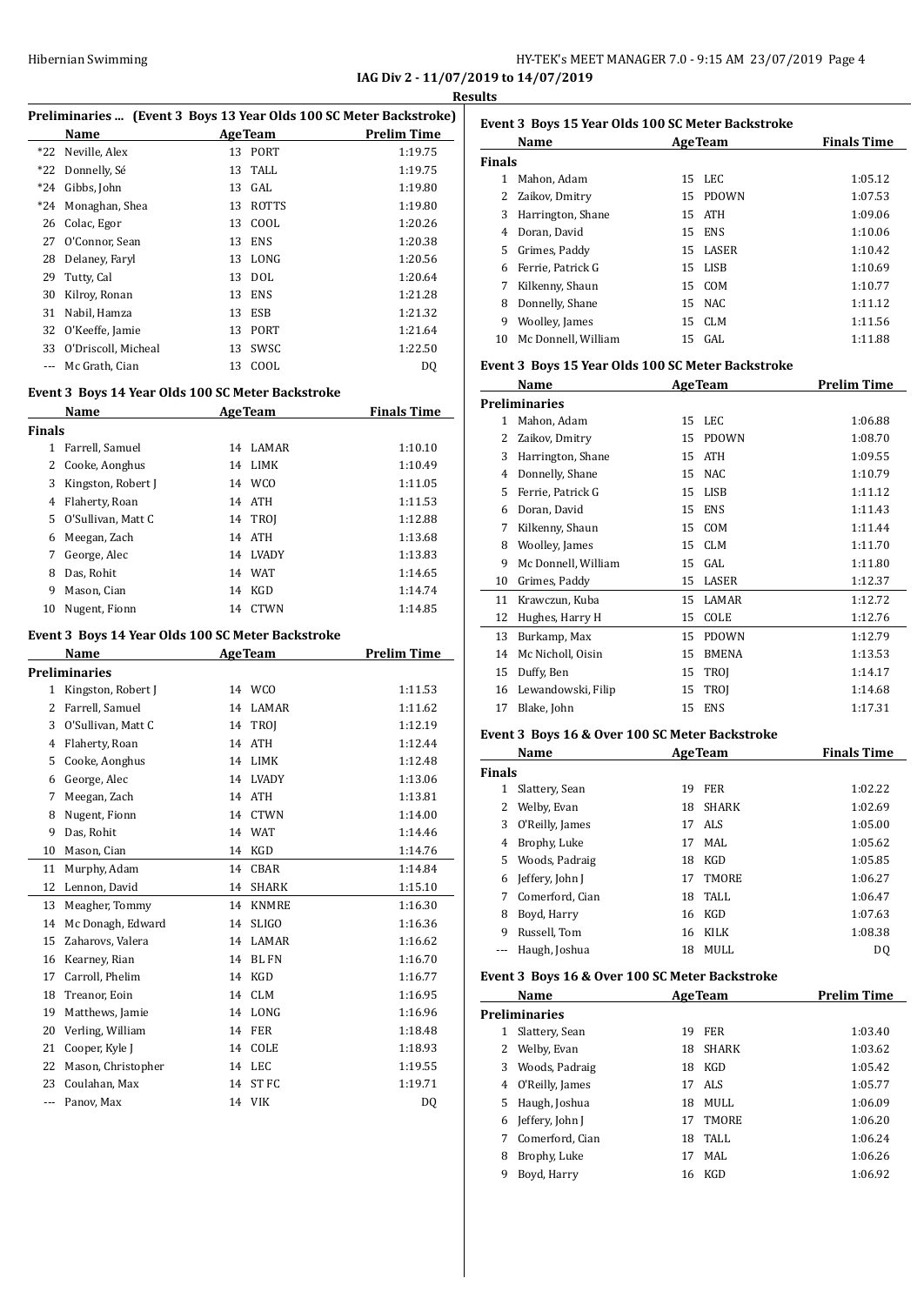**Name Age Team Finals Time**  O'Brien, Denis 12 LIMK 5:39.05 2 Gil, Mark 12 TROJ 5:59.58 3 Mc Carthy, Donnacha 12 NRS 6:03.35 Briers, Matthew 12 KILK 6:17.23

**Name Age Team Finals Time**  Comerford, Glenn 13 TALL 5:52.76 Mc Mahon, Sean 13 BARRA 5:55.38 Twomey, Conor 13 DOL 5:57.94 O'Neill, Scott 13 C WV 6:05.63

|               | Hibernian Swimming                                              |    |                | IAG Div 2 - 11/07/2019 to 14/07/2019 |                | HY-TEK's MEET MANAGER 7.0 - 9:15 AM        |    |                |
|---------------|-----------------------------------------------------------------|----|----------------|--------------------------------------|----------------|--------------------------------------------|----|----------------|
|               |                                                                 |    |                |                                      | <b>Results</b> |                                            |    |                |
|               | Preliminaries  (Event 3 Boys 16 & Over 100 SC Meter Backstroke) |    |                |                                      |                | Event 5 Boys 11-12 400 SC Meter IM         |    |                |
|               | Name                                                            |    | <b>AgeTeam</b> | <b>Prelim Time</b>                   |                | Name                                       |    | <b>AgeTeam</b> |
|               | 10 Russell, Tom                                                 |    | 16 KILK        | 1:06.98                              |                | 1 O'Brien, Denis                           |    | 12 LIMK        |
|               | 11 Masterson, Darragh                                           |    | 17 KGD         | 1:07.15                              |                | 2 Gil, Mark                                |    | 12 TROI        |
|               | 12 Nolan, Matthew                                               |    | 16 BARRA       | 1:07.30                              | 3              | Mc Carthy, Donnacha                        |    | 12 NRS         |
|               | 13 Collins, Daniel                                              |    | 18 C WV        | 1:07.40                              |                | 4 Briers, Matthew                          |    | 12 KILK        |
| 14            | Csarodai-Nagy, Krisztian                                        |    | 16 WAT         | 1:07.42                              |                |                                            |    |                |
| 15            | Donovan, Shane                                                  |    | 16 ATH         | 1:07.55                              |                | Event 5 Boys 13 Year Olds 400 SC Meter IM  |    |                |
| 16            | Mc Namara, Conn                                                 |    | 16 CBAR        | 1:07.64                              |                | Name                                       |    | <b>AgeTeam</b> |
| 17            | Burns, Jamie                                                    |    | 18 ST FC       | 1:07.83                              |                | 1 Comerford, Glenn                         |    | 13 TALL        |
| 18            | O'Connor, Phelim                                                |    | 16 NRS         | 1:08.53                              |                | 2 Mc Mahon, Sean                           |    | 13 BARRA       |
| 19            | Cowman, Noah                                                    |    | 16 WAT         | 1:08.84                              | 3              | Twomey, Conor                              |    | 13 DOL         |
| 20            | O'Leary, Paudie                                                 |    | 16 KLRNY       | 1:09.83                              |                | 4 O'Neill, Scott                           |    | 13 C WV        |
| 21            | Johnston, Sean                                                  |    | 16 NAC         | 1:09.97                              |                | Event 5 Boys 15 Year Olds 400 SC Meter IM  |    |                |
| 22            | Kenny, Joseph                                                   | 16 | TALL           | 1:10.40                              |                | Name                                       |    | <b>AgeTeam</b> |
| 23            | Malone, Evan                                                    |    | 16 VIK         | 1:10.59                              |                |                                            |    |                |
| 24            | Lennon, Brian                                                   | 17 | SHARK          | 1:10.91                              |                | 1 Gillespie, Ross                          |    | 15 TMORE       |
| 25            | Connolly, Daniel                                                |    | 16 LIRSC       | 1:11.05                              |                | Event 5 Boys 16 & Over 400 SC Meter IM     |    |                |
| 26            | Coppinger, Niall                                                |    | 16 LONG        | 1:11.38                              |                | Name                                       |    | <b>AgeTeam</b> |
| 27            | Klimonov, Denis                                                 |    | 16 TG SK       | 1:11.51                              |                | 1 Madigan, Daniel                          |    | 17 LONG        |
| 28            | Heaney, Mike                                                    |    | 16 CLM         | 1:12.17                              | 2              | Blanchard, Fergal                          |    | 16 LASER       |
| 29            | Fitzgibbon, Seán                                                |    | 17 KGD         | 1:12.84                              | 3              | Donoghue, Sean                             |    | 17 LAMAR       |
| 30            | Blanchard, Fergal                                               |    | 16 LASER       | 1:13.54                              | 4              | Fitzgibbon, Seán                           | 17 | <b>KGD</b>     |
|               | --- Vennard, Daniel                                             |    | 17 PDOWN       | DQ                                   | 5              | Lennon, Brian                              | 17 | SHARK          |
|               |                                                                 |    |                |                                      | 6              | Nolan, Matthew                             | 16 | BARRA          |
|               | Event 4 Girls 15 & Over 50 SC Meter Breaststroke                |    |                |                                      | 7              | Huang, Tommy                               |    | 18 CBAR        |
|               | Name                                                            |    | <b>AgeTeam</b> | <b>Finals Time</b>                   | 8              | Burns, Jamie                               |    | 18 ST FC       |
| <b>Finals</b> |                                                                 |    |                |                                      |                |                                            |    |                |
|               | 1 Gellately, Megan                                              |    | 18 PDOWN       | 35.30                                |                | Event 6 Girls 11-12 200 SC Meter Freestyle |    |                |
| 2             | Woodside, Holly                                                 |    | 15 LARNE       | 35.63                                |                | Name                                       |    | <b>AgeTeam</b> |
| 3             | Donnelly, Evelyn                                                |    | 16 ADSC        | 35.86                                | <b>Finals</b>  |                                            |    |                |
| 4             | Andrews, Jennifer                                               |    | 17 LONG        | 36.40                                |                | 1 Byrnes, Aoife                            |    | 12 LIMK        |
| 5             | Wall, Abby                                                      |    | 19 CLNM        | 36.49                                |                | 2 Hehir, Aida                              |    | 12 LIMK        |
| 6             | Boyle, Labhaoise                                                |    | 17 SHARK       | 36.92                                |                | 3 Freeman, Sinead                          |    | 11 COM         |
|               | 7 O'Brien, Dervila                                              |    | 18 ESB         | 37.06                                |                | 4 Potts, Laura                             |    | 11 TEMP        |
|               | 8 Brennan, Judy                                                 |    | 16 ATH         | 37.35                                | 5              | Walshe, Eva                                |    | 12 TEMP        |
| 9             | O'Sullivan, Caoimhe                                             |    | 18 SLIGO       | 37.92                                | 6              | Hennessy, Aine                             |    | 12 NAC         |
|               | 10 Evans, Caitlin                                               |    | 17 TITAN       | 38.17                                | 7              | Kelly, Lucy                                |    | 12 ALS         |
|               |                                                                 |    |                |                                      | 8              | Moran, Lorraine                            |    | 12 ATH         |
|               | Event 4 Girls 15 & Over 50 SC Meter Breaststroke                |    |                |                                      | 9              | Rather, Zainab                             |    | 12 GAL         |
|               | Name                                                            |    | <b>AgeTeam</b> | <b>Prelim Time</b>                   |                | 10 Poynton, Hannah                         |    | 11 TROJ        |
|               | <b>Preliminaries</b>                                            |    |                |                                      |                |                                            |    |                |
|               | 1 Gellately, Megan                                              |    | 18 PDOWN       | 35.67                                |                | Event 6 Girls 11-12 200 SC Meter Freestyle |    |                |
|               | 2 Andrews, Jennifer                                             |    | 17 LONG        | 35.97                                |                | Name                                       |    | <b>AgeTeam</b> |
| 3             | Donnelly, Evelyn                                                |    | 16 ADSC        | 36.13                                |                | <b>Preliminaries</b>                       |    |                |
| 4             | Woodside, Holly                                                 |    | 15 LARNE       | 36.20                                |                | 1 Byrnes, Aoife                            |    | 12 LIMK        |
| *5            | Wall, Abby                                                      |    | 19 CLNM        | 36.99                                |                | 2 Freeman, Sinead                          |    | 11 COM         |
| *5            | Boyle, Labhaoise                                                | 17 | SHARK          | 36.99                                |                | 3 Hehir, Aida                              |    | 12 LIMK        |
|               | 7 O'Brien, Dervila                                              | 18 | ESB            | 37.15                                | 4              | Potts, Laura                               |    | 11 TEMP        |
|               | 8 Brennan, Judy                                                 |    | 16 ATH         | 37.25                                |                | 5 Moran, Lorraine                          |    | 12 ATH         |
|               |                                                                 |    |                |                                      |                |                                            |    |                |

 Evans, Caitlin 17 TITAN 37.26 O'Sullivan, Caoimhe 18 SLIGO 37.34 Liptrot, Rebekah 15 SHARK 37.42 Ryan, Cara L 18 ASG 37.68 Murphy, Laoise 16 NAC 37.82 Murphy, Eabha 15 WAT 38.00 Smylie, Ellen 16 PDOWN 38.47 Mulvey, Katie 15 ECAV 38.71 17 Whitten, Lara 16 TMORE 39.88

|                | Name                                       |                    | <b>AgeTeam</b>         | <b>Finals Time</b> |
|----------------|--------------------------------------------|--------------------|------------------------|--------------------|
| $\mathbf{1}$   | Gillespie, Ross                            | 15                 | <b>TMORE</b>           | 5:29.41            |
|                | Event 5  Boys 16 & Over 400 SC Meter IM    |                    |                        |                    |
|                | Name                                       | <b>Finals Time</b> |                        |                    |
| 1              | Madigan, Daniel                            | 17                 | <b>AgeTeam</b><br>LONG | 5:10.36            |
| 2              |                                            | 16                 | LASER                  | 5:12.96            |
| 3              | Blanchard, Fergal                          | 17                 | LAMAR                  | 5:15.50            |
|                | Donoghue, Sean                             |                    |                        |                    |
| 4              | Fitzgibbon, Seán                           | 17                 | <b>KGD</b>             | 5:16.42            |
| 5              | Lennon, Brian                              | 17                 | <b>SHARK</b>           | 5:25.14            |
| 6              | Nolan, Matthew                             | 16                 | BARRA                  | 5:26.61            |
| 7              | Huang, Tommy                               | 18                 | <b>CBAR</b>            | 5:37.61            |
| 8              | Burns, Jamie                               | 18                 | <b>STFC</b>            | 5:44.21            |
|                | Event 6 Girls 11-12 200 SC Meter Freestyle |                    |                        |                    |
|                | Name                                       |                    | <b>AgeTeam</b>         | <b>Finals Time</b> |
| Finals         |                                            |                    |                        |                    |
| $\mathbf{1}$   | Byrnes, Aoife                              | 12                 | LIMK                   | 2:23.24            |
| $\overline{2}$ | Hehir, Aida                                | 12                 | <b>LIMK</b>            | 2:25.02            |
| 3              | Freeman, Sinead                            | 11                 | COM                    | 2:25.97            |
| 4              | Potts, Laura                               | 11                 | <b>TEMP</b>            | 2:26.46            |
| 5              | Walshe, Eva                                | 12                 | <b>TEMP</b>            | 2:28.15            |
| 6              | Hennessy, Aine                             | 12                 | <b>NAC</b>             | 2:29.31            |
| 7              | Kelly, Lucy                                | 12                 | ALS                    | 2:29.93            |
| 8              | Moran, Lorraine                            | 12                 | <b>ATH</b>             | 2:29.97            |
| 9              | Rather, Zainab                             | 12                 | GAL                    | 2:33.61            |
| 10             | Poynton, Hannah                            | 11                 | <b>TROI</b>            | 2:35.03            |
|                | Event 6 Girls 11-12 200 SC Meter Freestyle |                    |                        |                    |
|                | Name                                       |                    | <b>AgeTeam</b>         | <b>Prelim Time</b> |
|                | <b>Preliminaries</b>                       |                    |                        |                    |
| 1              | Byrnes, Aoife                              | 12                 | <b>LIMK</b>            | 2:24.23            |
| 2              | Freeman, Sinead                            | 11                 | COM                    | 2:24.76            |
|                |                                            |                    |                        |                    |

| 2  | Freeman, Sinead  |    | 11 COM       | 2:24.76 |
|----|------------------|----|--------------|---------|
| 3  | Hehir, Aida      | 12 | LIMK         | 2:26.86 |
| 4  | Potts, Laura     |    | 11 TEMP      | 2:28.38 |
| 5. | Moran, Lorraine  | 12 | ATH          | 2:28.76 |
| 6  | Walshe, Eva      |    | 12 TEMP      | 2:28.95 |
| 7  | Kelly, Lucy      |    | 12 ALS       | 2:29.09 |
| 8  | Hennessy, Aine   |    | 12 NAC       | 2:30.17 |
| 9  | Poynton, Hannah  | 11 | TROI         | 2:30.83 |
| 10 | Rather, Zainab   |    | 12 GAL       | 2:31.05 |
| 11 | Flanagan, Keela  | 12 | ATH          | 2:31.39 |
| 12 | Gunning, Sarah   | 12 | <b>BLFN</b>  | 2:31.51 |
| 13 | Sech, Antonina   | 12 | SWSC         | 2:31.71 |
| 14 | Lamont, Isobel A | 12 | LISB         | 2:31.94 |
| 15 | Golden, Sophie   | 12 | TROJ         | 2:32.27 |
| 16 | Camlin, Sophie   | 12 | <b>TITAN</b> | 2:32.69 |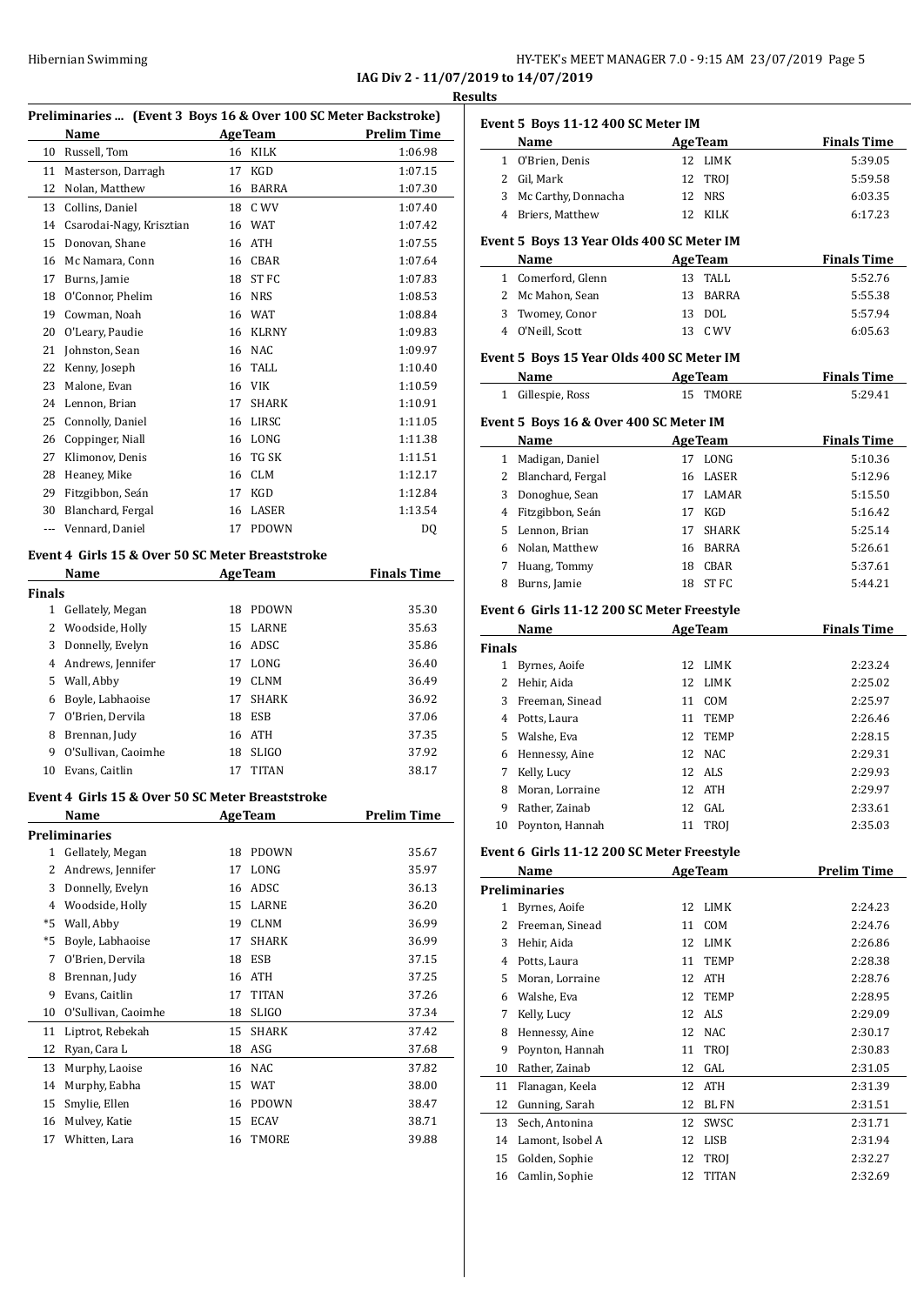**IAG Div 2 - 11/07/2019 to 14/07/2019**

|               | Preliminaries  (Event 6 Girls 11-12 200 SC Meter Freestyle) |                |                |                    |
|---------------|-------------------------------------------------------------|----------------|----------------|--------------------|
|               | Name                                                        |                | <b>AgeTeam</b> | <b>Prelim Time</b> |
| 17            | Bayley, Eva                                                 | 12             | <b>NRS</b>     | 2:32.89            |
| 18            | O'Connell, Aisling                                          | 11             | KGD            | 2:33.28            |
| 19            | Gallagher, Sinéad                                           | 12             | SWSC           | 2:33.34            |
| 20            | Csarodai-Nagy, Laura                                        |                | 12 WAT         | 2:33.54            |
| 21            | Robson, Holly N                                             |                | 12 LISB        | 2:34.76            |
| 22            | Rock, Ava                                                   |                | 11 TALL        | 2:35.26            |
| 23            | Boylan, Andrea                                              | 12             | ALS            | 2:35.65            |
| 24            | Mc Clorey, Aoibhe                                           |                | 12 LURG        | 2:36.17            |
| 25            | Kierans, Kate                                               |                | 12 ECAV        | 2:36.35            |
| 26            | Olusanya, Summer                                            |                | 12 TALL        | 2:36.44            |
| 27            | Mulloy, Hannah                                              |                | 12 TROJ        | 2:36.46            |
| 28            | Prunty, Katie                                               | 12             | SS             | 2:37.19            |
| 29            | Murphy, Shauna                                              | 11             | SWSC           | 2:37.44            |
| 30            | Mc Dowell-Connolly, Niamh                                   |                | 12 DROG        | 2:39.33            |
| 31            | Buckland Morris, Kerry                                      | 11             | ECAV           | 2:39.56            |
| 32            | Glynn, Siofra                                               | 11             | <b>GLN</b>     | 2:40.30            |
| 33            | Coleman, Sasha                                              | 11             | ATH            | 2:40.89            |
|               | 34 Dunne, Molly                                             |                | 11 LIMK        | 2:41.32            |
| 35            | O'Loughlin Brophy, Maia                                     |                | 11 COOL        | 2:41.58            |
|               | 36 Byrne, Juliette                                          |                | 11 TROI        | 2:43.75            |
|               | 37 Warren, Nessa                                            | 11             | MARL           | 2:44.14            |
| 38            | Walshe, Caoimhe                                             | 11             | <b>B</b> DOL   | 2:45.78            |
| 39            | Tarbatt, Sarah                                              | 11             | <b>BLKRK</b>   | 2:50.71            |
|               | Event 6 Girls 13 Year Olds 200 SC Meter Freestyle           |                |                |                    |
|               | Name                                                        |                | <b>AgeTeam</b> | <b>Finals Time</b> |
| <b>Finals</b> |                                                             |                |                |                    |
|               | 1 Lyons, Aoife                                              |                | 13 C WV        | 2:19.96            |
| 2             | Smyth, Charlotte                                            | 13             | LARNE          | 2:22.89            |
| 3             | Friel, Rebekah                                              | 13             | ADSC           | 2:22.97            |
|               | 4 Doyle, Caoimhe                                            |                | 13 DROG        | 2:22.98            |
|               | 5 O'Neill, Aine H                                           |                | 13 TROJ        | 2:23.66            |
|               | 6 Leahy, Orla                                               |                | 13 TROJ        | 2:24.89            |
| 7             | Stewart, Tilly                                              | 13             | BMENA          | 2:26.98            |
| 8             | Nolan, Ava M                                                | 13             | SS             | 2:27.36            |
| 9             | Arbuzova, Natalia                                           | 13             | C WV           | 2:29.73            |
|               | 10 Niblock, Maya                                            |                | 13 LARNE       | 2:30.85            |
|               |                                                             |                |                |                    |
|               | Event 6 Girls 13 Year Olds 200 SC Meter Freestyle           |                |                |                    |
|               | Name                                                        | <b>AgeTeam</b> |                | <b>Prelim Time</b> |
|               | <b>Preliminaries</b>                                        |                |                |                    |
| 1             | Lyons, Aoife                                                | 13             | C WV           | 2:21.31            |
| 2             | Friel, Rebekah                                              | 13             | ADSC           | 2:22.92            |
| 3             | O'Neill, Aine H                                             | 13             | TROJ           | 2:24.58            |
|               | 4 Doyle, Caoimhe                                            | 13             | <b>DROG</b>    | 2:24.68            |
| 5             | Stewart, Tilly                                              | 13             | <b>BMENA</b>   | 2:24.89            |
| 6             | Smyth, Charlotte                                            | 13             | LARNE          | 2:25.57            |
| 7             | Arbuzova, Natalia                                           | 13             | C WV           | 2:26.47            |
| 8             | Niblock, Maya                                               | 13             | LARNE          | 2:26.52            |
| *9            | Leahy, Orla                                                 | 13             | TROJ           | 2:26.77            |
| *9            | Nolan, Ava M                                                | 13             | SS             | 2:26.77            |
| 11            | Randles, Mia                                                | 13             | TEMP           | 2:27.01            |
| 12            | Gora, Amelia                                                | 13             | WAT            | 2:27.38            |
| 13            | Deasy, Laoise                                               | 13             | SWSC           | 2:28.44            |
| 14            | Fishman, Rachel A                                           | 13             | TROJ           | 2:28.99            |
| 15            | Hayes, Anú                                                  | 13             | KGD            | 2:29.21            |
| 16            | Millar, Freya M                                             | 13             | ASG            | 2:29.28            |
| 17            | Lawless, Roisin                                             | 13             | <b>WEX</b>     | 2:29.33            |
| 18            | Mc Tigue, Kim                                               | 13             | KGD            | 2:29.41            |
|               |                                                             |                |                |                    |

| Results |                   |    |              |         |  |  |
|---------|-------------------|----|--------------|---------|--|--|
| 19      | O'Keeffe, Fiorna  | 13 | MAL          | 2:29.48 |  |  |
| 20      | Rada, Janelle     | 13 | LURG         | 2:29.98 |  |  |
| 21      | Rather, Kassie    | 13 | GAL          | 2:30.05 |  |  |
| 22      | Bradley, Jane     | 13 | <b>SLIGO</b> | 2:30.28 |  |  |
| 23      | Scott, Aoife M    | 13 | TMORE        | 2:30.30 |  |  |
| 24      | Holly, Ella       | 13 | <b>ENS</b>   | 2:30.66 |  |  |
| 25      | Martin, Sarah     | 13 | COOL         | 2:31.46 |  |  |
| 26      | Leetch, Hannah    | 13 | <b>BMENA</b> | 2:31.66 |  |  |
| 27      | Garvey, Molly     | 13 | GLN          | 2:32.31 |  |  |
| 28      | Parker, Clodagh   | 13 | <b>TUAM</b>  | 2:33.30 |  |  |
| 29      | Browes, Evie      | 13 | LURG         | 2:34.07 |  |  |
| 30      | Mc Alinden, Ellen | 13 | LURG         | 2:35.17 |  |  |
| 31      | Mahon, Alyson J   | 13 | <b>CURRA</b> | 2:35.23 |  |  |
| 32      | O'Neill, Sadhbh   | 13 | <b>NAC</b>   | 2:36.82 |  |  |
| 33      | Irwin, Mae        | 13 | <b>DOL</b>   | 2:42.05 |  |  |
|         |                   |    |              |         |  |  |

#### **Event 6 Girls 14 Year Olds 200 SC Meter Freestyle**

|               | Name                 |    | <b>AgeTeam</b> | <b>Finals Time</b> |
|---------------|----------------------|----|----------------|--------------------|
| <b>Finals</b> |                      |    |                |                    |
| 1             | Nolan, Sophie        | 14 | VIK            | 2:18.09            |
| 2             | Boczkowska, Sophie B | 14 | TITAN          | 2:20.26            |
| 3             | Dolan, Saoirse D     |    | $14$ ASG       | 2:20.39            |
| 4             | Allen, Naoise        | 14 | <b>VIK</b>     | 2:20.41            |
| 5.            | Millar, Ellen        |    | 14 LARNE       | 2:20.56            |
| 6             | Forde, Lara          | 14 | ESB            | 2:21.29            |
| 7             | Deely, Lauren        | 14 | CBAR           | 2:23.04            |
| 8             | Moran, Ellie         | 14 | COM            | 2:23.35            |
| 9             | Dore, Emily          | 14 | ASK            | 2:25.04            |
| 10            | Russell, Aimee       | 14 | <b>BMENA</b>   | 2:29.28            |

#### **Event 6 Girls 14 Year Olds 200 SC Meter Freestyle**

| Name<br><b>AgeTeam</b> |                      |                    | <b>Prelim Time</b>      |
|------------------------|----------------------|--------------------|-------------------------|
|                        | <b>Preliminaries</b> |                    |                         |
| 1                      | Nolan, Sophie        | <b>VIK</b><br>14   | 2:18.31                 |
| 2                      | Boczkowska, Sophie B | <b>TITAN</b><br>14 | 2:21.00                 |
| 3                      | Millar, Ellen        | LARNE<br>14        | 2:21.07                 |
| 4                      | Allen, Naoise        | <b>VIK</b><br>14   | 2:21.61                 |
| 5                      | Moran, Ellie         | COM<br>14          | 2:21.77                 |
| 6                      | Forde, Lara          | ESB<br>14          | 2:22.02                 |
| 7                      | Dolan, Saoirse D     | ASG<br>14          | 2:22.03                 |
| 8                      | Deely, Lauren        | CBAR<br>14         | 2:23.13                 |
| 9                      | Russell, Aimee       | 14                 | <b>BMENA</b><br>2:23.88 |
| 10                     | Dore, Emily          | ASK<br>14          | 2:23.98                 |
| 11                     | Murphy, Emma M       | SS<br>14           | 2:24.63                 |
| 12                     | Pliszka, Antonina    | COM<br>14          | 2:24.83                 |
| 13                     | Doran, Sophie        | LARNE<br>14        | 2:26.97                 |
| 14                     | Di Biagio, Rebecca   | ALS<br>14          | 2:28.43                 |
| 15                     | Doorly, Rosie        | GAL.<br>14         | 2:29.23                 |
| 16                     | Brennan, Lucy        | LAMAR<br>14        | 2:29.28                 |
| 17                     | Mulcahy, Ciara       | ESB<br>14          | 2:30.06                 |
| 18                     | Bergin, Amy          | LAMAR<br>14        | 2:31.36                 |
| 19                     | Cosgrave, Sarah      | <b>CBAR</b><br>14  | 2:31.53                 |
| 20                     | Turner, Abigail      | COOL<br>14         | 2:31.85                 |

#### **Event 6 Girls 15 Year Olds 200 SC Meter Freestyle**

| Name          |                 | <b>AgeTeam</b> | <b>Finals Time</b> |  |
|---------------|-----------------|----------------|--------------------|--|
| <b>Finals</b> |                 |                |                    |  |
|               | Dirrane, Aoife  | 15 LASER       | 2:15.51            |  |
|               | 2 Dalton, Robyn | 15 NAC         | 2:15.81            |  |
| 3.            | Lowe, Erika     | 15 ATH         | 2:17.62            |  |
|               | Ryan, Tori C    | 15 ASG         | 2:18.91            |  |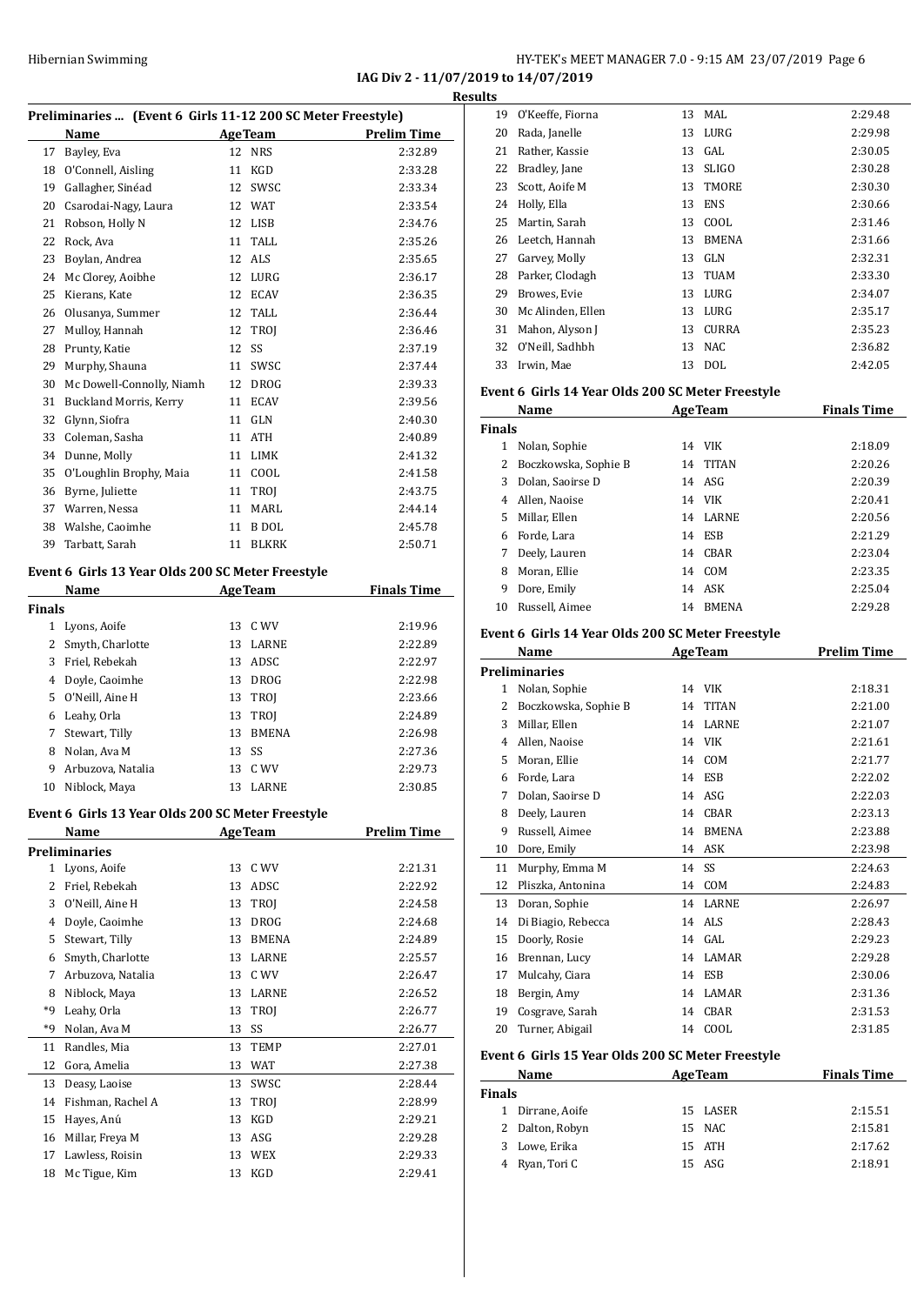#### Hibernian Swimming HY-TEK's MEET MANAGER 7.0 - 9:15 AM 23/07/2019 Page 7

**IAG Div 2 - 11/07/2019 to 14/07/2019**

|                | Finals  (Event 6 Girls 15 Year Olds 200 SC Meter Freestyle) |    |                |                    |
|----------------|-------------------------------------------------------------|----|----------------|--------------------|
|                | Name                                                        |    | <b>AgeTeam</b> | <b>Finals Time</b> |
| 5              | Toothill, Jessica                                           |    | 15 NRS         | 2:19.02            |
|                | 6 Dowling, Caoimhe                                          | 15 | TROJ           | 2:20.51            |
| $*7$           | O'Reilly, Ciara                                             | 15 | SPL            | 2:21.54            |
| $*7$           | Liptrot, Rebekah                                            |    | 15 SHARK       | 2:21.54            |
| 9              | Stewart, Maddy                                              |    | 15 BMENA       | 2:23.24            |
| 10             | Woodside, Holly                                             |    | 15 LARNE       | 2:25.50            |
|                | Event 6 Girls 15 Year Olds 200 SC Meter Freestyle           |    |                |                    |
|                | Name                                                        |    | <b>AgeTeam</b> | <b>Prelim Time</b> |
|                | <b>Preliminaries</b>                                        |    |                |                    |
| 1              | Dalton, Robyn                                               | 15 | <b>NAC</b>     | 2:16.21            |
| 2              | Dirrane, Aoife                                              |    | 15 LASER       | 2:16.24            |
| 3              | Lowe, Erika                                                 |    | 15 ATH         | 2:19.17            |
| $\overline{4}$ | Ryan, Tori C                                                |    | 15 ASG         | 2:19.51            |
| 5              | Dowling, Caoimhe                                            |    | 15 TROJ        | 2:19.85            |
| $*6$           | Woodside, Holly                                             |    | 15 LARNE       | 2:19.90            |
| *6             | Liptrot, Rebekah                                            |    | 15 SHARK       | 2:19.90            |
| 8              | Toothill, Jessica                                           |    | 15 NRS         | 2:20.49            |
| 9              | O'Reilly, Ciara                                             | 15 | SPL            | 2:22.00            |
| 10             | Stewart, Maddy                                              |    | 15 BMENA       | 2:22.45            |
| 11             | Davitt, Aoife                                               | 15 | GAL            | 2:22.52            |
| 12             | Gannon, Ava                                                 | 15 | KGD            | 2:22.61            |
| 13             | Britton, Eimear                                             | 15 | MAL            | 2:22.83            |
| 14             | Kennedy, Aoife                                              | 15 | <b>SPL</b>     | 2:22.99            |
| 15             | Buckley, Emily                                              |    | 15 C WV        | 2:23.21            |
| 16             | Fitzpatrick, Eva                                            | 15 | ATH            | 2:24.47            |
| 17             | O'Brien, Millie                                             |    | 15 ATH         | 2:24.74            |
| 18             | O'Shea, Amy                                                 |    | 15 KILK        | 2:24.75            |
| 19             | Stapleton, Aisling                                          |    | 15 CBAR        | 2:24.77            |
| 20             | Nic Dhonnchadha, Caitriona                                  |    | 15 GAL         | 2:24.84            |
| 21             | Kenny, Roisin                                               |    | 15 NRS         | 2:25.05            |
| 22             | Kelleher, Anna                                              |    | 15 DOL         | 2:25.18            |
| 23             | Mc Glinchey, Anna                                           |    | 15 ST DO       | 2:25.60            |
| 24             | Magee, Eimear                                               | 15 | ENSK           | 2:25.63            |
| 25             | Murphy, Eabha                                               | 15 | <b>WAT</b>     | 2:25.71            |
| 26             | O'Gradaigh, Meabh                                           | 15 | ALS            | 2:25.85            |
| 27             | White, Rachel                                               |    | 15 KILK        | 2:25.94            |
| 28             | Sweeney, Aoife                                              | 15 | GAL            | 2:26.22            |
| 29             | Hurley, Megan                                               | 15 | CLNM           | 2:26.41            |
| 30             | Rayan, Hajar                                                |    | 15 COOL        | 2:27.04            |
| 31             | Fitzpatrick, Hannah                                         |    | 15 WEX         | 2:27.45            |
| 32             | Burns, Aoife                                                |    | 15 LEA         | 2:27.51            |
| 33             | Bobiet, Anna                                                |    | 15 VIK         | 2:28.31            |
| 34             | Connell, Laura                                              |    | 15 NRS         | 2:28.92            |
| 35             | Mulcahy, Kara                                               |    | 15 MULL        | 2:29.58            |
| 36             | Moore, Caoimhe                                              | 15 | LAMAR          | 2:30.56            |
| 37             | Donohue, Grainne                                            | 15 | LONG           |                    |
|                |                                                             |    |                | 2:31.37            |
|                | Event 6 Girls 16 & Over 200 SC Meter Freestyle              |    |                |                    |
|                | Name                                                        |    | <b>AgeTeam</b> | <b>Finals Time</b> |
| Finals         |                                                             |    |                |                    |
| $1 \quad$      | Kearney, Sorcha                                             | 17 | BL FN          | 2:10.83            |
| 2              | Mc Evoy, Tara                                               | 19 | ENS            | 2:11.50            |
| 3              | Andrews, Jennifer                                           | 17 | LONG           | 2:14.29            |
|                | 4 Blanco-Morrissey, Maya                                    | 18 | NAC            | 2:14.51            |
| 5              | Farrell, Rachel                                             |    | 17 COOL        | 2:14.69            |
|                | 6 Moloney, Mébh                                             | 18 | KGD            | 2:15.21            |
| 7              | Colvin, Cliona                                              | 17 | NAC            | 2:16.24            |
| 8              | Gore, Aoife                                                 | 17 | WAT            | 2:18.37            |
|                |                                                             |    |                |                    |
|                |                                                             |    |                |                    |

|               | 9 Fleming, Zoe R                                                | 16 LISB        | 2:20.18                                                                    |
|---------------|-----------------------------------------------------------------|----------------|----------------------------------------------------------------------------|
|               | 10 O'Brien, Saidhbh                                             | 16 ENS         | 2:23.49                                                                    |
|               | Event 6 Girls 16 & Over 200 SC Meter Freestyle                  |                |                                                                            |
|               | Name                                                            | <b>AgeTeam</b> | <b>Prelim Time</b>                                                         |
|               | <b>Preliminaries</b>                                            |                |                                                                            |
|               | 1 Kearney, Sorcha                                               | 17 BL FN       | 2:12.53                                                                    |
|               | 2 Mc Evoy, Tara                                                 | 19 ENS         | 2:13.12                                                                    |
|               | 3 Andrews, Jennifer                                             | 17 LONG        | 2:15.06                                                                    |
|               | 4 Moloney, Mébh                                                 | 18 KGD         | 2:16.08                                                                    |
|               | 5 Colvin, Cliona                                                | 17 NAC         | 2:16.82                                                                    |
|               | 6 Gore, Aoife                                                   | 17 WAT         | 2:16.89                                                                    |
|               | 7 Blanco-Morrissey, Maya                                        | 18 NAC         | 2:17.25                                                                    |
|               | 8 Farrell, Rachel                                               | 17 COOL        | 2:18.75                                                                    |
|               | 9 Fleming, Zoe R                                                | 16 LISB        | 2:19.75                                                                    |
|               | 10 O'Brien, Saidhbh                                             | 16 ENS         | 2:20.01                                                                    |
|               | 11 Shiels, Ciara                                                | 17 SPL         | 2:20.26                                                                    |
|               | 12 Long, Leah                                                   | 17 KGD         | 2:20.77                                                                    |
|               | 13 Conway, Fiona                                                | 17 CBAR        | 2:21.03                                                                    |
|               | 14 Kealy, Sophie                                                | 16 KILK        | 2:21.07                                                                    |
|               | 15 O'Neill, Aine                                                | 17 NAC         | 2:22.41                                                                    |
|               | 16 Grace, Melanie                                               | 17 DOL         | 2:24.24                                                                    |
|               | 17 Bradley, Aoife                                               | 16 TITAN       | 2:24.51                                                                    |
|               | 18 Mc Namara, Grace E                                           | 16 LISB        | 2:25.01                                                                    |
|               | 19 Hourihane, Ríoghna                                           | 16 SS          | 2:25.16                                                                    |
|               | 20 Harris, Jessica                                              | 16 MAL         | 2:25.73                                                                    |
|               | 21 Griffin, Carla                                               | 16 ENS         | 2:25.75                                                                    |
|               | 22 Donnelly, Evelyn                                             | 16 ADSC        | 2:26.54                                                                    |
|               |                                                                 |                |                                                                            |
| 23            | Mc Donald, Alannah<br>Event 7 Boys 11-12 200 SC Meter Butterfly | 17 MAL         |                                                                            |
| <b>Finals</b> | Name                                                            | <b>AgeTeam</b> |                                                                            |
|               | 1 O'Brien. Denis                                                | 12 LIMK        |                                                                            |
|               | 2 Mc Carthy, Donnacha                                           | 12 NRS         | 2:30.26<br><b>Finals Time</b><br>2:44.27<br>3:07.27                        |
|               |                                                                 |                |                                                                            |
|               | Event 7 Boys 11-12 200 SC Meter Butterfly<br>Name               | <b>AgeTeam</b> |                                                                            |
|               | <b>Preliminaries</b>                                            |                |                                                                            |
|               | 1 O'Brien, Denis                                                | 12 LIMK        |                                                                            |
|               | 2 Mc Carthy, Donnacha                                           | 12 NRS         |                                                                            |
|               |                                                                 | 12 LIMK        |                                                                            |
|               | --- O'Connor, Freddie<br>--- Lanigan, Conor                     | 12 TRID        |                                                                            |
|               | Event 7 Boys 13 Year Olds 200 SC Meter Butterfly                |                |                                                                            |
|               | Name AgeTeam                                                    |                |                                                                            |
| <b>Finals</b> |                                                                 |                | <b>Prelim Time</b><br>2:43.11<br>3:05.48<br>DQ<br>DQ<br><b>Finals Time</b> |
|               | 1 Garvey, Eanna                                                 | 13 MAL         |                                                                            |
|               | 2 O'Neill, Scott                                                | 13 C WV        | 2:53.34<br>2:59.54                                                         |
|               | Event 7 Boys 13 Year Olds 200 SC Meter Butterfly                |                |                                                                            |
|               | Name AgeTeam                                                    |                |                                                                            |
|               | <b>Preliminaries</b>                                            |                | <b>Prelim Time</b>                                                         |
|               | 1 Garvey, Eanna                                                 | 13 MAL         |                                                                            |
|               | 2 O'Neill, Scott                                                | 13 C WV        |                                                                            |
|               | Event 7 Boys 14 Year Olds 200 SC Meter Butterfly                |                |                                                                            |
|               |                                                                 | AgeTeam        | 2:57.12<br>3:01.89<br><b>Finals Time</b>                                   |
| <b>Finals</b> | Name                                                            |                |                                                                            |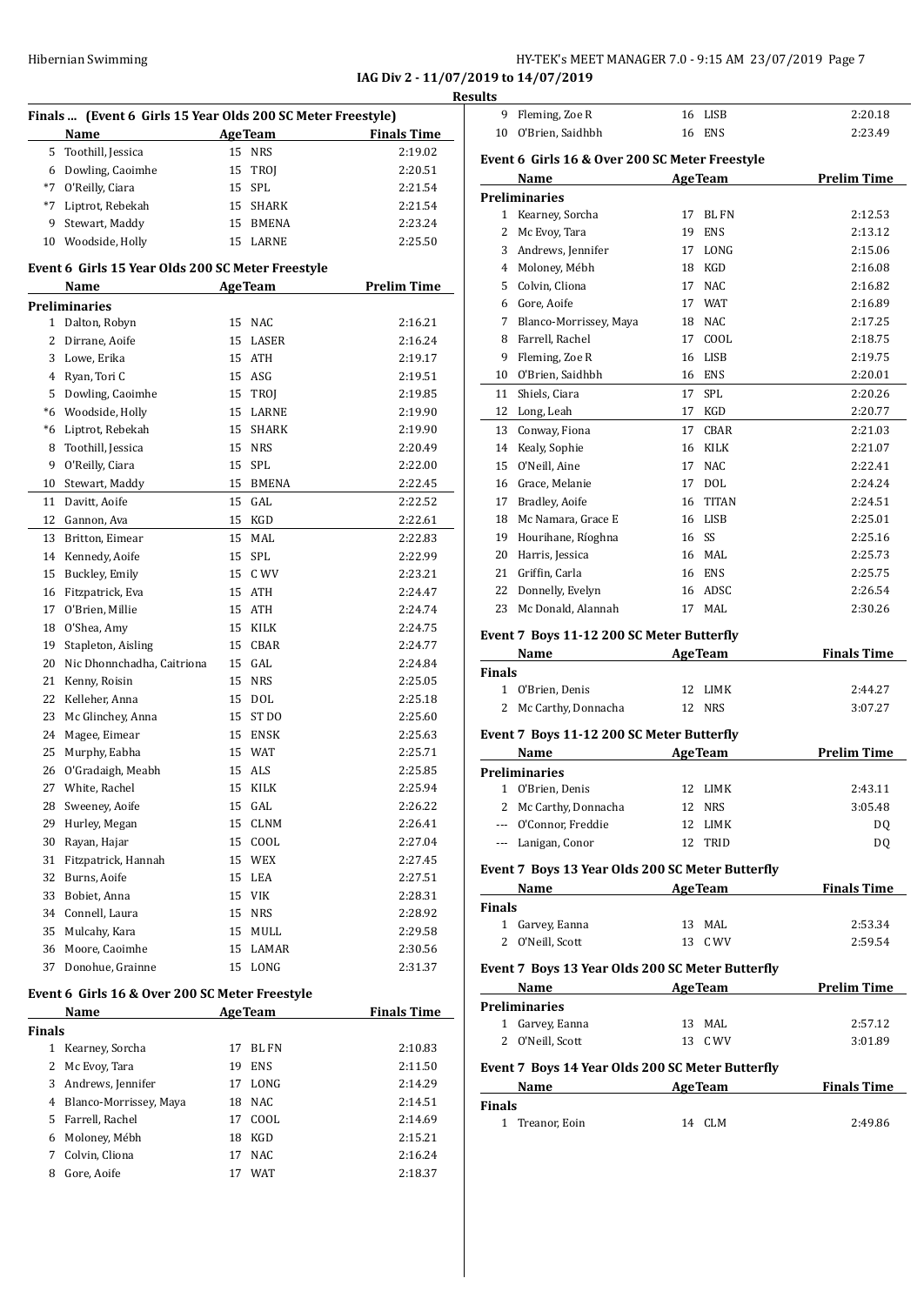### Hibernian Swimming **HY-TEK's MEET MANAGER 7.0 - 9:15 AM 23/07/2019** Page 8

**IAG Div 2 - 11/07/2019 to 14/07/2019**

|        | Event 7 Boys 14 Year Olds 200 SC Meter Butterfly |                                      |                    |
|--------|--------------------------------------------------|--------------------------------------|--------------------|
|        | Name AgeTeam                                     |                                      | <b>Prelim Time</b> |
|        | <b>Preliminaries</b>                             |                                      |                    |
|        | 1 Treanor, Eoin                                  | 14 CLM                               | 2:50.57            |
|        | Event 7 Boys 16 & Over 200 SC Meter Butterfly    |                                      |                    |
|        | Name AgeTeam Finals Time                         |                                      |                    |
| Finals |                                                  |                                      |                    |
|        | 1 Kenny-Carroll, Christian                       | 18 ST FC                             | 2:24.47            |
|        | 2 Madigan, Daniel                                | 17 LONG                              | 2:25.23            |
|        | 3 Fitzgibbon, Seán                               | 17 KGD                               | 2:28.79            |
|        | 4 Fitzgerald, Louis                              | 16 TITAN                             | 2:31.34            |
|        | 5 Johnston, Sean                                 | 16 NAC                               | 2:33.65            |
|        |                                                  |                                      |                    |
|        | Event 7 Boys 16 & Over 200 SC Meter Butterfly    |                                      |                    |
|        | Name                                             | <b>ExamPress AgeTeam</b> Prelim Time |                    |
|        | <b>Preliminaries</b>                             |                                      |                    |
|        | 1 Madigan, Daniel                                | 17 LONG                              | 2:27.76            |
|        | 2 Fitzgibbon, Seán                               | 17 KGD                               | 2:30.14            |
|        | 3 Kenny-Carroll, Christian                       | 18 ST FC                             | 2:31.88            |
|        | 4 Fitzgerald, Louis                              | 16 TITAN                             | 2:35.75            |
|        | 5 Johnston, Sean                                 | 16 NAC                               | 2:45.49            |
|        | Event 8 Girls 11-12 100 SC Meter Backstroke      |                                      |                    |
|        | Name AgeTeam                                     |                                      | <b>Finals Time</b> |
| Finals |                                                  |                                      |                    |
|        | 1 Brennan, Nicola                                | 12 ATH                               | 1:15.35            |
|        | 2 O'Connell, Evie                                | 12 DOL                               | 1:16.24            |
|        | 3 Marley, Ruby                                   | 12 TERE                              | 1:16.44            |
|        | 4 Kelly, Lucy                                    | 12 ALS                               | 1:17.26            |
|        | 5 Moran, Lorraine                                | 12 ATH                               | 1:18.19            |
|        | 6 Mc Clorey, Aoibhe                              | 12 LURG                              | 1:18.28            |
|        | 7 Glynn, Siofra                                  | 11 GLN                               | 1:19.17            |
|        | 8 Kaminska, Lena                                 | 12 LAMAR                             | 1:19.31            |
|        | 9 O'Byrne, Ellen                                 | 12 ST FC                             | 1:19.43            |
|        | 10 Ramsay, Aisling                               | 11 TROJ                              | 1:21.09            |
|        |                                                  |                                      |                    |
|        | Event 8 Girls 11-12 100 SC Meter Backstroke      |                                      |                    |
|        | Name                                             | <b>AgeTeam</b>                       | <b>Prelim Time</b> |
|        | Preliminaries                                    |                                      |                    |
|        | 1 Brennan, Nicola                                | 12 ATH                               | 1:15.12            |
| 2      | Marley, Ruby                                     | 12<br>TERE                           | 1:17.28            |
| 3      | O'Connell, Evie                                  | 12 DOL                               | 1:17.30            |
| 4      | Mc Clorey, Aoibhe                                | 12 LURG                              | 1:18.03            |
| 5      | Kelly, Lucy                                      | 12 ALS                               | 1:18.20            |
| 6      | Moran, Lorraine                                  | 12 ATH                               | 1:18.31            |
| 7      | Kaminska, Lena                                   | 12 LAMAR                             | 1:18.36            |
| 8      | Glynn, Siofra                                    | 11 GLN                               | 1:18.49            |
| 9      | Ramsay, Aisling                                  | 11 TROJ                              | 1:18.96            |
| 10     | O'Byrne, Ellen                                   | 12 ST FC                             | 1:19.15            |
| 11     | Gallagher, Sinéad                                | 12 SWSC                              | 1:19.18            |
| 12     | Hennessy, Aine                                   | 12 NAC                               | 1:19.20            |
| 13     | Sech, Antonina                                   | 12<br>SWSC                           | 1:19.67            |
| 14     | Januleviciute, Mia                               | 12 DUNN                              | 1:19.87            |
| 15     | Campbell, Ellie                                  | 12 TROJ                              | 1:19.97            |
| 16     | Mc Conville, Caitlin                             | 12 LURG                              | 1:19.98            |
| 17     | Camlin, Sophie                                   | 12 TITAN                             | 1:20.05            |
| 18     | Bayley, Eva                                      | 12 NRS                               | 1:20.06            |
| 19     | Whelan Klonowski, Kayla                          | 12 FER                               | 1:20.18            |
| 20     | Walshe, Eva                                      | 12<br>TEMP                           | 1:20.57            |
| $*21$  | O'Connell, Aisling                               | 11 KGD                               | 1:20.62            |
|        |                                                  |                                      |                    |

| <u>s</u> |                               |    |              |         |
|----------|-------------------------------|----|--------------|---------|
| *21      | Lynch, Amy                    | 12 | SWSC         | 1:20.62 |
| 23       | Fitzgerald, Gemma             | 12 | C WV         | 1:20.70 |
| 24       | Gunning, Sarah                | 12 | <b>BL FN</b> | 1:20.78 |
| 25       | Rather, Zainab                | 12 | GAL          | 1:20.86 |
| 26       | Mannion, Gemma                | 12 | <b>ATH</b>   | 1:20.89 |
| 27       | Mulhern, Maya                 | 12 | GLN          | 1:21.41 |
| 28       | Rock, Ava                     | 11 | TALL         | 1:21.46 |
| 29       | Colley, Orla                  | 12 | <b>LAMAR</b> | 1:21.63 |
| 30       | Doherty, Clara                | 12 | C FIN        | 1:21.81 |
| 31       | Golden, Sophie                | 12 | TROI         | 1:22.23 |
| 32       | Conway, Aoibheann             | 12 | ADSC         | 1:22.27 |
| 33       | Boyle, Lucy                   | 12 | <b>ALS</b>   | 1:22.83 |
| 34       | Beagon, Siona                 | 12 | TROJ         | 1:22.98 |
| 35       | Mulloy, Hannah                | 12 | <b>TROI</b>  | 1:23.26 |
| 36       | <b>Buckland Morris, Kerry</b> | 11 | <b>ECAV</b>  | 1:23.75 |
| 37       | Mc Namara, Ellie              | 12 | <b>ESB</b>   | 1:23.88 |
| 38       | Mulholland, Mia B             | 11 | <b>BANB</b>  | 1:23.89 |
| 39       | Cassidy, Mary                 | 12 | <b>DOL</b>   | 1:24.29 |
| 40       | McNicholas, Lydia             | 12 | LASER        | 1:24.91 |
| 41       | Mc Farland, Aoife A           | 12 | <b>ST FC</b> | 1:25.13 |
| 42       | Mc Donald, Eimear             | 11 | <b>DUNN</b>  | 1:25.18 |
| 43       | Byrne, Juliette               | 11 | TROI         | 1:25.44 |
| 44       | Creaney, Keira N              | 11 | <b>BAN</b>   | 1:25.65 |
| 45       | Giles, Alannah                | 11 | <b>TEMP</b>  | 1:26.30 |
| 46       | Redmond, Caroline             | 11 | <b>CURRA</b> | 1:26.51 |
| 47       | Reddan, Ashlee                | 11 | C WV         | 1:26.83 |
| 48       | Dunne, Molly                  | 11 | LIMK         | 1:26.91 |
| 49       | Mc Dowell-Connolly, Niamh     | 12 | <b>DROG</b>  | 1:27.62 |
| 50       | Walshe, Caoimhe               | 11 | B DOL        | 1:27.76 |
| 51       | Todd, Eimear                  | 11 | <b>PDOWN</b> | 1:28.38 |
| 52       | O'Loughlin Brophy, Maia       | 11 | COOL         | 1:28.72 |
| 53       | Butler, Ellie                 | 11 | <b>B</b> DOL | 1:29.43 |
| 54       | Tarbatt, Sarah                | 11 | <b>BLKRK</b> | 1:30.89 |
| $---$    | Flanagan, Keela               | 12 | <b>ATH</b>   | DQ      |
|          |                               |    |              |         |

### **Event 8 Girls 13 Year Olds 100 SC Meter Backstroke**

| Name          |                 |    | <b>AgeTeam</b> | <b>Finals Time</b> |  |
|---------------|-----------------|----|----------------|--------------------|--|
| <b>Finals</b> |                 |    |                |                    |  |
| 1             | Deasy, Laoise   | 13 | <b>SWSC</b>    | 1:13.38            |  |
| 2             | Lyons, Aoife    |    | 13 C WV        | 1:13.40            |  |
| 3             | Lawless, Roisin | 13 | <b>WEX</b>     | 1:14.65            |  |
| 4             | O'Boyle, Jane   | 13 | LONG           | 1:15.02            |  |
| 5.            | Maher, Cara     | 13 | TERE           | 1:15.48            |  |
| 6             | Rada, Janelle   | 13 | LURG           | 1:16.41            |  |
| 7             | Hynes, Jennifer | 13 | <b>TEMP</b>    | 1:16.93            |  |
| 8             | Buggy, Chloe    | 13 | <b>WAT</b>     | 1:17.58            |  |
| 9             | Currie, Olivia  | 13 | <b>SHARK</b>   | 1:18.66            |  |
| 10            | Stewart, Tilly  | 13 | <b>BMENA</b>   | 1:19.84            |  |

#### **Event 8 Girls 13 Year Olds 100 SC Meter Backstroke**

| Name |                      |    | <b>AgeTeam</b> | <b>Prelim Time</b> |
|------|----------------------|----|----------------|--------------------|
|      | <b>Preliminaries</b> |    |                |                    |
| 1    | Lyons, Aoife         | 13 | C WV           | 1:14.54            |
|      | Maher, Cara          | 13 | <b>TERE</b>    | 1:14.62            |
| 3    | Deasy, Laoise        | 13 | SWSC.          | 1:15.13            |
| 4    | O'Boyle, Jane        | 13 | LONG           | 1:15.17            |
| 5.   | Rada, Janelle        | 13 | LURG           | 1:15.55            |
| 6    | Lawless, Roisin      | 13 | <b>WEX</b>     | 1:15.92            |
|      | Hynes, Jennifer      | 13 | <b>TEMP</b>    | 1:16.28            |
| 8    | Buggy, Chloe         | 13 | <b>WAT</b>     | 1:16.49            |
| 9    | Currie, Olivia       | 13 | <b>SHARK</b>   | 1:17.08            |
| 10   | Stewart, Tilly       | 13 | <b>BMENA</b>   | 1:17.14            |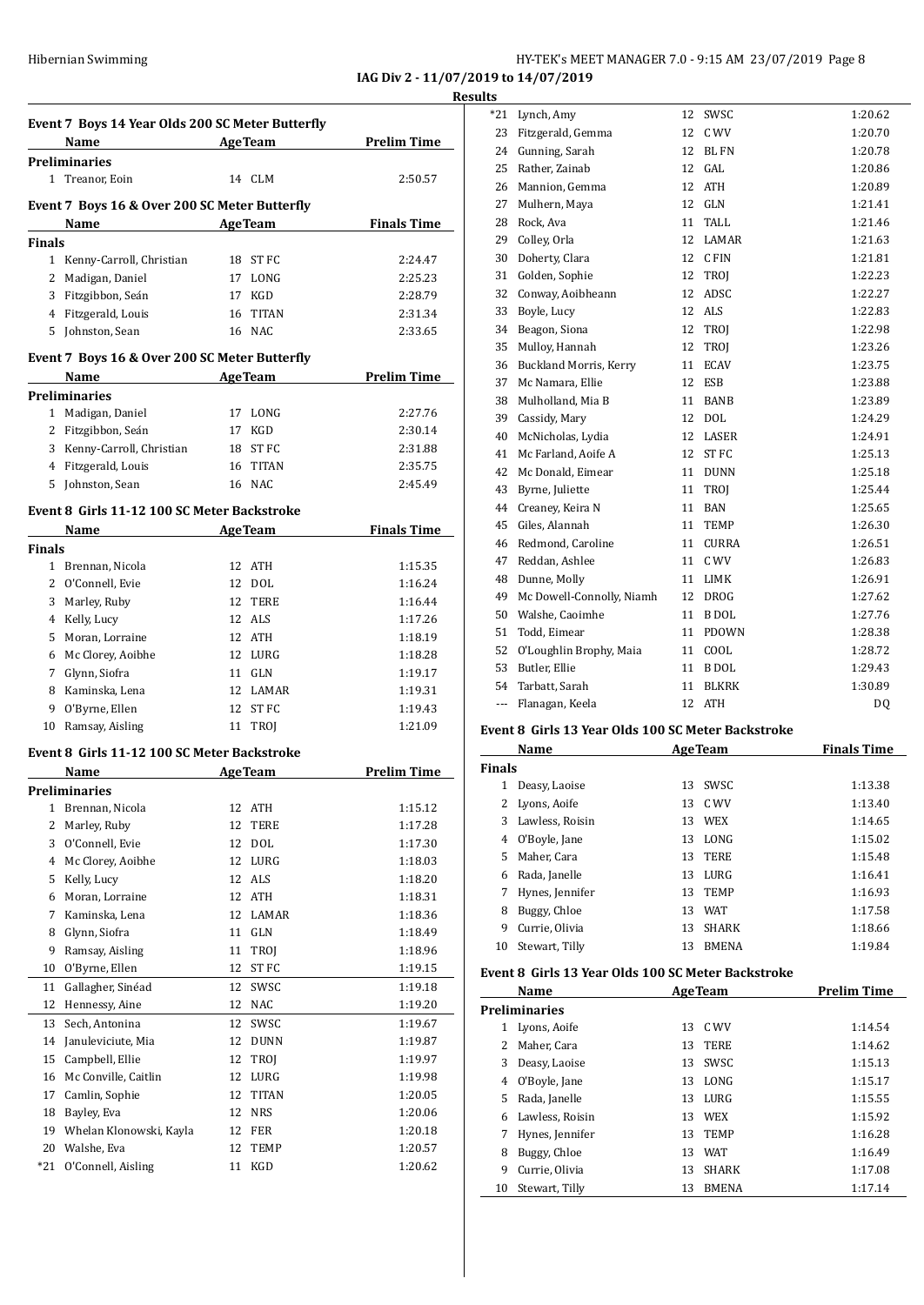**IAG Div 2 - 11/07/2019 to 14/07/2019**

|               |                      |                                                                     | IAU DIV 4 ° 11/07/4019 to 14/07/4019 | <b>Results</b> |                                                    |          |                   |                    |
|---------------|----------------------|---------------------------------------------------------------------|--------------------------------------|----------------|----------------------------------------------------|----------|-------------------|--------------------|
|               |                      | Preliminaries  (Event 8 Girls 13 Year Olds 100 SC Meter Backstroke) |                                      |                | 6 Canavan, Alannah                                 |          | 14 BALL           | 1:14.47            |
|               | Name                 | <b>AgeTeam</b>                                                      | <b>Prelim Time</b>                   | 7              | Fabian, Reka                                       | 14       | LASER             | 1:15.18            |
|               | 11 Scanlon, Aisling  | 13 LONG                                                             | 1:17.23                              | 8              | Pliszka, Antonina                                  | 14       | COM               | 1:15.56            |
|               | 12 Gillis, Rebekah   | 13 SLBGH                                                            | 1:17.81                              | 9              | Moran, Ellie                                       | 14       | COM               | 1:15.61            |
|               | 13 Marriage, Emma    | 13 DROG                                                             | 1:17.86                              | 10             | O'Connor, Dara                                     | 14       | BARRA             | 1:16.02            |
|               | 14 Millar, Freya M   | 13 ASG                                                              | 1:17.91                              | 11             | O'Connor, Aisling                                  | 14       | NAC               | 1:16.17            |
| 15            | O'Neill, Aine H      | TROJ<br>13                                                          | 1:18.00                              |                | 12 Allen, Naoise                                   |          | 14 VIK            | 1:16.27            |
|               | 16 Friel, Rebekah    | 13 ADSC                                                             | 1:18.09                              | 13             | Deely, Lauren                                      |          | 14 CBAR           | 1:16.33            |
| 17            | Nolan, Ava M         | 13 SS                                                               | 1:18.23                              |                | 14 Boucher, Rachael N                              |          | 14 NAC            | 1:17.16            |
| 18            | Randles, Mia         | 13 TEMP                                                             | 1:18.28                              | 15             | Seward, Grace                                      |          | 14 DOL            | 1:17.91            |
| $*19$         | Mahon, Alyson J      | 13 CURRA                                                            | 1:18.63                              | 16             | Brennan, Lucy                                      |          | 14 LAMAR          | 1:18.48            |
| $*19$         | Harrington, Ciara    | 13 KNMRE                                                            | 1:18.63                              | 17             | Boczkowska, Sophie B                               | 14       | <b>TITAN</b>      | 1:19.07            |
| 21            | Whelan, Rachel       | 13 SHARK                                                            | 1:18.82                              | 18             | Di Biagio, Rebecca                                 |          | 14 ALS            | 1:19.21            |
|               | 22 Martin, Sarah     | 13 COOL                                                             | 1:19.03                              | 19             | Gore, Ciara                                        |          | 14 WAT            | 1:19.78            |
| 23            | Ruddy, Liadan        | 13 SLIGO                                                            | 1:19.11                              | 20             | O'Mahony, Treasa                                   | 14       | LARNE             | 1:20.56            |
| 24            | Silutina, Mia        | 13 CKSTN                                                            | 1:19.14                              |                | 21 Buckland Morris, Kelsey                         |          | 14 ECAV           | 1:20.91            |
| 25            | Mc Carthy, Lily      | 13 DOL                                                              | 1:19.66                              |                | Event 8 Girls 15 Year Olds 100 SC Meter Backstroke |          |                   |                    |
| 26            | Arthur, Holly        | KNMRE<br>13                                                         | 1:19.69                              |                | Name                                               |          | <b>AgeTeam</b>    | <b>Finals Time</b> |
| 27            | Glynn, Aifric        | GLN<br>13                                                           | 1:20.12                              | <b>Finals</b>  |                                                    |          |                   |                    |
| 28            | Rather, Kassie       | 13 GAL                                                              | 1:20.20                              |                | 1 Miao, Fiona                                      |          | 15 FER            | 1:09.06            |
| 29            | Niblock, Maya        | 13 LARNE                                                            | 1:20.27                              | 2              | Humphries, Amy                                     |          | 15 LARNE          | 1:09.15            |
| 30            | O'Brien, Grace       | 13 LONG                                                             | 1:20.31                              | 3              | Byrne, Abby                                        |          | 15 ST FC          | 1:11.00            |
| 31            | Leetch, Hannah       | 13 BMENA                                                            | 1:20.32                              | 4              | Dowling, Caoimhe                                   |          | 15 TROJ           | 1:12.94            |
| 32            | Mc Fadden, Alisha    | 13 COOL                                                             | 1:20.44                              | 5              | Lowe, Erika                                        |          | 15 ATH            | 1:13.24            |
| 33            | Browes, Evie         | 13 LURG                                                             | 1:20.68                              | 6              | Kenny, Bernadette                                  | 15       | SHARK             | 1:13.64            |
|               | 34 Leahy, Orla       | 13 TROJ                                                             | 1:20.70                              | 7              | Dirrane, Aoife                                     | 15       | LASER             | 1:13.69            |
| 35            | Piao, Megan Xu-Ran   | 13 ALS                                                              | 1:20.99                              | 8              | Kilpatrick, Annie                                  |          | 15 MULST          | 1:13.84            |
| *36           | Arbuzova, Natalia    | 13 C WV                                                             | 1:21.19                              | 9              | Furlong, Holly                                     |          | 15 SS             | 1:13.89            |
| *36           | Fogarty, Ella        | 13 CAR                                                              | 1:21.19                              | 10             | Roclawska, Oliwia                                  |          | 15 SHARK          | 1:15.20            |
| 38            | Mc Polin, Anna       | 13 NY&MN                                                            | 1:21.23                              |                |                                                    |          |                   |                    |
| 39            | Murphy, Kate         | 13 NAC                                                              | 1:21.65                              |                | Event 8 Girls 15 Year Olds 100 SC Meter Backstroke |          |                   |                    |
| 40            | Kane, Jane           | CY BT<br>13                                                         | 1:21.75                              |                | Name                                               |          | <b>AgeTeam</b>    | <b>Prelim Time</b> |
| 41            | Parker, Clodagh      | 13 TUAM                                                             | 1:21.99                              |                | <b>Preliminaries</b>                               |          |                   |                    |
| 42            | Bradley, Jane        | 13 SLIGO                                                            | 1:22.08                              | $\mathbf{1}$   | Miao, Fiona                                        |          | 15 FER            | 1:08.33            |
| 43            | Maloney, Dea         | 13 TERE                                                             | 1:22.26                              | 2              | Humphries, Amy                                     |          | 15 LARNE          | 1:09.55            |
| 44            | O'Keeffe, Fiorna     | 13 MAL                                                              | 1:22.41                              | 3              | Byrne, Abby                                        |          | 15 ST FC          | 1:11.32            |
|               | 45 Mullen, Sadhbh    | 13 ADSC                                                             | 1:22.85                              |                | 4 Dowling, Caoimhe                                 |          | 15 TROJ           | 1:13.21            |
|               | 46 Irwin, Mae        | 13 DOL                                                              | 1:24.21                              | 5              | Dirrane, Aoife                                     | 15       | LASER             | 1:13.23            |
|               | --- Vennard, Jessica | 13 PDOWN                                                            | DQ                                   | 6              | Furlong, Holly                                     |          | 15 SS             | 1:13.32            |
|               |                      | Event 8 Girls 14 Year Olds 100 SC Meter Backstroke                  |                                      | 7              | Kenny, Bernadette                                  | 15       | SHARK             | 1:13.44            |
|               | Name                 | <b>AgeTeam</b>                                                      | <b>Finals Time</b>                   | 8              | Lowe, Erika                                        |          | 15 ATH            | 1:13.59            |
| <b>Finals</b> |                      |                                                                     |                                      | 9              | Kilpatrick, Annie<br>Roclawska, Oliwia             |          | 15 MULST          | 1:13.72            |
|               | 1 Russell, Aimee     | 14 BMENA                                                            | 1:12.04                              | 10             |                                                    | 15       | SHARK             | 1:13.78            |
| 2             | Millar, Ellen        | 14 LARNE                                                            | 1:12.77                              | 11             | Haugh, Jasmine                                     |          | 15 MULL           | 1:13.92            |
| 3             | Nasonov, Maria       | 14 TEMP                                                             | 1:12.91                              | 12             | Mc Glinchey, Anna                                  | 15       | ST DO             | 1:14.33            |
| 4             | Morrissey, Erin      | 14 KILK                                                             | 1:13.20                              | 13             | Buckley, Emily                                     | 15       | C WV              | 1:15.24            |
| 5             | Nolan, Sophie        | 14 VIK                                                              | 1:13.84                              | 14             | Davitt, Aoife                                      |          | 15 GAL            | 1:15.30            |
| 6             | Pliszka, Antonina    | 14 COM                                                              | 1:14.30                              | 15             | Murphy, Eabha                                      |          | 15 WAT<br>15 CLNM | 1:15.31            |
| 7             | Canavan, Alannah     | 14 BALL                                                             | 1:14.82                              | 16             | Hurley, Megan<br>Stewart, Maddy                    |          | 15 BMENA          | 1:15.40<br>1:15.47 |
| 8             | Fabian, Reka         | 14 LASER                                                            | 1:16.04                              | 17<br>18       | O'Connor, Clodagh                                  |          | 15 MARL           | 1:15.49            |
| 9             | Moran, Ellie         | 14 COM                                                              | 1:16.16                              | 19             | Callaghan, Aoife                                   | 15       | ESB               | 1:15.79            |
|               | 10 O'Connor, Dara    | 14 BARRA                                                            | 1:16.31                              |                | Woodside, Holly                                    |          | LARNE             |                    |
|               |                      | Event 8 Girls 14 Year Olds 100 SC Meter Backstroke                  |                                      | 20<br>21       | Fitzpatrick, Cara                                  | 15<br>15 | <b>ATH</b>        | 1:16.10<br>1:16.17 |
|               | Name                 | <b>AgeTeam</b>                                                      | <b>Prelim Time</b>                   | 22             | O'Gradaigh, Meabh                                  |          | 15 ALS            | 1:16.76            |
|               | <b>Preliminaries</b> |                                                                     |                                      | 23             | Coleman, Caoimhe                                   | 15       | CURRA             | 1:17.55            |
|               | 1 Nasonov, Maria     | 14 TEMP                                                             | 1:12.65                              | 24             | Fitzpatrick, Eva                                   | 15       | <b>ATH</b>        | 1:17.65            |
| 2             | Russell, Aimee       | 14 BMENA                                                            | 1:13.01                              | 25             | Fitzpatrick, Hannah Beth                           | 15       | <b>TEMP</b>       | 1:18.06            |
| 3             | Millar, Ellen        | 14 LARNE                                                            | 1:13.19                              | 26             | Crilly, Katie                                      | 15       | ESB               | 1:18.13            |
| 4             | Morrissey, Erin      | 14 KILK                                                             | 1:13.71                              | 27             | Byrne, Ella                                        |          | 15 LONG           | 1:18.17            |
|               | 5 Nolan, Sophie      | 14 VIK                                                              | 1:13.94                              |                |                                                    |          |                   |                    |
|               |                      |                                                                     |                                      |                |                                                    |          |                   |                    |

| 6                   | Canavan, Alannah                                    | 14       | BALL           | 1:14.47            |
|---------------------|-----------------------------------------------------|----------|----------------|--------------------|
| 7                   | Fabian, Reka                                        | 14       | LASER          | 1:15.18            |
| 8                   | Pliszka, Antonina                                   | 14       | COM            | 1:15.56            |
| 9                   | Moran, Ellie                                        | 14       | COM            | 1:15.61            |
| 10                  | O'Connor, Dara                                      | 14       | <b>BARRA</b>   | 1:16.02            |
| 11                  | O'Connor, Aisling                                   | 14       | <b>NAC</b>     | 1:16.17            |
| 12                  | Allen, Naoise                                       |          | 14 VIK         | 1:16.27            |
| 13                  | Deely, Lauren                                       | 14       | CBAR           | 1:16.33            |
| 14                  | Boucher, Rachael N                                  | 14       | <b>NAC</b>     | 1:17.16            |
| 15                  | Seward, Grace                                       |          | 14 DOL         | 1:17.91            |
| 16                  | Brennan, Lucy                                       |          | 14 LAMAR       | 1:18.48            |
| 17                  | Boczkowska, Sophie B                                | 14       | <b>TITAN</b>   | 1:19.07            |
| 18                  | Di Biagio, Rebecca                                  |          | 14 ALS         | 1:19.21            |
| 19                  | Gore, Ciara                                         |          | 14 WAT         | 1:19.78            |
| 20                  | O'Mahony, Treasa                                    | 14       | LARNE          | 1:20.56            |
| 21                  | Buckland Morris, Kelsey                             | 14       | <b>ECAV</b>    | 1:20.91            |
|                     | Event 8  Girls 15 Year Olds 100 SC Meter Backstroke |          |                |                    |
|                     | Name                                                |          | <b>AgeTeam</b> | <b>Finals Time</b> |
| Finals              |                                                     |          |                |                    |
| $\mathbf{1}$        | Miao, Fiona                                         | 15       | FER            | 1:09.06            |
| $\overline{c}$      | Humphries, Amy                                      | 15       | LARNE          | 1:09.15            |
| 3                   | Byrne, Abby                                         |          | 15 ST FC       | 1:11.00            |
| 4                   | Dowling, Caoimhe                                    |          | 15 TROJ        | 1:12.94            |
| 5                   | Lowe, Erika                                         | 15       | ATH            | 1:13.24            |
| 6                   | Kenny, Bernadette                                   | 15       | <b>SHARK</b>   | 1:13.64            |
| 7                   | Dirrane, Aoife                                      | 15       | LASER          | 1:13.69            |
| 8                   | Kilpatrick, Annie                                   | 15       | MULST          | 1:13.84            |
| 9                   | Furlong, Holly                                      | 15       | SS             | 1:13.89            |
| 10                  | Roclawska, Oliwia                                   | 15       | <b>SHARK</b>   | 1:15.20            |
|                     | Event 8 Girls 15 Year Olds 100 SC Meter Backstroke  |          |                |                    |
|                     | Name                                                |          | <b>AgeTeam</b> | <b>Prelim Time</b> |
|                     | <b>Preliminaries</b>                                |          |                |                    |
| $\mathbf{1}$        | Miao, Fiona                                         | 15       | <b>FER</b>     | 1:08.33            |
| 2                   | Humphries, Amy                                      |          | 15 LARNE       | 1:09.55            |
| 3                   |                                                     |          |                |                    |
|                     |                                                     |          |                |                    |
|                     | Byrne, Abby                                         | 15       | <b>STFC</b>    | 1:11.32            |
| $\overline{4}$<br>5 | Dowling, Caoimhe<br>Dirrane, Aoife                  | 15<br>15 | TROJ<br>LASER  | 1:13.21<br>1:13.23 |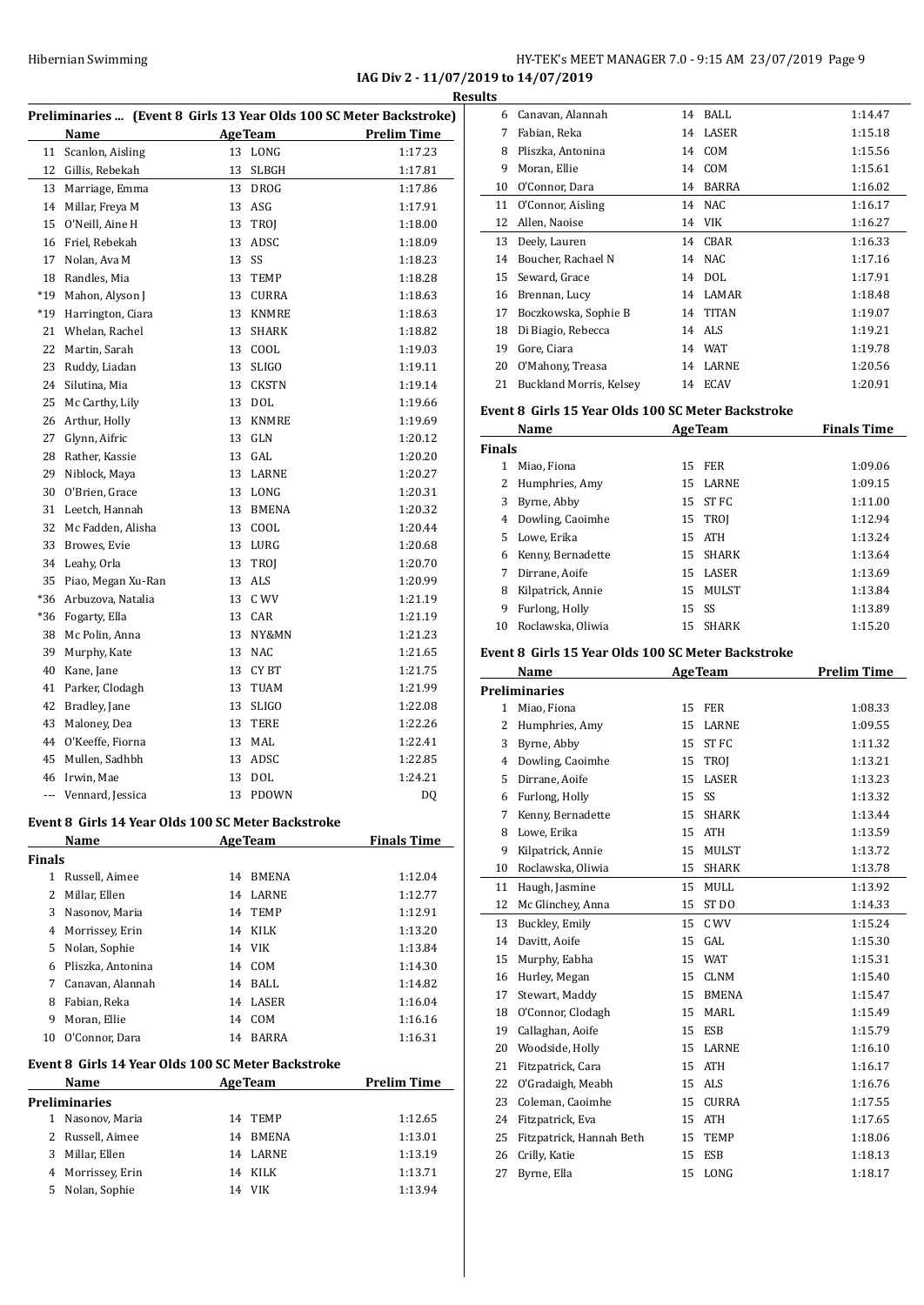**IAG Div 2 - 11/07/2019 to 14/07/2019 Results**

| Preliminaries  (Event 8 Girls 15 Year Olds 100 SC Meter Backstroke) |                                                 |    |                      |                    |
|---------------------------------------------------------------------|-------------------------------------------------|----|----------------------|--------------------|
|                                                                     | Name                                            |    | <b>AgeTeam</b>       | <b>Prelim Time</b> |
|                                                                     | 28 Britton, Eimear                              |    | 15 MAL               | 1:18.51            |
|                                                                     | 29 Bobiet, Anna                                 |    | 15 VIK               | 1:18.92            |
|                                                                     | 30 Hill, Aimee                                  |    | 15 BMENA             | 1:19.08            |
| 31                                                                  | Sheridan, Amy                                   |    | 15 NAC               | 1:35.49            |
|                                                                     |                                                 |    |                      |                    |
|                                                                     | Event 8 Girls 16 & Over 100 SC Meter Backstroke |    |                      |                    |
|                                                                     | Name                                            |    | <b>AgeTeam</b>       | <b>Finals Time</b> |
| <b>Finals</b>                                                       |                                                 |    |                      |                    |
| $\mathbf{1}$                                                        | Gallagher, Elena                                | 17 | <b>TROJ</b>          | 1:07.49            |
|                                                                     | 2 Farrell, Rachel                               | 17 | COOL                 | 1:08.62            |
|                                                                     | 3 Gellately, Megan                              | 18 | PDOWN                | 1:09.08            |
|                                                                     | 4 Mc Partlan, Alice                             | 16 | <b>SLIGO</b>         | 1:09.50            |
|                                                                     | 5 Pliszka, Anastazya                            |    | 17 COM               | 1:09.67            |
|                                                                     | 6 Fitzpatrick, Amy                              |    | 18 CLNM              | 1:10.36            |
|                                                                     | 7 Wearen, Roisin                                |    | 16 PORT              | 1:11.31            |
|                                                                     | 8 Kearney, Sorcha                               |    | 17 BL FN             | 1:11.34            |
| 9                                                                   | Boyle, Labhaoise                                | 17 | <b>SHARK</b>         | 1:11.69            |
| 10                                                                  | Murray, Rachel                                  |    | 16 LIMK              | 1:11.88            |
|                                                                     |                                                 |    |                      |                    |
|                                                                     | Event 8 Girls 16 & Over 100 SC Meter Backstroke |    |                      |                    |
|                                                                     | Name                                            |    | <b>AgeTeam</b>       | <b>Prelim Time</b> |
|                                                                     | <b>Preliminaries</b>                            |    |                      |                    |
|                                                                     | 1 Gallagher, Elena                              | 17 | <b>TROJ</b>          | 1:08.22            |
|                                                                     | 2 Pliszka, Anastazya                            | 17 | COM                  | 1:09.66            |
|                                                                     | 3 Fitzpatrick, Amy                              | 18 | CLNM                 | 1:09.76            |
|                                                                     | 4 Farrell, Rachel                               | 17 | COOL                 | 1:10.01            |
| 5                                                                   | Mc Partlan, Alice                               |    | 16 SLIGO             | 1:10.19            |
|                                                                     | 6 Boyle, Labhaoise                              |    | 17 SHARK             | 1:10.80            |
|                                                                     | 7 Gellately, Megan                              |    | 18 PDOWN             | 1:11.00            |
| 8                                                                   | Wearen, Roisin                                  |    | 16 PORT              | 1:11.11            |
| 9                                                                   | Kearney, Sorcha                                 | 17 | <b>BL FN</b>         | 1:11.15            |
| 10                                                                  | Murray, Rachel                                  |    | 16 LIMK              | 1:11.74            |
| 11                                                                  | Colgan, Rebecca                                 |    | 16 LEC               | 1:11.91            |
|                                                                     | 12 Henry, Lisa                                  |    | 18 CLM               | 1:11.93            |
| 13                                                                  | Kelly, Emma                                     | 17 | <b>TUAM</b>          | 1:12.47            |
| 14                                                                  | Conlon, Sarah                                   | 17 | <b>CBAR</b>          | 1:12.48            |
| 15                                                                  | Walsh, Tara                                     | 17 | <b>SLIGO</b>         | 1:12.65            |
| 16                                                                  | Murphy, Millie                                  | 16 | NAC                  | 1:13.44            |
| 17                                                                  | Grace, Melanie                                  | 17 | DOL                  | 1:13.45            |
| 18                                                                  | Rogers, Vera A                                  | 16 | <b>WAT</b>           | 1:13.78            |
| 19                                                                  | Blanco-Morrissey, Maya                          | 18 | <b>NAC</b>           | 1:14.00            |
| 20                                                                  | Harrington, Ciara                               | 17 | ST FC                | 1:14.26            |
| 21                                                                  | Cunningham, Dani                                | 18 | WAT                  | 1:14.29            |
| 22                                                                  | Mc Mahon, Leah                                  | 17 | <b>ENS</b>           | 1:14.73            |
| 23                                                                  | Bradley, Aoife                                  | 16 | TITAN                | 1:14.81            |
| 24                                                                  | Conway, Fiona                                   | 17 | CBAR                 | 1:14.82            |
| 25                                                                  | Fee, Laoise                                     | 16 | C FIN                | 1:15.53            |
| 26                                                                  | O'Donnell, Mary                                 | 19 | FER                  | 1:15.55            |
| 27                                                                  | Keuck, Adrienne                                 | 16 | ECAV                 | 1:15.69            |
| 28                                                                  | Forde, Emma                                     | 16 | <b>DOL</b>           | 1:15.76            |
| 29                                                                  | Martin, Amy                                     | 16 | <b>TITAN</b>         | 1:16.35            |
| 30                                                                  | Collins, Eileen                                 | 16 | $\mbox{C\,{\sc WV}}$ | 1:16.48            |
| 31                                                                  | Lipscomb, Hannah                                | 16 | MULST                | 1:16.97            |
| 32                                                                  | Hogan, Jennifer                                 | 16 | <b>VIK</b>           | 1:18.24            |
| 33                                                                  | Hourihane, Ríoghna                              | 16 | SS                   | 1:18.33            |
| 34                                                                  | Harris, Jessica                                 | 16 | MAL                  | 1:18.48            |
| 35                                                                  | Holt, Enya                                      | 16 | ST FC                | 1:20.36            |
| ---                                                                 | Pimm, Emma                                      | 18 | SPL                  | DQ                 |
| ---                                                                 | Farndon, Ellen                                  | 16 | KLRNY                | DQ                 |
|                                                                     |                                                 |    |                      |                    |

# **Event 9 Boys 15 & Over 50 SC Meter Breaststroke**

|               | Name               | <b>AgeTeam</b> |             | <b>Finals Time</b> |
|---------------|--------------------|----------------|-------------|--------------------|
| <b>Finals</b> |                    |                |             |                    |
| 1             | Carew, Christopher | 20.            | KILK        | 31.07              |
|               | 2 Brennan, Sean    | 17             | <b>TUAM</b> | 32.55              |
| 3             | Clarke, Billy      | 18             | SHARK       | 32.58              |
|               | 4 Xie, Yigun       | 17             | TROI        | 33.39              |
| 5.            | Merrigan, Eoin     | 19             | LIMK        | 33.75              |

### **Event 9 Boys 15 & Over 50 SC Meter Breaststroke**

|    | <b>Name</b>          | <b>AgeTeam</b> |         | <b>Prelim Time</b> |  |
|----|----------------------|----------------|---------|--------------------|--|
|    | Preliminaries        |                |         |                    |  |
|    | 1 Carew, Christopher |                | 20 KILK | 30.76              |  |
|    | 2 Brennan, Sean      | 17             | TUAM    | 32.48              |  |
| 3  | Clarke, Billy        | 18.            | SHARK   | 33.31              |  |
| 4  | Xie, Yigun           |                | 17 TROJ | 33.94              |  |
| 5. | Merrigan, Eoin       | 19             | LIMK    | 34.10              |  |
|    |                      |                |         |                    |  |

#### **Event 10 Girls 11-12 400 SC Meter IM**

|              | Name                |     | <b>AgeTeam</b> | <b>Finals Time</b> |
|--------------|---------------------|-----|----------------|--------------------|
| 1            | Freeman, Sinead     | 11  | COM            | 5:44.17            |
| $\mathbf{Z}$ | Byrnes, Aoife       | 12  | LIMK           | 5:56.67            |
| 3            | Boylan, Andrea      |     | 12 ALS         | 6:01.21            |
| 4            | Poynton, Hannah     |     | 11 TROI        | 6:03.09            |
| 5            | Camlin, Sophie      | 12. | <b>TITAN</b>   | 6:09.59            |
| 6            | O'Byrne, Ellen      | 12  | ST FC          | 6:10.60            |
| 7            | Ramsay, Aisling     | 11  | <b>TROI</b>    | 6:11.99            |
| 8            | Murphy, Shauna      | 11  | <b>SWSC</b>    | 6:14.74            |
| 9            | Mulloy, Hannah      |     | 12 TROI        | 6:16.70            |
| 10           | Fitzgerald, Gemma   | 12  | C. WV          | 6:19.23            |
| 11           | Burns-Atkin, Lauren | 11  | <b>BANB</b>    | 6:22.15            |
|              | Campbell, Ellie     | 12  | TROI           | DO.                |

#### **Event 10 Girls 13 Year Olds 400 SC Meter IM**

|   | Name                  |    | <b>AgeTeam</b> | <b>Finals Time</b> |
|---|-----------------------|----|----------------|--------------------|
| 1 | O'Boyle, Jane         | 13 | LONG           | 5:53.04            |
|   | 2 Arbuzova, Natalia   | 13 | C WV           | 5:53.64            |
| 3 | Buggy, Chloe          | 13 | WAT            | 6:07.94            |
| 4 | Manning, Katie        |    | 13 LONG        | 6:19.43            |
|   | 5 Mahon, Alyson J     | 13 | <b>CURRA</b>   | 6:20.16            |
|   | --- Lawless, Roisin   | 13 | WEX            | DQ                 |
|   | --- Mc Alinden, Ellen | 13 | LURG           | DO.                |
|   | Gora, Amelia          | 13 | <b>WAT</b>     | D <sub>0</sub>     |

#### **Event 10 Girls 14 Year Olds 400 SC Meter IM**

| Name             | <b>AgeTeam</b> | <b>Finals Time</b> |
|------------------|----------------|--------------------|
| 1 Smith, Clodagh | 14 LONG        | 5:54.42            |
| 2 Deely, Lauren  | 14 CBAR        | 5:54.66            |
| 3 Bergin, Amy    | 14 LAMAR       | 6:07.36            |

#### **Event 10 Girls 15 Year Olds 400 SC Meter IM**

|    | <b>Name</b>        |     | <b>AgeTeam</b> | <b>Finals Time</b> |
|----|--------------------|-----|----------------|--------------------|
| 1  | Stapleton, Aisling |     | 15 CBAR        | 5:43.79            |
|    | Ryan, Tori C       |     | $15$ ASG       | 5:44.64            |
| 3  | Byrne, Abby        |     | 15 ST FC       | 5:45.98            |
| 4  | Gannon. Ava        |     | 15 KGD         | 5:57.75            |
| 5. | Irwin, Kitty       |     | 15 DOL         | 6:01.41            |
| 6  | Moore, Caoimhe     |     | 15 LAMAR       | 6:01.58            |
| 7  | Haugh, Jasmine     | 15  | MULL           | 6:02.90            |
| 8  | Mulcahy, Kara      | 15  | MULL           | 6:09.17            |
|    | Hill. Aimee        | 15  | <b>BMENA</b>   | D <sub>0</sub>     |
|    | Dalton, Robyn      | 15. | NAC.           | D <sub>0</sub>     |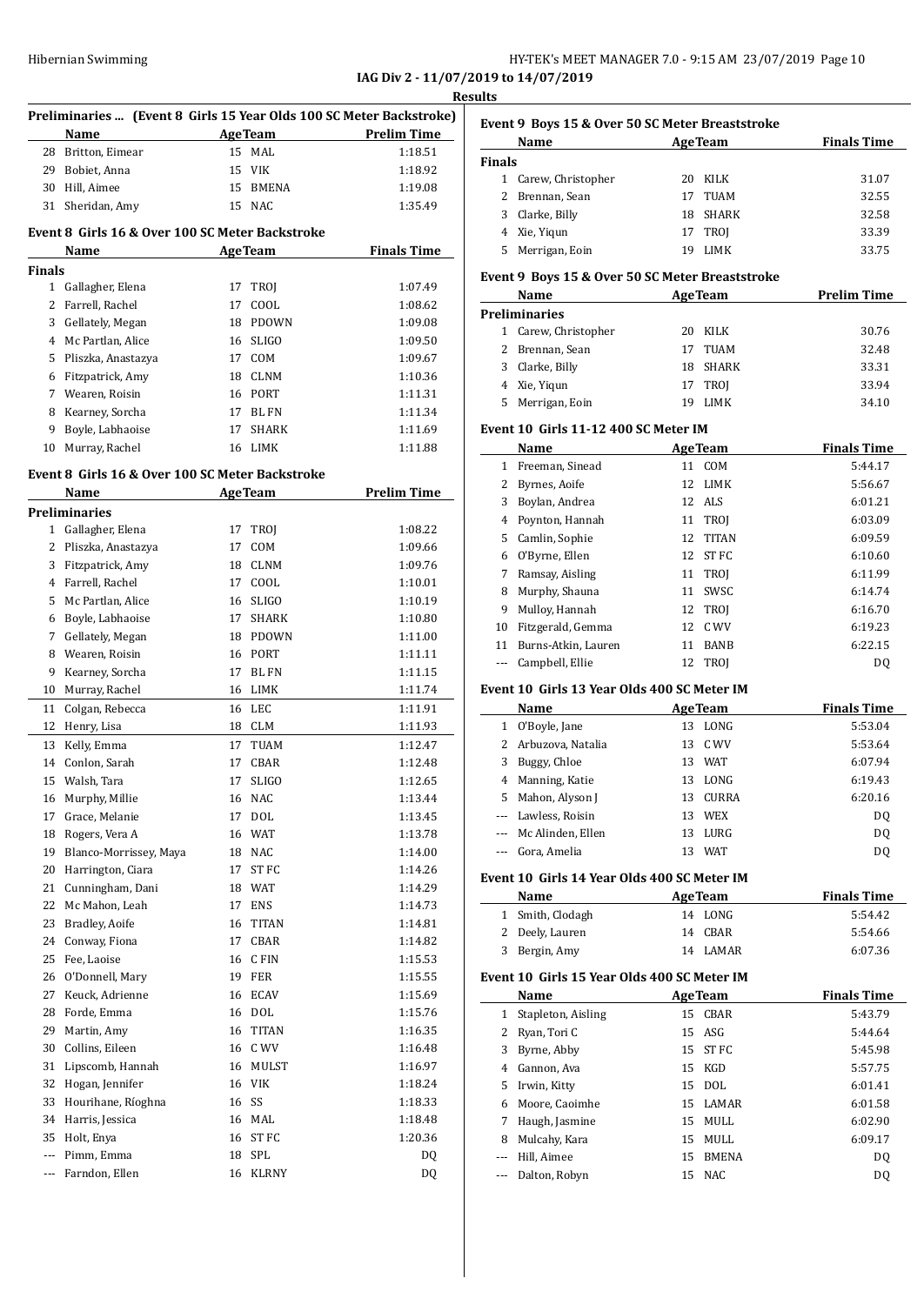#### Hibernian Swimming **HY-TEK's MEET MANAGER 7.0 - 9:15 AM 23/07/2019** Page 11 **IAG Div 2 - 11/07/2019 to 14/07/2019**

**Results**

|               | Event 10 Girls 16 & Over 400 SC Meter IM            |    |                |                    |
|---------------|-----------------------------------------------------|----|----------------|--------------------|
|               | Name                                                |    | <b>AgeTeam</b> | <b>Finals Time</b> |
|               | 1 Boyle, Labhaoise                                  | 17 | <b>SHARK</b>   | 5:30.62            |
|               | 2 Fleming, Zoe R                                    | 16 | LISB           | 5:31.75            |
|               | 3 Whitten, Lara                                     |    | 16 TMORE       | 5:34.58            |
|               | 4 Cosgrove, Aoife                                   |    | 17 NAC         | 5:36.62            |
|               | 5 Harrington, Ciara                                 | 17 | ST FC          | 5:38.44            |
|               | 6 Forde, Emma                                       |    | 16 DOL         | 5:44.40            |
|               | 7 O'Sullivan, Caoimhe                               |    | 18 SLIGO       | 5:47.85            |
| 8             | Bradley, Aoife                                      | 16 | <b>TITAN</b>   | 5:50.67            |
|               | 9 Harris, Jessica                                   |    | 16 MAL         | 5:53.40            |
|               | 10 Dolan, Toni                                      |    | 16 LAMAR       | 5:54.02            |
|               | 11 Pimm, Emma                                       | 18 | SPL            | 5:55.44            |
|               | --- Lyons, Maria                                    | 17 | <b>SLIGO</b>   | DQ                 |
|               |                                                     |    |                |                    |
|               | Event 11 Girls 11-12 100 SC Meter Freestyle<br>Name |    | <b>AgeTeam</b> | <b>Finals Time</b> |
| <b>Finals</b> |                                                     |    |                |                    |
|               | 1 Byrnes, Aoife                                     |    | 12 LIMK        | 1:05.35            |
|               | 2 Freeman, Sinead                                   |    | 11 COM         | 1:06.51            |
|               | 3 Flanagan, Keela                                   |    | 12 ATH         | 1:06.56            |
|               | 4 Marley, Ruby                                      |    | 12 TERE        | 1:06.79            |
|               | 5 Coleman, Emily                                    |    | 12 LISB        | 1:07.02            |
|               | 6 Potts, Laura                                      | 11 | <b>TEMP</b>    | 1:07.10            |
|               | 7 Hehir, Aida                                       | 12 | LIMK           | 1:07.31            |
|               | 8 Walshe, Eva                                       | 12 | TEMP           | 1:08.86            |
| 9             | Lamont, Isobel A                                    | 12 | <b>LISB</b>    | 1:09.00            |
| 10            | Hennessy, Aine                                      | 12 | NAC            | 1:09.75            |
|               |                                                     |    |                |                    |
|               | Event 11 Girls 11-12 100 SC Meter Freestyle<br>Name |    | <b>AgeTeam</b> | <b>Prelim Time</b> |
|               | <b>Preliminaries</b>                                |    |                |                    |
|               | 1 Byrnes, Aoife                                     | 12 | LIMK           | 1:06.64            |
|               | 2 Freeman, Sinead                                   |    | 11 COM         | 1:07.31            |
|               | 3 Potts, Laura                                      |    | 11 TEMP        | 1:07.32            |
|               | 4 Flanagan, Keela                                   |    | 12 ATH         | 1:07.33            |
|               | 5 Marley, Ruby                                      |    | 12 TERE        | 1:07.44            |
|               | 6 Coleman, Emily                                    | 12 | <b>LISB</b>    | 1:07.78            |
| 7             | Hehir, Aida                                         | 12 | LIMK           | 1:08.19            |
| 8             | Walshe, Eva                                         | 12 | TEMP           | 1:08.24            |
| 9             | Lamont, Isobel A                                    | 12 | LISB           | 1:08.31            |
| 10            | Hennessy, Aine                                      | 12 | NAC            | 1:08.75            |
| 11            | Poynton, Hannah                                     | 11 | TROJ           | 1:08.79            |
| 12            | Gunning, Sarah                                      | 12 | <b>BL FN</b>   | 1:09.20            |
| 13            | Golden, Sophie                                      | 12 | TROI           | 1:09.25            |
| 14            | Gallagher, Sinéad                                   | 12 | SWSC           | 1:09.65            |
| 15            | O'Byrne, Ellen                                      | 12 | ST FC          | 1:09.67            |
| 16            | Rather, Zainab                                      | 12 | GAL            | 1:09.75            |
| 17            | Sech, Antonina                                      | 12 | SWSC           | 1:09.92            |
| 18            | Doherty, Clara                                      | 12 | C FIN          | 1:10.28            |
| 19            | Moran, Lorraine                                     | 12 | ATH            | 1:10.34            |
| 20            | Bayley, Eva                                         | 12 | <b>NRS</b>     | 1:10.60            |
| 21            | Kelly, Lucy                                         | 12 | ALS            |                    |
|               |                                                     |    |                | 1:10.69            |
| 22            | Brennan, Nicola                                     | 12 | ATH            | 1:10.88            |
| 23            | Olusanya, Summer                                    | 12 | TALL           | 1:11.61            |
| 24            | Prunty, Katie                                       | 12 | SS             | 1:11.66            |
| 25            | O'Connell, Evie                                     | 12 | <b>DOL</b>     | 1:11.68            |
| 26            | Boylan, Andrea                                      | 12 | ALS            | 1:11.75            |
| 27            | O'Connell, Aisling                                  | 11 | KGD            | 1:11.76            |
| 28            | Kierans, Kate                                       | 12 | <b>ECAV</b>    | 1:11.77            |
| 29            | Corkery, Emma                                       | 12 | SPL            | 1:11.85            |

| 30 | Barry, Rachel                 | 12 | <b>KGD</b>   | 1:11.91 |
|----|-------------------------------|----|--------------|---------|
| 31 | Ramsay, Aisling               | 11 | TROJ         | 1:12.03 |
| 32 | Coleman, Sasha                | 11 | <b>ATH</b>   | 1:12.10 |
| 33 | Hegarty, Aoibhinn             | 12 | <b>ALS</b>   | 1:12.13 |
| 34 | Rock, Ava                     | 11 | <b>TALL</b>  | 1:12.21 |
| 35 | O'Driscoll, Ellen             | 12 | <b>ESB</b>   | 1:12.27 |
| 36 | Carney, Ruby                  | 12 | <b>SWAN</b>  | 1:12.31 |
| 37 | Mulloy, Hannah                | 12 | <b>TROI</b>  | 1:12.34 |
| 38 | Hawe, Amy                     | 12 | <b>FER</b>   | 1:12.40 |
| 39 | Beagon, Siona                 | 12 | TROJ         | 1:12.41 |
| 40 | Camlin, Sophie                | 12 | <b>TITAN</b> | 1:12.59 |
| 41 | Campbell, Ellie               | 12 | <b>TROI</b>  | 1:12.79 |
| 42 | Mc Dowell-Connolly, Niamh     | 12 | <b>DROG</b>  | 1:12.98 |
| 43 | Robson, Holly N               | 12 | <b>LISB</b>  | 1:13.20 |
| 44 | Januleviciute, Mia            | 12 | <b>DUNN</b>  | 1:13.43 |
| 45 | <b>Buckland Morris, Kerry</b> | 11 | <b>ECAV</b>  | 1:13.45 |
| 46 | Conway, Aoibheann             | 12 | ADSC         | 1:13.62 |
| 47 | Murphy, Shauna                | 11 | SWSC         | 1:13.71 |
| 48 | Kaminska, Lena                | 12 | LAMAR        | 1:14.07 |
| 49 | Mc Intosh, Philippa           | 12 | SWSC         | 1:14.31 |
| 50 | Glynn, Siofra                 | 11 | <b>GLN</b>   | 1:14.73 |
| 51 | Tarbatt, Sarah                | 11 | <b>BLKRK</b> | 1:15.20 |
| 52 | Byrne, Juliette               | 11 | TROJ         | 1:15.37 |
| 53 | O'Loughlin Brophy, Maia       | 11 | COOL         | 1:15.98 |
| 54 | Dunne, Molly                  | 11 | <b>LIMK</b>  | 1:16.18 |
| 55 | Gillot, Fleur                 | 11 | SS           | 1:16.83 |
|    |                               |    |              |         |

#### **Event 11 Girls 13 Year Olds 100 SC Meter Freestyle**

|               | Name<br><b>AgeTeam</b> |    |              | <b>Finals Time</b> |
|---------------|------------------------|----|--------------|--------------------|
| <b>Finals</b> |                        |    |              |                    |
| 1             | Hynes, Jennifer        | 13 | <b>TEMP</b>  | 1:04.62            |
| 2             | Lyons, Aoife           | 13 | C WV         | 1:04.89            |
| 3             | Doyle, Caoimhe         | 13 | <b>DROG</b>  | 1:05.74            |
| 4             | Ruddy, Liadan          | 13 | SLIGO        | 1:06.20            |
| 5.            | Niblock, Maya          | 13 | <b>LARNE</b> | 1:06.31            |
| $*6$          | O'Neill, Aine H        |    | 13 TROI      | 1:06.86            |
| *6            | Deasy, Laoise          | 13 | <b>SWSC</b>  | 1:06.86            |
| 8             | Buggy, Chloe           | 13 | <b>WAT</b>   | 1:07.09            |
| 9             | Pereguda, Joanna       | 13 | C FIN        | 1:07.13            |
| 10            | Arbuzova, Natalia      | 13 | C WV         | 1:07.43            |

#### **Event 11 Girls 13 Year Olds 100 SC Meter Freestyle**

|    | Name                 | <b>AgeTeam</b> |              | <b>Prelim Time</b> |
|----|----------------------|----------------|--------------|--------------------|
|    | <b>Preliminaries</b> |                |              |                    |
| 1  | Hynes, Jennifer      | 13             | <b>TEMP</b>  | 1:05.75            |
| 2  | Doyle, Caoimhe       | 13             | <b>DROG</b>  | 1:06.17            |
| 3  | Lyons, Aoife         | 13             | C WV         | 1:06.31            |
| 4  | Niblock, Maya        | 13             | LARNE        | 1:07.12            |
| 5  | Deasy, Laoise        | 13             | SWSC         | 1:07.20            |
| 6  | Pereguda, Joanna     | 13             | C FIN        | 1:07.27            |
| 7  | Arbuzova, Natalia    | 13             | C WV         | 1:07.42            |
| 8  | 0'Neill, Aine H      | 13             | <b>TROI</b>  | 1:07.44            |
| 9  | Buggy, Chloe         | 13             | <b>WAT</b>   | 1:07.48            |
| 10 | Ruddy, Liadan        | 13             | <b>SLIGO</b> | 1:07.54            |
| 11 | Leahy, Orla          | 13             | <b>TROI</b>  | 1:07.61            |
| 12 | Marriage, Emma       | 13             | <b>DROG</b>  | 1:07.62            |
| 13 | Nolan, Ava M         | 13             | SS           | 1:07.65            |
| 14 | Smyth, Charlotte     | 13             | LARNE        | 1:07.69            |
| 15 | Mc Tigue, Kim        | 13             | KGD          | 1:07.76            |
| 16 | Millar, Freya M      | 13             | ASG          | 1:07.91            |
| 17 | Randles, Mia         | 13             | <b>TEMP</b>  | 1:08.08            |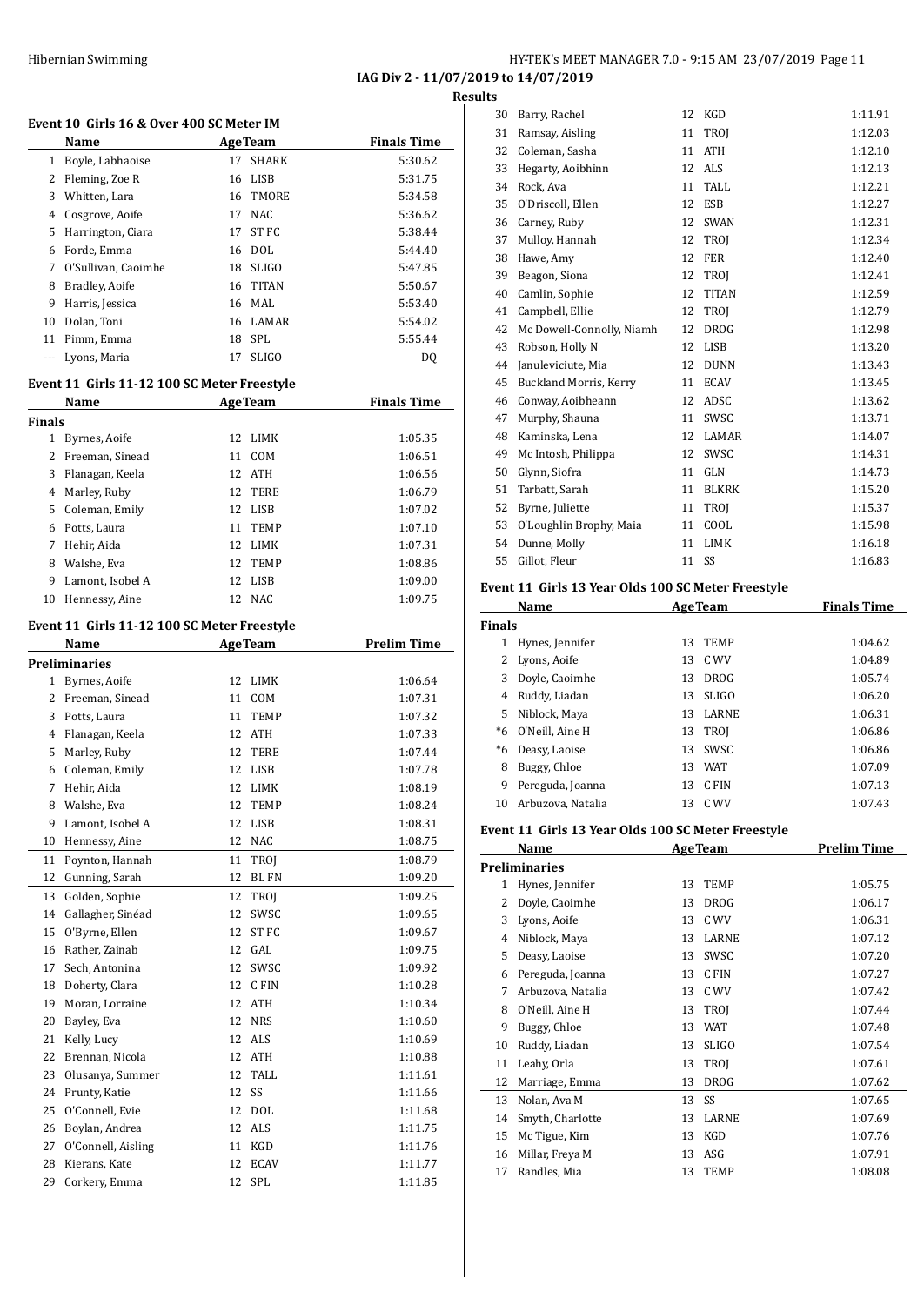**IAG Div 2 - 11/07/2019 to 14/07/2019 Results**

| Preliminaries  (Event 11 Girls 13 Year Olds 100 SC Meter Freestyle) |                       |    |              |                    |
|---------------------------------------------------------------------|-----------------------|----|--------------|--------------------|
|                                                                     | Name                  |    | AgeTeam      | <b>Prelim Time</b> |
| 18                                                                  | Gora, Amelia          |    | 13 WAT       | 1:08.23            |
| 19                                                                  | Lawless, Roisin       | 13 | <b>WEX</b>   | 1:08.30            |
| 20                                                                  | Friel, Rebekah        | 13 | ADSC         | 1:08.66            |
| 21                                                                  | Mc Fadden, Alisha     | 13 | COOL         | 1:08.76            |
| 22                                                                  | Bradley, Jane         | 13 | <b>SLIGO</b> | 1:08.95            |
| 23                                                                  | Martin, Sarah         | 13 | COOL         | 1:09.19            |
| $*24$                                                               | Marriott, Aisling     |    | 13 SWAN      | 1:09.33            |
| *24                                                                 | Fishman, Rachel A     | 13 | TROJ         | 1:09.33            |
| 26                                                                  | Stewart, Tilly        | 13 | <b>BMENA</b> | 1:09.34            |
| 27                                                                  | Gillis, Rebekah       | 13 | <b>SLBGH</b> | 1:09.52            |
| 28                                                                  | Scott, Aoife M        |    | 13 TMORE     | 1:09.61            |
| 29                                                                  | Mc Carthy, Helen      | 13 | SWSC         | 1:09.72            |
| 30                                                                  | Rada, Janelle         | 13 | LURG         | 1:10.01            |
| 31                                                                  | Murphy, Kate          | 13 | <b>NAC</b>   | 1:10.10            |
| 32                                                                  | Leetch, Hannah        | 13 | <b>BMENA</b> | 1:10.13            |
| 33                                                                  | Garvey, Molly         |    | 13 GLN       | 1:10.55            |
| 34                                                                  | Rather, Kassie        | 13 | GAL          | 1:10.64            |
| 35                                                                  | Silutina, Mia         | 13 | <b>CKSTN</b> | 1:10.78            |
| 36                                                                  | O'Neill, Sadhbh       | 13 | <b>NAC</b>   | 1:10.85            |
| 37                                                                  | Niznik, Amelia        |    | 13 LONG      | 1:10.93            |
| 38                                                                  | O'Keeffe, Fiorna      | 13 | MAL          | 1:11.03            |
| 39                                                                  | Mahon, Alyson J       | 13 | <b>CURRA</b> | 1:11.04            |
| 40                                                                  | Holly, Ella           | 13 | <b>ENS</b>   | 1:11.13            |
| 41                                                                  | Hayes, Anú            |    | 13 KGD       | 1:11.18            |
| 42                                                                  | Parker, Clodagh       | 13 | <b>TUAM</b>  | 1:11.20            |
| 43                                                                  | Mc Alinden, Ellen     | 13 | LURG         | 1:11.37            |
| 44                                                                  | Harty, Ella           | 13 | <b>DOL</b>   | 1:11.57            |
| *45                                                                 | Matthia, Clara        | 13 | TG SK        | 1:11.61            |
| $*45$                                                               | Hammel, Lily          | 13 | SS           | 1:11.61            |
| 47                                                                  | O'Brien, Grace        |    | 13 LONG      | 1:11.66            |
| 48                                                                  | Cunningham, Jessica   | 13 | MULL         | 1:11.67            |
| 49                                                                  | Mc Cann, Eva R        |    | 13 BAN       | 1:12.02            |
| 50                                                                  | Hogan, Doireann       | 13 | KILK         | 1:12.06            |
| 51                                                                  | O'Boyle, Jane         |    | 13 LONG      | 1:12.07            |
| 52                                                                  | Keogh, Ruby           | 13 | ST FC        | 1:12.20            |
| 53                                                                  | Piao, Megan Xu-Ran    |    | 13 ALS       | 1:12.38            |
| 54                                                                  | Tarakanova, Elizaveta |    | 13 NAC       | 1:12.39            |
| 55                                                                  | Mc Aleer, Mary        | 13 | <b>CKSTN</b> | 1:14.00            |
| 56                                                                  | Daly, Ciara M         | 13 | BANB         | 1:14.06            |
| 57                                                                  | O'Keeffe, Annie       | 13 | CAR          | 1:15.86            |
|                                                                     |                       |    |              |                    |

#### **Event 11 Girls 14 Year Olds 100 SC Meter Freestyle**

|                                                    | Name                 |    | <b>AgeTeam</b> | <b>Finals Time</b> |  |  |
|----------------------------------------------------|----------------------|----|----------------|--------------------|--|--|
| <b>Finals</b>                                      |                      |    |                |                    |  |  |
| 1                                                  | Allen, Naoise        |    | 14 VIK         | 1:01.94            |  |  |
| 2                                                  | Fabian, Reka         | 14 | LASER          | 1:02.91            |  |  |
| 3                                                  | Nolan, Sophie        |    | 14 VIK         | 1:03.66            |  |  |
| 4                                                  | O'Connor, Aisling    |    | 14 NAC         | 1:04.40            |  |  |
| 5                                                  | Doran, Sophie        |    | 14 LARNE       | 1:04.54            |  |  |
| 6                                                  | Dolan, Saoirse D     |    | 14 ASG         | 1:05.01            |  |  |
| 7                                                  | Millar, Ellen        | 14 | LARNE          | 1:05.19            |  |  |
| 8                                                  | Boczkowska, Sophie B | 14 | <b>TITAN</b>   | 1:05.51            |  |  |
| 9                                                  | O'Sullivan, Máire    | 14 | KGD            | 1:05.73            |  |  |
| 10                                                 | Moran, Ellie         | 14 | <b>COM</b>     | 1:07.59            |  |  |
| Event 11 Girls 14 Year Olds 100 SC Meter Freestyle |                      |    |                |                    |  |  |

#### **Name Age Team Prelim Time Preliminaries** Allen, Naoise 14 VIK 1:02.83 Fabian, Reka 14 LASER 1:03.58

| <b>AgeTeam</b><br><b>Finals Time</b><br>Name |                                                    |    |              |         |  |  |
|----------------------------------------------|----------------------------------------------------|----|--------------|---------|--|--|
|                                              | Event 11 Girls 15 Year Olds 100 SC Meter Freestyle |    |              |         |  |  |
| ---                                          | Forde, Lara                                        |    | 14 ESB       | DQ      |  |  |
| 25                                           | Zhigulskaya, Jessica                               | 14 | LAMAR        | 1:12.29 |  |  |
| 24                                           | Cosgrave, Sarah                                    | 14 | <b>CBAR</b>  | 1:09.10 |  |  |
| 23                                           | Turner, Abigail                                    | 14 | COOL         | 1:08.88 |  |  |
| 22                                           | Leogue, Heather                                    | 14 | ALS          | 1:08.61 |  |  |
| 21                                           | Mc Gowan, Sasha                                    | 14 | <b>NAC</b>   | 1:08.36 |  |  |
| 20                                           | Mulcahy, Ciara                                     | 14 | ESB          | 1:08.31 |  |  |
| 19                                           | O'Connor, Maeve                                    | 14 | <b>MARL</b>  | 1:07.95 |  |  |
| 18                                           | Hughes, Emma                                       | 14 | <b>BALL</b>  | 1:07.35 |  |  |
| 17                                           | O'Reilly, Emily                                    | 14 | <b>TITAN</b> | 1:07.34 |  |  |
| 16                                           | Russell, Aimee                                     | 14 | <b>BMENA</b> | 1:07.24 |  |  |
| 15                                           | Dultseva, Darya A                                  | 14 | CY BT        | 1:07.07 |  |  |
| 14                                           | Deely, Lauren                                      | 14 | <b>CBAR</b>  | 1:06.98 |  |  |
| 13                                           | Brennan, Lucy                                      | 14 | LAMAR        | 1:06.87 |  |  |
| 12                                           | Nasonov, Maria                                     | 14 | <b>TEMP</b>  | 1:06.64 |  |  |
| 11                                           | Dore, Emily                                        | 14 | ASK          | 1:06.56 |  |  |
| 10                                           | O'Sullivan, Máire                                  | 14 | KGD          | 1:06.55 |  |  |
| 9                                            | Moran, Ellie                                       | 14 | COM          | 1:06.23 |  |  |
| 8                                            | O'Connor, Aisling                                  | 14 | <b>NAC</b>   | 1:05.76 |  |  |
| 7                                            | Millar, Ellen                                      | 14 | <b>LARNE</b> | 1:05.57 |  |  |
| 6                                            | Dolan, Saoirse D                                   | 14 | ASG          | 1:05.19 |  |  |
| 5                                            | Boczkowska, Sophie B                               | 14 | <b>TITAN</b> | 1:05.10 |  |  |
| 4                                            | Nolan, Sophie                                      | 14 | <b>VIK</b>   | 1:04.96 |  |  |
| 3                                            | Doran, Sophie                                      | 14 | LARNE        | 1:04.13 |  |  |

|               | name             |    | Age ream    | rinais Time |
|---------------|------------------|----|-------------|-------------|
| <b>Finals</b> |                  |    |             |             |
| 1             | Dirrane, Aoife   |    | 15 LASER    | 1:03.18     |
| 2             | Dalton, Robyn    |    | 15 NAC      | 1:03.40     |
| 3             | Woodside, Holly  |    | 15 LARNE    | 1:03.49     |
| 4             | Gannon, Ava      |    | 15 KGD      | 1:03.83     |
| 5.            | Lowe, Erika      |    | 15 ATH      | 1:03.96     |
| 6             | Liptrot, Rebekah |    | 15 SHARK    | 1:04.08     |
| 7             | Kennedy, Aoife   |    | 15 SPL      | 1:04.32     |
| 8             | Humphries, Amy   |    | 15 LARNE    | 1:04.84     |
| 9             | Buckley, Emily   |    | 15 C WV     | 1:05.53     |
| 10            | Hurley, Megan    | 15 | <b>CLNM</b> | 1:05.62     |

#### **Event 11 Girls 15 Year Olds 100 SC Meter Freestyle**

|    | Name                       |    | <b>AgeTeam</b> | Prelim Time |
|----|----------------------------|----|----------------|-------------|
|    | <b>Preliminaries</b>       |    |                |             |
| 1  | Dalton, Robyn              | 15 | <b>NAC</b>     | 1:03.75     |
| 2  | Dirrane, Aoife             | 15 | <b>LASER</b>   | 1:03.87     |
| 3  | Liptrot, Rebekah           | 15 | <b>SHARK</b>   | 1:04.25     |
| 4  | Woodside, Holly            | 15 | <b>LARNE</b>   | 1:04.34     |
| 5  | Gannon. Ava                | 15 | <b>KGD</b>     | 1:04.58     |
| 6  | Lowe, Erika                | 15 | <b>ATH</b>     | 1:04.71     |
| 7  | Kennedy, Aoife             | 15 | <b>SPL</b>     | 1:05.20     |
| 8  | Buckley, Emily             | 15 | C WV           | 1:05.47     |
| 9  | Humphries, Amy             | 15 | <b>LARNE</b>   | 1:05.50     |
| 10 | Hurley, Megan              | 15 | <b>CLNM</b>    | 1:05.52     |
| 11 | Toothill, Jessica          | 15 | <b>NRS</b>     | 1:05.80     |
| 12 | White, Rachel              | 15 | <b>KILK</b>    | 1:06.18     |
| 13 | Ruddy, Lillie-May          | 15 | <b>PDOWN</b>   | 1:06.25     |
| 14 | Ryan, Tori C               | 15 | ASG            | 1:06.32     |
| 15 | Nic Dhonnchadha, Caitriona | 15 | GAL            | 1:06.43     |
| 16 | O'Reilly, Ciara            | 15 | <b>SPL</b>     | 1:06.50     |
| 17 | Mc Glinchey, Anna          | 15 | ST DO          | 1:06.53     |
| 18 | O'Brien, Millie            | 15 | <b>ATH</b>     | 1:06.68     |
| 19 | Kenny, Bernadette          | 15 | <b>SHARK</b>   | 1:06.77     |
|    |                            |    |                |             |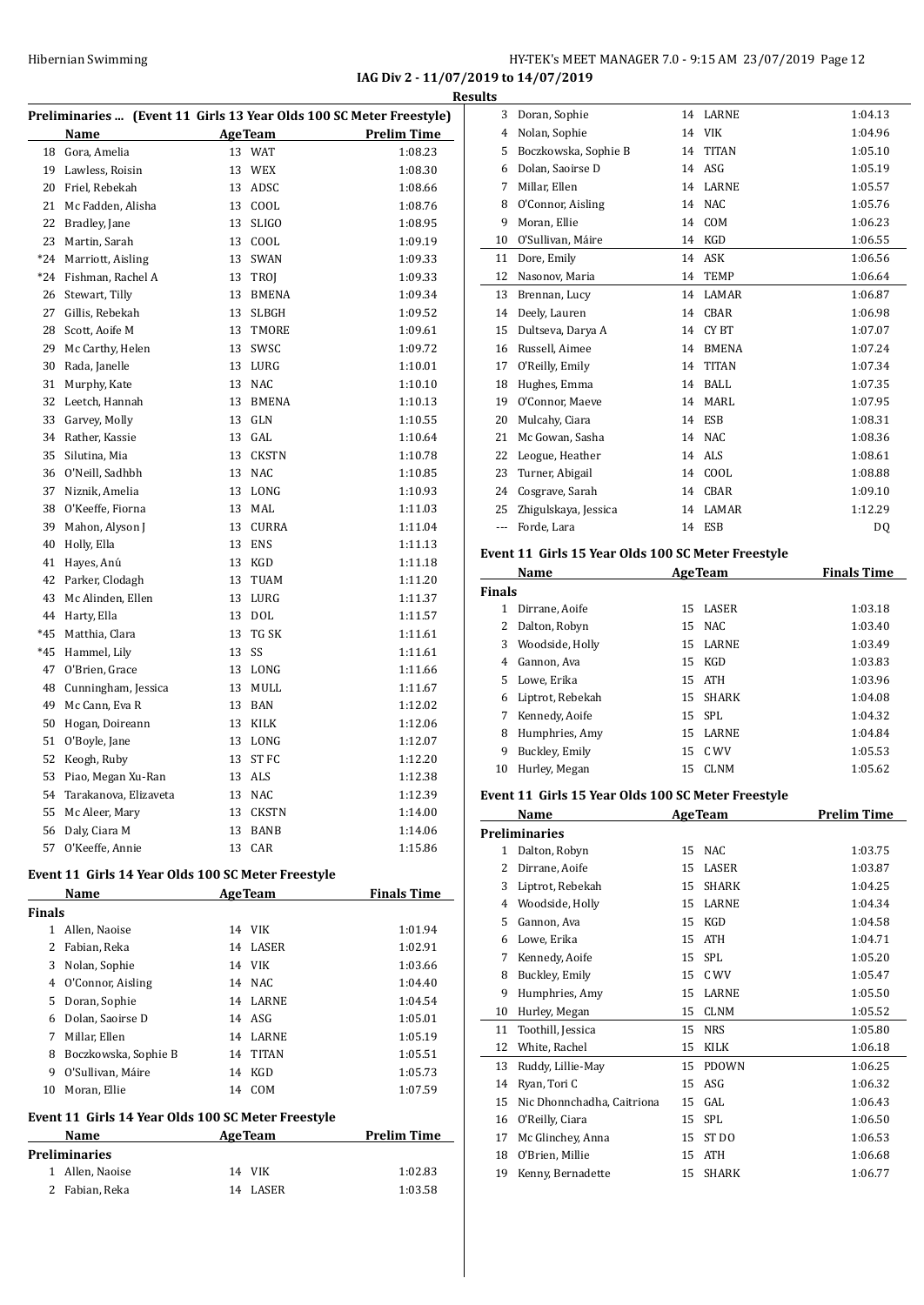#### HY-TEK's MEET MANAGER 7.0 - 9:15 AM 23/07/2019 Page 13 **IAG Div 2 - 11/07/2019 to 14/07/2019**

**Results**

| Preliminaries  (Event 11 Girls 15 Year Olds 100 SC Meter Freestyle)                      |                                                 |    |                |                    |  |
|------------------------------------------------------------------------------------------|-------------------------------------------------|----|----------------|--------------------|--|
|                                                                                          | Name                                            |    | <b>AgeTeam</b> | <b>Prelim Time</b> |  |
| 20                                                                                       | Stewart, Maddy                                  | 15 | <b>BMENA</b>   | 1:06.83            |  |
| 21                                                                                       | O'Gradaigh, Meabh                               | 15 | ALS            | 1:06.91            |  |
| 22                                                                                       | Mulcahy, Kara                                   | 15 | MULL           | 1:06.92            |  |
| 23                                                                                       | Davitt, Aoife                                   | 15 | GAL            | 1:07.29            |  |
| 24                                                                                       | Sheerin, Keelin                                 | 15 | MULL           | 1:08.36            |  |
| 25                                                                                       | Bobiet, Anna                                    | 15 | <b>VIK</b>     | 1:08.41            |  |
| 26                                                                                       | Mc Polin, Rose                                  | 15 | NY&MN          | 1:09.24            |  |
| 27                                                                                       | Sheridan, Amy                                   | 15 | <b>NAC</b>     | 1:18.28            |  |
|                                                                                          | Event 11 Girls 16 & Over 100 SC Meter Freestyle |    |                |                    |  |
|                                                                                          | <b>Name</b>                                     |    | <b>AgeTeam</b> | <b>Finals Time</b> |  |
| <b>Finals</b>                                                                            |                                                 |    |                |                    |  |
|                                                                                          | 1 Kearney, Sorcha                               | 17 | BL FN          | 1:00.43            |  |
| 2                                                                                        | Blanco-Morrissey, Maya                          | 18 | <b>NAC</b>     | 1:01.08            |  |
|                                                                                          | 3 Farrell, Rachel                               | 17 | COOL           | 1:01.32            |  |
|                                                                                          | 4 Andrews, Jennifer                             | 17 | LONG           | 1:01.95            |  |
| 5                                                                                        | Henry, Lisa                                     | 18 | <b>CLM</b>     | 1:02.29            |  |
| 6                                                                                        | Donnelly, Evelyn                                | 16 | ADSC           | 1:02.76            |  |
| 7                                                                                        | Johnson, Laura                                  | 17 | ATH            | 1:03.71            |  |
| 8                                                                                        | Moloney, Mébh                                   | 18 | KGD            | 1:03.76            |  |
| 9                                                                                        | Fitzpatrick, Amy                                | 18 | <b>CLNM</b>    | 1:04.05            |  |
| 10                                                                                       | Brennan, Judy                                   | 16 | ATH            | 1:04.87            |  |
|                                                                                          |                                                 |    |                |                    |  |
| Event 11 Girls 16 & Over 100 SC Meter Freestyle<br><b>Prelim Time</b><br>Name<br>AgeTeam |                                                 |    |                |                    |  |
|                                                                                          | Preliminaries                                   |    |                |                    |  |
|                                                                                          | 1 Kearney, Sorcha                               | 17 | BL FN          | 1:01.10            |  |
|                                                                                          | 2 Andrews, Jennifer                             | 17 | LONG           | 1:01.96            |  |
| 3                                                                                        | Blanco-Morrissey, Maya                          | 18 | <b>NAC</b>     | 1:02.46            |  |
|                                                                                          | 4 Farrell, Rachel                               | 17 | COOL           | 1:02.50            |  |
| 5                                                                                        | Donnelly, Evelyn                                | 16 | ADSC           | 1:03.20            |  |
| 6                                                                                        | Johnson, Laura                                  | 17 | ATH            | 1:03.29            |  |
| 7                                                                                        | Henry, Lisa                                     | 18 | CLM            | 1:03.65            |  |
| 8                                                                                        | Moloney, Mébh                                   | 18 | KGD            | 1:03.76            |  |
| 9                                                                                        | Fitzpatrick, Amy                                | 18 | <b>CLNM</b>    | 1:03.77            |  |
|                                                                                          | Brennan, Judy                                   |    |                |                    |  |
| 10                                                                                       |                                                 | 16 | ATH            | 1:03.90            |  |
| 11                                                                                       | D'Aughton, Hanna                                |    | 17 DOL         | 1:03.97            |  |
|                                                                                          | 12 Gore, Aoife                                  |    | 17 WAT         | 1:04.25            |  |
| 13                                                                                       | O'Donovan, Loraine                              | 17 | SWSC           | 1:04.33            |  |
| 14                                                                                       | Colgan, Rebecca                                 | 16 | LEC            | 1:04.41            |  |
| 15                                                                                       | O'Neill, Aine                                   | 17 | NAC            | 1:04.70            |  |
| $*16$                                                                                    | Hogan, Lucy                                     | 16 | LONG           | 1:04.79            |  |
| $*16$                                                                                    | Murphy, Millie                                  | 16 | NAC            | 1:04.79            |  |
| 18                                                                                       | Colvin, Cliona                                  | 17 | NAC            | 1:04.84            |  |
| 19                                                                                       | Tutty, Elia                                     | 17 | DOL            | 1:04.86            |  |
| 20                                                                                       | Keuck, Adrienne                                 | 16 | <b>ECAV</b>    | 1:05.04            |  |
| 21                                                                                       | O'Brien, Saidhbh                                | 16 | ENS            | 1:05.13            |  |
| 22                                                                                       | Kouwenberg, Annelies                            | 17 | FER            | 1:05.18            |  |
| 23                                                                                       | Murray, Rachel                                  | 16 | LIMK           | 1:05.68            |  |
| $*24$                                                                                    | Mc Partlan, Alice                               | 16 | <b>SLIGO</b>   | 1:05.78            |  |
| *24                                                                                      | Mc Namara, Grace E                              | 16 | LISB           | 1:05.78            |  |
| 26                                                                                       | Collins, Eileen                                 | 16 | C WV           | 1:05.84            |  |
| 27                                                                                       | Murphy, Laoise                                  | 16 | NAC            | 1:06.45            |  |
| 28                                                                                       | Fee, Laoise                                     | 16 | C FIN          | 1:06.64            |  |
| 29                                                                                       | Treanor, Sorcha                                 | 16 | CLM            | 1:07.31            |  |
| 30                                                                                       | Holt, Enya                                      | 16 | ST FC          | 1:07.58            |  |
| 31                                                                                       | Bradley, Aoife                                  | 16 | TITAN          | 1:07.81            |  |
| 32                                                                                       | Wearen, Roisin                                  | 16 | PORT           | 1:07.95            |  |

|               | Name               |    | <b>AgeTeam</b> | <b>Finals Time</b> |
|---------------|--------------------|----|----------------|--------------------|
| <b>Finals</b> |                    |    |                |                    |
| 1             | Moro, Fredrik      |    | 12 ATH         | 1:26.16            |
|               | Gil, Mark          |    | 12 TROI        | 1:26.33            |
| 3             | Lavin. Michael     |    | 12 COM         | 1:26.60            |
| 4             | O'Neill, Sean      |    | 12 ATH         | 1:29.31            |
|               | 5 Corbett, Conor   |    | 11 WEX         | 1:30.22            |
| 6             | Lannon, Jamie      | 11 | <b>ENSK</b>    | 1:32.04            |
| 7             | Gilmartin, Darragh |    | 12 SLIGO       | 1:32.40            |
| 8             | O'Brien, Cathal    |    | 11 CAR         | 1:33.75            |
| 9             | Browne, Alex       | 11 | GLN            | 1:34.43            |
| 10            | Mc Gann, Luke      |    | 12 TROI        | 1:37.16            |

#### **Event 12 Boys 11-12 100 SC Meter Breaststroke**

|     | Name                 | <b>AgeTeam</b> |              | <b>Prelim Time</b> |
|-----|----------------------|----------------|--------------|--------------------|
|     | <b>Preliminaries</b> |                |              |                    |
| 1   | Lavin, Michael       | 12             | <b>COM</b>   | 1:27.74            |
| 2   | Gil, Mark            | 12             | TROI         | 1:28.75            |
| 3   | Moro, Fredrik        | 12             | <b>ATH</b>   | 1:29.16            |
| 4   | Corbett, Conor       | 11             | <b>WEX</b>   | 1:30.49            |
| 5   | O'Neill, Sean        | 12             | <b>ATH</b>   | 1:32.60            |
| 6   | Lannon, Jamie        | 11             | <b>ENSK</b>  | 1:33.37            |
| 7   | Gilmartin, Darragh   | 12             | <b>SLIGO</b> | 1:33.64            |
| 8   | Browne, Alex         | 11             | <b>GLN</b>   | 1:34.67            |
| 9   | O'Brien, Cathal      | 11             | CAR          | 1:34.68            |
| 10  | Mc Gann, Luke        | 12             | <b>TROI</b>  | 1:35.71            |
| 11  | Wilson, Ben          | 11             | <b>BAN</b>   | 1:35.92            |
| 12  | Karchenko, Alan F    | 11             | <b>BANB</b>  | 1:35.95            |
| 13  | Shawe, Alfie H       | 12             | <b>LISB</b>  | 1:37.48            |
| 14  | Browne, Niall        | 12             | <b>DROG</b>  | 1:37.75            |
| 15  | Samuchov, Ignat      | 11             | <b>LAMAR</b> | 1:38.37            |
| 16  | Gallagher, Cailean   | 11             | <b>LVADY</b> | 1:44.80            |
| --- | Mallet, Aidan        | 12             | <b>LEC</b>   | DQ                 |
|     | Logan, Jake          | 12             | ADSC         | DQ                 |
|     | Mc Alinden, Daniel   | 11             | LURG         | DQ                 |
|     |                      |                |              |                    |

#### **Event 12 Boys 13 Year Olds 100 SC Meter Breaststroke**

|        | Name                | <b>AgeTeam</b> |             | <b>Finals Time</b> |
|--------|---------------------|----------------|-------------|--------------------|
| Finals |                     |                |             |                    |
| 1      | Gray, Lewis P       | 13             | <b>BANB</b> | 1:20.02            |
| 2      | Ates, Ryan          | 13             | FER         | 1:23.59            |
| 3      | Fitzpatrick, Bryn L | 13             | LISB        | 1:23.69            |
| 4      | Colac, Egor         |                | 13 COOL     | 1:24.11            |
| 5.     | Doherty, Ethan      | 13             | CBAR        | 1:25.25            |
| 6      | Dougan, Thomas A    |                | 13 ASC      | 1:25.41            |
| 7      | Comerford, Glenn    |                | $13$ TALL   | 1:26.41            |
| 8      | Donohue. Daniel     | 13             | ST FC       | 1:26.56            |
| 9      | Hourigan, Marcus    | 13             | <b>LIMK</b> | 1:27.87            |
| 10     | Garvey, Eanna       | 13             | MAL.        | 1:28.30            |

#### **Event 12 Boys 13 Year Olds 100 SC Meter Breaststroke**

|                      | Name                |     | <b>AgeTeam</b> | <b>Prelim Time</b> |  |  |
|----------------------|---------------------|-----|----------------|--------------------|--|--|
| <b>Preliminaries</b> |                     |     |                |                    |  |  |
| 1                    | Gray, Lewis P       |     | 13 BANB        | 1:24.00            |  |  |
| 2                    | Fitzpatrick, Bryn L | 13  | LISB           | 1:25.80            |  |  |
| 3                    | Colac, Egor         | 13  | COOL           | 1:25.88            |  |  |
| 4                    | Ates, Ryan          | 13. | FER            | 1:26.15            |  |  |
| 5.                   | Donohue, Daniel     |     | 13 ST FC       | 1:26.24            |  |  |
| 6                    | Doherty, Ethan      | 13  | CBAR           | 1:26.42            |  |  |
|                      | Dougan, Thomas A    | 13  | ASC            | 1:26.93            |  |  |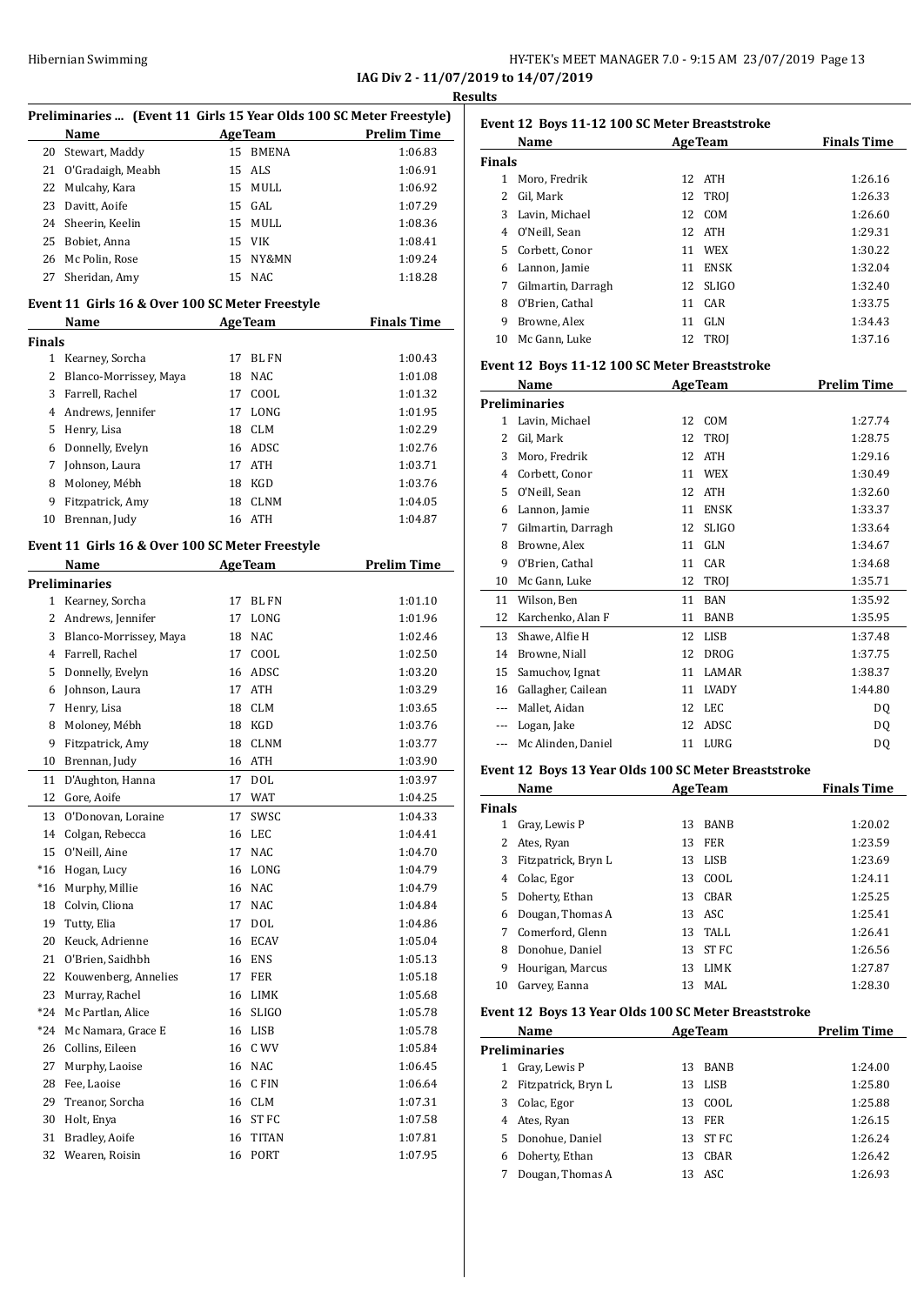#### Hibernian Swimming **HY-TEK's MEET MANAGER 7.0 - 9:15 AM 23/07/2019** Page 14

**IAG Div 2 - 11/07/2019 to 14/07/2019**

|               | <b>HIDEFINALL SWITHINING</b>                         |                    | IAG Div 2 - 11/07/201                                                        |
|---------------|------------------------------------------------------|--------------------|------------------------------------------------------------------------------|
|               |                                                      |                    | Resul<br>Preliminaries  (Event 12 Boys 13 Year Olds 100 SC Meter Breaststrol |
|               | Name                                                 | <b>AgeTeam</b>     | <b>Prelim Time</b>                                                           |
|               | 8 Comerford, Glenn                                   | 13 TALL            | 1:26.99                                                                      |
|               | 9 Garvey, Eanna                                      | 13 MAL             | 1:27.02                                                                      |
|               | 10 Mc Bride, Sean                                    | 13 TALL            | 1:27.43                                                                      |
|               | 11 Hourigan, Marcus                                  | 13 LIMK            | 1:27.50                                                                      |
|               | 12 Viglas, Martin                                    | 13 SLIGO           | 1:27.70                                                                      |
|               | 13 Doyle, Peter                                      | 13 KGD             | 1:27.76                                                                      |
|               | 14 Fox, Jamie                                        | 13 ATH             | 1:28.14                                                                      |
| 15            | Claffey, Rian                                        | 13 ATH             | 1:28.38                                                                      |
|               | 16 Davey, Thomas                                     | 13 BL FN           | 1:28.91                                                                      |
|               | 17 Bowen, Marcas                                     | 13 KILK            | 1:29.16                                                                      |
|               | 18 Hayes, Ferdia                                     | 13 ENS             | 1:29.37                                                                      |
|               | 19 O'Keeffe, Jamie                                   | 13 PORT            | 1:29.78                                                                      |
|               | 20 Markham, Oscar                                    | 13 ASK             | 1:31.01                                                                      |
|               | 21 French, Dominic                                   | 13 SLIGO           | 1:31.45                                                                      |
|               | 22 Mc Mahon, Sean                                    | 13 BARRA           | 1:31.67                                                                      |
|               | 23 Moran, Sam                                        | 13 ALS             | 1:34.56                                                                      |
|               | 24 O'Connor, Ben                                     | 13 CURRA           | 1:34.97                                                                      |
|               | --- Houlihan, Cian                                   | 13 C WV            | DQ                                                                           |
|               | --- O'Driscoll, Micheal                              | 13 SWSC            | DQ                                                                           |
| ---           | Chvets, Max                                          | 13 NAC             | DQ                                                                           |
|               | Event 12 Boys 14 Year Olds 100 SC Meter Breaststroke |                    |                                                                              |
|               | Name                                                 | <b>AgeTeam</b>     | <b>Finals Time</b>                                                           |
| <b>Finals</b> |                                                      |                    |                                                                              |
|               | 1 Murphy, Adam                                       | 14 CBAR            | 1:18.31                                                                      |
|               | 2 Cooke, Aonghus                                     | 14 LIMK            | 1:19.06                                                                      |
|               | 3 Mc Goldrick, Ewan J                                | 14 ASC             | 1:21.02                                                                      |
|               | 4 Atkinson, Sam R                                    | 14 LISB            | 1:21.15                                                                      |
|               | 5 Lennon, David                                      | 14 SHARK           | 1:21.24                                                                      |
|               | 6 Kearney, Rian                                      | 14 BL FN           | 1:21.43                                                                      |
|               | 7 Fee, Brogan                                        | 14 CFIN            | 1:22.06                                                                      |
|               | 8 Redmond, Aaron                                     | 14 ECAV            | 1:22.31                                                                      |
| 9             | Kingston, Robert J                                   | 14 WCO             | 1:23.18                                                                      |
|               | 10 Larkin, Andrew                                    | 14 ASC             | 1:29.37                                                                      |
|               |                                                      |                    |                                                                              |
|               | Event 12 Boys 14 Year Olds 100 SC Meter Breaststroke |                    |                                                                              |
|               | Name                                                 | <b>AgeTeam</b>     | <b>Prelim Time</b>                                                           |
|               | <b>Preliminaries</b>                                 |                    |                                                                              |
| $\mathbf{1}$  | Murphy, Adam                                         | CBAR<br>14         | 1:20.14                                                                      |
| 2             | Cooke, Aonghus                                       | 14<br>LIMK         | 1:20.18                                                                      |
| 3             | Kearney, Rian                                        | <b>BLFN</b><br>14  | 1:21.17                                                                      |
| 4             | Atkinson, Sam R                                      | 14<br>LISB         | 1:21.22                                                                      |
|               | 5 Lennon, David                                      | <b>SHARK</b><br>14 | 1:22.69                                                                      |

| 3  | Kearney, Rian       | 14 | <b>BL FN</b> | 1:21.17 |
|----|---------------------|----|--------------|---------|
| 4  | Atkinson, Sam R     | 14 | <b>LISB</b>  | 1:21.22 |
| 5  | Lennon, David       | 14 | <b>SHARK</b> | 1:22.69 |
| 6  | Kingston, Robert J  | 14 | <b>WCO</b>   | 1:22.97 |
| 7  | Redmond, Aaron      | 14 | <b>ECAV</b>  | 1:23.38 |
| 8  | Mc Goldrick, Ewan J | 14 | ASC          | 1:23.42 |
| 9  | Fee, Brogan         | 14 | C FIN        | 1:23.52 |
| 10 | Larkin, Andrew      | 14 | ASC          | 1:24.26 |
| 11 | Lyons, Jack         | 14 | PORT         | 1:24.37 |
| 12 | Hanbury, Michael J  | 14 | ST FC        | 1:24.60 |
| 13 | Gilmore, Dylan      | 14 | ADSC         | 1:24.70 |
| 14 | Malley, Jude        | 14 | <b>DOL</b>   | 1:25.11 |
| 15 | Breen, Thomas       | 14 | <b>NAC</b>   | 1:25.76 |
| 16 | Farrell, Thomas     | 14 | COOL         | 1:25.78 |
| 17 | Roban, Daniel       | 14 | <b>NAC</b>   | 1:25.84 |
| 18 | Toadere, Gabriel    | 14 | NAC          | 1:26.31 |
| 19 | Kelly, Ben          | 14 | LIRSC        | 1:26.97 |
| 20 | Farrell, Samuel     | 14 | LAMAR        | 1:27.30 |
| 21 | Mason, Cian         | 14 | KGD          | 1:27.47 |

| ults |                        |          |         |
|------|------------------------|----------|---------|
|      | 22 O'Hare, Rylan D     | 14 NY&MN | 1:27.88 |
|      | 23 Ormond, David       | 14 KILK  | 1:28.33 |
|      | 24 Nugent, Fionn       | 14 CTWN  | 1:30.70 |
|      | --- Pyne, Cian         | 14 ENS   | DO      |
|      | --- O'Herlihy, Killian | 14 CLON  | D0      |

#### **Event 12 Boys 15 Year Olds 100 SC Meter Breaststroke**

|               | Name<br><b>AgeTeam</b> |    |          | <b>Finals Time</b> |
|---------------|------------------------|----|----------|--------------------|
| <b>Finals</b> |                        |    |          |                    |
| 1             | Gormley, Daragh        |    | 15 TUAM  | 1:16.06            |
| 2             | Reilly, Evan           |    | 15 CLM   | 1:17.08            |
| 3             | Mc Cormack, Cian       |    | 15 LONG  | 1:18.26            |
| 4             | Zaikov, Dmitry         | 15 | PDOWN    | 1:18.56            |
| 5.            | Williams, Adam         |    | 15 TITAN | 1:19.18            |
| 6             | Campbell, Michael      |    | 15 OLY   | 1:19.68            |
| 7             | Ferrie, Patrick G      |    | 15 LISB  | 1:20.68            |
| 8             | Kennedy, Fionn         | 15 | LIMK     | 1:21.10            |
| 9             | Hayes, Hiúdaí          |    | 15 KGD   | 1:22.44            |
|               | --- Trinchinet, Adrian |    | 15 NAC   | D <sub>0</sub>     |

#### **Event 12 Boys 15 Year Olds 100 SC Meter Breaststroke**

|               | Name                                              |    | <b>AgeTeam</b> | <b>Prelim Time</b> |
|---------------|---------------------------------------------------|----|----------------|--------------------|
|               | <b>Preliminaries</b>                              |    |                |                    |
| 1             | Gormley, Daragh                                   | 15 | <b>TUAM</b>    | 1:16.41            |
| $\mathcal{L}$ | Mc Cormack, Cian                                  | 15 | LONG           | 1:18.23            |
| 3             | Reilly, Evan                                      | 15 | CLM            | 1:19.01            |
| 4             | Williams, Adam                                    | 15 | <b>TITAN</b>   | 1:19.77            |
| 5             | Zaikov, Dmitry                                    | 15 | <b>PDOWN</b>   | 1:20.06            |
| 6             | Ferrie, Patrick G                                 | 15 | <b>LISB</b>    | 1:20.49            |
| 7             | Kennedy, Fionn                                    | 15 | <b>LIMK</b>    | 1:20.63            |
| 8             | Trinchinet. Adrian                                | 15 | NAC.           | 1:20.96            |
| 9             | Campbell, Michael                                 | 15 | <b>OLY</b>     | 1:21.02            |
| 10            | Hayes, Hiúdaí                                     | 15 | <b>KGD</b>     | 1:21.77            |
| 11            | Gillespie, Ross                                   | 15 | <b>TMORE</b>   | 1:22.35            |
| 12            | Burns, Samuel                                     | 15 | TULL           | 1:22.37            |
| 13            | Krawczun, Kuba                                    | 15 | LAMAR          | 1:23.01            |
| 14            | Herron, Joshua                                    | 15 | <b>PDOWN</b>   | 1:23.13            |
| 15            | Blanchard, Ruairi                                 | 15 | <b>LASER</b>   | 1:23.63            |
| 16            | Boyle, Anthony                                    | 15 | <b>BLFN</b>    | 1:23.81            |
| 17            | Rowley Hopkins, Callum                            | 15 | <b>SLIGO</b>   | 1:24.09            |
| $---$         | Mahon, Adam                                       | 15 | LEC            | DQ                 |
|               | Event 12 Boys 16 & Over 100 SC Meter Breaststroke |    |                |                    |
|               | Name                                              |    | <b>AgeTeam</b> | <b>Finals Time</b> |

| Name          |                      |    | <b>AgeTeam</b> | <b>Finals Time</b> |  |
|---------------|----------------------|----|----------------|--------------------|--|
| <b>Finals</b> |                      |    |                |                    |  |
|               | O'Connor, Milo       | 17 | <b>ATH</b>     | 1:11.08            |  |
|               | Brennan, Sean        | 17 | <b>TUAM</b>    | 1:11.18            |  |
| 3             | O'Leary, Paul        | 18 | <b>KLRNY</b>   | 1:12.69            |  |
| 4             | Welby, Evan          | 18 | <b>SHARK</b>   | 1:13.28            |  |
| 5.            | Harmon, Patrick      | 17 | ADSC           | 1:13.44            |  |
| 6             | Carey, Oisin         | 18 | LASER          | 1:13.55            |  |
| $*7$          | Kashich, Zakhar      | 17 | TALL.          | 1:13.60            |  |
| $*7$          | Cantwell, Brendan    | 17 | <b>CLNM</b>    | 1:13.60            |  |
| 9             | Kaczynski, Sebastian | 17 | <b>CLNM</b>    | 1:13.83            |  |
| 10            | Morrissey, Ciaran    |    | <b>WAT</b>     | 1:14.21            |  |

#### **Event 12 Boys 16 & Over 100 SC Meter Breaststroke**

| Name |                      | <b>AgeTeam</b> | <b>Prelim Time</b> |
|------|----------------------|----------------|--------------------|
|      | <b>Preliminaries</b> |                |                    |
|      | 1 Brennan, Sean      | 17 TUAM        | 1:11.51            |
|      | 2 O'Connor. Milo     | 17 ATH         | 1:11.65            |
|      | 3 O'Leary, Paul      | 18 KLRNY       | 1:12.74            |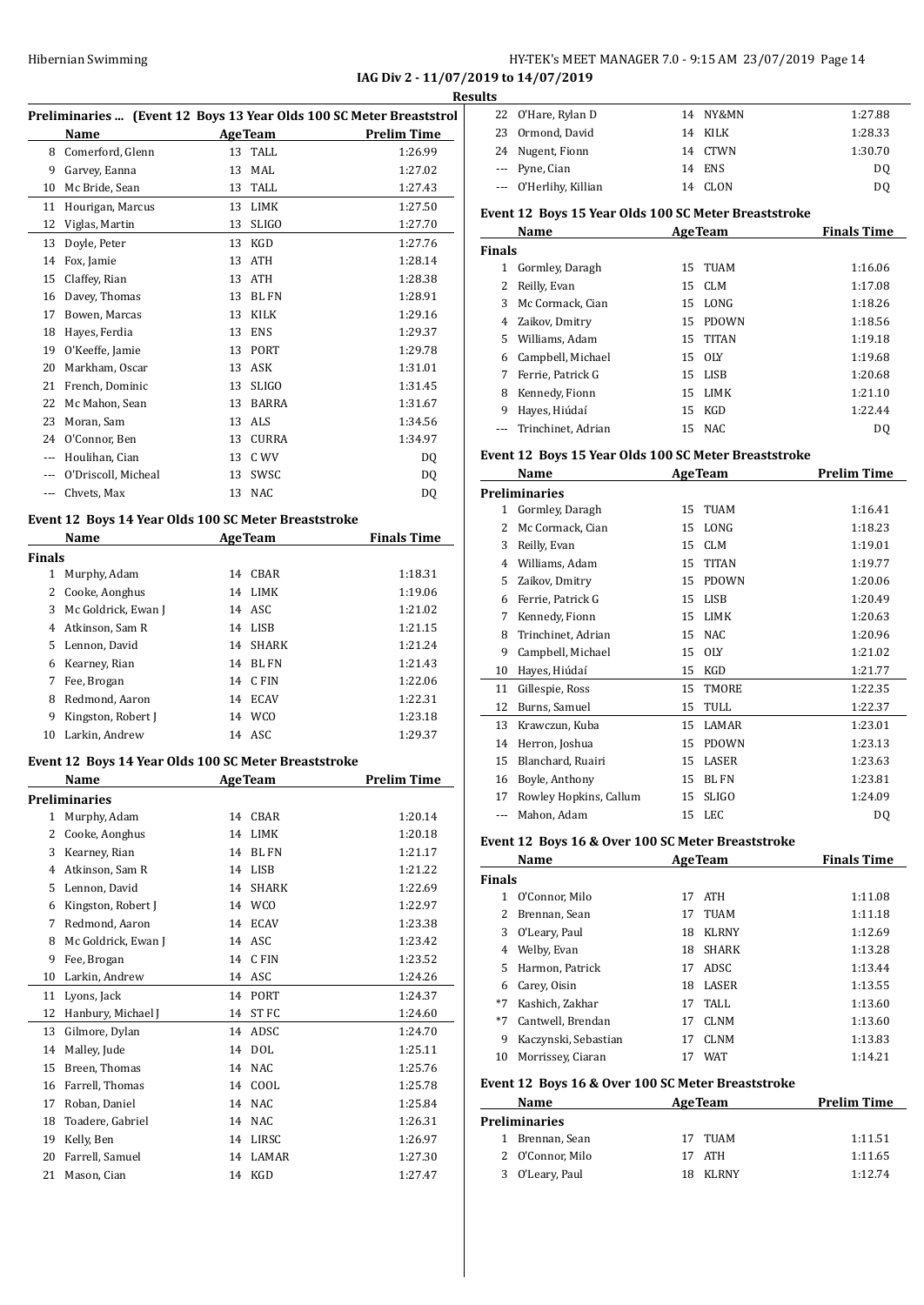**IAG Div 2 - 11/07/2019 to 14/07/2019**

|               | Name                                           |    | <b>AgeTeam</b>   | <u>к</u><br>Preliminaries  (Event 12 Boys 16 & Over 100 SC Meter Breaststroke)<br><b>Prelim Time</b> |
|---------------|------------------------------------------------|----|------------------|------------------------------------------------------------------------------------------------------|
|               | 4 Carey, Oisin                                 | 18 | LASER            | 1:13.10                                                                                              |
|               | 5 Welby, Evan                                  | 18 | <b>SHARK</b>     | 1:13.28                                                                                              |
|               | 6 Kaczynski, Sebastian                         | 17 | <b>CLNM</b>      | 1:13.87                                                                                              |
| 7             | Kashich, Zakhar                                | 17 | TALL             | 1:14.10                                                                                              |
| 8             | Cantwell, Brendan                              | 17 | <b>CLNM</b>      | 1:14.23                                                                                              |
| 9             | Morrissey, Ciaran                              | 17 | <b>WAT</b>       | 1:14.29                                                                                              |
| 10            | Harmon, Patrick                                | 17 | ADSC             | 1:14.35                                                                                              |
| 11            | Jeffery, John J                                | 17 | TMORE            | 1:14.80                                                                                              |
| 12            | Xie, Yigun                                     | 17 | TROJ             | 1:15.07                                                                                              |
| 13            | Hayes/ Breheny, Iarlaith                       | 18 | KGD              | 1:15.31                                                                                              |
| 14            | Heney, Konan                                   | 17 | TG SK            | 1:15.41                                                                                              |
| 15            | Clark, Alex                                    | 17 | SHARK            | 1:15.44                                                                                              |
| 16            | Merrigan, Eoin                                 | 19 | LIMK             | 1:15.60                                                                                              |
| 17            | Madigan, Daniel                                | 17 | LONG             | 1:15.65                                                                                              |
| 18            | O'Brien, Dylan                                 | 17 | <b>ENS</b>       | 1:16.09                                                                                              |
| 19            | Blanchard, Fergal                              | 16 | LASER            | 1:16.12                                                                                              |
| 20            | Van DE Beek, Jake                              | 16 | <b>BL FN</b>     | 1:16.42                                                                                              |
| 21            | Vennard, Daniel                                | 17 | <b>PDOWN</b>     | 1:16.51                                                                                              |
| 22            | Donoghue, Sean                                 | 17 | LAMAR            | 1:16.64                                                                                              |
| 23            | O'Connor, Phelim                               | 16 | <b>NRS</b>       | 1:16.71                                                                                              |
| 24            |                                                | 16 | FER              | 1:17.03                                                                                              |
| 25            | O'Grady, Adam<br>O'Rourke, Diarmuid            | 17 | <b>TUAM</b>      | 1:17.32                                                                                              |
|               |                                                |    | ST DO            |                                                                                                      |
| 26            | Mc Clean, Tiernan                              | 16 |                  | 1:17.42                                                                                              |
| 27            | Blackwell, Diarmuid                            | 16 | LIMK             | 1:18.24                                                                                              |
| 28            | Johnston, Sean                                 | 16 | NAC              | 1:18.35                                                                                              |
| 29            | Kenny, Joseph                                  | 16 | TALL             | 1:18.49                                                                                              |
| 30            | Keegan, Tadhg                                  | 16 | DBARR            | 1:18.58                                                                                              |
| 31            | Balaski, James                                 |    | 16 CBAR          | 1:18.91                                                                                              |
| 32            | Collins, Rory                                  |    | 16 BL FN         | 1:19.05                                                                                              |
| 33            | Fitzgibbon, Seán                               | 17 | KGD              | 1:20.01                                                                                              |
| 34            | Guseynov, Michael                              | 16 | C WV             | 1:20.48                                                                                              |
| 35            | Suttle, Sam                                    | 16 | <b>TEMP</b>      | 1:20.61                                                                                              |
| 36            | Boyd, Harry                                    | 16 | KGD              | 1:21.07                                                                                              |
| 37            | Donovan, Shane                                 | 16 | ATH              | 1:21.50                                                                                              |
| 38            | Mc Glinchey, Alex                              | 16 | ST <sub>DO</sub> | 1:21.73                                                                                              |
| 39            | Maher, Christopher                             |    | 16 CAR           | 1:22.78                                                                                              |
|               | Faherty, Christopher                           |    | 17 LONG          | DQ                                                                                                   |
|               | Event 13 Girls 15 & Over 50 SC Meter Butterfly |    |                  |                                                                                                      |
|               | Name                                           |    | <b>AgeTeam</b>   | <b>Finals Time</b>                                                                                   |
| <b>Finals</b> |                                                |    |                  |                                                                                                      |
|               | 1 Ruddy, Lillie-May                            | 15 | <b>PDOWN</b>     | 29.95                                                                                                |
|               | 2 Miao, Fiona                                  | 15 | FER              | 30.60                                                                                                |
|               | 3 Mc Glinchey, Anna                            | 15 | ST DO            | 30.66                                                                                                |
|               | 4 Gellately, Megan                             | 18 | PDOWN            | 30.95                                                                                                |
|               | 5 Hill, Aimee                                  | 15 | BMENA            | 31.49                                                                                                |
|               | 6 O'Brien, Paola                               |    | 20 GAL           | 31.64                                                                                                |
| 7             | Johnson, Laura                                 |    | 17 ATH           | 31.81                                                                                                |
|               | 8 Moloney, Mébh                                | 18 | KGD              | 32.21                                                                                                |
| 9             | Blanco-Morrissey, Maya                         | 18 | NAC              | 32.40                                                                                                |
| 10            | Dillon, Aisling                                | 17 | TERE             | 33.26                                                                                                |

# **Event 13 Girls 15 & Over 50 SC Meter Butterfly**

|                               | Event 13 Girls 15 & Over 50 SC Meter Butterny |     |                    |       |  |  |
|-------------------------------|-----------------------------------------------|-----|--------------------|-------|--|--|
| <b>Name</b><br><b>AgeTeam</b> |                                               |     | <b>Prelim Time</b> |       |  |  |
| Preliminaries                 |                                               |     |                    |       |  |  |
| 1.                            | Ruddy, Lillie-May                             |     | 15 PDOWN           | 30.36 |  |  |
|                               | 2 Miao, Fiona                                 |     | 15 FER             | 30.74 |  |  |
| 3                             | Gellately, Megan                              | 18. | PDOWN              | 30.98 |  |  |
|                               | 4 Mc Glinchey, Anna                           |     | 15 ST DO           | 31.27 |  |  |

| <b>Results</b> |                                                    |                           |                |                    |
|----------------|----------------------------------------------------|---------------------------|----------------|--------------------|
|                | 5 O'Brien, Paola                                   |                           | 20 GAL         | 31.46              |
|                | 6 Johnson, Laura                                   |                           | 17 ATH         | 31.80              |
|                | 7 Hill, Aimee                                      |                           | 15 BMENA       | 32.01              |
|                | 8 Blanco-Morrissey, Maya                           |                           | 18 NAC         | 32.70              |
|                | 9 Moloney, Mébh                                    |                           | 18 KGD         | 32.77              |
|                | 10 Dillon, Aisling                                 |                           | 17 TERE        | 32.83              |
|                | Event 14 Boys 11-12 1500 SC Meter Freestyle        |                           |                |                    |
|                | Name<br><b>Example 2.1 Age Team</b>                |                           |                | <b>Finals Time</b> |
|                | 1 O'Brien, Denis                                   |                           | 12 LIMK        | 18:22.34           |
|                | 2 Harris, Noah                                     |                           | 12 GLN         | 20:10.56           |
|                | Event 14 Boys 13 Year Olds 1500 SC Meter Freestyle |                           |                |                    |
|                | Name                                               |                           | <b>AgeTeam</b> | <b>Finals Time</b> |
|                | 1 Twomey, Conor                                    |                           | 13 DOL         | 20:35.33           |
|                | 2 Murphy, Jamie                                    |                           | 13 SWSC        | 20:57.98           |
|                | 3 O'Neill, Scott                                   |                           | 13 C WV        | 21:44.75           |
|                | Event 14 Boys 14 Year Olds 1500 SC Meter Freestyle |                           |                |                    |
|                | Name<br>Age Team                                   |                           |                | <b>Finals Time</b> |
|                | 1 Lynam, Aindriu                                   |                           | 14 ATH         | 19:34.18           |
|                | 2 Harris, Finn                                     |                           | 14 GLN         | 19:46.11           |
|                | Event 14 Boys 15 Year Olds 1500 SC Meter Freestyle |                           |                |                    |
|                | Name                                               | <b>Example 2</b> Age Team |                | <b>Finals Time</b> |
|                | 1 Dzaei, Alan                                      |                           | 15 LONG        | 17:56.90           |
|                | 2 Smith, Cian                                      |                           | 15 ATH         | 18:55.46           |
|                | 3 Gillespie, Ross                                  |                           | 15 TMORE       | 19:11.30           |
|                | Event 14 Boys 16 & Over 1500 SC Meter Freestyle    |                           |                |                    |
|                | Name                                               |                           | Age Team       | <b>Finals Time</b> |
|                | 1 Carter, Niall                                    |                           | 17 CBAR        | 17:05.57           |
|                | 2 O'Sullivan, Oisin                                |                           | 17 C WV        | 17:20.84           |
|                | 3 Kulczynski, Sabian                               |                           | 17 ENS         | 17:21.07           |
|                | 4 Foley, Cillian                                   |                           | 17 NRS         | 17:44.42           |
|                | 5 O'Rourke, Diarmuid                               |                           | 17 TUAM        | 17:49.46           |
|                | 6 Merrigan, Eoin                                   |                           | 19 LIMK        | 17:57.96           |
|                | 7 Woods, Padraig                                   |                           | 18 KGD         | 17:59.19           |
|                | 8 Nolan, Matthew                                   |                           | 16 BARRA       | 18:01.89           |
| 9              | Mc Comb, Fiontan                                   |                           | 16 LURG        | 18:15.32           |
|                | 10 Kenny-Carroll, Christian                        |                           | 18 ST FC       | 18:58.66           |
|                | Event 15 Boys 11-12 100 SC Meter Freestyle         |                           |                |                    |
| Finals         | Name                                               |                           | <b>AgeTeam</b> | <b>Finals Time</b> |
|                | 1 O'Brien, Denis                                   |                           | 12 LIMK        | 1:02.03            |
|                | 2 Barrett, Alex                                    |                           | 12 BLKRK       | 1:06.03            |
|                | 3 Shawe, Alfie H                                   |                           | 12 LISB        | 1:06.71            |
|                | 4 Griffin, Ryan                                    |                           | 11 CKSTN       | 1:06.81            |
|                | 5 Mc Alinden, Daniel                               |                           | 11 LURG        | 1:07.68            |
|                |                                                    |                           |                |                    |
|                | 6 Gil, Mark                                        |                           | 12 TROJ        | 1:07.90            |
|                | 7 Mc Carthy, Donnacha                              |                           | 12 NRS         | 1:08.13            |
|                | 8 Harris, Noah                                     |                           | 12 GLN         | 1:08.34            |
|                | 9 O'Rourke, Tom                                    |                           | 12 ATH         | 1:08.83            |
|                | 10 Weafer, Ashley                                  |                           | 11 LONG        | 1:09.62            |
|                | Event 15 Boys 11-12 100 SC Meter Freestyle         |                           |                |                    |
|                | Name                                               |                           | AgeTeam        | <b>Prelim Time</b> |
|                | Preliminaries                                      |                           |                |                    |
|                |                                                    |                           |                |                    |

|   | reliminaries'    |          |         |
|---|------------------|----------|---------|
|   | 1 O'Brien, Denis | 12 LIMK  | 1:01.78 |
|   | 2 Barrett, Alex  | 12 BLKRK | 1:05.63 |
|   | 3 Shawe, Alfie H | 12 LISB  | 1:07.11 |
|   | 4 Griffin, Ryan  | 11 CKSTN | 1:07.27 |
| 5 | Gil, Mark        | 12 TROI  | 1:07.68 |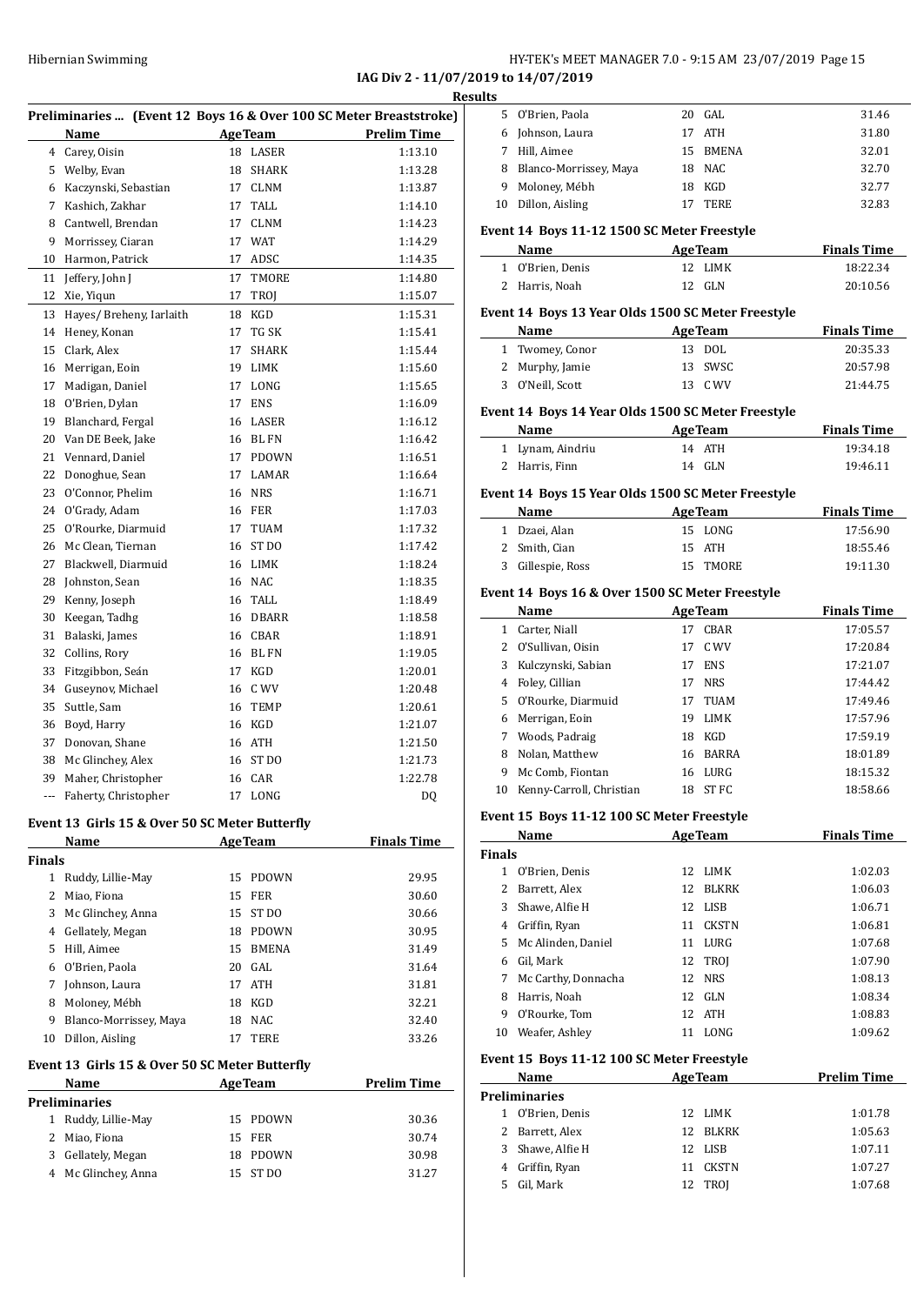**IAG Div 2 - 11/07/2019 to 14/07/2019**

|              |                                                             |    |                | IAG Div 2 - 11/07/20 | <b>Resul</b> |
|--------------|-------------------------------------------------------------|----|----------------|----------------------|--------------|
|              | Preliminaries  (Event 15 Boys 11-12 100 SC Meter Freestyle) |    |                |                      |              |
|              | Name                                                        |    |                | AgeTeam Prelim Time  |              |
|              | 6 Harris, Noah                                              |    | 12 GLN         | 1:07.82              |              |
|              | 7 O'Rourke, Tom                                             |    | 12 ATH         | 1:07.95              |              |
|              | 8 Mc Alinden, Daniel                                        |    | 11 LURG        | 1:08.10              |              |
| 9            | Mc Carthy, Donnacha                                         |    | 12 NRS         | 1:08.61              |              |
|              | 10 Weafer, Ashley                                           |    | 11 LONG        | 1:10.11              |              |
| 11           | O'Seachnasaigh, Conall                                      |    | 12 COOL        | 1:10.12              |              |
| 12           | Gartley, Oliver L                                           |    | 11 ARDS        | 1:10.17              | I            |
| 13           | Lannon, Jamie                                               |    | 11 ENSK        | 1:10.66              |              |
| 14           | Martin, Alex                                                |    | 11 COOL        | 1:11.36              | I            |
|              | 15 Murphy, Cillian                                          |    | 11 TEMP        | 1:11.51              |              |
|              | 16 O'Sullivan, Jack                                         |    | 11 BLKRK       | 1:12.57              |              |
|              | 17 Costello, Jack                                           |    | 11 KGD         | 1:12.80              |              |
|              | 18 Kinnarney, Conor                                         |    | 11 TULL        | 1:13.34              |              |
|              | 19 Browne, Alex                                             |    | 11 GLN         | 1:13.84              |              |
|              | 20 Rice, Matthew J                                          |    | 11 BANB        | 1:14.43              |              |
|              | 21 Corbett, Conor                                           |    | 11 WEX         | 1:14.60              |              |
|              | 22 Ball, Graham                                             |    | 11 ENS         | 1:15.22              |              |
|              | 23 Wilson, Ben M                                            |    | 11 BANB        | 1:16.30              |              |
|              |                                                             |    |                |                      |              |
|              | Event 15 Boys 13 Year Olds 100 SC Meter Freestyle           |    |                |                      | I            |
|              | Name                                                        |    | <b>AgeTeam</b> | <b>Finals Time</b>   |              |
| Finals       |                                                             |    |                |                      | I            |
| $\mathbf{1}$ | Tuohy, John                                                 |    | 13 ENS         | 1:03.07              |              |
| $\mathbf{2}$ | Markham, Oscar                                              |    | 13 ASK         | 1:03.38              |              |
|              | 3 Viglas, Martin                                            |    | 13 SLIGO       | 1:04.53              |              |
|              | 4 O'Grady, Oisin                                            |    | 13 ENS         | 1:04.57              |              |
|              | 5 Nabil, Hamza                                              |    | 13 ESB         | 1:05.76              |              |
|              | 6 Summerville, Darragh                                      |    | 13 MARL        | 1:05.89              |              |
| 7            | Delaney, Faryl                                              |    | 13 LONG        | 1:05.97              |              |
| 8            | French, Dominic                                             |    | 13 SLIGO       | 1:06.11              |              |
|              | 9 O'Driscoll, Micheal                                       |    | 13 SWSC        | 1:06.93              |              |
|              | 10 Murphy, Aaron                                            |    | 13 TEMP        | 1:07.46              |              |
|              | Event 15 Boys 13 Year Olds 100 SC Meter Freestyle           |    |                |                      |              |
|              | Name                                                        |    | <b>AgeTeam</b> | <b>Prelim Time</b>   |              |
|              | Preliminaries                                               |    |                |                      |              |
| 1            | Tuohy, John                                                 | 13 | ENS            | 1:04.60              |              |
| 2            | Markham, Oscar                                              | 13 | ASK            | 1:04.72              |              |
| 3            | Nabil, Hamza                                                | 13 | ESB            | 1:05.01              |              |
| 4            | Viglas, Martin                                              | 13 | SLIGO          | 1:05.31              |              |
| 5            | Murphy, Aaron                                               | 13 | TEMP           | 1:06.17              |              |
| *6           | Delaney, Faryl                                              | 13 | LONG           | 1:06.22              |              |
| *6           | French, Dominic                                             | 13 | SLIGO          | 1:06.22              |              |
| 8            | O'Driscoll, Micheal                                         | 13 | SWSC           | 1:06.23              |              |
| 9            | Summerville, Darragh                                        | 13 | MARL           | 1:06.26              |              |
| 10           | O'Grady, Oisin                                              | 13 | ENS            | 1:06.53              |              |
| $*11$        | Swaris, Dillon                                              | 13 | LONG           | 1:06.58              |              |
| $*11$        | Garvey, Eanna                                               | 13 | MAL            | 1:06.58              | ł            |
|              | <b>Swim-Off Required</b>                                    |    |                |                      |              |
| 13           | Bond, Jack                                                  | 13 | SSEAL          | 1:06.71              | I            |
| 14           | Claffey, Rian                                               | 13 | ATH            | 1:06.94              |              |
| 15           | Mc Mahon, Sean                                              | 13 | BARRA          | 1:07.06              |              |
| 16           | Colac, Egor                                                 | 13 | COOL           | 1:07.08              |              |
| 17           | Craig, Nathan                                               |    | 13 LURG        | 1:07.11              |              |
| 18           | Hayes, Ferdia                                               | 13 | ENS            | 1:07.16              |              |
| 19           | Boyd, Rory                                                  | 13 | KGD            | 1:07.41              |              |

20 Gray, Lewis P 13 BANB 1:07.42 21 Neville, Alex 13 PORT 1:07.76 22 Leetch, Michael 13 BMENA 1:07.91

|                     | 13                                                                                           |     | 1:08.19                                                      |
|---------------------|----------------------------------------------------------------------------------------------|-----|--------------------------------------------------------------|
|                     |                                                                                              |     | 1:08.29                                                      |
|                     |                                                                                              |     | 1:08.61                                                      |
|                     | 13.                                                                                          |     | 1:08.77                                                      |
| Gibbs, John         |                                                                                              |     | 1:08.88                                                      |
|                     | 13                                                                                           |     | 1:09.50                                                      |
| O'Halloran, Padraig | 13.                                                                                          | KGD | 1:09.52                                                      |
|                     | 23 O'Connor, Sean<br>24 Houlihan, Cian<br>25 Murphy, Jamie<br>Comerford, Glenn<br>Tutty, Cal |     | <b>ENS</b><br>13 C WV<br>13 SWSC<br>TALL<br>$13$ GAL<br>DOL. |

#### **Event 15 Boys 14 Year Olds 100 SC Meter Freestyle**

|        | Name                | <b>AgeTeam</b> |         | <b>Finals Time</b> |
|--------|---------------------|----------------|---------|--------------------|
| Finals |                     |                |         |                    |
| 1      | Murphy, Adam        |                | 14 CBAR | 59.09              |
| 2      | Mason, Cian         | 14             | KGD     | 1:01.03            |
| 3      | George, Alec        | 14             | LVADY   | 1:01.59            |
| 4      | Briers. Daniel      |                | 14 KILK | 1:01.97            |
| 5.     | Roban, Daniel       |                | 14 NAC  | 1:02.24            |
| 6      | Mc Goldrick, Ewan J |                | 14 ASC  | 1:02.45            |
| 7      | Cooper, Kyle J      |                | 14 COLE | 1:02.52            |
| 8      | Mc Laughlin, Aran   | 14             | NY&MN   | 1:02.72            |
| 9      | Meagher, Tommy      | 14             | KNMRE   | 1:03.03            |
| 10     | Pyne, Cian          | 14             | ENS     | 1:03.85            |

#### **Event 15 Boys 14 Year Olds 100 SC Meter Freestyle**

|              | Name                | <b>AgeTeam</b> |                  | <b>Prelim Time</b> |  |
|--------------|---------------------|----------------|------------------|--------------------|--|
|              | Preliminaries       |                |                  |                    |  |
| $\mathbf{1}$ | Murphy, Adam        | 14             | CBAR             | 59.31              |  |
| 2            | Mason, Cian         | 14             | <b>KGD</b>       | 1:01.47            |  |
| 3            | Briers, Daniel      | 14             | <b>KILK</b>      | 1:01.67            |  |
| 4            | George, Alec        | 14             | <b>LVADY</b>     | 1:01.70            |  |
| 5            | Roban, Daniel       | 14             | <b>NAC</b>       | 1:02.17            |  |
| 6            | Mc Laughlin, Aran   | 14             | NY&MN            | 1:02.81            |  |
| 7            | Meagher, Tommy      | 14             | <b>KNMRE</b>     | 1:02.98            |  |
| 8            | Cooper, Kyle J      | 14             | COLE             | 1:03.37            |  |
| 9            | Pyne, Cian          | 14             | <b>ENS</b>       | 1:03.48            |  |
| 10           | Mc Goldrick, Ewan J | 14             | ASC              | 1:03.51            |  |
| 11           | Coulahan, Max       | 14             | ST FC            | 1:03.80            |  |
| 12           | Panov, Max          | 14             | <b>VIK</b>       | 1:03.86            |  |
| 13           | Breen, Thomas       | 14             | NAC              | 1:04.19            |  |
| 14           | Kearney, Rian       | 14             | <b>BL FN</b>     | 1:04.20            |  |
| 15           | Matthews, Jamie     | 14             | LONG             | 1:04.52            |  |
| 16           | Hanbury, Michael J  | 14             | ST <sub>FC</sub> | 1:04.54            |  |
| 17           | Merritt, Fionn      | 14             | CLON             | 1:04.60            |  |
| 18           | Kelly, Alex         | 14             | <b>SHARK</b>     | 1:04.80            |  |
| 19           | Carroll, Phelim     | 14             | <b>KGD</b>       | 1:04.88            |  |
| 20           | Kingston, Robert J  | 14             | <b>WCO</b>       | 1:05.13            |  |
| 21           | Treanor, Eoin       | 14             | <b>CLM</b>       | 1:05.62            |  |
| 22           | Verling, William    | 14             | <b>FER</b>       | 1:05.80            |  |
| 23           | Fee. Brogan         | 14             | C FIN            | 1:06.45            |  |

#### **Event 15 Boys 15 Year Olds 100 SC Meter Freestyle**

|        | Name              |    | <b>AgeTeam</b> | <b>Finals Time</b> |  |
|--------|-------------------|----|----------------|--------------------|--|
| Finals |                   |    |                |                    |  |
| 1      | Krawczun, Kuba    |    | 15 LAMAR       | 58.95              |  |
| 2      | Grimes, Paddy     |    | 15 LASER       | 59.14              |  |
| 3      | Kilkenny, Shaun   |    | 15 COM         | 59.42              |  |
| 4      | Kennedy, Fionn    |    | 15 LIMK        | 59.83              |  |
| 5.     | Mahon, Adam       |    | 15 LEC         | 1:00.44            |  |
| 6      | Dillon, Joe       |    | 15 CURRA       | 1:00.50            |  |
| 7      | Mc Cormack, Cian  |    | 15 LONG        | 1:00.74            |  |
| 8      | Zaikov, Dmitry    | 15 | <b>PDOWN</b>   | 1:01.14            |  |
| 9      | Harrington, Shane |    | 15 ATH         | 1:02.23            |  |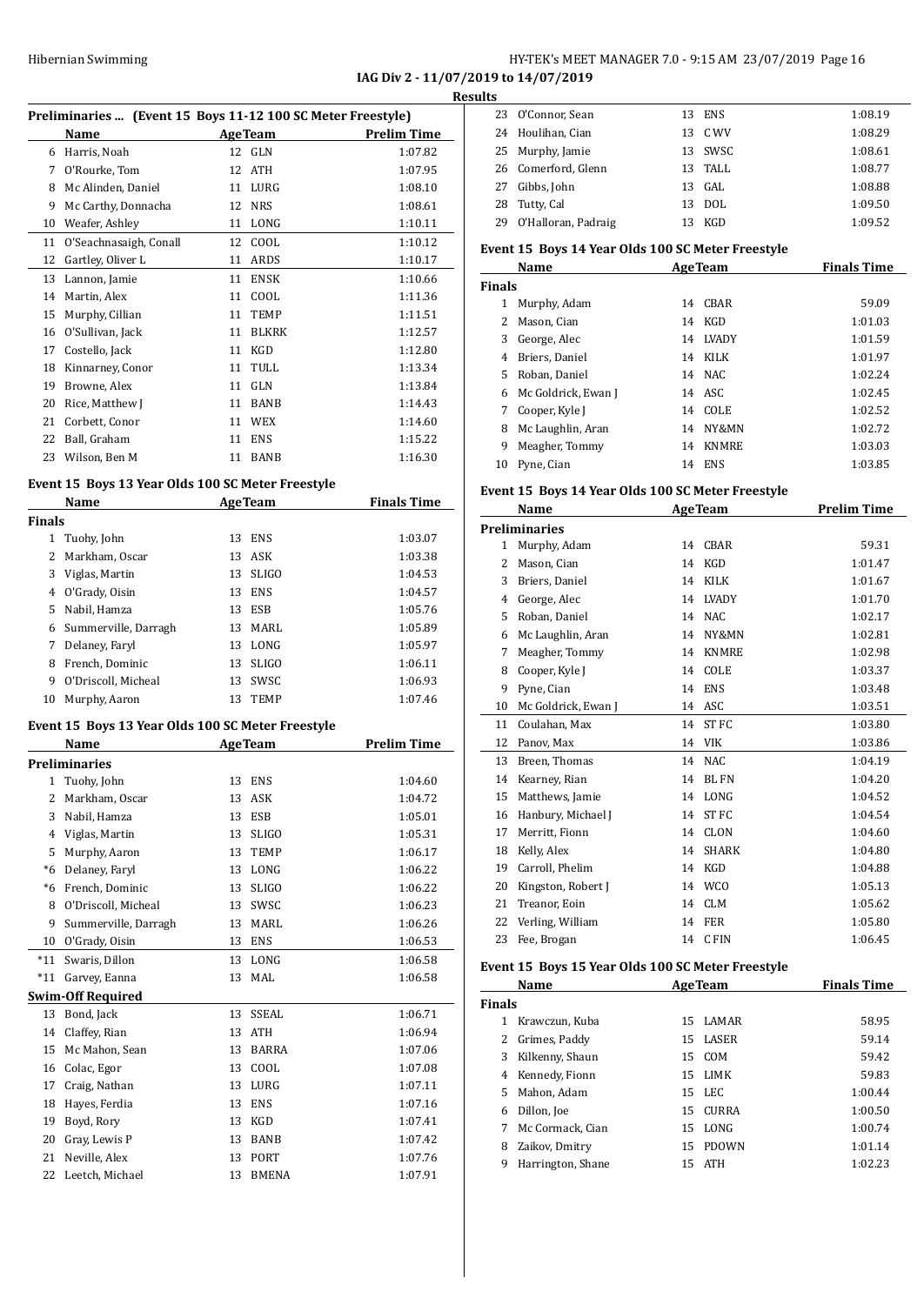**IAG Div 2 - 11/07/2019 to 14/07/2019 Results**

|               | Finals  (Event 15 Boys 15 Year Olds 100 SC Meter Freestyle)<br>Name |    | <b>AgeTeam</b> | <b>Finals Time</b> |
|---------------|---------------------------------------------------------------------|----|----------------|--------------------|
|               | --- Burkamp, Max                                                    |    | 15 PDOWN       | DQ                 |
|               | Event 15 Boys 15 Year Olds 100 SC Meter Freestyle                   |    |                |                    |
|               | Name                                                                |    | AgeTeam        | <b>Prelim Time</b> |
|               | <b>Preliminaries</b>                                                |    |                |                    |
|               | 1 Burkamp, Max                                                      | 15 | PDOWN          | 59.40              |
| 2             | Krawczun, Kuba                                                      | 15 | LAMAR          | 59.73              |
|               | 3 Grimes, Paddy                                                     |    | 15 LASER       | 59.88              |
|               | 4 Kilkenny, Shaun                                                   |    | 15 COM         | 1:00.03            |
|               | 5 Dillon, Joe                                                       |    | 15 CURRA       | 1:00.69            |
|               | 6 Kennedy, Fionn                                                    |    | 15 LIMK        | 1:00.77            |
|               | 7 Zaikov, Dmitry                                                    |    | 15 PDOWN       | 1:01.26            |
| 8             | Mc Cormack, Cian                                                    |    | 15 LONG        | 1:01.27            |
| 9             | Mahon, Adam                                                         | 15 | LEC            | 1:01.60            |
| 10            | Harrington, Shane                                                   |    | 15 ATH         | 1:01.73            |
| 11            | Rowley Hopkins, Callum                                              | 15 | <b>SLIGO</b>   | 1:02.31            |
| 12            | Smith, Cian                                                         |    | 15 ATH         | 1:02.34            |
| 13            | Williams, Adam                                                      |    | 15 TITAN       | 1:02.65            |
| 14            | Burns, Samuel                                                       |    | 15 TULL        | 1:02.69            |
| 15            | Lewandowski, Filip                                                  |    | 15 TROJ        | 1:02.94            |
| 16            | Harmon, Eoin                                                        |    | 15 ADSC        | 1:02.95            |
| 17            | Mamijs, James                                                       |    | 15 LISB        | 1:02.98            |
| 18            | Campbell, Michael                                                   |    | 15 OLY         | 1:03.23            |
| 19            | Doran, David                                                        |    | 15 ENS         | 1:03.59            |
| 20            | Woolley, James                                                      |    | 15 CLM         | 1:04.60            |
| 21            | Blake, John                                                         |    | 15 ENS         | 1:04.96            |
|               | Event 15 Boys 16 & Over 100 SC Meter Freestyle                      |    |                |                    |
|               | Name                                                                |    | <b>AgeTeam</b> | <b>Finals Time</b> |
| <b>Finals</b> | 1 Collins, Daniel                                                   | 18 | C WV           | 54.32              |
|               | 2 O'Brien, Dylan                                                    | 17 | <b>ENS</b>     | 54.52              |
| 3             | Hayes/ Breheny, Iarlaith                                            | 18 | KGD            | 55.44              |
|               | 4 Woods, Padraig                                                    | 18 | KGD            | 55.92              |
| 5             | Kearney, Oisin                                                      | 17 | LONG           | 56.53              |
|               | *6 Kashich, Zakhar                                                  | 17 | TALL.          | 56.75              |
| $*6$          | O'Connor, Milo                                                      | 17 | <b>ATH</b>     | 56.75              |
| 8             | Carter, Niall                                                       | 17 | CBAR           | 56.85              |
| 9             | Welby, Evan                                                         | 18 | SHARK          | 57.21              |
| 10            | White, John                                                         | 18 | SPL            | 57.44              |
|               | Event 15 Boys 16 & Over 100 SC Meter Freestyle                      |    |                |                    |
|               | Name                                                                |    | <b>AgeTeam</b> | <b>Prelim Time</b> |
|               | <b>Preliminaries</b>                                                |    |                |                    |
| $1 \quad$     | Collins, Daniel                                                     | 18 | C WV           | 53.75              |
| 2             | O'Brien, Dylan                                                      | 17 | <b>ENS</b>     | 54.37              |
| 3             | Hayes/ Breheny, Iarlaith                                            | 18 | KGD            | 56.05              |
| 4             | Kashich, Zakhar                                                     | 17 | TALL           | 56.25              |
| 5             | Woods, Padraig                                                      | 18 | KGD            | 56.49              |
| 6             | Kearney, Oisin                                                      | 17 | LONG           | 56.77              |
|               | 7 Carter, Niall                                                     | 17 | CBAR           | 56.93              |
| 8             | O'Connor, Milo                                                      | 17 | ATH            | 56.99              |
| 9             | Welby, Evan                                                         | 18 | SHARK          | 57.14              |
| $*10$         | Mc Partlan, Patrick                                                 | 17 | <b>SLIGO</b>   | 57.22              |
| $*10$         | White, John                                                         | 18 | SPL            | 57.22              |
|               | <b>Swim-Off Required</b>                                            |    |                |                    |
| 12            | Shannon, Ryan<br>Brophy, Luke                                       | 22 | ENS            | 57.40              |
|               |                                                                     | 17 | MAL            | 57.72              |
| 13<br>14      | Guseynov, Michael                                                   | 16 | C WV           | 57.79              |

|               | 15 Comerford, Ethan                            | 18 | TALL           | 57.80              |
|---------------|------------------------------------------------|----|----------------|--------------------|
|               | 16 Lennon, Brian                               | 17 | <b>SHARK</b>   | 57.85              |
|               | 17 Abbasi, Abdullah                            |    | 23 COOL        | 57.90              |
|               | 18 Harmon, Patrick                             | 17 | ADSC           | 57.95              |
|               | 19 O'Leary, Paudie                             |    | 16 KLRNY       | 58.03              |
| 20            | Kavanagh, Caimin A                             |    | 18 ASG         | 58.17              |
| *21           | Donovan, Shane                                 |    | 16 ATH         | 58.32              |
| *21           | Blanchard, Fergal                              |    | 16 LASER       | 58.32              |
| 23            | O'Reilly, James                                |    | 17 ALS         | 58.40              |
|               | 24 Fitzgerald, Louis                           |    | 16 TITAN       | 58.77              |
|               |                                                |    |                |                    |
| 25            | Kenny-Carroll, Christian                       |    | 18 ST FC       | 58.80              |
| 26            | Milne, John                                    |    | 16 CTWN        | 58.91              |
| 27            | Donohoe, Cian                                  |    | 16 CBAR        | 58.94              |
| 28            | Duggan, Jack                                   |    | 16 FER         | 59.01              |
| *29           | O'Connor, Phelim                               |    | 16 NRS         | 59.02              |
| *29           | Vennard, Daniel                                |    | 17 PDOWN       | 59.02              |
| 31            | Mc Glinchey, Alex                              |    | 16 ST DO       | 59.19              |
| 32            | Klimonov, Denis                                |    | 16 TG SK       | 59.42              |
| 33            | Nyland, Kristian                               |    | 16 NAC         | 59.62              |
|               | 34 Collins, Rory                               |    | 16 BLFN        | 59.94              |
| 35            | Nolan, Matthew                                 |    | 16 BARRA       | 1:00.22            |
|               | 36 Keegan, Tadhg                               |    | 16 DBARR       | 1:00.39            |
| 37            | Malone, Evan                                   |    | 16 VIK         | 1:00.46            |
| 38            | Nugent, Cian                                   |    | 16 LAMAR       | 1:00.49            |
| 39            | Mc Clean, Tiernan                              |    | 16 ST DO       | 1:02.58            |
|               |                                                |    |                |                    |
|               | Event 16 Girls 11-12 100 SC Meter Breaststroke |    |                |                    |
|               | Name                                           |    | <b>AgeTeam</b> | <b>Finals Time</b> |
| <b>Finals</b> |                                                |    |                |                    |
|               | 1 Cunningham, Katie                            |    | 12 DOL         | 1:25.15            |
|               | 2 Campbell, Ellie                              | 12 | TROJ           | 1:26.32            |
|               |                                                |    |                |                    |
| 3             | Ibarz, Myriam                                  | 12 | <b>TITAN</b>   | 1:27.12            |
|               | 4 Carney, Ruby                                 |    | 12 SWAN        | 1:28.50            |
| 5             | Sutton, Olivia M                               | 11 | <b>TROI</b>    | 1:28.88            |
|               | 6 O'Connell, Evie                              | 12 | DOL            | 1:29.30            |
| 7             | Hannon, Isolde                                 |    | 12 BLFN        | 1:30.32            |
| 8             | Ramsay, Aisling                                | 11 | TROJ           | 1:30.43            |
| 9             | Brannigan, Lucy                                | 12 | <b>CLNM</b>    | 1:31.02            |
| 10            | Walshe, Eva                                    | 12 | <b>TEMP</b>    | 1:31.54            |
|               |                                                |    |                |                    |
|               | Event 16 Girls 11-12 100 SC Meter Breaststroke |    |                |                    |
|               | Name                                           |    | <b>AgeTeam</b> | <b>Prelim Time</b> |
|               | <b>Preliminaries</b>                           |    |                |                    |
|               | 1 Cunningham, Katie                            |    | 12 DOL         | 1:25.84            |
|               | 2 Ibarz, Myriam                                | 12 | <b>TITAN</b>   | 1:27.18            |
| 3             | Sutton, Olivia M                               | 11 | TROJ           | 1:27.97            |
|               | 4 Campbell, Ellie                              |    | 12 TROI        | 1:28.23            |
| 5             | Carney, Ruby                                   |    | 12 SWAN        | 1:29.41            |
|               | 6 Walshe, Eva                                  | 12 | <b>TEMP</b>    | 1:29.45            |
| 7             | Brannigan, Lucy                                |    | 12 CLNM        | 1:29.74            |
| 8             | Ramsay, Aisling                                | 11 | TROJ           | 1:30.12            |
| 9             | Hannon, Isolde                                 | 12 | BL FN          | 1:30.13            |
| 10            | O'Connell, Evie                                |    | 12 DOL         | 1:30.60            |
| 11            | Hopkins, Chrissy I                             |    | 12 LISB        | 1:30.89            |
| 12            |                                                |    |                |                    |
|               | Doherty, Clara                                 |    | 12 CFIN        | 1:30.90            |
| 13            | Baker, Sophie                                  |    | 12 FER         | 1:31.49            |
| 14            | Burns-Atkin, Lauren                            |    | 11 BANB        | 1:31.72            |
| 15            | Byrnes, Aoife                                  |    | 12 LIMK        | 1:32.26            |
|               | 16 Mulloy, Hannah                              | 12 | TROJ           | 1:32.54            |
| 17            | Walsh, Faye                                    | 12 | ASK            | 1:32.62            |
| 18            | Bayley, Eva                                    | 12 | NRS            | 1:32.68            |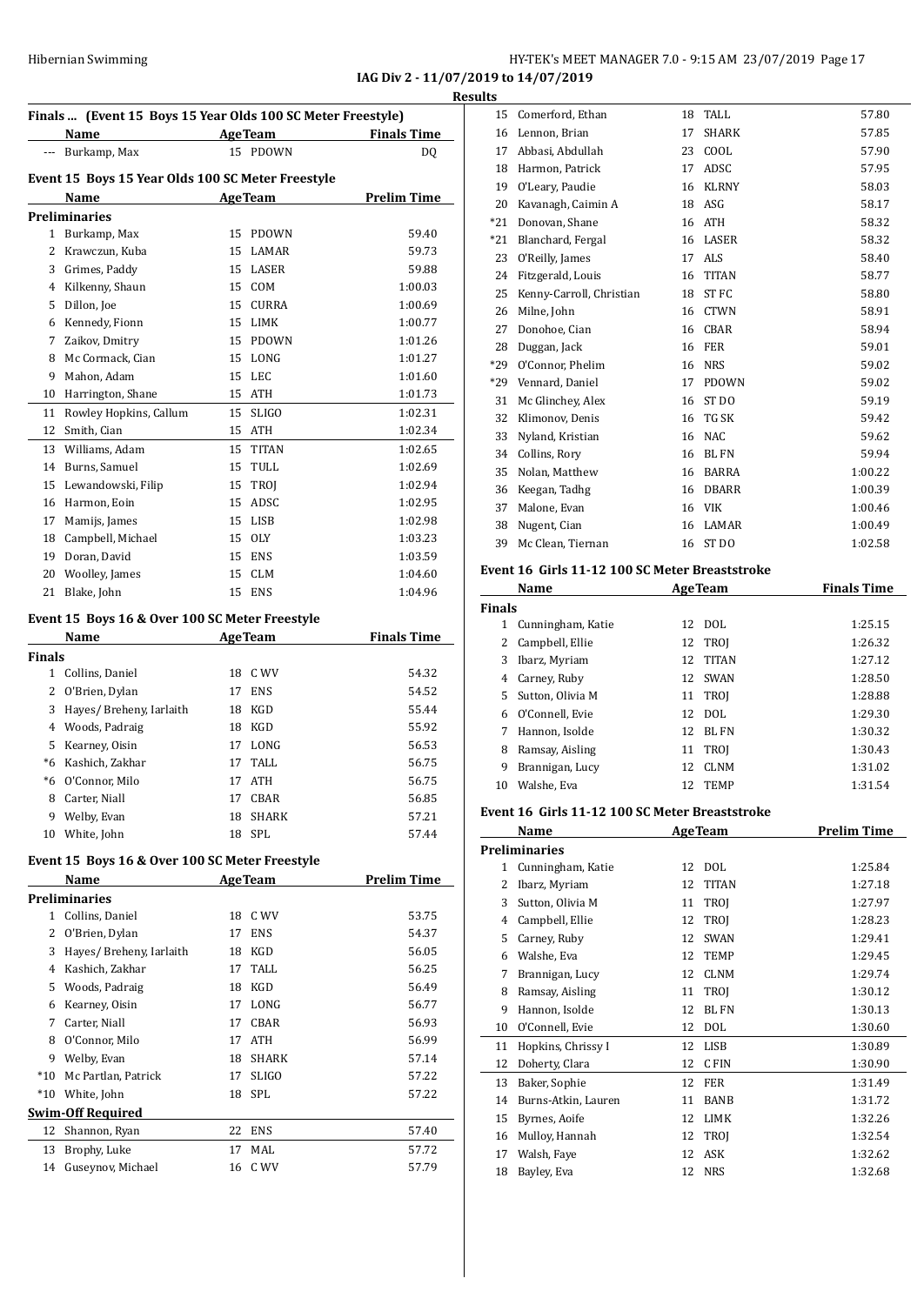**IAG Div 2 - 11/07/2019 to 14/07/2019 Results**

| Preliminaries  (Event 16 Girls 11-12 100 SC Meter Breaststroke) |                                                       |    |                |                    |  |  |  |
|-----------------------------------------------------------------|-------------------------------------------------------|----|----------------|--------------------|--|--|--|
|                                                                 | Name                                                  |    | <b>AgeTeam</b> | <b>Prelim Time</b> |  |  |  |
| 19                                                              | Kenny, Rachel                                         | 12 | <b>TALL</b>    | 1:32.77            |  |  |  |
| 20                                                              | Burns, Eve                                            | 12 | LEA            | 1:33.31            |  |  |  |
| $*21$                                                           | Hegarty, Aoibhinn                                     |    | 12 ALS         | 1:33.54            |  |  |  |
| $*21$                                                           | McNicholas, Lydia                                     | 12 | LASER          | 1:33.54            |  |  |  |
| 23                                                              | Sech, Antonina                                        | 12 | SWSC           | 1:33.65            |  |  |  |
| 24                                                              | Coleman, Emily                                        | 12 | LISB           | 1:33.73            |  |  |  |
| 25                                                              | Jackson, Mollie                                       | 12 | LURG           | 1:33.76            |  |  |  |
| 26                                                              | Cassidy, Mary                                         | 12 | <b>DOL</b>     | 1:33.94            |  |  |  |
| 27                                                              | Boylan, Andrea                                        | 12 | ALS            | 1:34.01            |  |  |  |
| 28                                                              | Rock, Ava                                             | 11 | TALL           | 1:34.03            |  |  |  |
| 29                                                              | Poots, Annie R                                        | 12 | LISB           | 1:34.19            |  |  |  |
| 30                                                              | Coleman, Sasha                                        | 11 | <b>ATH</b>     | 1:34.39            |  |  |  |
| 31                                                              | Glynn, Siofra                                         | 11 | <b>GLN</b>     | 1:34.40            |  |  |  |
| 32                                                              | Mc Keown, Eve                                         | 12 | LARNE          | 1:34.46            |  |  |  |
| 33                                                              | Ross, Rebecca E                                       | 12 | COLE           | 1:34.74            |  |  |  |
| 34                                                              | Connery, Niamh                                        | 11 | <b>SHARK</b>   | 1:35.21            |  |  |  |
| 35                                                              | O'Connell, Aisling                                    | 11 | KGD            | 1:35.36            |  |  |  |
| 36                                                              | Murphy, Shauna                                        | 11 | SWSC           | 1:35.80            |  |  |  |
| 37                                                              | Corkery, Emma                                         | 12 | <b>SPL</b>     | 1:36.11            |  |  |  |
| 38                                                              | Mc Donald, Eimear                                     | 11 | <b>DUNN</b>    | 1:36.43            |  |  |  |
| 39                                                              | O'Loughlin Brophy, Maia                               | 11 | COOL           | 1:36.45            |  |  |  |
| 40                                                              | Keane, Erin                                           | 12 | CAR            | 1:36.46            |  |  |  |
| 41                                                              | Conway, Aoibheann                                     | 12 | ADSC           | 1:36.72            |  |  |  |
| 42                                                              | Barry, Rachel                                         | 12 | KGD            | 1:36.88            |  |  |  |
| 43                                                              | Lynch, Amy                                            | 12 | SWSC           | 1:37.76            |  |  |  |
| 44                                                              | Ryan, Jane                                            | 11 | ATH            | 1:38.60            |  |  |  |
| 45                                                              | Tarbatt, Sarah                                        | 11 | <b>BLKRK</b>   | 1:39.06            |  |  |  |
| 46                                                              | Giles, Alannah                                        | 11 | TEMP           | 1:39.28            |  |  |  |
| 47                                                              | Olusanya, Summer                                      | 12 | TALL           | 1:39.33            |  |  |  |
| 48                                                              | Urry, Matilda E                                       | 11 | <b>BAN</b>     | 1:39.42            |  |  |  |
| 49                                                              | Potts, Laura                                          | 11 | TEMP           | 1:40.03            |  |  |  |
| 50                                                              | O'Flaherty, Edie                                      | 11 | WAT            | 1:40.07            |  |  |  |
| 51                                                              | Colfer, Nicole                                        | 11 | <b>NRS</b>     | 1:40.21            |  |  |  |
| 52                                                              | Mc Closkey, Emily                                     | 11 | <b>TERE</b>    | 1:41.57            |  |  |  |
| 53                                                              | Purcell, Jessica                                      | 11 | ALS            | 1:42.30            |  |  |  |
| 54                                                              | Parker, Aisling                                       | 11 | TUAM           | 1:43.17            |  |  |  |
| 55                                                              | Smylie, Hannah                                        | 12 | PDOWN          | 1:43.78            |  |  |  |
|                                                                 | Event 16 Girls 13 Year Olds 100 SC Meter Breaststroke |    |                |                    |  |  |  |
|                                                                 | Name<br>Finale Timo<br>AgaTaam                        |    |                |                    |  |  |  |

|        | Name<br><b>AgeTeam</b> |    |             | <b>Finals Time</b> |
|--------|------------------------|----|-------------|--------------------|
| Finals |                        |    |             |                    |
| 1      | Niblock, Maya          | 13 | LARNE       | 1:24.68            |
| 2      | Maher, Cara            | 13 | TERE        | 1:24.85            |
| 3      | Hayes, Anú             | 13 | KGD         | 1:24.93            |
| 4      | O'Boyle, Jane          | 13 | LONG        | 1:25.41            |
| 5.     | Gora, Amelia           | 13 | <b>WAT</b>  | 1:25.51            |
| 6      | Harty, Ella            |    | 13 DOL      | 1:25.60            |
| 7      | Rada, Janelle          | 13 | LURG        | 1:27.38            |
| 8      | Doyle, Caoimhe         | 13 | <b>DROG</b> | 1:27.58            |
| 9      | Mc Tigue, Kim          | 13 | KGD         | 1:28.46            |
| 10     | Quinlan, Muireann      | 13 | MAL         | 1:28.95            |

#### **Event 16 Girls 13 Year Olds 100 SC Meter Breaststroke**

| Name |                 |    | <b>AgeTeam</b> | <b>Prelim Time</b> |
|------|-----------------|----|----------------|--------------------|
|      | Preliminaries   |    |                |                    |
|      | Hayes, Anú      |    | 13 KGD         | 1:24.54            |
|      | 2 Harty, Ella   |    | 13 DOL         | 1:26.13            |
|      | 3 O'Boyle, Jane |    | 13 LONG        | 1:26.40            |
|      | 4 Rada, Janelle |    | 13 LURG        | 1:26.86            |
| 5.   | Maher, Cara     | 13 | TERE           | 1:26.94            |
|      |                 |    |                |                    |

| <u>uits</u> |                          |    |              |         |
|-------------|--------------------------|----|--------------|---------|
| 6           | Doyle, Caoimhe           | 13 | <b>DROG</b>  | 1:27.08 |
| 7           | Niblock, Maya            | 13 | LARNE        | 1:27.45 |
| 8           | Gora, Amelia             | 13 | WAT          | 1:27.53 |
| 9           | Quinlan, Muireann        | 13 | MAL          | 1:27.99 |
| 10          | Mc Tigue, Kim            | 13 | KGD          | 1:28.77 |
| 11          | Buggy, Chloe             | 13 | <b>WAT</b>   | 1:28.99 |
| *12         | Rather, Kassie           | 13 | GAL          | 1:29.82 |
| *12         | Buckley, Anna            | 13 | <b>TERE</b>  | 1:29.82 |
|             | <b>Swim-Off Required</b> |    |              |         |
| 14          | Arbuzova, Natalia        | 13 | C WV         | 1:29.84 |
| 15          | Manning, Katie           | 13 | LONG         | 1:30.07 |
| 16          | Keogh, Ruby              | 13 | ST FC        | 1:30.35 |
| 17          | Mc Elhinney, Mya         | 13 | COOL         | 1:30.60 |
| 18          | Currie, Olivia           | 13 | <b>SHARK</b> | 1:30.71 |
| 19          | Garvey, Molly            | 13 | GLN          | 1:30.74 |
| 20          | Mc Polin, Anna           | 13 | NY&MN        | 1:30.86 |
| *21         | Leahy, Orla              | 13 | <b>TROI</b>  | 1:30.89 |
| *21         | Macauley, Sarah M        | 13 | <b>BANB</b>  | 1:30.89 |
| 23          | O'Donnell, Ali           | 13 | FER          | 1:30.97 |
| 24          | Quigley, Rachel          | 13 | <b>NEN</b>   | 1:31.10 |
| 25          | Whelan, Rachel           | 13 | <b>SHARK</b> | 1:31.29 |
| 26          | Mahon, Alyson J          | 13 | <b>CURRA</b> | 1:31.43 |
| 27          | Daly, Ciara M            | 13 | <b>BANB</b>  | 1:31.59 |
| 28          | Harrington, Ciara        | 13 | <b>KNMRE</b> | 1:32.06 |
| 29          | Kenny, Bridget           | 13 | <b>SHARK</b> | 1:32.10 |
| 30          | Marriage, Emma           | 13 | <b>DROG</b>  | 1:32.17 |
| 31          | Burge, Caoimhe           | 13 | COOL         | 1:32.32 |
| 32          | Browes, Evie             | 13 | LURG         | 1:32.83 |
| 33          | Vennard, Jessica         | 13 | <b>PDOWN</b> | 1:33.00 |
| 34          | Pereguda, Joanna         | 13 | C FIN        | 1:33.06 |
| 35          | Branigan, Michelle       | 13 | LIRSC        | 1:33.22 |
| 36          | Silutina, Mia            | 13 | CKSTN        | 1:33.37 |
| 37          | Lappin, Eva G            | 13 | TMORE        | 1:33.61 |
| 38          | Clarke, Amelia           | 13 | LONG         | 1:33.71 |
| 39          | Parker, Clodagh          | 13 | <b>TUAM</b>  | 1:33.86 |
| 40          | Piao, Megan Xu-Ran       | 13 | ALS          | 1:33.95 |
| 41          | O'Neill, Sadhbh          | 13 | <b>NAC</b>   | 1:34.14 |
| 42          | Leetch, Hannah           | 13 | <b>BMENA</b> | 1:34.21 |
| 43          | Mc Carthy, Helen         | 13 | SWSC         | 1:34.25 |
| 44          | Lynott, Faith            | 13 | TRID         | 1:35.47 |
| 45          | Costello, Labhraidh      | 13 | KGD          | 1:36.14 |
| 46          | Duff, Amelia             | 13 | TERE         | 1:36.83 |
| 47          | Moran, Kate              | 13 | ENS          | 1:36.90 |
| 48          | Barry, Keri              | 13 | LONG         | 1:37.32 |
| 49          | Crawford, Lilly          | 13 | CURRA        | 1:37.95 |
| ---         | Fishman, Rachel A        | 13 | TROJ         | DQ      |

#### **Event 16 Girls 14 Year Olds 100 SC Meter Breaststroke**

| Name              | <b>AgeTeam</b> |              | <b>Finals Time</b>                                   |  |  |
|-------------------|----------------|--------------|------------------------------------------------------|--|--|
| <b>Finals</b>     |                |              |                                                      |  |  |
| Ryan, Lily May    | 14             | KGD          | 1:22.59                                              |  |  |
| 2 Lynch, Aoibhe   |                |              | 1:23.72                                              |  |  |
| O'Connor, Aisling |                |              | 1:23.90                                              |  |  |
| Brennan, Lucy     | 14             |              | 1:24.71                                              |  |  |
| Morris, Leah      |                |              | 1:25.32                                              |  |  |
| Nolan, Sophie     |                |              | 1:26.01                                              |  |  |
| Bergin, Amy       | 14             | LAMAR        | 1:26.04                                              |  |  |
| Fabian, Reka      | 14             | <b>LASER</b> | 1:26.23                                              |  |  |
| Smith, Maia       | 14             | <b>BREF</b>  | 1:26.24                                              |  |  |
| Murphy, Emma M    | 14             |              | DO.                                                  |  |  |
|                   |                |              | 14 WAT<br>14 NAC<br>LAMAR<br>14 SS<br>14 VIK<br>- SS |  |  |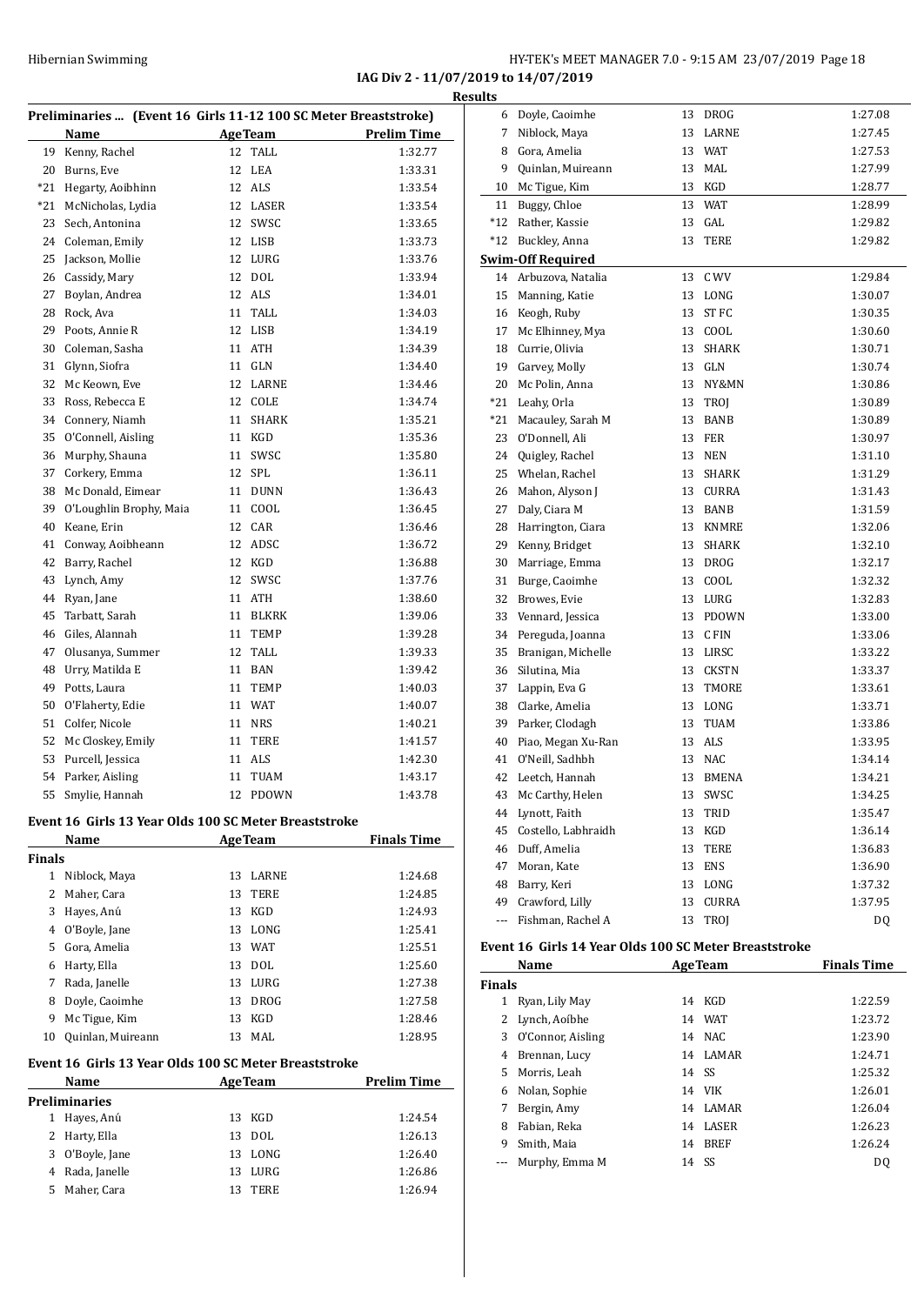**IAG Div 2 - 11/07/2019 to 14/07/2019 Results**

|               | Event 16 Girls 14 Year Olds 100 SC Meter Breaststroke<br>Name |       | <b>AgeTeam</b> | <b>Prelim Time</b> |
|---------------|---------------------------------------------------------------|-------|----------------|--------------------|
|               | <b>Preliminaries</b>                                          |       |                |                    |
|               | 1 Ryan, Lily May                                              |       | 14 KGD         | 1:23.34            |
|               | 2 Lynch, Aoíbhe                                               | 14    | <b>WAT</b>     | 1:24.14            |
|               | 3 Morris, Leah                                                | 14 SS |                | 1:25.08            |
|               | 4 Smith, Maia                                                 |       | 14 BREF        | 1:25.78            |
|               | 5 Brennan, Lucy                                               |       | 14 LAMAR       | 1:25.89            |
|               | 6 O'Connor, Aisling                                           |       | 14 NAC         | 1:26.36            |
|               | 7 Nolan, Sophie                                               |       | 14 VIK         | 1:26.65            |
| 8             | Fabian. Reka                                                  |       | 14 LASER       | 1:27.29            |
| 9             | Bergin, Amy                                                   |       | 14 LAMAR       | 1:27.33            |
| 10            | Murphy, Emma M                                                | 14 SS |                | 1:27.51            |
| 11            | Doran, Sophie                                                 |       | 14 LARNE       | 1:27.84            |
| 12            | Clements, Abbie                                               |       | 14 LARNE       | 1:28.04            |
| 13            | Forde, Lara                                                   | 14    | <b>ESB</b>     | 1:28.10            |
| 14            | O'Reilly, Emily                                               | 14    | <b>TITAN</b>   | 1:28.11            |
| 15            | Jacobs, Carla                                                 | 14    | COOL           | 1:28.67            |
| 16            | Boczkowska, Sophie B                                          |       | 14 TITAN       | 1:28.70            |
| 17            | Mc Lysaght, Lia                                               |       | 14 KGD         | 1:29.91            |
| 18            | Dolan, Saoirse D                                              |       | 14 ASG         | 1:30.34            |
|               | 19 Mc Call, Kirstie A                                         |       | 14 BANB        | 1:30.43            |
|               | 20 O'Connor, Maeve                                            |       | 14 MARL        | 1:30.98            |
| 21            | Mc Gowan, Sasha                                               |       | 14 NAC         | 1:32.43            |
| 22            | Brady, Siun                                                   |       | 14 GLN         | 1:33.88            |
| 23            | Hanley, Ruby                                                  | 14    | <b>TITAN</b>   | 1:35.55            |
|               |                                                               |       |                |                    |
|               | Event 16 Girls 15 Year Olds 100 SC Meter Breaststroke         |       |                |                    |
|               | Name                                                          |       | <b>AgeTeam</b> | <b>Finals Time</b> |
| <b>Finals</b> |                                                               |       |                |                    |
|               | 1 Woodside, Holly                                             |       | 15 LARNE       | 1:21.86            |
| 2             | Leonard, Siobhan                                              |       | 15 LONG        | 1:23.32            |
| 3             | Murphy, Eabha                                                 |       | 15 WAT         | 1:23.95            |
|               | 4 Byrne, Abby                                                 |       | 15 ST FC       | 1:24.50            |
|               | 5 Humphries, Amy                                              |       | 15 LARNE       | 1:24.66            |
|               | 6 Gannon, Ava                                                 |       | 15 KGD         | 1:25.00            |
|               | 7 Mulvey, Katie                                               |       | 15 ECAV        | 1:25.04            |
| 8             | O'Brien, Kate                                                 |       | 15 LIMK        | 1:25.48            |
| 9             | Stewart, Maddy                                                |       | 15 BMENA       | 1:26.35            |
|               | --- Kenny, Roisin                                             |       | 15 NRS         | DQ                 |
|               | Event 16 Girls 15 Year Olds 100 SC Meter Breaststroke         |       |                |                    |
|               | Name                                                          |       | <b>AgeTeam</b> | <b>Prelim Time</b> |
|               | <b>Preliminaries</b>                                          |       |                |                    |
| 1             | Woodside, Holly                                               | 15    | LARNE          | 1:22.63            |
| 2             | Byrne, Abby                                                   | 15    | ST FC          | 1:24.28            |
| 3             | Murphy, Eabha                                                 |       | 15 WAT         | 1:24.39            |
| 4             | Humphries, Amy                                                | 15    | <b>LARNE</b>   | 1:24.66            |
| 5             | Gannon, Ava                                                   | 15    | KGD            | 1:24.89            |
| 6             | Leonard, Siobhan                                              | 15    | LONG           | 1:25.46            |
| 7             | Stewart, Maddy                                                | 15    | BMENA          | 1:25.99            |
| 8             | Mulvey, Katie                                                 |       | 15 ECAV        | 1:26.00            |
| 9             | O'Brien, Kate                                                 | 15    | LIMK           | 1:26.10            |
| 10            | Kenny, Roisin                                                 | 15    | <b>NRS</b>     | 1:26.26            |
| 11            | Gordon, Sarah                                                 | 15    | ST FC          | 1:26.86            |
| 12            | Kenny, Bernadette                                             | 15    | SHARK          | 1:27.23            |
| 13            | Roclawska, Oliwia                                             | 15    | SHARK          | 1:28.30            |
| 14            | Fitzpatrick, Eva                                              | 15    | ATH            | 1:29.06            |
| 15            | Butler, Holly                                                 | 15    | CAR            | 1:29.40            |
| 16            | Moore, Caoimhe                                                | 15    | LAMAR          | 1:29.54            |
|               |                                                               |       |                |                    |

| s  |                         |         |         |
|----|-------------------------|---------|---------|
| 17 | Gribbon, Caoilainn      | 15 OLY  | 1:29.55 |
| 18 | Sheerin, Keelin         | 15 MULL | 1:29.56 |
|    | 19 O'Raghallaigh, Meabh | 15 ALS  | 1:29.57 |
|    | 20 O'Boyle, Karen       | 15 LONG | 1:29.72 |
|    | 21 O'Gradaigh, Meabh    | 15 ALS  | 1:31.51 |
|    | 22 Hurley, Megan        | 15 CLNM | 1:31.52 |
| 23 | Higgins, Siofra         | 15 DOL  | 1:32.33 |
|    | 24 Toothill, Jessica    | 15 NRS  | 1:33.24 |
|    |                         |         |         |

#### **Event 16 Girls 16 & Over 100 SC Meter Breaststroke**

| Name          |                     |    | <b>AgeTeam</b> | <b>Finals Time</b> |  |
|---------------|---------------------|----|----------------|--------------------|--|
| <b>Finals</b> |                     |    |                |                    |  |
| 1             | Gellately, Megan    | 18 | <b>PDOWN</b>   | 1:16.86            |  |
| 2             | Wall, Abby          | 19 | <b>CLNM</b>    | 1:19.08            |  |
| 3             | O'Sullivan, Caoimhe | 18 | <b>SLIGO</b>   | 1:19.87            |  |
| 4             | Andrews, Jennifer   | 17 | LONG           | 1:19.98            |  |
| 5.            | Boyle, Labhaoise    | 17 | <b>SHARK</b>   | 1:20.14            |  |
| 6             | Murphy, Millie      |    | 16 NAC         | 1:20.63            |  |
| 7             | O'Connor, Ellen     | 16 | KLRNY          | 1:20.84            |  |
| 8             | Ryan, Cara L        | 18 | ASG            | 1:20.99            |  |
| 9             | Moloney, Mébh       | 18 | KGD            | 1:21.07            |  |
| 10            | Brennan, Judy       |    | 16 ATH         | 1:21.76            |  |

#### **Event 16 Girls 16 & Over 100 SC Meter Breaststroke**

|    | Name                 |    | <b>AgeTeam</b> | <b>Prelim Time</b> |
|----|----------------------|----|----------------|--------------------|
|    | <b>Preliminaries</b> |    |                |                    |
| 1  | Gellately, Megan     | 18 | <b>PDOWN</b>   | 1:18.08            |
| 2  | Wall, Abby           | 19 | <b>CLNM</b>    | 1:19.71            |
| 3  | Boyle, Labhaoise     | 17 | <b>SHARK</b>   | 1:19.90            |
| 4  | O'Sullivan, Caoimhe  | 18 | <b>SLIGO</b>   | 1:20.01            |
| 5  | O'Connor, Ellen      | 16 | <b>KLRNY</b>   | 1:20.13            |
| 6  | Ryan, Cara L         | 18 | ASG            | 1:20.25            |
| 7  | Andrews, Jennifer    | 17 | LONG           | 1:20.51            |
| 8  | Brennan, Judy        | 16 | <b>ATH</b>     | 1:21.15            |
| 9  | Murphy, Millie       | 16 | <b>NAC</b>     | 1:21.66            |
| 10 | Moloney, Mébh        | 18 | KGD            | 1:21.96            |
| 11 | Fitzpatrick, Amy     | 18 | <b>CLNM</b>    | 1:22.00            |
| 12 | Evans, Caitlin       | 17 | <b>TITAN</b>   | 1:22.05            |
| 13 | Harte, Caoilfhinn    | 17 | <b>WAT</b>     | 1:22.37            |
| 14 | Donnelly, Evelyn     | 16 | ADSC           | 1:22.41            |
| 15 | Kearney, Sorcha      | 17 | <b>BL FN</b>   | 1:22.66            |
| 16 | O'Brien, Dervila     | 18 | ESB            | 1:23.46            |
| 17 | Colgan, Rebecca      | 16 | LEC            | 1:23.58            |
| 18 | Mc Namara, Grace E   | 16 | <b>LISB</b>    | 1:23.59            |
| 19 | Smylie, Ellen        | 16 | <b>PDOWN</b>   | 1:23.93            |
| 20 | Finnerty, Lára       | 17 | <b>CLM</b>     | 1:24.35            |
| 21 | Lipscomb, Hannah     | 16 | <b>MULST</b>   | 1:24.56            |
| 22 | Heaney, Cathy        | 17 | <b>CLM</b>     | 1:24.70            |
| 23 | Milosevic, Sara      | 16 | TROJ           | 1:24.88            |
| 24 | Hogan, Lucy          | 16 | LONG           | 1:25.06            |
| 25 | Murphy, Laoise       | 16 | <b>NAC</b>     | 1:25.67            |
| 26 | Fee, Laoise          | 16 | C FIN          | 1:26.24            |
| 27 | Leetch, Sophie       | 16 | <b>BMENA</b>   | 1:26.26            |
| 28 | Dolan, Toni          | 16 | LAMAR          | 1:26.53            |
| 29 | Whitten, Lara        | 16 | <b>TMORE</b>   | 1:26.69            |
| 30 | Mc Partlan, Alice    | 16 | <b>SLIGO</b>   | 1:26.74            |
| 31 | Halls, Jessica       | 16 | <b>TMORE</b>   | 1:26.97            |
| 32 | Ward, Aileen         | 16 | ATH            | 1:27.25            |
| 33 | Kealy, Sophie        | 16 | <b>KILK</b>    | 1:27.38            |
| 34 | Bradley, Aoife       | 16 | TITAN          | 1:28.33            |
| 35 | Mc Donald, Alannah   | 17 | MAL            | 1:28.52            |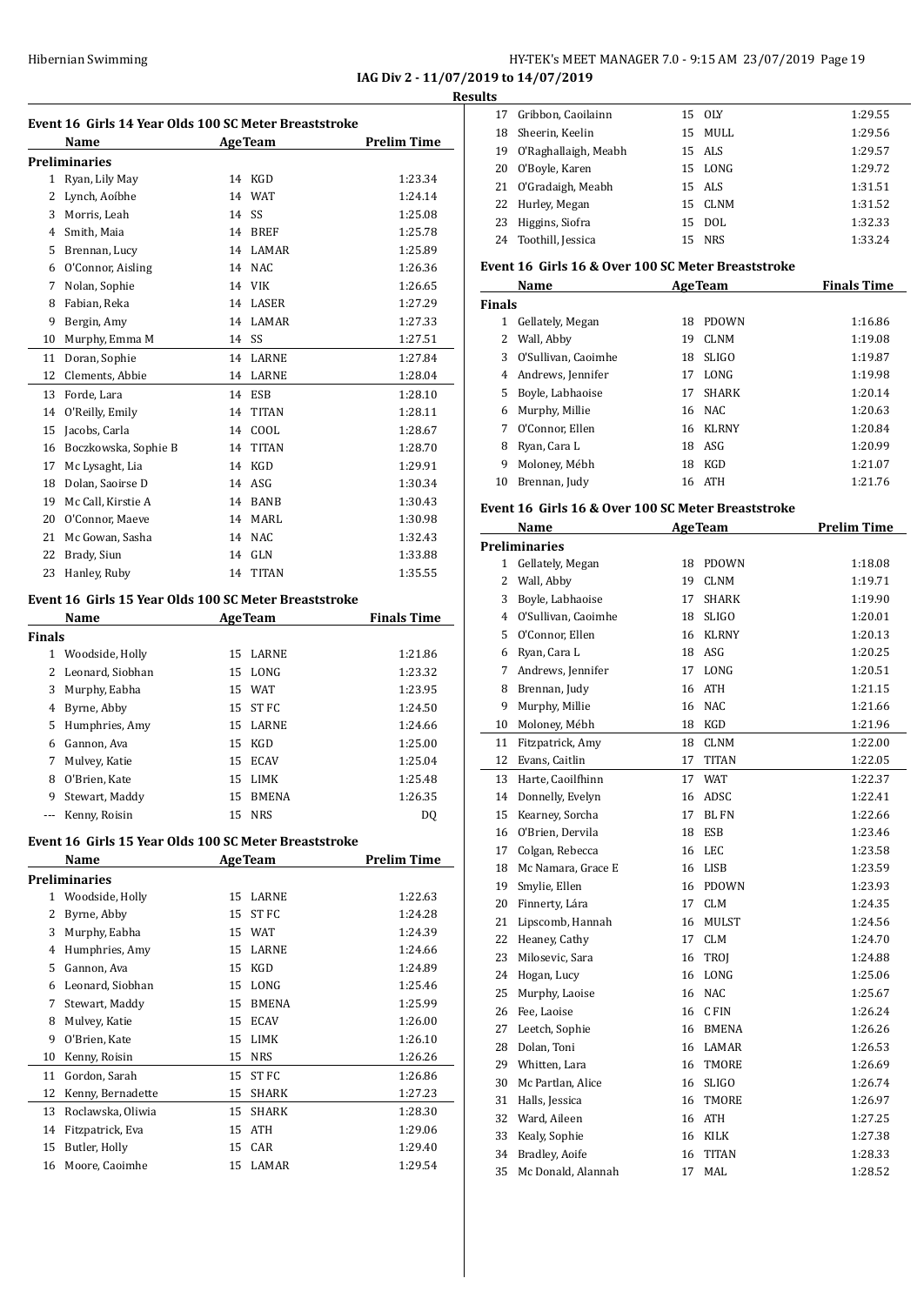#### HY-TEK's MEET MANAGER 7.0 - 9:15 AM 23/07/2019 Page 20 **IAG Div 2 - 11/07/2019 to 14/07/2019**

| Preliminaries  (Event 16 Girls 16 & Over 100 SC Meter Breaststroke) |                                                                                                                                                                                                                                                                                                                                     |                |                                                                                                                                                                                                                                                                                                                                                                                                                                                                                       |
|---------------------------------------------------------------------|-------------------------------------------------------------------------------------------------------------------------------------------------------------------------------------------------------------------------------------------------------------------------------------------------------------------------------------|----------------|---------------------------------------------------------------------------------------------------------------------------------------------------------------------------------------------------------------------------------------------------------------------------------------------------------------------------------------------------------------------------------------------------------------------------------------------------------------------------------------|
| Name                                                                |                                                                                                                                                                                                                                                                                                                                     |                | Prelim Time                                                                                                                                                                                                                                                                                                                                                                                                                                                                           |
| 36 Martin, Amy                                                      |                                                                                                                                                                                                                                                                                                                                     |                | 1:29.68                                                                                                                                                                                                                                                                                                                                                                                                                                                                               |
| --- Henry, Lisa                                                     |                                                                                                                                                                                                                                                                                                                                     |                | DQ                                                                                                                                                                                                                                                                                                                                                                                                                                                                                    |
|                                                                     |                                                                                                                                                                                                                                                                                                                                     |                | DQ                                                                                                                                                                                                                                                                                                                                                                                                                                                                                    |
|                                                                     |                                                                                                                                                                                                                                                                                                                                     |                |                                                                                                                                                                                                                                                                                                                                                                                                                                                                                       |
|                                                                     |                                                                                                                                                                                                                                                                                                                                     |                |                                                                                                                                                                                                                                                                                                                                                                                                                                                                                       |
| Name                                                                |                                                                                                                                                                                                                                                                                                                                     |                | <b>Finals Time</b>                                                                                                                                                                                                                                                                                                                                                                                                                                                                    |
| <b>Finals</b>                                                       |                                                                                                                                                                                                                                                                                                                                     |                |                                                                                                                                                                                                                                                                                                                                                                                                                                                                                       |
| 1 Mc Partlan, Patrick                                               |                                                                                                                                                                                                                                                                                                                                     |                | 27.22                                                                                                                                                                                                                                                                                                                                                                                                                                                                                 |
| 2 Slattery, Sean                                                    |                                                                                                                                                                                                                                                                                                                                     |                | 27.74                                                                                                                                                                                                                                                                                                                                                                                                                                                                                 |
|                                                                     |                                                                                                                                                                                                                                                                                                                                     |                | 28.01                                                                                                                                                                                                                                                                                                                                                                                                                                                                                 |
|                                                                     |                                                                                                                                                                                                                                                                                                                                     |                | 28.04                                                                                                                                                                                                                                                                                                                                                                                                                                                                                 |
|                                                                     |                                                                                                                                                                                                                                                                                                                                     |                | 28.18                                                                                                                                                                                                                                                                                                                                                                                                                                                                                 |
|                                                                     |                                                                                                                                                                                                                                                                                                                                     |                | 28.25                                                                                                                                                                                                                                                                                                                                                                                                                                                                                 |
|                                                                     |                                                                                                                                                                                                                                                                                                                                     |                | 28.43                                                                                                                                                                                                                                                                                                                                                                                                                                                                                 |
|                                                                     |                                                                                                                                                                                                                                                                                                                                     |                |                                                                                                                                                                                                                                                                                                                                                                                                                                                                                       |
|                                                                     |                                                                                                                                                                                                                                                                                                                                     |                | 28.61                                                                                                                                                                                                                                                                                                                                                                                                                                                                                 |
|                                                                     |                                                                                                                                                                                                                                                                                                                                     |                | 28.91                                                                                                                                                                                                                                                                                                                                                                                                                                                                                 |
|                                                                     |                                                                                                                                                                                                                                                                                                                                     |                | 29.53                                                                                                                                                                                                                                                                                                                                                                                                                                                                                 |
|                                                                     |                                                                                                                                                                                                                                                                                                                                     |                |                                                                                                                                                                                                                                                                                                                                                                                                                                                                                       |
|                                                                     |                                                                                                                                                                                                                                                                                                                                     |                | <b>Prelim Time</b>                                                                                                                                                                                                                                                                                                                                                                                                                                                                    |
|                                                                     |                                                                                                                                                                                                                                                                                                                                     |                |                                                                                                                                                                                                                                                                                                                                                                                                                                                                                       |
|                                                                     |                                                                                                                                                                                                                                                                                                                                     |                |                                                                                                                                                                                                                                                                                                                                                                                                                                                                                       |
|                                                                     |                                                                                                                                                                                                                                                                                                                                     |                | 28.08                                                                                                                                                                                                                                                                                                                                                                                                                                                                                 |
|                                                                     |                                                                                                                                                                                                                                                                                                                                     |                | 28.16                                                                                                                                                                                                                                                                                                                                                                                                                                                                                 |
|                                                                     |                                                                                                                                                                                                                                                                                                                                     |                | 28.24                                                                                                                                                                                                                                                                                                                                                                                                                                                                                 |
|                                                                     |                                                                                                                                                                                                                                                                                                                                     |                | 28.40                                                                                                                                                                                                                                                                                                                                                                                                                                                                                 |
| 5 Mc Partlan, Patrick                                               |                                                                                                                                                                                                                                                                                                                                     |                | 28.49                                                                                                                                                                                                                                                                                                                                                                                                                                                                                 |
| 6 Brennan, Sean                                                     |                                                                                                                                                                                                                                                                                                                                     |                | 28.59                                                                                                                                                                                                                                                                                                                                                                                                                                                                                 |
| Duggan, Jack                                                        |                                                                                                                                                                                                                                                                                                                                     |                | 28.79                                                                                                                                                                                                                                                                                                                                                                                                                                                                                 |
| 8 Kearney, Oisin                                                    |                                                                                                                                                                                                                                                                                                                                     |                | 28.96                                                                                                                                                                                                                                                                                                                                                                                                                                                                                 |
| 9 Vennard, Daniel                                                   |                                                                                                                                                                                                                                                                                                                                     |                | 29.34                                                                                                                                                                                                                                                                                                                                                                                                                                                                                 |
|                                                                     |                                                                                                                                                                                                                                                                                                                                     |                | 29.96                                                                                                                                                                                                                                                                                                                                                                                                                                                                                 |
|                                                                     |                                                                                                                                                                                                                                                                                                                                     |                |                                                                                                                                                                                                                                                                                                                                                                                                                                                                                       |
|                                                                     |                                                                                                                                                                                                                                                                                                                                     |                |                                                                                                                                                                                                                                                                                                                                                                                                                                                                                       |
| Name                                                                |                                                                                                                                                                                                                                                                                                                                     |                | <b>Finals Time</b>                                                                                                                                                                                                                                                                                                                                                                                                                                                                    |
|                                                                     |                                                                                                                                                                                                                                                                                                                                     |                |                                                                                                                                                                                                                                                                                                                                                                                                                                                                                       |
| 1 Poynton, Hannah                                                   |                                                                                                                                                                                                                                                                                                                                     | 11 TROJ        | 21:03.89                                                                                                                                                                                                                                                                                                                                                                                                                                                                              |
|                                                                     |                                                                                                                                                                                                                                                                                                                                     |                |                                                                                                                                                                                                                                                                                                                                                                                                                                                                                       |
| Event 18 Girls 13 Year Olds 1500 SC Meter Freestyle                 |                                                                                                                                                                                                                                                                                                                                     |                |                                                                                                                                                                                                                                                                                                                                                                                                                                                                                       |
| Name                                                                | <b>AgeTeam</b>                                                                                                                                                                                                                                                                                                                      |                |                                                                                                                                                                                                                                                                                                                                                                                                                                                                                       |
| 1 Friel, Rebekah                                                    |                                                                                                                                                                                                                                                                                                                                     | 13 ADSC        | <b>Finals Time</b><br>19:48.46                                                                                                                                                                                                                                                                                                                                                                                                                                                        |
| 2 O'Neill, Aine H                                                   |                                                                                                                                                                                                                                                                                                                                     | 13 TROJ        | 20:24.78                                                                                                                                                                                                                                                                                                                                                                                                                                                                              |
|                                                                     |                                                                                                                                                                                                                                                                                                                                     |                |                                                                                                                                                                                                                                                                                                                                                                                                                                                                                       |
| Event 18 Girls 14 Year Olds 1500 SC Meter Freestyle                 |                                                                                                                                                                                                                                                                                                                                     |                |                                                                                                                                                                                                                                                                                                                                                                                                                                                                                       |
| Name AgeTeam                                                        |                                                                                                                                                                                                                                                                                                                                     |                |                                                                                                                                                                                                                                                                                                                                                                                                                                                                                       |
| 1 Dore, Emily                                                       |                                                                                                                                                                                                                                                                                                                                     | 14 ASK         | 19:49.48                                                                                                                                                                                                                                                                                                                                                                                                                                                                              |
|                                                                     |                                                                                                                                                                                                                                                                                                                                     |                |                                                                                                                                                                                                                                                                                                                                                                                                                                                                                       |
| Event 18 Girls 15 Year Olds 1500 SC Meter Freestyle                 |                                                                                                                                                                                                                                                                                                                                     |                |                                                                                                                                                                                                                                                                                                                                                                                                                                                                                       |
| Name<br><u> 1990 - Johann Barbara, p</u> ersonal                    |                                                                                                                                                                                                                                                                                                                                     | <b>AgeTeam</b> |                                                                                                                                                                                                                                                                                                                                                                                                                                                                                       |
| 1 Kennedy, Aoife                                                    |                                                                                                                                                                                                                                                                                                                                     | 15 SPL         | 19:46.96                                                                                                                                                                                                                                                                                                                                                                                                                                                                              |
| 2 Kelleher, Anna                                                    |                                                                                                                                                                                                                                                                                                                                     | 15 DOL         | 20:28.51                                                                                                                                                                                                                                                                                                                                                                                                                                                                              |
| Event 18 Girls 16 & Over 1500 SC Meter Freestyle                    |                                                                                                                                                                                                                                                                                                                                     |                |                                                                                                                                                                                                                                                                                                                                                                                                                                                                                       |
| Name                                                                |                                                                                                                                                                                                                                                                                                                                     |                |                                                                                                                                                                                                                                                                                                                                                                                                                                                                                       |
| <b>Example 2 AgeTeam</b><br>1 Shiels, Ciara                         | 17                                                                                                                                                                                                                                                                                                                                  | SPL            | 19:03.53                                                                                                                                                                                                                                                                                                                                                                                                                                                                              |
|                                                                     |                                                                                                                                                                                                                                                                                                                                     | 17 WAT         |                                                                                                                                                                                                                                                                                                                                                                                                                                                                                       |
| 2 Gore, Aoife                                                       |                                                                                                                                                                                                                                                                                                                                     |                | 19:21.99                                                                                                                                                                                                                                                                                                                                                                                                                                                                              |
| 3 Harris, Jessica                                                   |                                                                                                                                                                                                                                                                                                                                     | 16 MAL         | 19:45.75                                                                                                                                                                                                                                                                                                                                                                                                                                                                              |
| Event 19 Girls 14 & Under 4x50 SC Meter Freestyle Relay             |                                                                                                                                                                                                                                                                                                                                     |                |                                                                                                                                                                                                                                                                                                                                                                                                                                                                                       |
|                                                                     |                                                                                                                                                                                                                                                                                                                                     | Relay          |                                                                                                                                                                                                                                                                                                                                                                                                                                                                                       |
| <b>Team</b><br>1 TEMP                                               |                                                                                                                                                                                                                                                                                                                                     | A              | 2:01.05                                                                                                                                                                                                                                                                                                                                                                                                                                                                               |
|                                                                     |                                                                                                                                                                                                                                                                                                                                     |                | <b>Finals Time</b><br><b>Finals Time</b><br><b>Finals Time</b><br><b>Finals Time</b>                                                                                                                                                                                                                                                                                                                                                                                                  |
| SS<br>LARNE                                                         |                                                                                                                                                                                                                                                                                                                                     | B<br>A         | 2:03.37<br>2:03.67                                                                                                                                                                                                                                                                                                                                                                                                                                                                    |
|                                                                     | --- Leonard, Aoife<br>3 Ryan, Mark<br>4 Xie, Yiqun<br>5 Kaczynski, Sebastian<br>6 Brennan, Sean<br>7 Vennard, Daniel<br>8 Duggan, Jack<br>9 Kenny-Carroll, Christian<br>Kearney, Oisin<br>Name<br><b>Preliminaries</b><br>1 Ryan, Mark<br>2 Slattery, Sean<br>3 Xie, Yiqun<br>4 Kaczynski, Sebastian<br>10 Kenny-Carroll, Christian |                | <b>AgeTeam</b><br>16 TITAN<br>18 CLM<br>16 LONG<br>Event 17 Boys 15 & Over 50 SC Meter Butterfly<br>AgeTeam<br>17 SLIGO<br>19 FER<br>18 LIMK<br>17 TROJ<br>17 CLNM<br>17 TUAM<br>17 PDOWN<br>16 FER<br>18 ST FC<br>17 LONG<br>Event 17 Boys 15 & Over 50 SC Meter Butterfly<br><b>AgeTeam</b><br>18 LIMK<br>19 FER<br>17 TROJ<br>17 CLNM<br>17 SLIGO<br>17 TUAM<br><b>16 FER</b><br>17 LONG<br>17 PDOWN<br>18 ST FC<br>Event 18 Girls 11-12 1500 SC Meter Freestyle<br><b>AgeTeam</b> |

| <b>desults</b> |              |   |           |
|----------------|--------------|---|-----------|
| 5              | TROJ         | A | 2:04.17   |
| 6              | <b>NAC</b>   | A | 2:04.33   |
| 7              | SWSC         | A | 2:05.17   |
| 8              | <b>ATH</b>   | A | 2:05.70   |
| 9              | COOL         | A | 2:07.19   |
| 10             | <b>ALS</b>   | A | 2:07.34   |
| 11             | C WV         | A | 2:07.81   |
| 12             | LURG         | A | 2:08.08   |
| 13             | ST FC        | A | 2:09.66   |
| 14             | <b>TERE</b>  | A | 2:10.44   |
| 15             | LONG         | B | 2:11.24   |
| 16             | LIMK         | A | 2:11.40   |
| 17             | LISB         | A | 2:11.67   |
| 18             | <b>SHARK</b> | A | 2:12.93   |
| 19             | <b>TALL</b>  | A | 2:13.16   |
| 20             | <b>BANB</b>  | A | 2:14.18   |
| 21             | <b>CURRA</b> | A | 2:15.41   |
| 22             | SS           | A | 2:15.96   |
| 23             | COOL         | B | 2:16.18   |
|                | <b>WAT</b>   | A | DQ        |
| ---            | TROJ         | B | DQ        |
|                | KGD          | A | <b>DQ</b> |
| ---            | <b>DOL</b>   | A | DQ        |
|                |              |   |           |

#### **Event 20 Boys 15 & Over 4x50 SC Meter Freestyle Relay**

| <b>Team</b>         | Relay | <b>Finals Time</b> |
|---------------------|-------|--------------------|
| CBAR<br>1.          | A     | 1:45.13            |
| TALL<br>$2^{\circ}$ | A     | 1:45.38            |
| <b>SHARK</b><br>3   | A     | 1:45.99            |
| KGD<br>4            | A     | 1:47.65            |
| <b>LIMK</b><br>5.   | A     | 1:48.35            |
| LONG<br>6           | A     | 1:48.41            |
| <b>ATH</b><br>7     | A     | 1:49.85            |
| <b>NAC</b><br>8     | A     | 1:49.94            |
| <b>PDOWN</b><br>9   | А     | 1:50.82            |

#### **Event 21 Girls 11-12 200 SC Meter Backstroke**

| Name          |                   |    | <b>AgeTeam</b> | <b>Finals Time</b> |  |
|---------------|-------------------|----|----------------|--------------------|--|
| <b>Finals</b> |                   |    |                |                    |  |
|               | Brennan, Nicola   |    | 12 ATH         | 2:40.38            |  |
| 2             | Kelly, Lucy       |    | 12 ALS         | 2:43.16            |  |
| 3             | Glynn, Siofra     | 11 | GLN            | 2:44.27            |  |
| 4             | Marley, Ruby      | 12 | TERE           | 2:45.57            |  |
| 5.            | Freeman, Sinead   | 11 | COM            | 2:45.61            |  |
| 6             | Gallagher, Sinéad |    | 12 SWSC        | 2:45.83            |  |
| 7             | Hennessy, Aine    |    | 12 NAC         | 2:46.63            |  |
| 8             | Boylan, Andrea    |    | 12 ALS         | 2:47.93            |  |
| 9             | Gunning, Sarah    | 12 | <b>BLFN</b>    | 2:48.23            |  |
|               | O'Connell. Evie   | 12 | <b>DOL</b>     | DO.                |  |

#### **Event 21 Girls 11-12 200 SC Meter Backstroke**

|    | Name                 |     | <b>AgeTeam</b> | <b>Prelim Time</b> |
|----|----------------------|-----|----------------|--------------------|
|    | <b>Preliminaries</b> |     |                |                    |
| 1  | Brennan, Nicola      |     | 12 ATH         | 2:41.63            |
| 2  | Kelly, Lucy          |     | 12 ALS         | 2:44.92            |
| 3  | Glynn, Siofra        | 11  | GLN            | 2:45.63            |
| 4  | Gunning, Sarah       | 12. | BL FN          | 2:46.54            |
| 5. | Freeman, Sinead      | 11  | COM            | 2:46.73            |
| 6  | Marley, Ruby         |     | 12 TERE        | 2:47.02            |
| 7  | Hennessy, Aine       |     | 12 NAC         | 2:47.08            |
| 8  | O'Connell. Evie      | 12  | DOL.           | 2:47.09            |
| 9  | Gallagher, Sinéad    | 12  | <b>SWSC</b>    | 2:47.35            |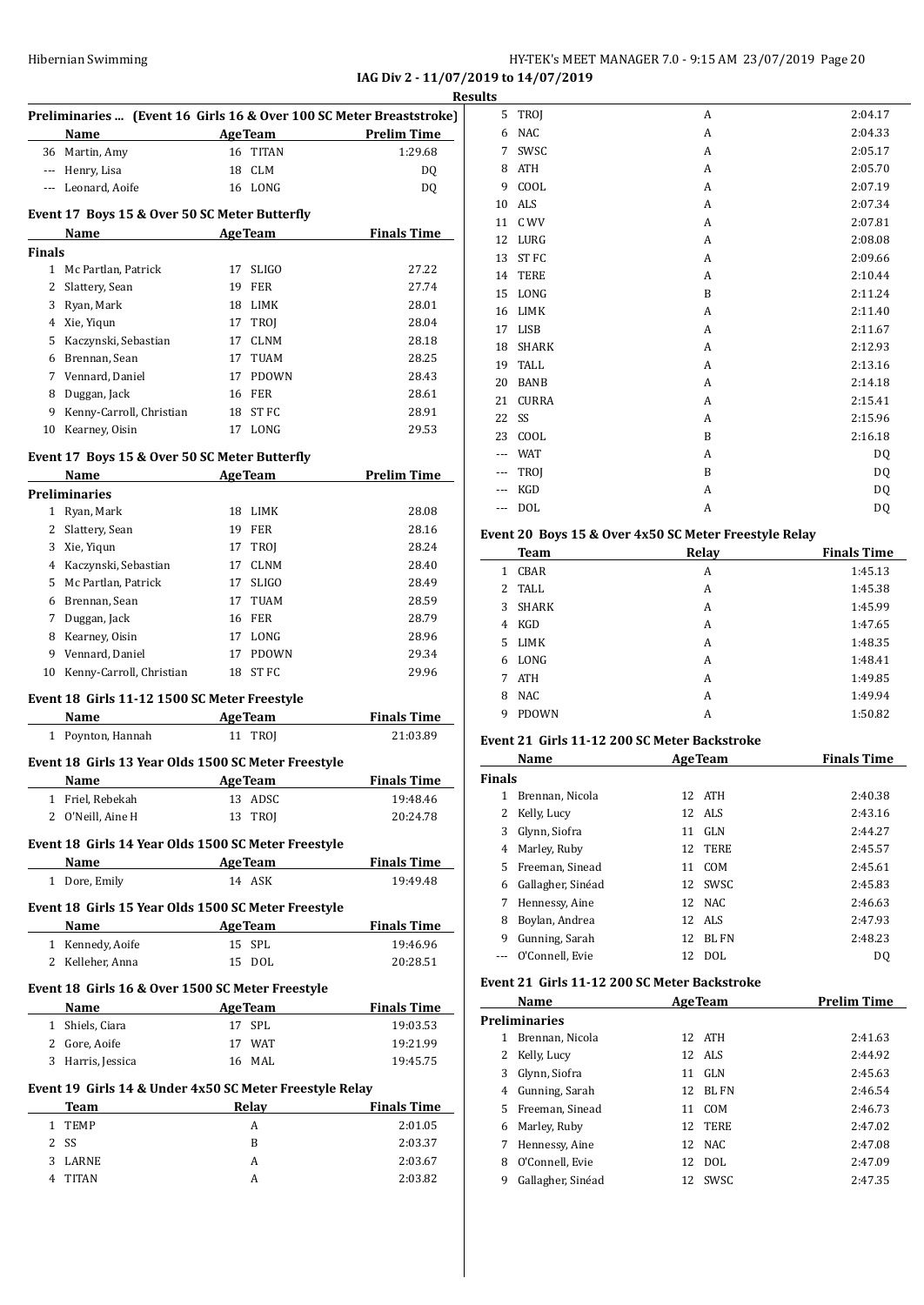#### HY-TEK's MEET MANAGER 7.0 - 9:15 AM 23/07/2019 Page 21 **IAG Div 2 - 11/07/2019 to 14/07/2019**

**Results**

|                | Preliminaries  (Event 21 Girls 11-12 200 SC Meter Backstroke)      |    |                        |                    |
|----------------|--------------------------------------------------------------------|----|------------------------|--------------------|
|                | Name                                                               |    | <b>AgeTeam</b>         | <b>Prelim Time</b> |
| 10             | Rather, Zainab                                                     | 12 | GAL                    | 2:47.65            |
| 11             | Boylan, Andrea                                                     | 12 | ALS                    | 2:49.91            |
| 12             | Januleviciute, Mia                                                 | 12 | <b>DUNN</b>            | 2:49.94            |
| 13             | Camlin, Sophie                                                     | 12 | <b>TITAN</b>           | 2:50.33            |
| 14             | Poynton, Hannah                                                    | 11 | <b>TROJ</b>            | 2:51.26            |
| 15             | Campbell, Ellie                                                    | 12 | TROJ                   | 2:51.44            |
| 16             | Murphy, Shauna                                                     | 11 | SWSC                   | 2:51.52            |
| 17             | Ramsay, Aisling                                                    | 11 | <b>TROJ</b>            | 2:51.59            |
| 18             | Bayley, Eva                                                        | 12 | <b>NRS</b>             | 2:51.80            |
| 19             | O'Byrne, Ellen                                                     | 12 | ST FC                  | 2:52.47            |
| 20             | Kaminska, Lena                                                     |    | 12 LAMAR               | 2:52.98            |
| 21             | O'Connell, Aisling                                                 | 11 | KGD                    | 2:53.19            |
| 22             | Fitzgerald, Gemma                                                  | 12 | C WV                   | 2:53.39            |
| 23             | Mc Conville, Caitlin                                               | 12 | LURG                   | 2:53.45            |
| 24             | Mulloy, Hannah                                                     | 12 | <b>TROJ</b>            | 2:53.75            |
| 25             | Carney, Ruby                                                       | 12 | <b>SWAN</b>            | 2:54.29            |
| 26             | Rock, Ava                                                          | 11 | TALL.                  | 2:55.96            |
| 27             | Mc Farland, Aoife A                                                | 12 | ST FC                  | 2:56.80            |
| 28             | Boyle, Lucy                                                        | 12 | ALS                    | 2:56.89            |
| 29             | Golden, Sophie                                                     | 12 | TROI                   | 2:56.97            |
| 30             | Blanco Morrissey, Enya                                             | 12 | <b>TITAN</b>           | 2:57.38            |
| 31             | Coleman, Sasha                                                     | 11 | ATH                    | 2:57.48            |
| 32             | Buckland Morris, Kerry                                             | 11 | <b>ECAV</b>            | 2:57.76            |
| 33             | Beagon, Siona                                                      | 12 | TROJ                   | 2:58.11            |
| 34             | Hannon, Isolde                                                     | 12 | <b>BL FN</b>           | 2:58.22            |
| 35             | McNicholas, Lydia                                                  | 12 | LASER                  | 2:58.49            |
|                | 36 Walshe, Caoimhe                                                 | 11 | B DOL                  | 2:59.86            |
| 37             | Byrne, Juliette                                                    | 11 | <b>TROJ</b>            | 3:00.77            |
| 38             | Dunne, Molly                                                       | 11 | LIMK                   | 3:02.12            |
| 39             | Butler, Ellie                                                      | 11 | B DOL                  | 3:03.04            |
| 40             |                                                                    |    | 12 ADSC                | 3:03.35            |
| 41             | Conway, Aoibheann<br>Reddan, Ashlee                                |    | 11 C WV                | 3:03.53            |
|                |                                                                    |    |                        |                    |
| 42             | Blake, Aoibh                                                       |    | 12 ENS                 | 3:11.10            |
| $\overline{a}$ | Lamont. Isobel A                                                   | 12 | <b>LISB</b><br>12 LONG | DQ                 |
| $\cdots$       | O'Donnell, Grace                                                   |    |                        | DQ                 |
|                | Event 21 Girls 13 Year Olds 200 SC Meter Backstroke<br><u>Name</u> |    | <b>AgeTeam</b>         | <b>Finals Time</b> |
| <b>Finals</b>  |                                                                    |    |                        |                    |
|                | Deasy, Laoise                                                      |    | 13 SWSC                | 2:36.16            |
| 1              |                                                                    |    |                        |                    |
|                |                                                                    |    |                        |                    |
| 2              | Doyle, Caoimhe                                                     | 13 | DROG                   | 2:37.67            |
|                | 3 Lyons, Aoife                                                     |    | 13 C WV                | 2:38.73            |
|                | 4 Holly, Ella                                                      | 13 | ENS                    | 2:41.09            |
|                | 5 Scanlon, Aisling                                                 | 13 | LONG                   | 2:41.13            |
|                | 6 Nolan, Ava M                                                     | 13 | SS                     | 2:41.43            |
|                | 7 Martin, Sarah                                                    |    | 13 COOL                | 2:43.85            |
|                | 8 Randles, Mia                                                     |    | 13 TEMP                |                    |
|                | --- Maher, Cara                                                    | 13 | TERE                   | 2:44.31<br>DQ      |
| ---            | O'Neill, Aine H                                                    | 13 | TROJ                   | DQ                 |
|                | Event 21 Girls 13 Year Olds 200 SC Meter Backstroke<br>Name        |    | <b>AgeTeam</b>         | <b>Prelim Time</b> |
|                | Preliminaries                                                      |    |                        |                    |
| 1              | Deasy, Laoise                                                      | 13 | SWSC                   | 2:40.19            |
| 2              |                                                                    | 13 | DROG                   | 2:40.62            |
|                | Doyle, Caoimhe                                                     |    |                        | 2:43.05            |
|                | 3 Lyons, Aoife                                                     | 13 | 13 C WV                | 2:44.18            |
| 5              | 4 Maher, Cara<br>Scanlon, Aisling                                  | 13 | TERE<br>LONG           | 2:44.34            |

| <u>uits</u>   |                                                     |    |                |                    |
|---------------|-----------------------------------------------------|----|----------------|--------------------|
| 7             | O'Neill, Aine H                                     | 13 | TROJ           | 2:44.68            |
| 8             | Martin, Sarah                                       | 13 | COOL           | 2:44.93            |
| 9             | Randles, Mia                                        | 13 | <b>TEMP</b>    | 2:45.05            |
| 10            | Nolan, Ava M                                        | 13 | SS             | 2:45.16            |
| 11            | Stewart, Tilly                                      | 13 | <b>BMENA</b>   | 2:45.66            |
| 12            | Ruddy, Liadan                                       | 13 | <b>SLIGO</b>   | 2:46.02            |
| 13            | Whelan, Rachel                                      | 13 | SHARK          | 2:47.25            |
| 14            | Harrington, Ciara                                   | 13 | <b>KNMRE</b>   | 2:47.34            |
| 15            | Buggy, Chloe                                        | 13 | WAT            | 2:47.58            |
| 16            | Mc Alinden, Ellen                                   | 13 | LURG           | 2:48.13            |
| 17            | Millar, Freya M                                     | 13 | ASG            | 2:48.42            |
| 18            | Rather, Kassie                                      |    | 13 GAL         | 2:48.78            |
|               | 19 Glynn, Aifric                                    |    | 13 GLN         | 2:49.02            |
| 20            | Browes, Evie                                        |    | 13 LURG        | 2:49.21            |
| 21            | Mahon, Alyson J                                     |    | 13 CURRA       | 2:49.44            |
| 22            | Currie, Olivia                                      | 13 | SHARK          | 2:49.86            |
| 23            | Arthur, Holly                                       |    | 13 KNMRE       | 2:50.59            |
|               | 24 Bradley, Jane                                    | 13 | <b>SLIGO</b>   | 2:51.22            |
| 25            | Mc Polin, Anna                                      | 13 | NY&MN          | 2:51.33            |
| 26            | Leahy, Orla                                         | 13 | TROJ           | 2:51.70            |
| 27            | Fogarty, Ella                                       | 13 | CAR            | 2:52.28            |
| 28            | O'Brien, Grace                                      | 13 | LONG           | 2:52.58            |
|               | 29 Mullen, Sadhbh                                   |    | 13 ADSC        | 2:52.82            |
| 30            | Fitzpatrick, Lilymay C                              | 13 | <b>TEMP</b>    | 2:53.07            |
| 31            | Piao, Megan Xu-Ran                                  | 13 | ALS            | 2:53.48            |
| 32            | Cunningham, Jessica                                 |    | 13 MULL        | 2:53.88            |
| 33            | Maloney, Dea                                        | 13 | TERE           | 2:55.17            |
| 34            | Mc Carthy, Lily                                     | 13 | DOL            | 2:55.83            |
| 35            | Murphy, Kate                                        |    | 13 NAC         | 2:56.02            |
| 36            | Coffey, Disa                                        | 13 | TUAM           | 2:57.07            |
| 37            | Silutina, Mia                                       | 13 | CKSTN          | 2:57.91            |
| 38            | Cassidy, Cora Maire                                 | 13 | ENSK           | 3:00.61            |
| 39            | Pereguda, Joanna                                    | 13 | C FIN          | 3:01.77            |
| 40            | Manning, Katie                                      |    | 13 LONG        | 3:05.49            |
|               | --- Rada, Janelle                                   | 13 | LURG           | DQ                 |
| $---$         | Friel, Rebekah                                      | 13 | ADSC           | DQ                 |
| ---           | Mc Fadden, Alisha                                   |    | 13 COOL        | DQ                 |
|               | Event 21 Girls 14 Year Olds 200 SC Meter Backstroke |    |                |                    |
|               | <b>Name</b>                                         |    | <b>AgeTeam</b> | <b>Finals Time</b> |
| <b>Finals</b> |                                                     |    |                |                    |
| 1             | Nolan, Sophie                                       |    | 14 VIK         | 2:32.68            |
| 2             | Pliszka, Antonina                                   | 14 | COM            | 2:36.46            |
| 3             | Allen, Naoise                                       | 14 | <b>VIK</b>     | 2:37.98            |
| 4             | Morrissey, Erin                                     | 14 | KILK           | 2:38.62            |
| 5             | Nasonov, Maria                                      | 14 | TEMP           | 2:39.08            |
| 6             | Moran, Ellie                                        | 14 | COM            | 2:39.48            |
| 7             | Deely, Lauren                                       | 14 | CBAR           | 2:42.15            |

#### **Event 21 Girls 14 Year Olds 200 SC Meter Backstroke**

 $\overline{a}$ 

|    | Name                |    | <b>AgeTeam</b> | <b>Prelim Time</b> |
|----|---------------------|----|----------------|--------------------|
|    | Preliminaries       |    |                |                    |
| 1  | Nolan, Sophie       |    | 14 VIK         | 2:36.43            |
|    | 2 Pliszka, Antonina | 14 | COM            | 2:36.99            |
| 3  | Nasonov, Maria      | 14 | <b>TEMP</b>    | 2:38.03            |
| 4  | Allen, Naoise       |    | 14 VIK         | 2:38.07            |
| 5. | Morrissey, Erin     | 14 | KILK           | 2:39.66            |
| 6  | Moran, Ellie        | 14 | COM            | 2:40.15            |
|    |                     |    |                |                    |

 O'Connor, Dara 14 BARRA 2:43.22 Seward, Grace 14 DOL 2:46.41 --- Canavan, Alannah 14 BALL DQ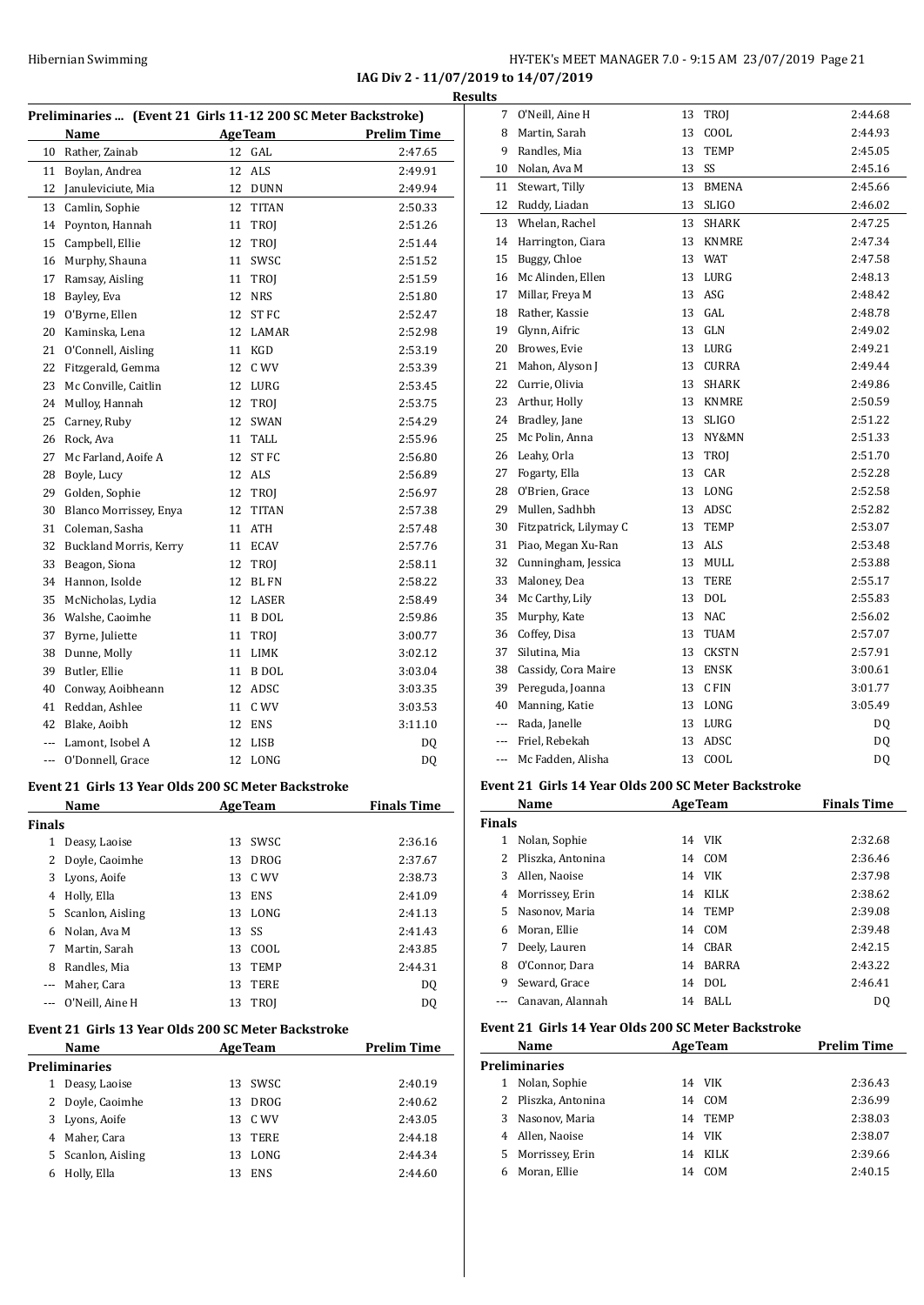#### HY-TEK's MEET MANAGER 7.0 - 9:15 AM 23/07/2019 Page 22 **IAG Div 2 - 11/07/2019 to 14/07/2019**

**Results**

| Preliminaries  (Event 21 Girls 14 Year Olds 200 SC Meter Backstroke |                                                     |    |                |                    |
|---------------------------------------------------------------------|-----------------------------------------------------|----|----------------|--------------------|
|                                                                     | Name                                                |    | <b>AgeTeam</b> | <b>Prelim Time</b> |
| $7^{\circ}$                                                         | Canavan, Alannah                                    |    | 14 BALL        | 2:41.02            |
| 8                                                                   | O'Connor, Dara                                      | 14 | BARRA          | 2:42.77            |
| 9                                                                   | Deely, Lauren                                       | 14 | <b>CBAR</b>    | 2:43.02            |
| 10                                                                  | Seward, Grace                                       | 14 | <b>DOL</b>     | 2:44.47            |
| 11                                                                  | Fabian, Reka                                        | 14 | <b>LASER</b>   | 2:44.85            |
| 12                                                                  | Zhigulskaya, Jessica                                | 14 | LAMAR          | 2:45.14            |
| 13                                                                  | Gill, Grace                                         | 14 | PORT           | 2:45.33            |
| 14                                                                  | Purcell, Amy                                        | 14 | <b>TEMP</b>    | 2:46.16            |
| 15                                                                  | Walsh, Caoilinn                                     | 14 | <b>CKSTN</b>   | 2:46.27            |
| 16                                                                  | Brennan, Lucy                                       | 14 | LAMAR          | 2:47.35            |
| 17                                                                  | Boucher, Rachael N                                  | 14 | NAC            | 2:47.95            |
| 18                                                                  | Smith, Clodagh                                      | 14 | LONG           | 2:48.25            |
| 19                                                                  | Reid-Kelly, Liadh                                   |    | 14 ALS         | 2:48.58            |
| 20                                                                  | Cahill, Anna                                        | 14 | <b>STFC</b>    | 2:49.23            |
| 21                                                                  | Mc Cartney, Carly                                   | 14 | NY&MN          | 2:49.34            |
| 22                                                                  | Doody, Sarah                                        | 14 | ST FC          | 2:49.99            |
| 23                                                                  | Bolster, Lauren a                                   | 14 | MAL            | 2:50.85            |
| 24                                                                  | O'Mahony, Treasa                                    | 14 | LARNE          | 2:52.19            |
| 25                                                                  | Ryan, Daniela                                       | 14 | LAMAR          | 2:53.18            |
| 26                                                                  | Buckland Morris, Kelsey                             | 14 | ECAV           | 2:54.85            |
| 27                                                                  | Blake, Elin                                         | 14 | <b>ENS</b>     | 2:55.71            |
| ---                                                                 | Gore, Ciara                                         |    | 14 WAT         | DQ                 |
|                                                                     | Event 21 Girls 15 Year Olds 200 SC Meter Backstroke |    |                |                    |
|                                                                     | Name                                                |    | <b>AgeTeam</b> | <b>Finals Time</b> |
| <b>Finals</b>                                                       |                                                     |    |                |                    |
| 1                                                                   | Miao, Fiona                                         |    | <b>15 FER</b>  | 2:32.07            |
|                                                                     | 2 Humphrice Amy                                     |    | 1E IADNE       | 2.22 OO            |

|    | 2 Humphries, Amy      | 15 LARNE | 2:33.99 |
|----|-----------------------|----------|---------|
| 3  | Davitt, Aoife         | 15 GAL   | 2:34.51 |
|    | 4 Byrne, Abby         | 15 ST FC | 2:35.12 |
| 5. | Fitzpatrick, Eva      | 15 ATH   | 2:39.04 |
| *6 | Fitzpatrick, Cara     | 15 ATH   | 2:41.02 |
| *6 | Murphy, Eabha         | 15 WAT   | 2:41.02 |
| 8  | Hurley, Megan         | 15 CLNM  | 2:41.59 |
| 9  | Kenny, Roisin         | 15 NRS   | 2:42.63 |
|    | --- Kilpatrick, Annie | 15 MULST | DO      |

#### **Event 21 Girls 15 Year Olds 200 SC Meter Backstroke**

|                | Name                     |    | <b>AgeTeam</b> | Prelim Time |
|----------------|--------------------------|----|----------------|-------------|
|                | Preliminaries            |    |                |             |
| 1              | Miao, Fiona              | 15 | <b>FER</b>     | 2:32.24     |
| 2              | Humphries, Amy           | 15 | LARNE          | 2:34.90     |
| 3              | Byrne, Abby              | 15 | ST FC          | 2:36.27     |
| $\overline{4}$ | Davitt, Aoife            | 15 | GAL            | 2:37.17     |
| 5              | Kilpatrick, Annie        | 15 | <b>MULST</b>   | 2:38.61     |
| 6              | Murphy, Eabha            | 15 | <b>WAT</b>     | 2:40.83     |
| 7              | Hurley, Megan            | 15 | <b>CLNM</b>    | 2:41.20     |
| 8              | Fitzpatrick, Eva         | 15 | <b>ATH</b>     | 2:41.76     |
| 9              | Fitzpatrick, Cara        | 15 | <b>ATH</b>     | 2:42.58     |
| 10             | Kenny, Roisin            | 15 | <b>NRS</b>     | 2:44.29     |
| 11             | Willmott, Kesia          | 15 | <b>SPL</b>     | 2:45.44     |
| 12             | O'Connor, Clodagh        | 15 | MARL           | 2:45.74     |
| 13             | Connell, Laura           | 15 | <b>NRS</b>     | 2:45.94     |
| 14             | O'Shea, Amy              | 15 | <b>KILK</b>    | 2:46.01     |
| 15             | Fitzpatrick, Hannah Beth | 15 | <b>TEMP</b>    | 2:46.23     |
| 16             | Buckley, Emily           | 15 | C WV           | 2:46.50     |
| 17             | Mulcahy, Kara            | 15 | MULL           | 2:47.37     |
| 18             | O'Gradaigh, Meabh        | 15 | <b>ALS</b>     | 2:47.56     |
| 19             | Stewart, Maddy           | 15 | <b>BMENA</b>   | 2:47.83     |

| ιls      |                     |       |                     |                |
|----------|---------------------|-------|---------------------|----------------|
| 20       | Hill, Aimee         | 15    | <b>BMENA</b>        | 2:47.89        |
| 21       | Bobiet, Anna        |       | 15 VIK              | 2:48.15        |
| 22       | Mc Glinchey, Anna   |       | 15 ST DO            | 2:48.29        |
| 23       | MC Hale, Zoe        |       | 15 CBAR             | 2:48.39        |
|          | 24 Coleman, Caoimhe |       | 15 CURRA            | 2:49.34        |
| 25       | Mc Polin, Rose      |       | <b>15 NY&amp;MN</b> | 2:49.56        |
| 26       | Kelleher, Anna      |       | 15 DOL              | 2:49.93        |
|          | 27 Leonard, Siobhan |       | 15 LONG             | 2:52.04        |
| 28       | Crilly, Katie       |       | 15 ESB              | 2:52.91        |
| $\cdots$ | Dowling, Caoimhe    |       | 15 TROI             | DQ             |
|          | Furlong, Holly      | 15 SS |                     | D <sub>0</sub> |
|          | Irwin, Kitty        |       | 15 DOL              | DQ             |
|          | Dirrane, Aoife      |       | 15 LASER            | DQ             |
|          |                     |       |                     |                |

#### **Event 21 Girls 16 & Over 200 SC Meter Backstroke**

| Name          |                   |    | <b>AgeTeam</b> | <b>Finals Time</b> |  |
|---------------|-------------------|----|----------------|--------------------|--|
| <b>Finals</b> |                   |    |                |                    |  |
|               | Whitten, Lara     | 16 | <b>TMORE</b>   | 2:28.19            |  |
| 2             | Gellately, Megan  | 18 | <b>PDOWN</b>   | 2:28.83            |  |
| 3             | Mc Partlan, Alice | 16 | <b>SLIGO</b>   | 2:30.29            |  |
| 4             | Johnson, Laura    | 17 | ATH            | 2:31.61            |  |
| 5.            | Gallagher, Maeve  | 18 | <b>CBAR</b>    | 2:32.41            |  |
| 6             | Grace, Melanie    | 17 | DOL.           | 2:32.49            |  |
| 7             | Walsh, Tara       | 17 | <b>SLIGO</b>   | 2:34.73            |  |
| 8             | Wearen, Roisin    | 16 | <b>PORT</b>    | 2:35.69            |  |
| 9             | Pimm, Emma        | 18 | <b>SPL</b>     | 2:37.29            |  |
| 10            | Fleming, Zoe R    |    | 16 LISB        | 2:37.55            |  |

#### **Event 21 Girls 16 & Over 200 SC Meter Backstroke**

|              | <b>Name</b>            | <b>AgeTeam</b> |              | <b>Prelim Time</b> |
|--------------|------------------------|----------------|--------------|--------------------|
|              | <b>Preliminaries</b>   |                |              |                    |
| $\mathbf{1}$ | Gallagher, Maeve       | 18             | CBAR         | 2:31.04            |
| 2            | Whitten, Lara          | 16             | <b>TMORE</b> | 2:31.52            |
| 3            | Mc Partlan, Alice      | 16             | <b>SLIGO</b> | 2:32.18            |
| 4            | Johnson, Laura         | 17             | <b>ATH</b>   | 2:32.35            |
| 5            | Grace, Melanie         | 17             | <b>DOL</b>   | 2:33.21            |
| 6            | Gellately, Megan       | 18             | <b>PDOWN</b> | 2:33.98            |
| 7            | Wearen, Roisin         | 16             | <b>PORT</b>  | 2:34.36            |
| 8            | Walsh, Tara            | 17             | <b>SLIGO</b> | 2:35.41            |
| 9            | Fleming, Zoe R         | 16             | <b>LISB</b>  | 2:35.80            |
| 10           | Pimm, Emma             | 18             | SPL          | 2:36.99            |
| 11           | Murray, Rachel         | 16             | <b>LIMK</b>  | 2:37.73            |
| 12           | Milosevic, Sara        | 16             | TROJ         | 2:38.61            |
| $*13$        | Cosgrove, Aoife        | 17             | <b>NAC</b>   | 2:39.33            |
| $*13$        | Colgan, Rebecca        | 16             | <b>LEC</b>   | 2:39.33            |
| 15           | Forde, Emma            | 16             | <b>DOL</b>   | 2:39.62            |
| 16           | Blanco-Morrissey, Maya | 18             | <b>NAC</b>   | 2:40.57            |
| 17           | Mc Mahon, Leah         | 17             | <b>ENS</b>   | 2:40.73            |
| 18           | Hayes, Rebecca         | 17             | KGD          | 2:41.13            |
| 19           | Kennedy, Ailbhe        | 17             | <b>LASER</b> | 2:42.31            |
| 20           | Mc Bride, Rachel       | 20             | <b>BMENA</b> | 2:42.43            |
| 21           | O'Donnell, Mary        | 19             | <b>FER</b>   | 2:42.82            |
| 22           | Harrington, Ciara      | 17             | <b>STFC</b>  | 2:44.80            |
| 23           | Collins, Eileen        | 16             | C WV         | 2:46.07            |
| 24           | Smylie, Ellen          | 16             | <b>PDOWN</b> | 2:49.02            |
| 25           | Holt, Enya             | 16             | <b>STFC</b>  | 2:52.35            |
| $---$        | Kelly, Emma            | 17             | <b>TUAM</b>  | DQ                 |
| ---          | Bradley, Aoife         | 16             | <b>TITAN</b> | DQ                 |
|              |                        |                |              |                    |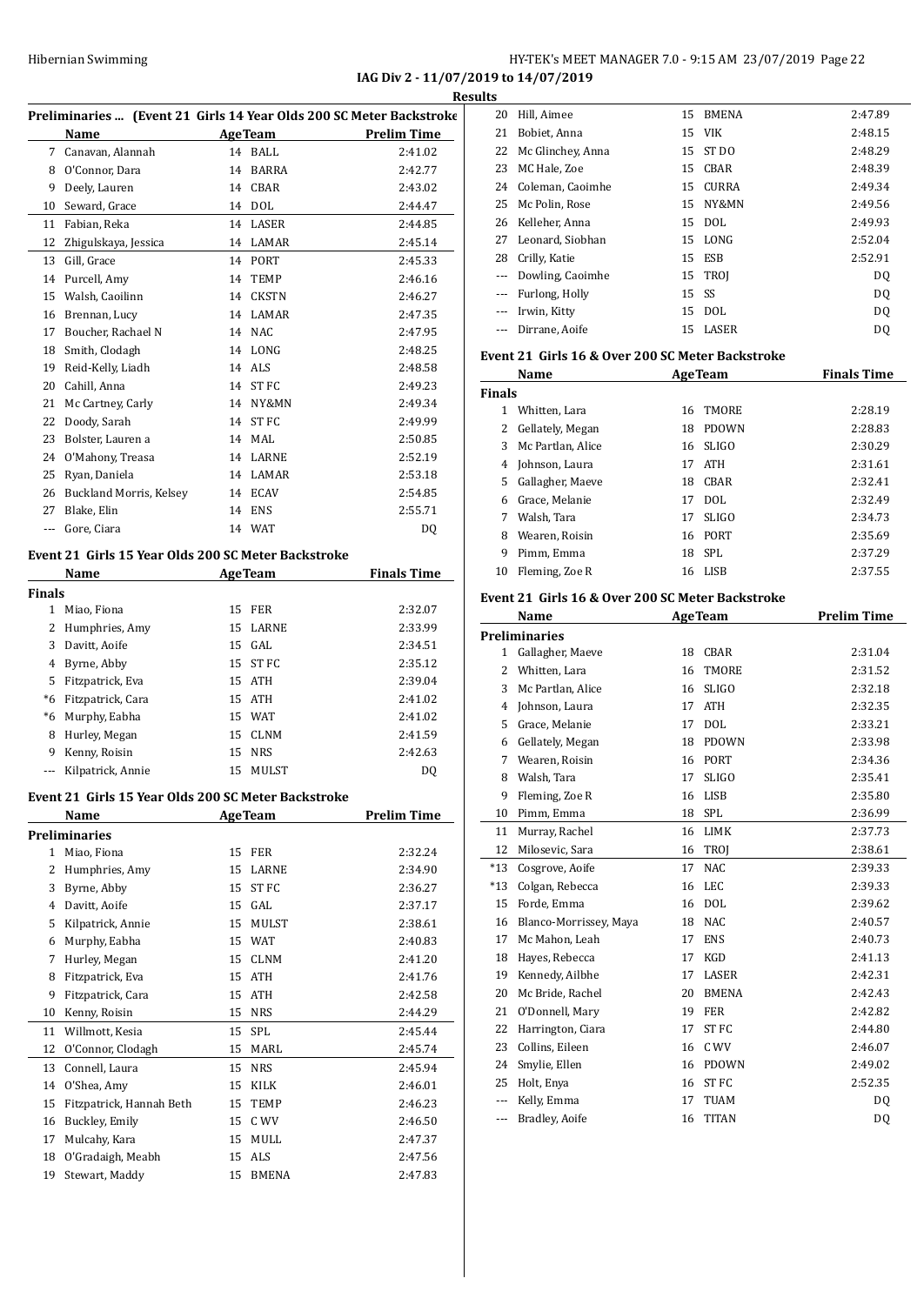# Hibernian Swimming HY-TEK's MEET MANAGER 7.0 - 9:15 AM 23/07/2019 Page 23

**IAG Div 2 - 11/07/2019 to 14/07/2019**

**Results**

|               |                                                   |                    | $\frac{1}{2}$<br><b>Resul</b> |
|---------------|---------------------------------------------------|--------------------|-------------------------------|
|               | Event 22 Boys 11-12 100 SC Meter Butterfly        |                    |                               |
|               | Name AgeTeam                                      |                    | <b>Finals Time</b>            |
| <b>Finals</b> |                                                   |                    |                               |
|               | 1 O'Brien, Denis                                  | 12 LIMK            | 1:12.32                       |
|               | 2 Lanigan, Conor                                  | 12 TRID            | 1:15.92                       |
| 3             | Barrett, Alex                                     | 12 BLKRK           | 1:17.57                       |
|               | 4 Mc Cabe, Evan                                   | 12 TALL            | 1:17.93                       |
|               | 5 Griffin, Ryan                                   | 11 CKSTN           | 1:18.75                       |
|               | 6 Martin, Alex                                    | 11 COOL            | 1:22.05                       |
|               | 7 Lannon, Jamie                                   | 11 ENSK            | 1:22.39                       |
|               | 8 O'Seachnasaigh, Conall                          | 12 COOL            | 1:22.97                       |
|               | 9 Gil, Mark                                       | 12 TROJ            | 1:25.98                       |
|               | 10 Mc Carthy, Donnacha                            | 12 NRS             | 1:26.23                       |
|               | Event 22 Boys 11-12 100 SC Meter Butterfly        |                    |                               |
|               | Name AgeTeam                                      |                    | <b>Prelim Time</b>            |
|               | <b>Preliminaries</b>                              |                    |                               |
|               | 1 O'Brien, Denis                                  | 12 LIMK            | 1:12.04                       |
|               | 2 Barrett, Alex                                   | 12 BLKRK           | 1:17.94                       |
|               | 3 Mc Cabe, Evan                                   | 12 TALL            | 1:18.14                       |
|               | 4 Lanigan, Conor                                  | 12 TRID            | 1:19.22                       |
|               | 5 Mc Carthy, Donnacha                             | 12 NRS             | 1:21.08                       |
|               | 6 Lannon, Jamie                                   | 11 ENSK            | 1:21.20                       |
|               | 7 Griffin, Ryan                                   | 11 CKSTN           | 1:21.30                       |
|               | 8 O'Seachnasaigh, Conall                          | 12 COOL            | 1:22.94                       |
|               | 9 Gil, Mark                                       | 12 TROJ            | 1:22.99                       |
|               | 10 Martin, Alex                                   | 11 COOL            | 1:23.57                       |
| 11            | Kinnarney, Conor                                  | 11 TULL            | 1:26.10                       |
| 12            | Murphy, Cillian                                   | 11 TEMP            | 1:26.42                       |
| 13            | Ball, Graham                                      | 11 ENS             | 1:27.02                       |
|               | --- Wilson, Ben M                                 | 11 BANB            | DQ                            |
|               | Event 22 Boys 13 Year Olds 100 SC Meter Butterfly |                    |                               |
|               | Name AgeTeam                                      |                    | <b>Finals Time</b>            |
| <b>Finals</b> |                                                   |                    |                               |
|               | 1 Gray, Lewis P                                   | 13<br>BANB         | 1:09.65                       |
| 2             | Boyd, Rory                                        | KGD<br>13          | 1:13.46                       |
| 3             | Comerford, Glenn                                  | TALL<br>13         | 1:15.20                       |
|               | 4 Kilroy, Ronan                                   | 13 ENS             | 1:17.85                       |
|               | 5 O'Connor, Ben                                   | 13 CURRA           | 1:18.04                       |
|               | 6 Tuohy, John                                     | 13 ENS             | 1:19.06                       |
| 7             | Summerville, Darragh                              | 13 MARL            | 1:19.41                       |
| 8             | French, Dominic                                   | 13 SLIGO           | 1:19.80                       |
| 9             | Craig, Nathan                                     | 13 LURG            | 1:20.31                       |
|               | 10 O'Driscoll, Micheal                            | SWSC<br>13         | 1:21.15                       |
|               | Event 22 Boys 13 Year Olds 100 SC Meter Butterfly |                    |                               |
|               | Name                                              | AgeTeam            | <b>Prelim Time</b>            |
|               | <b>Preliminaries</b>                              |                    |                               |
| $\mathbf{1}$  | Boyd, Rory                                        | 13 KGD             | 1:15.63                       |
|               | 2 Comerford, Glenn                                | 13<br>TALL         | 1:16.01                       |
| 3             | Gray, Lewis P                                     | 13 BANB            | 1:16.52                       |
|               | 4 O'Connor, Ben                                   | 13 CURRA           | 1:17.97                       |
| 5             | Summerville, Darragh                              | 13 MARL            | 1:18.45                       |
|               | 6 O'Driscoll, Micheal                             | 13 SWSC            | 1:18.54                       |
| 7             | Kilroy, Ronan                                     | 13 ENS             | 1:19.12                       |
| 8             | French, Dominic                                   | 13<br><b>SLIGO</b> | 1:19.17                       |
| 9             | Tuohy, John                                       | 13 ENS             | 1:19.80                       |
| 10            | Craig, Nathan                                     | 13 LURG            | 1:20.36                       |

11 Marginet, Pau 13 NAC 1:20.56

12 Bond, Jack 13 SSEAL 1:21.33 13 Viglas, Martin 13 SLIGO 1:21.62 14 Morgan, Rian 13 PORT 1:22.14 O'Neill, Scott 13 C WV 1:22.15

#### **Event 22 Boys 14 Year Olds 100 SC Meter Butterfly**

|        | Name              | <b>AgeTeam</b> |             | <b>Finals Time</b> |
|--------|-------------------|----------------|-------------|--------------------|
| Finals |                   |                |             |                    |
| 1      | Mason, Cian       | 14             | KGD         | 1:08.52            |
|        | 2 Treanor, Eoin   | 14             | CLM         | 1:11.32            |
| 3      | Mc Laughlin, Aran | 14             | NY&MN       | 1:11.40            |
| 4      | Matthews, Jamie   |                | 14 LONG     | 1:12.42            |
| 5.     | Matlhodi, Katlo D | 14             | <b>BANB</b> | 1:14.06            |
| 6      | Foley, Tiernan    |                | 14 NRS      | 1:14.40            |
| 7      | Carroll, Phelim   | 14             | KGD         | 1:16.15            |
| 8      | Platt, Arann      |                | $14$ SLIGO  | 1:16.72            |
| 9      | Malley, Jude      | 14             | DOL.        | 1:18.14            |

#### **Event 22 Boys 14 Year Olds 100 SC Meter Butterfly**

|    | Name              | <b>AgeTeam</b> |          | <b>Prelim Time</b> |  |  |
|----|-------------------|----------------|----------|--------------------|--|--|
|    | Preliminaries     |                |          |                    |  |  |
| 1  | Mason, Cian       | 14             | KGD      | 1:10.51            |  |  |
| 2  | Treanor, Eoin     |                | 14 CLM   | 1:11.53            |  |  |
| 3  | Matthews, Jamie   |                | 14 LONG  | 1:12.72            |  |  |
| 4  | Platt, Arann      |                | 14 SLIGO | 1:13.43            |  |  |
| 5. | Mc Laughlin, Aran |                | 14 NY&MN | 1:13.46            |  |  |
| 6  | Foley, Tiernan    |                | 14 NRS   | 1:13.52            |  |  |
| 7  | Matlhodi, Katlo D | 14             | BANB     | 1:14.29            |  |  |
| 8  | Carroll, Phelim   | 14             | KGD      | 1:17.59            |  |  |
| 9  | Malley, Jude      | 14             | DOL.     | 1:17.83            |  |  |

#### **Event 22 Boys 15 Year Olds 100 SC Meter Butterfly**

|        | Name               | <b>AgeTeam</b> |              | <b>Finals Time</b> |
|--------|--------------------|----------------|--------------|--------------------|
| Finals |                    |                |              |                    |
| 1      | Grimes, Paddy      |                | 15 LASER     | 1:05.37            |
| 2      | Kennedy, Fionn     |                | 15 LIMK      | 1:07.31            |
| 3      | Mc Cormack, Cian   |                | 15 LONG      | 1:08.11            |
| 4      | Donnelly, Shane    |                | 15 NAC       | 1:08.13            |
| 5.     | Burkamp, Max       | 15.            | PDOWN        | 1:08.54            |
| 6      | Burns, Samuel      |                | 15 TULL      | 1:08.72            |
| 7      | Harrington, Shane  |                | 15 ATH       | 1:11.37            |
| 8      | Clenaghan, David   | 15             | LURG         | 1:11.63            |
| 9      | Trinchinet, Adrian |                | 15 NAC       | 1:13.44            |
| 10     | Mc Nicholl, Oisin  | 15             | <b>BMENA</b> | 1:13.87            |

#### **Event 22 Boys 15 Year Olds 100 SC Meter Butterfly**

|    | Name               |    | <b>AgeTeam</b> | <b>Prelim Time</b> |  |  |
|----|--------------------|----|----------------|--------------------|--|--|
|    | Preliminaries      |    |                |                    |  |  |
| 1  | Grimes, Paddy      | 15 | LASER          | 1:07.03            |  |  |
| 2  | Donnelly, Shane    | 15 | NAC.           | 1:09.47            |  |  |
| 3  | Kennedy, Fionn     | 15 | LIMK           | 1:09.56            |  |  |
| 4  | Burkamp, Max       | 15 | <b>PDOWN</b>   | 1:09.62            |  |  |
| 5. | Mc Cormack, Cian   | 15 | LONG           | 1:10.21            |  |  |
| 6  | Burns, Samuel      | 15 | TULL           | 1:10.49            |  |  |
| 7  | Clenaghan, David   | 15 | LURG           | 1:10.68            |  |  |
| 8  | Harrington, Shane  |    | 15 ATH         | 1:12.09            |  |  |
| 9  | Mc Nicholl, Oisin  | 15 | <b>BMENA</b>   | 1:12.35            |  |  |
| 10 | Trinchinet, Adrian | 15 | <b>NAC</b>     | 1:13.23            |  |  |
| 11 | Mroz, Kamil        | 15 | LONG           | 1:14.49            |  |  |
| 12 | Harmon, Eoin       | 15 | ADSC           | 1:16.81            |  |  |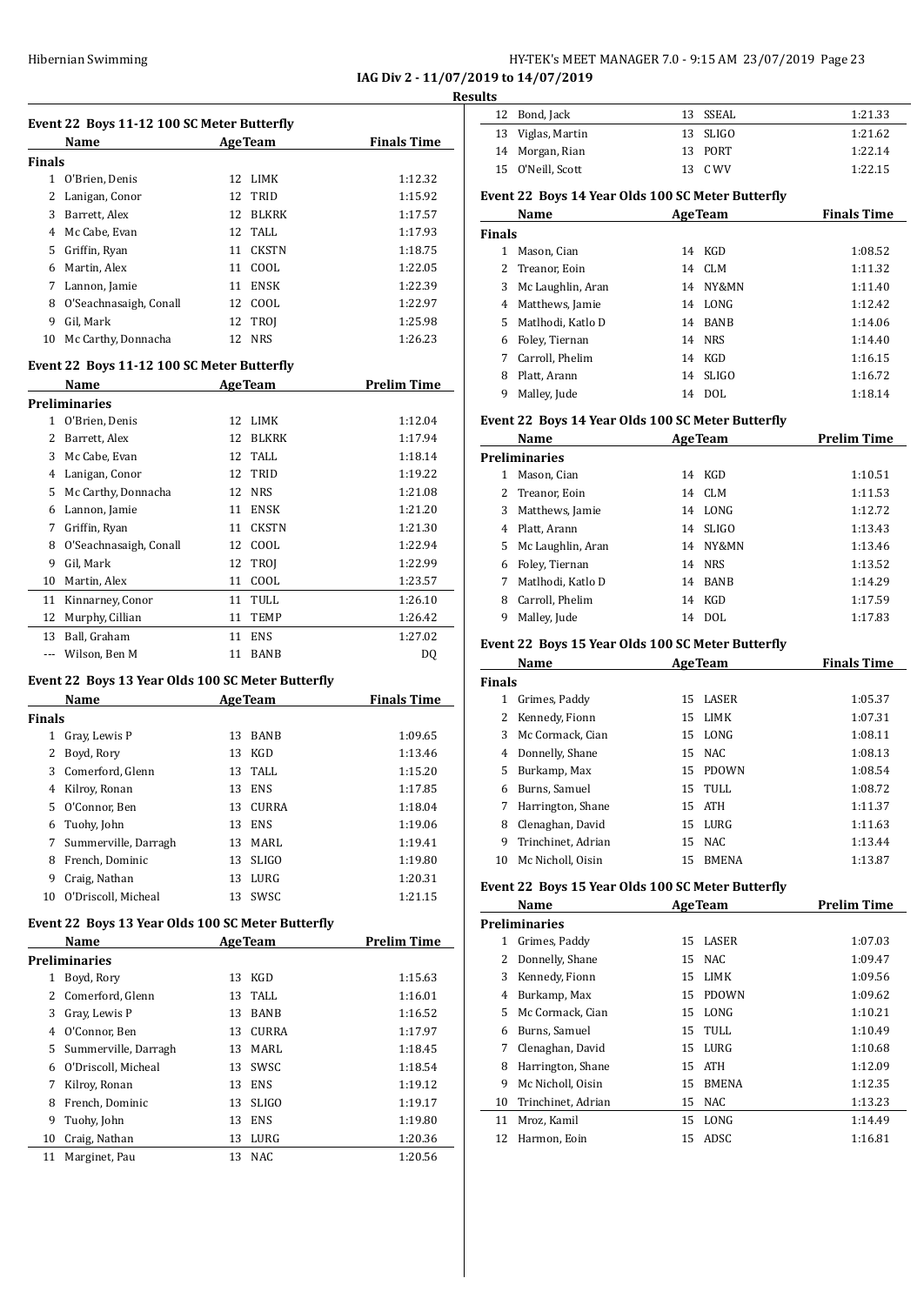**IAG Div 2 - 11/07/2019 to 14/07/2019**

|               | Event 22 Boys 16 & Over 100 SC Meter Butterfly     |                                 |                    |
|---------------|----------------------------------------------------|---------------------------------|--------------------|
|               | Name                                               | <b>AgeTeam</b>                  | <b>Finals Time</b> |
| <b>Finals</b> |                                                    |                                 |                    |
| $\mathbf{2}$  | 1 Hayes/ Breheny, Iarlaith                         | 18 KGD<br>17<br><b>ENS</b>      | 1:01.22            |
|               | O'Brien, Dylan                                     |                                 | 1:01.26            |
|               | 3 Huang, Tommy                                     | <b>CBAR</b><br>18               | 1:01.72            |
|               | 4 Carter, Niall                                    | 17<br><b>CBAR</b>               | 1:01.84            |
|               | 5 Kashich, Zakhar                                  | TALL<br>17                      | 1:02.39            |
|               | 6 O'Donovan, Dylan M                               | ASG<br>17                       | 1:02.44            |
|               | 7 Mc Partlan, Patrick                              | 17<br><b>SLIGO</b>              | 1:02.50            |
|               | 8 Vennard, Daniel                                  | 17<br><b>PDOWN</b>              | 1:02.75            |
| 9<br>10       | Kaczynski, Sebastian<br>Xie, Yiqun                 | 17<br><b>CLNM</b><br>17<br>TROJ | 1:03.33<br>1:04.71 |
|               |                                                    |                                 |                    |
|               | Event 22 Boys 16 & Over 100 SC Meter Butterfly     |                                 |                    |
|               | Name                                               | <b>AgeTeam</b>                  | <b>Prelim Time</b> |
| $\mathbf{1}$  | <b>Preliminaries</b><br>Hayes/ Breheny, Iarlaith   | 18 KGD                          | 1:01.30            |
| 2             | Huang, Tommy                                       | CBAR<br>18                      | 1:01.61            |
|               | 3 Carter, Niall                                    | 17<br><b>CBAR</b>               |                    |
|               | 4 O'Brien, Dylan                                   | 17<br>ENS                       | 1:01.63<br>1:02.36 |
|               | 5 Kashich, Zakhar                                  | 17<br>TALL                      |                    |
|               | 6 Mc Partlan, Patrick                              | 17                              | 1:02.37            |
| 7             | O'Donovan, Dylan M                                 | <b>SLIGO</b><br>17<br>ASG       | 1:03.19            |
| 8             |                                                    | TUAM<br>17                      | 1:03.40            |
|               | Brennan, Sean                                      |                                 | 1:03.91            |
| 9             | Kaczynski, Sebastian                               | 17<br><b>CLNM</b>               | 1:04.63            |
| 10            | Vennard, Daniel                                    | 17<br><b>PDOWN</b>              | 1:05.06            |
| 11            | Xie, Yiqun                                         | 17<br>TROJ                      | 1:05.25            |
| 12            | Madigan, Daniel                                    | 17<br>LONG                      | 1:05.37            |
|               | 13 Kenny-Carroll, Christian                        | ST FC<br>18                     | 1:05.60            |
| 14            | Brophy, Luke                                       | MAL<br>17                       | 1:06.23            |
| 15            | Cross, Harry S                                     | 19<br>CY BT                     | 1:06.32            |
|               | 16 Klimonov, Denis                                 | TG SK<br>16                     | 1:06.58            |
|               | 17 Fitzgerald, Louis                               | <b>TITAN</b><br>16              | 1:07.26            |
|               | 18 Collins, Rory                                   | BL FN<br>16                     | 1:07.80            |
| 19            | Blanchard, Fergal                                  | 16<br>LASER                     | 1:08.01            |
| 20            | Johnston, Sean                                     | 16<br>NAC                       | 1:08.91            |
| 21            | O'Grady, Adam                                      | 16<br>FER                       | 1:08.92            |
|               | 22 Nyland, Kristian                                | 16 NAC                          | 1:10.93            |
|               | --- Collins, Daniel                                | 18<br>C WV                      | DQ                 |
| $\cdots$      | Malashnyak, Edwin                                  | 16 ATH                          | DQ                 |
|               | Event 23 Girls 11-12 50 SC Meter Freestyle         |                                 |                    |
|               | Name                                               | <b>AgeTeam</b>                  | <b>Finals Time</b> |
| <b>Finals</b> |                                                    |                                 |                    |
|               | 1 Flanagan, Keela                                  | 12 ATH                          | 30.26              |
|               | 2 Walshe, Eva                                      | 12<br>TEMP                      | 30.39              |
|               | 3 Rather, Zainab                                   | 12 GAL                          | 30.53              |
|               | *4 Coleman, Emily                                  | LISB<br>12                      | 30.95              |
|               | *4 Freeman, Sinead                                 | 11<br>COM                       | 30.95              |
|               | *6 Moran, Lorraine                                 | 12<br>ATH                       | 30.96              |
|               | *6 Potts, Laura                                    | 11<br>TEMP                      | 30.96              |
|               | 8 Whelan Klonowski, Kayla                          | 12<br>FER                       | 31.13              |
| 9             | Marley, Ruby                                       | 12<br>TERE                      | 31.35              |
|               | 10 Barry, Rachel                                   | 12<br>KGD                       | 32.11              |
|               | Event 23 Girls 11-12 50 SC Meter Freestyle<br>Name | <b>AgeTeam</b>                  | <b>Prelim Time</b> |
|               | <b>Preliminaries</b>                               |                                 |                    |
| $\mathbf{1}$  | Flanagan, Keela                                    | 12 ATH                          | 30.14              |
|               |                                                    |                                 |                    |

| esults   |                                       |          |                            |                |
|----------|---------------------------------------|----------|----------------------------|----------------|
|          | 3 Freeman, Sinead                     | 11       | COM                        | 30.95          |
|          | *4 Potts, Laura                       | 11       | <b>TEMP</b>                | 31.11          |
|          | *4 Rather, Zainab                     | 12       | GAL                        | 31.11          |
|          | 6 Coleman, Emily                      | 12       | LISB                       | 31.19          |
|          | 7 Whelan Klonowski, Kayla             | 12       | FER                        | 31.22          |
|          | *8 Moran, Lorraine                    | 12       | ATH                        | 31.34          |
| *8       | Marley, Ruby                          | 12       | <b>TERE</b>                | 31.34          |
| 10       | Barry, Rachel                         | 12       | KGD                        | 31.41          |
| 11       | Gunning, Sarah                        | 12       | BL FN                      | 31.75          |
| 12       | Poynton, Hannah                       | 11       | TROJ                       | 31.79          |
| 13       | Prunty, Katie                         | 12       | SS                         | 31.92          |
| 14       | Mulloy, Hannah                        | 12       | <b>TROI</b>                | 31.95          |
| 15       | Lamont, Isobel A                      | 12       | LISB                       | 31.98          |
|          | 16 O'Connell, Aisling                 | 11       | KGD                        | 32.06          |
| 17       | Bayley, Eva                           | 12       | <b>NRS</b>                 | 32.13          |
| 18       | Hannon, Isolde                        | 12       | <b>BL FN</b>               | 32.17          |
| 19       | Hennessy, Aine                        | 12       | <b>NAC</b>                 | 32.20          |
| 20       | Hawe, Amy                             | 12       | FER                        | 32.21          |
| 21       | Ramsay, Aisling                       | 11       | TROJ                       | 32.23          |
| 22       | Doherty, Clara                        | 12       | C FIN                      | 32.26          |
| 23       | Golden, Sophie                        | 12       | TROJ                       | 32.28          |
| 24<br>25 | Olusanya, Summer                      | 12<br>12 | TALL<br>COOL               | 32.31<br>32.38 |
| 26       | Lee, Kate                             | 12       | <b>SWAN</b>                | 32.43          |
| 27       | Carney, Ruby<br>Hegarty, Aoibhinn     | 12       | ALS                        | 32.44          |
|          | 28 Corkery, Emma                      | 12       | SPL                        | 32.53          |
| 29       | Blanco Morrissey, Enya                | 12       | <b>TITAN</b>               | 32.54          |
|          | 30 Cassidy, Mary                      | 12       | <b>DOL</b>                 | 32.57          |
| 31       | Sech, Antonina                        | 12       | SWSC                       | 32.59          |
| *32      | Brennan, Nicola                       | 12       | <b>ATH</b>                 | 32.62          |
| *32      | Kelly, Lucy                           | 12       | <b>ALS</b>                 | 32.62          |
| 34       | Boylan, Andrea                        | 12       | ALS                        | 32.71          |
| 35       | Mc Keon, Ella M                       | 12       | TRID                       | 33.07          |
| 36       | Kaminska, Lena                        | 12       | LAMAR                      | 33.16          |
| 37       | Rock, Ava                             | 11       | TALL                       | 33.20          |
|          | 38 O'Connell, Evie                    | 12       | <b>DOL</b>                 | 33.23          |
| 39       | <b>Buckland Morris, Kerry</b>         | 11       | <b>ECAV</b>                | 33.27          |
| 40       | Mc Dowell-Connolly, Niamh             | 12       | <b>DROG</b>                | 33.30          |
| 41       | Hayes, Jenna                          |          | 12 CLNM                    | 33.37          |
| 42       | Beagon, Siona                         | 12       | TROJ                       | 33.46          |
| 43       | O'Driscoll, Ellen                     | 12       | ESB                        | 33.53          |
|          | 44 Giles, Alannah                     | 11       | TEMP                       | 33.57          |
| *45      | Igoe, Sophie                          | 11       | LAMAR                      | 33.58          |
| *45      | Csarodai-Nagy, Laura                  | 12       | WAT                        | 33.58          |
| 47       | Mc Conville, Caitlin                  | 12       | LURG                       | 33.73          |
| 48       | Moore, Sadhbh                         | 12       | LAMAR                      | 33.75          |
|          | 49 Van Collier, Julia                 | 12       | ADSC                       | 33.78          |
| $*50$    | Byrne, Juliette                       | 11       | TROJ                       | 33.91          |
| $*50$    | Redmond, Caroline                     | 11       | <b>CURRA</b>               | 33.91          |
| *52      | Campbell, Ellie                       | 12       | TROJ                       | 34.01          |
| $*52$    | Glynn, Siofra                         | 11       | GLN                        | 34.01          |
|          | 54 Cunningham, Katie<br>Gillot, Fleur | 12       | DOL                        | 34.04          |
| 55       |                                       | 11       | SS                         | 34.25          |
| 56<br>57 | Smylie, Hannah<br>Colfer, Nicole      | 12<br>11 | <b>PDOWN</b><br><b>NRS</b> | 34.28<br>34.35 |
| 58       | Murphy, Shauna                        | 11       | SWSC                       | 34.38          |
| 59       | O'Flanagan, Nora                      | 12       | ESB                        | 34.53          |
| 60       | O'Connor, Katie                       | 11       | LAMAR                      | 34.67          |
| 61       | Dwane O Neill, Tess                   | 11       | <b>STRLN</b>               | 34.68          |
| 62       | Ryan, Jane                            | 11       | ATH                        | 34.70          |
| 63       | Mc Intosh, Philippa                   | 12       | SWSC                       | 34.81          |
|          |                                       |          |                            |                |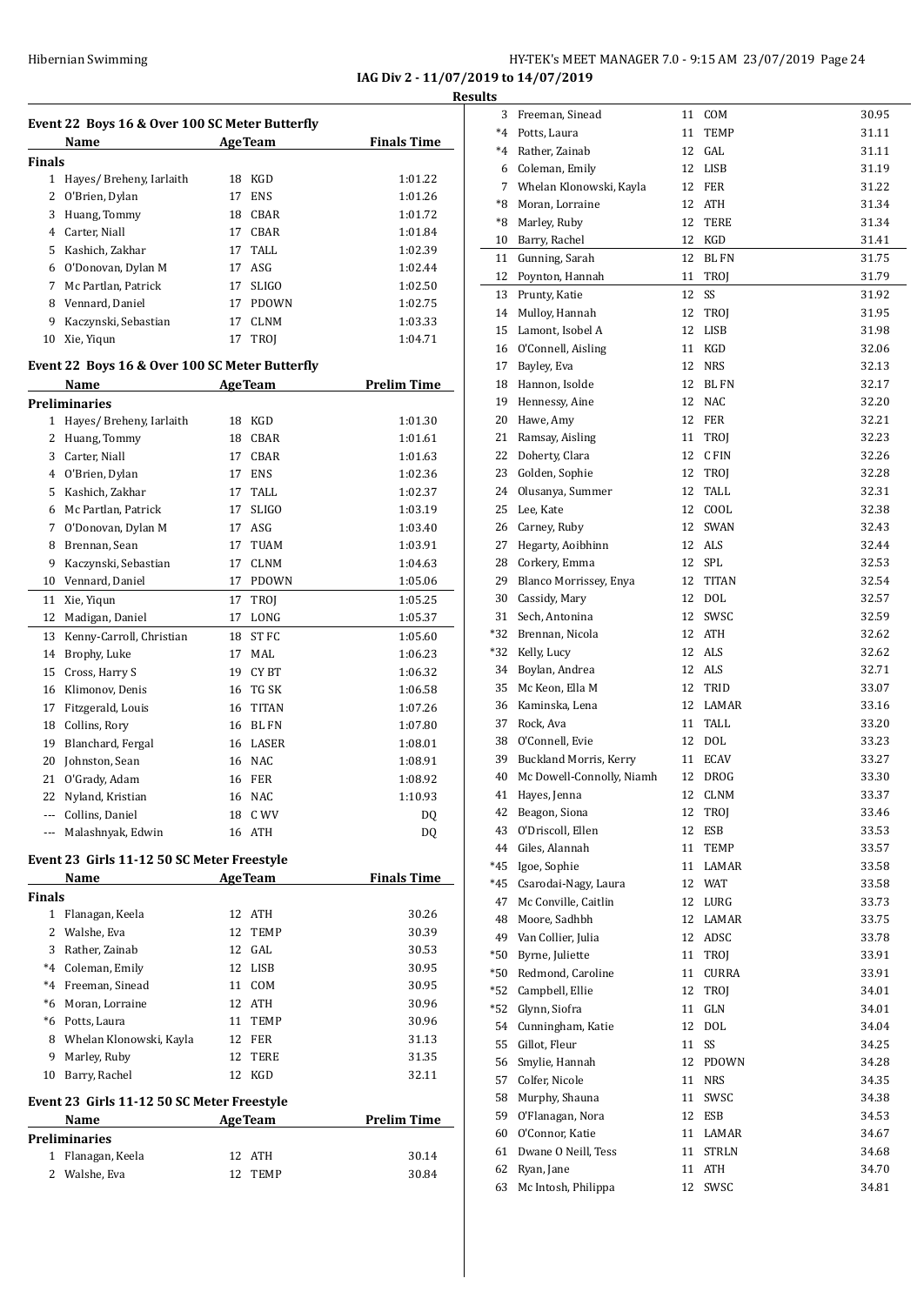# Hibernian Swimming **HY-TEK's MEET MANAGER 7.0** - 9:15 AM 23/07/2019 Page 25

**IAG Div 2 - 11/07/2019 to 14/07/2019 Results**

| Preliminaries  (Event 23 Girls 11-12 50 SC Meter Freestyle) |                                                   |    |                |                    |  |
|-------------------------------------------------------------|---------------------------------------------------|----|----------------|--------------------|--|
|                                                             | Name                                              |    | <b>AgeTeam</b> | <b>Prelim Time</b> |  |
|                                                             |                                                   |    | 11 B DOL       |                    |  |
|                                                             | 64 Walshe, Caoimhe                                |    |                | 34.94              |  |
|                                                             | 65 Reddan, Ashlee                                 | 11 | C WV           | 35.68              |  |
|                                                             | 66 Rice, Annie K                                  |    | 11 ASC         | 36.06              |  |
|                                                             | --- Camlin, Sophie                                | 12 | <b>TITAN</b>   | DQ                 |  |
|                                                             | --- Gallagher, Sinéad                             | 12 | SWSC           | DQ                 |  |
| $\cdots$                                                    | Conway, Aoibheann                                 | 12 | ADSC           | DQ                 |  |
|                                                             | Event 23 Girls 13 Year Olds 50 SC Meter Freestyle |    |                |                    |  |
|                                                             | Name                                              |    | <b>AgeTeam</b> | <b>Finals Time</b> |  |
| <b>Finals</b>                                               |                                                   |    |                |                    |  |
|                                                             | 1 Hynes, Jennifer                                 | 13 | TEMP           | 29.42              |  |
|                                                             | 2 Niblock, Maya                                   | 13 | LARNE          | 29.57              |  |
|                                                             | 3 Leahy, Orla                                     | 13 | TROJ           | 30.05              |  |
|                                                             | 4 Deasy, Laoise                                   | 13 | SWSC           | 30.20              |  |
|                                                             | 5 Buggy, Chloe                                    |    | 13 WAT         | 30.33              |  |
|                                                             | 6 Lyons, Aoife                                    |    | 13 C WV        | 30.72              |  |
| 7                                                           | Ruddy, Liadan                                     | 13 | <b>SLIGO</b>   | 30.85              |  |
|                                                             |                                                   |    | <b>DROG</b>    |                    |  |
| 8<br>9                                                      | Doyle, Caoimhe                                    | 13 |                | 31.06              |  |
|                                                             | Tarakanova, Elizaveta                             | 13 | <b>NAC</b>     | 31.12              |  |
| 10                                                          | Currie, Olivia                                    | 13 | SHARK          | 31.29              |  |
|                                                             | Event 23 Girls 13 Year Olds 50 SC Meter Freestyle |    |                |                    |  |
|                                                             | Name                                              |    | <b>AgeTeam</b> | <b>Prelim Time</b> |  |
|                                                             | <b>Preliminaries</b>                              |    |                |                    |  |
|                                                             | 1 Hynes, Jennifer                                 | 13 | TEMP           | 30.14              |  |
|                                                             | 2 Niblock, Maya                                   | 13 | LARNE          | 30.21              |  |
|                                                             | 3 Deasy, Laoise                                   |    | 13 SWSC        | 30.40              |  |
|                                                             | 4 Leahy, Orla                                     | 13 | TROJ           | 30.58              |  |
|                                                             | 5 Doyle, Caoimhe                                  | 13 | DROG           | 30.61              |  |
|                                                             | 6 Ruddy, Liadan                                   | 13 | <b>SLIGO</b>   | 30.67              |  |
| 7                                                           | Currie, Olivia                                    | 13 | <b>SHARK</b>   | 30.73              |  |
|                                                             | *8 Lyons, Aoife                                   | 13 | C WV           | 30.76              |  |
| *8                                                          | Buggy, Chloe                                      | 13 | <b>WAT</b>     | 30.76              |  |
| 10                                                          | Tarakanova, Elizaveta                             | 13 | <b>NAC</b>     | 30.83              |  |
| 11                                                          |                                                   | 13 | C FIN          | 30.86              |  |
|                                                             | Pereguda, Joanna                                  |    |                | 30.89              |  |
| 12                                                          | Marriage, Emma                                    | 13 | DROG           |                    |  |
| 13                                                          | O'Neill. Aine H                                   | 13 | TROJ           | 31.05              |  |
| *14                                                         | Lawless, Roisin                                   | 13 | WEX            | 31.06              |  |
| $*14$                                                       | Randles, Mia                                      | 13 | TEMP           | 31.06              |  |
| 16                                                          | Gora, Amelia                                      | 13 | WAT            | 31.08              |  |
| 17                                                          | Rada, Janelle                                     | 13 | LURG           | 31.21              |  |
| 18                                                          | Fishman, Rachel A                                 | 13 | TROJ           | 31.24              |  |
| 19                                                          | Mc Fadden, Alisha                                 | 13 | COOL           | 31.26              |  |
| 20                                                          | Millar, Freya M                                   | 13 | ASG            | 31.39              |  |
| 21                                                          | Arbuzova, Natalia                                 | 13 | C WV           | 31.43              |  |
| 22                                                          | Fitzpatrick, Lilymay C                            | 13 | TEMP           | 31.58              |  |
| 23                                                          | Keogh, Ruby                                       | 13 | ST FC          | 31.69              |  |
| 24                                                          | Leetch, Hannah                                    | 13 | <b>BMENA</b>   | 31.75              |  |
| 25                                                          | Scott, Aoife M                                    | 13 | TMORE          | 31.76              |  |
| 26                                                          | Rather, Kassie                                    | 13 | GAL            | 31.81              |  |
| *27                                                         | Hayes, Anú                                        | 13 | KGD            | 31.82              |  |
| *27                                                         | Silutina, Mia                                     | 13 | <b>CKSTN</b>   | 31.82              |  |
| 29                                                          | Brennan, Sorcha                                   | 13 | TUAM           | 31.86              |  |
| 30                                                          | Hammel, Lily                                      | 13 | SS             | 31.88              |  |
| *31                                                         | Mahon, Alyson J                                   | 13 | CURRA          | 31.91              |  |
| *31                                                         | Gillis, Rebekah                                   | 13 | SLBGH          | 31.91              |  |
| 33                                                          | Mc Alinden, Ellen                                 | 13 | LURG           | 31.98              |  |
| 34                                                          | Stewart, Tilly                                    | 13 | BMENA          | 32.00              |  |
| 35                                                          | Parker, Clodagh                                   | 13 | TUAM           | 32.02              |  |

| .S |                     |    |              |       |
|----|---------------------|----|--------------|-------|
| 36 | Matthia, Clara      | 13 | TG SK        | 32.09 |
| 37 | Martin, Sarah       | 13 | COOL         | 32.11 |
| 38 | O'Boyle, Jane       | 13 | LONG         | 32.14 |
| 39 | Mc Aleer, Mary      | 13 | <b>CKSTN</b> | 32.19 |
| 40 | Whelan, Rachel      | 13 | <b>SHARK</b> | 32.35 |
| 41 | Branigan, Michelle  | 13 | LIRSC        | 32.36 |
| 42 | Burge, Caoimhe      | 13 | COOL         | 32.41 |
| 43 | Kenny, Bridget      | 13 | <b>SHARK</b> | 32.44 |
| 44 | Niznik, Amelia      | 13 | LONG         | 32.56 |
| 45 | Cunningham, Jessica | 13 | MULL         | 32.58 |
| 46 | Vennard, Jessica    | 13 | <b>PDOWN</b> | 32.62 |
| 47 | Lynott, Faith       | 13 | TRID         | 32.73 |
| 48 | Mc Cann, Eva R      | 13 | <b>BAN</b>   | 32.99 |
| 49 | O'Keeffe, Annie     | 13 | CAR          | 33.17 |
| 50 | Cassidy, Cora Maire | 13 | <b>ENSK</b>  | 33.20 |
| 51 | O'Neill, Sadhbh     | 13 | <b>NAC</b>   | 33.34 |
| 52 | O'Brien, Grace      | 13 | LONG         | 33.54 |
| 53 | Holly, Ella         | 13 | <b>ENS</b>   | 33.59 |
| 54 | Harty, Ella         | 13 | <b>DOL</b>   | 33.97 |
|    |                     |    |              |       |

#### **Event 23 Girls 14 Year Olds 50 SC Meter Freestyle**

| Name          |                   |    | <b>AgeTeam</b> | <b>Finals Time</b> |  |
|---------------|-------------------|----|----------------|--------------------|--|
| <b>Finals</b> |                   |    |                |                    |  |
|               | Allen, Naoise     |    | 14 VIK         | 28.22              |  |
| 2             | Fabian, Reka      | 14 | LASER          | 28.59              |  |
| 3             | Russell, Aimee    | 14 | <b>BMENA</b>   | 29.76              |  |
| 4             | O'Reilly, Emily   |    | 14 TITAN       | 29.87              |  |
| 5.            | O'Sullivan, Máire | 14 | KGD            | 30.07              |  |
| 6             | Murphy, Emma M    |    | 14 SS          | 30.28              |  |
|               | Dolan, Saoirse D  |    | 14 ASG         | 30.29              |  |
| 8             | O'Connor, Maeve   | 14 | MARL           | 30.31              |  |
| 9             | Nasonov, Maria    | 14 | <b>TEMP</b>    | 30.33              |  |
| 10            | Dultseva, Darya A | 14 | CY BT          | 30.46              |  |

#### **Event 23 Girls 14 Year Olds 50 SC Meter Freestyle**

|                          | Name                    |    | <b>AgeTeam</b> | <b>Prelim Time</b> |
|--------------------------|-------------------------|----|----------------|--------------------|
|                          | <b>Preliminaries</b>    |    |                |                    |
| 1                        | Fabian, Reka            | 14 | LASER          | 28.71              |
| $\overline{\mathcal{L}}$ | Allen, Naoise           | 14 | <b>VIK</b>     | 28.92              |
| 3                        | O'Reilly, Emily         | 14 | <b>TITAN</b>   | 29.56              |
| $\overline{4}$           | Russell, Aimee          | 14 | <b>BMENA</b>   | 29.72              |
| 5                        | O'Sullivan, Máire       | 14 | <b>KGD</b>     | 29.98              |
| $*6$                     | Dolan, Saoirse D        | 14 | ASG            | 30.24              |
| *6                       | Dultseva, Darya A       | 14 | CY BT          | 30.24              |
| 8                        | O'Connor, Maeve         | 14 | MARI.          | 30.34              |
| 9                        | Nasonov, Maria          | 14 | <b>TEMP</b>    | 30.39              |
| 10                       | Murphy, Emma M          | 14 | SS             | 30.45              |
| 11                       | Bergin, Amy             | 14 | <b>LAMAR</b>   | 30.59              |
| 12                       | Moran, Ellie            | 14 | <b>COM</b>     | 30.60              |
| 13                       | Mc Lysaght, Lia         | 14 | KGD            | 30.62              |
| 14                       | Mc Gowan, Sasha         | 14 | <b>NAC</b>     | 30.63              |
| 15                       | Buckland Morris, Kelsey | 14 | <b>ECAV</b>    | 30.80              |
| 16                       | Morris, Leah            | 14 | SS             | 30.91              |
| 17                       | Martin, Caoimhe         | 14 | <b>GLN</b>     | 31.01              |
| 18                       | Deely, Lauren           | 14 | CBAR           | 31.11              |
| 19                       | Turner, Abigail         | 14 | COOL           | 31.13              |
| 20                       | Hughes, Emma            | 14 | <b>BALL</b>    | 31.18              |
| 21                       | Canavan, Alannah        | 14 | <b>BALL</b>    | 31.20              |
| 22                       | Brennan, Lucy           | 14 | <b>LAMAR</b>   | 31.23              |
| 23                       | Gillot, Alexi           | 14 | SS             | 31.26              |
| 24                       | Locke, Mollie           | 14 | LIMK           | 31.39              |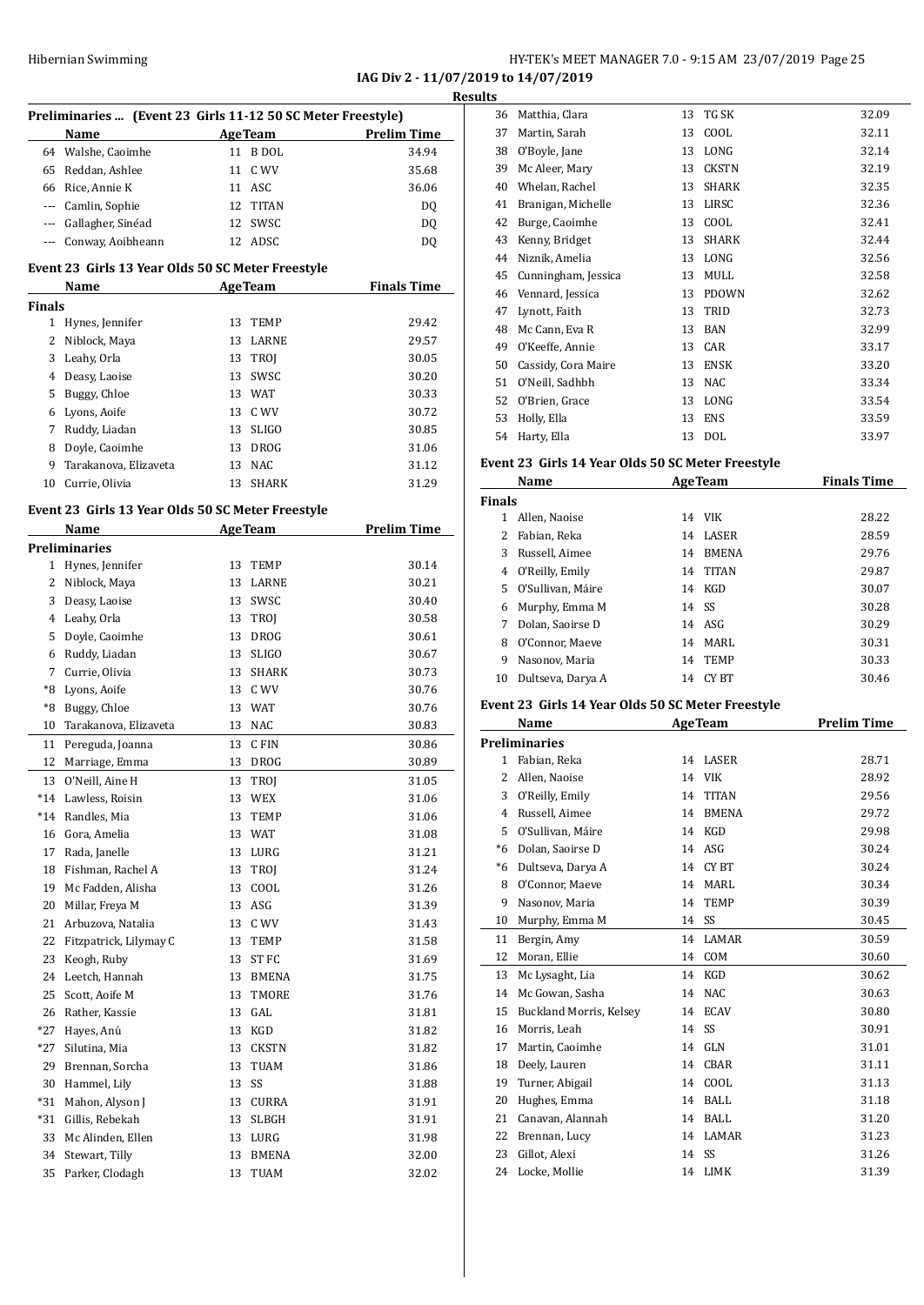**IAG Div 2 - 11/07/2019 to 14/07/2019 Results**

|  | Preliminaries  (Event 23 Girls 14 Year Olds 50 SC Meter Freestyle) |
|--|--------------------------------------------------------------------|
|  |                                                                    |

|    | <b>Name</b>         |    | <b>AgeTeam</b> | <b>Prelim Time</b> |
|----|---------------------|----|----------------|--------------------|
|    | 25 Mulcahy, Ciara   |    | 14 ESB         | 31.57              |
|    | 26 Leogue, Heather  |    | 14 ALS         | 31.58              |
|    | 27 Purcell, Amy     |    | 14 TEMP        | 31.75              |
| 28 | Clements. Abbie     |    | 14 LARNE       | 31.90              |
| 29 | O'Connor, Dara      | 14 | BARRA          | 32.40              |
| 30 | Ryan, Carrie Anne   |    | 14 CLNM        | 32.51              |
| 31 | Doorly, Rosie       |    | 14 GAL         | 32.54              |
| 32 | Blake, Elin         |    | 14 ENS         | 32.59              |
| 33 | Seward. Grace       |    | 14 DOL         | 32.84              |
|    | 34 Mc Cann, Siobhan |    | 14 NAC         | 33.39              |

#### **Event 23 Girls 15 Year Olds 50 SC Meter Freestyle**

|        | Name              |    | <b>AgeTeam</b> | <b>Finals Time</b> |  |
|--------|-------------------|----|----------------|--------------------|--|
| Finals |                   |    |                |                    |  |
| 1      | Dowling, Caoimhe  | 15 | TROI           | 28.05              |  |
| 2      | Roclawska, Oliwia | 15 | <b>SHARK</b>   | 28.82              |  |
| 3      | Gannon, Ava       | 15 | KGD            | 29.20              |  |
| 4      | Hurley, Megan     |    | 15 CLNM        | 29.31              |  |
| 5      | Ruddy, Lillie-May | 15 | PDOWN          | 29.43              |  |
| 6      | Miao, Fiona       | 15 | <b>FER</b>     | 29.59              |  |
| 7      | Dirrane, Aoife    |    | 15 LASER       | 29.62              |  |
| 8      | White, Rachel     | 15 | KILK           | 29.67              |  |
| 9      | Dalton, Robyn     | 15 | <b>NAC</b>     | 29.73              |  |
| 10     | Mulcahy, Kara     | 15 | MULL           | 29.81              |  |
|        |                   |    |                |                    |  |

#### **Event 23 Girls 15 Year Olds 50 SC Meter Freestyle**

|      | Name                 |    | <b>AgeTeam</b> | <b>Prelim Time</b> |
|------|----------------------|----|----------------|--------------------|
|      | <b>Preliminaries</b> |    |                |                    |
| 1    | Dowling, Caoimhe     | 15 | TROI           | 28.50              |
| 2    | Roclawska, Oliwia    | 15 | <b>SHARK</b>   | 28.83              |
| 3    | White, Rachel        | 15 | <b>KILK</b>    | 29.59              |
| 4    | Hurley, Megan        | 15 | <b>CLNM</b>    | 29.60              |
| 5    | Gannon, Ava          | 15 | KGD            | 29.62              |
| 6    | Miao, Fiona          | 15 | <b>FER</b>     | 29.65              |
| 7    | Ruddy, Lillie-May    | 15 | <b>PDOWN</b>   | 29.68              |
| $*8$ | Dalton, Robyn        | 15 | <b>NAC</b>     | 29.78              |
| $*8$ | Dirrane, Aoife       | 15 | LASER          | 29.78              |
| 10   | Lowe, Erika          | 15 | <b>ATH</b>     | 29.85              |
| 11   | Mulcahy, Kara        | 15 | <b>MULL</b>    | 29.86              |
| 12   | Liptrot, Rebekah     | 15 | <b>SHARK</b>   | 29.90              |
| 13   | Kilpatrick, Annie    | 15 | <b>MULST</b>   | 30.07              |
| 14   | O'Reilly, Ciara      | 15 | SPL            | 30.08              |
| 15   | Murphy, Eabha        | 15 | <b>WAT</b>     | 30.24              |
| 16   | Buckley, Emily       | 15 | C WV           | 30.39              |
| 17   | Doyle, Ruth          | 15 | <b>WAT</b>     | 30.43              |
| 18   | Humphries, Amy       | 15 | LARNE          | 30.46              |
| 19   | Stewart, Maddy       | 15 | <b>BMENA</b>   | 30.52              |
| 20   | Mc Manus, Rachel     | 15 | <b>SLIGO</b>   | 30.55              |
| 21   | Kenny, Bernadette    | 15 | <b>SHARK</b>   | 30.56              |
| 22   | Toothill, Jessica    | 15 | <b>NRS</b>     | 30.58              |
| 23   | O'Brien, Millie      | 15 | ATH            | 30.61              |
| 24   | Furlong, Holly       | 15 | SS             | 30.66              |
| 25   | Kennedy, Aoife       | 15 | SPL            | 30.68              |
| 26   | Butler, Holly        | 15 | CAR            | 30.71              |
| 27   | Mc Polin, Rose       | 15 | NY&MN          | 30.73              |
| 28   | Slattery, Jennifer   | 15 | KGD            | 30.88              |
| 29   | Harris, Sophie       | 15 | <b>KFSHR</b>   | 30.97              |
| 30   | Fitzpatrick, Hannah  | 15 | <b>WEX</b>     | 31.09              |
| 31   | Hayes, Grainne       | 15 | <b>ENS</b>     | 31.11              |

| 32 | Fitzpatrick, Cara     |    | 15 ATH   | 31.15 |
|----|-----------------------|----|----------|-------|
| 33 | O'Neill, Kate         |    | 15 TG SK | 31.19 |
| 34 | Byrne, Abby           |    | 15 ST FC | 31.42 |
|    | 35 O'Gradaigh, Meabh  |    | 15 ALS   | 31.57 |
|    | 36 Donohue, Grainne   |    | 15 LONG  | 31.62 |
| 37 | Ryan, Tori C          |    | 15 ASG   | 31.69 |
| 38 | Kelleher, Anna        |    | 15 DOL   | 31.70 |
| 39 | Moore, Caoimhe        |    | 15 LAMAR | 31.93 |
| 40 | Gribbon, Caoilainn    |    | 15 OLY   | 32.40 |
|    | --- Mc Glinchey, Anna | 15 | ST DO    | DO.   |
|    |                       |    |          |       |

#### **Event 23 Girls 16 & Over 50 SC Meter Freestyle**

| Name          |                        |    | <b>AgeTeam</b> | <b>Finals Time</b> |  |
|---------------|------------------------|----|----------------|--------------------|--|
| <b>Finals</b> |                        |    |                |                    |  |
| 1             | Donnelly, Evelyn       | 16 | ADSC           | 27.97              |  |
| 2             | Blanco-Morrissey, Maya | 18 | <b>NAC</b>     | 28.04              |  |
| 3             | Kearney, Sorcha        | 17 | BL FN          | 28.14              |  |
| 4             | Pliszka, Anastazya     | 17 | COM            | 28.25              |  |
| 5.            | Fitzpatrick, Amy       | 18 | <b>CLNM</b>    | 28.71              |  |
| 6             | Cunningham, Dani       | 18 | <b>WAT</b>     | 28.85              |  |
|               | Farrell, Rachel        | 17 | COOL           | 28.90              |  |
| 8             | Andrews, Jennifer      | 17 | LONG           | 29.11              |  |
| 9             | Murphy, Millie         |    | 16 NAC         | 29.25              |  |
| 10            | Gallagher, Elena       | 17 | <b>TROI</b>    | 29.33              |  |

#### **Event 23 Girls 16 & Over 50 SC Meter Freestyle**

|             | Name                   |    | <b>AgeTeam</b> | <b>Prelim Time</b> |
|-------------|------------------------|----|----------------|--------------------|
|             | <b>Preliminaries</b>   |    |                |                    |
| 1           | Donnelly, Evelyn       | 16 | ADSC           | 28.23              |
| 2           | Pliszka, Anastazya     | 17 | COM            | 28.37              |
| 3           | Kearney, Sorcha        | 17 | <b>BL FN</b>   | 28.46              |
| 4           | Blanco-Morrissey, Maya | 18 | <b>NAC</b>     | 28.63              |
| 5           | Farrell, Rachel        | 17 | COOL           | 28.68              |
| 6           | Cunningham, Dani       | 18 | <b>WAT</b>     | 28.80              |
| 7           | Fitzpatrick, Amy       | 18 | CLNM           | 28.87              |
| 8           | Andrews, Jennifer      | 17 | LONG           | 29.18              |
| 9           | Murphy, Millie         | 16 | <b>NAC</b>     | 29.20              |
| 10          | Gallagher, Elena       | 17 | TROJ           | 29.23              |
| 11          | Brennan, Judy          | 16 | ATH            | 29.34              |
| 12          | Johnson, Laura         | 17 | <b>ATH</b>     | 29.35              |
| $^{\ast}13$ | Boyle, Labhaoise       | 17 | <b>SHARK</b>   | 29.51              |
| $*13$       | O'Connor, Ellen        | 16 | <b>KLRNY</b>   | 29.51              |
| 15          | O'Donovan, Loraine     | 17 | SWSC           | 29.53              |
| 16          | Conway, Fiona          | 17 | <b>CBAR</b>    | 29.58              |
| 17          | Conlon, Sarah          | 17 | CBAR           | 29.71              |
| 18          | Evans, Caitlin         | 17 | <b>TITAN</b>   | 29.77              |
| 19          | Colgan, Rebecca        | 16 | <b>LEC</b>     | 29.78              |
| 20          | Colvin, Cliona         | 17 | <b>NAC</b>     | 29.83              |
| 21          | O'Brien, Paola         | 20 | GAL            | 29.87              |
| 22          | Kouwenberg, Annelies   | 17 | <b>FER</b>     | 29.88              |
| 23          | Gore, Aoife            | 17 | <b>WAT</b>     | 29.92              |
| 24          | Ryan, Cara L           | 18 | ASG            | 29.95              |
| $*25$       | O'Brien, Saidhbh       | 16 | <b>ENS</b>     | 29.99              |
| $*25$       | Dillon, Aisling        | 17 | TERE           | 29.99              |
| 27          | Mc Namara, Grace E     | 16 | <b>LISB</b>    | 30.06              |
| 28          | Murphy, Laoise         | 16 | <b>NAC</b>     | 30.09              |
| 29          | Fee, Laoise            | 16 | C FIN          | 30.13              |
| 30          | Bartram, Nia           | 16 | LONG           | 30.14              |
| 31          | Williams, Melanie      | 17 | <b>TITAN</b>   | 30.22              |
| 32          | Treanor, Sorcha        | 16 | <b>CLM</b>     | 30.23              |
| 33          | Garrigan, Hannah       | 18 | <b>SEA</b>     | 30.24              |
|             |                        |    |                |                    |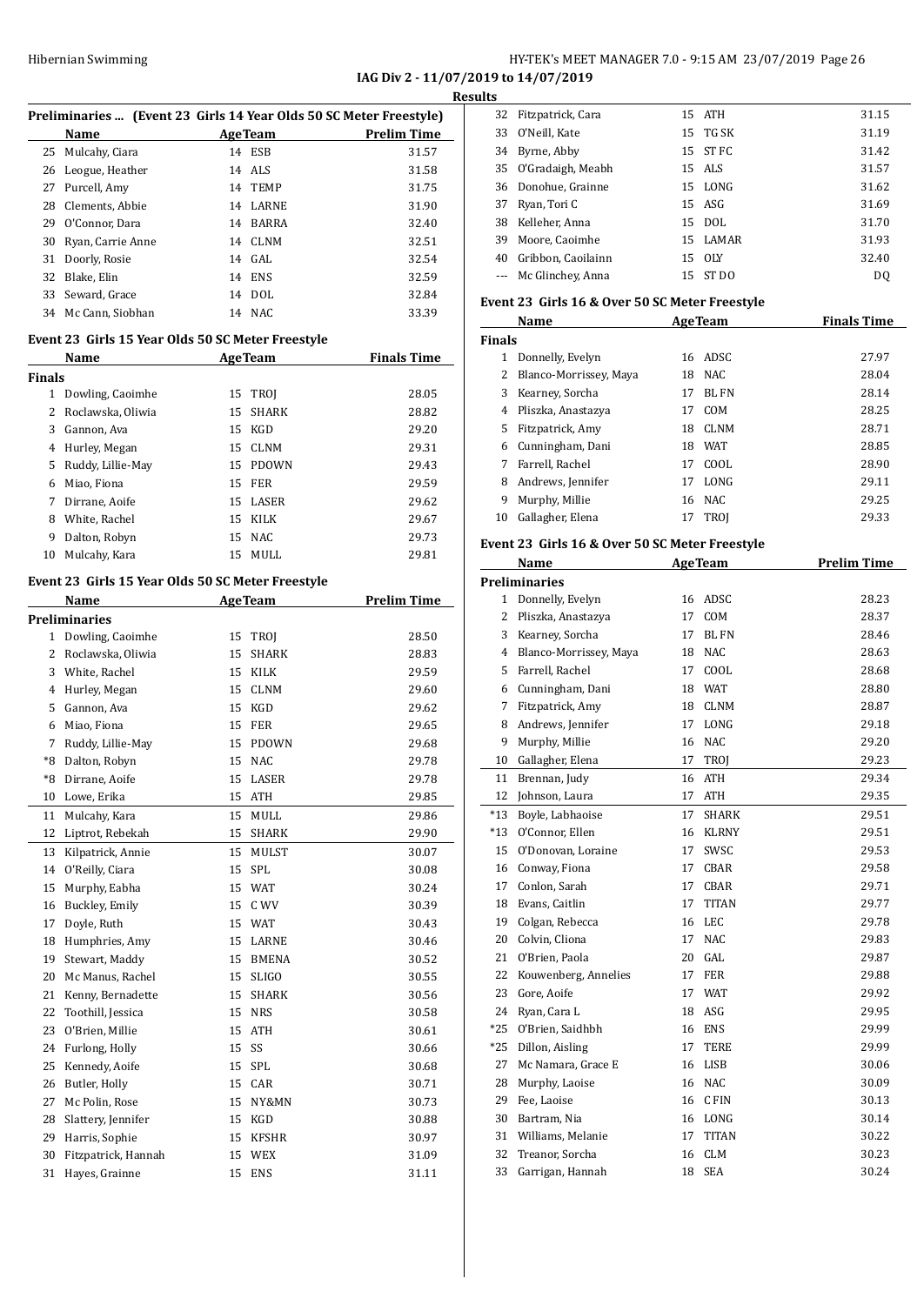#### HY-TEK's MEET MANAGER 7.0 - 9:15 AM 23/07/2019 Page 27 **IAG Div 2 - 11/07/2019 to 14/07/2019**

**Results**

 $\overline{\phantom{a}}$ 

|    | Preliminaries  (Event 23 Girls 16 & Over 50 SC Meter Freestyle) |    |                |                    |
|----|-----------------------------------------------------------------|----|----------------|--------------------|
|    | Name                                                            |    | <b>AgeTeam</b> | <b>Prelim Time</b> |
| 34 | Moloney, Mébh                                                   |    | 18 KGD         | 30.33              |
| 35 | Collins, Eileen                                                 |    | 16 C WV        | 30.39              |
| 36 | Holt, Enya                                                      |    | 16 ST FC       | 30.43              |
| 37 | Martin, Amy                                                     | 16 | TITAN          | 30.54              |
| 38 | Long, Leah                                                      | 17 | KGD            | 30.56              |
| 39 | Murray, Rachel                                                  | 16 | LIMK           | 30.82              |
| 40 | Beggy, Kate                                                     |    | 16 COOL        | 30.97              |
| 41 | Heaney, Cathy                                                   | 17 | <b>CLM</b>     | 31.38              |
| 42 | Wearen, Roisin                                                  |    | 16 PORT        | 31.83              |
|    | Event 24 Boys 11-12 400 SC Meter Freestyle                      |    |                |                    |
|    | <b>Name</b>                                                     |    | <b>AgeTeam</b> | <b>Finals Time</b> |
|    | 1 O'Brien, Denis                                                |    | 12 LIMK        | 4:38.83            |
|    | 2 Harris, Noah                                                  |    | 12 GLN         | 5:02.33            |
| 3  | Ball, Darragh                                                   |    | 12 ENS         | 5:04.89            |
|    | 4 Barrett, Alex                                                 |    | 12 BLKRK       | 5:05.39            |
| 5  | Mc Alinden, Daniel                                              |    | 11 LURG        | 5:07.61            |
| 6  | Briers, Matthew                                                 | 12 | KILK           | 5:10.49            |
| 7  | O'Seachnasaigh, Conall                                          |    | 12 COOL        | 5:10.75            |
| 8  | Mc Carthy, Donnacha                                             | 12 | <b>NRS</b>     | 5:12.42            |
| 9  | O'Rourke, Tom                                                   | 12 | ATH            | 5:14.20            |
| 10 | Wang, Stephen                                                   |    | 12 ENS         | 5:18.74            |
| 11 | Gil, Mark                                                       |    | 12 TROJ        | 5:20.35            |
| 12 | Lannon, Jamie                                                   |    | 11 ENSK        | 5:21.74            |
| 13 | Watterson, Kieran                                               |    | 12 BL FN       | 5:24.32            |
| 14 | Murphy, Cillian                                                 | 11 | <b>TEMP</b>    | 5:30.66            |
| 15 | Wilson, Ben M                                                   |    | 11 BANB        | 5:47.44            |
|    |                                                                 |    |                |                    |
|    | Event 24 Boys 13 Year Olds 400 SC Meter Freestyle               |    |                |                    |
|    | Name                                                            |    | <b>AgeTeam</b> | <b>Finals Time</b> |
|    | 1 French, Dominic                                               | 13 | <b>SLIGO</b>   | 4:55.52            |
| 2  | Semikin, Makar                                                  | 13 | ATH            | 5:01.93            |
| 3  | O'Grady, Oisin                                                  | 13 | ENS            | 5:02.61            |
| 4  | Markham, Oscar                                                  |    | 13 ASK         | 5:04.23            |
| 5  | O'Driscoll, Micheal                                             | 13 | SWSC           | 5:04.31            |
| 6  | Kilroy, Ronan                                                   | 13 | ENS            | 5:04.46            |
| 7  | Hogan, Cian                                                     | 13 | <b>SHARK</b>   | 5:07.44            |
| 8  | Summerville, Darragh                                            | 13 | MARL           | 5:07.46            |
| 9  | Murphy, Jamie                                                   | 13 | SWSC           | 5:09.07            |
| 10 | Murphy, Aaron                                                   | 13 | TEMP           | 5:17.37            |
| 11 | Houlihan, Cian                                                  | 13 | C WV           | 5:19.73            |
| 12 | O'Connor, Ben                                                   | 13 | CURRA          | 5:20.18            |
| 13 | O'Neill, Scott                                                  | 13 | C WV           | 5:21.09            |
| 14 | Coleman, Ewan                                                   | 13 | DOL            | 5:21.71            |
| 15 | Twomey, Conor                                                   | 13 | DOL            | 5:23.50            |
|    | Event 24 Boys 14 Year Olds 400 SC Meter Freestyle               |    |                |                    |
|    | Name                                                            |    | <b>AgeTeam</b> | <b>Finals Time</b> |
| 1  | Meagher, Tommy                                                  |    | 14 KNMRE       | 4:53.50            |
| 2  | Cooke, Aonghus                                                  | 14 | LIMK           | 4:53.92            |
| 3  | Lynam, Aindriu                                                  |    | 14 ATH         | 4:54.25            |
| 4  | Mc Goldrick, Ewan J                                             |    | 14 ASC         | 4:54.48            |
| 5  | Coulahan, Max                                                   | 14 | ST FC          | 4:55.91            |
| 6  | Verling, William                                                | 14 | FER            | 4:56.58            |
| 7  | Harris, Finn                                                    | 14 | GLN            | 4:58.71            |
| 8  | Roban, Daniel                                                   |    | 14 NAC         | 5:00.84            |
| 9  | Pyne, Cian                                                      |    | 14 ENS         | 5:00.91            |
| 10 | Briers, Daniel                                                  | 14 | KILK           | 5:01.80            |
| 11 | Foley, Tiernan                                                  | 14 | NRS            | 5:10.73            |
|    |                                                                 |    |                |                    |

|    | Name               |    | <b>AgeTeam</b> | <b>Finals Time</b> |
|----|--------------------|----|----------------|--------------------|
| 1  | Lewandowski, Filip |    | 15 TROI        | 4:37.53            |
| 2  | Mc Cormack, Cian   | 15 | LONG           | 4:42.89            |
| 3  | Burkamp, Max       | 15 | <b>PDOWN</b>   | 4:50.33            |
| 4  | Krawczun, Kuba     | 15 | LAMAR          | 4:51.00            |
| 5. | Walsh, Darragh     | 15 | SWSC           | 4:53.78            |
| 6  | Smith, Cian        | 15 | ATH            | 4:55.51            |
| 7  | King, Tom          | 15 | BANB           | 4:57.10            |
| 8  | Kennedy, Fionn     | 15 | LIMK           | 4:57.88            |
| 9  | Gillespie, Ross    |    | 15 TMORE       | 4:58.26            |
| 10 | Doran, David       | 15 | <b>ENS</b>     | 4:58.27            |
| 11 | Harmon, Eoin       | 15 | ADSC           | 5:00.83            |
| 12 | Blake, John        | 15 | ENS            | 5:00.91            |
| 13 | Smith, Eamon       |    | 15 LONG        | 5:02.47            |

#### **Event 24 Boys 16 & Over 400 SC Meter Freestyle**

|              | Name                     |    | <b>AgeTeam</b> | <b>Finals Time</b> |
|--------------|--------------------------|----|----------------|--------------------|
| $\mathbf{1}$ | O'Reilly, James          | 17 | ALS            | 4:19.70            |
| 2            | O'Sullivan, Oisin        | 17 | C WV           | 4:19.83            |
| 3            | Kulczynski, Sabian       | 17 | <b>ENS</b>     | 4:21.58            |
| 4            | Carter, Niall            | 17 | <b>CBAR</b>    | 4:23.88            |
| 5            | Kavanagh, Caimin A       | 18 | ASG            | 4:24.83            |
| 6            | Foley, Cillian           | 17 | <b>NRS</b>     | 4:27.02            |
| 7            | Woods, Padraig           | 18 | KGD            | 4:29.48            |
| 8            | Hayes/ Breheny, Iarlaith | 18 | KGD            | 4:32.32            |
| 9            | Csarodai-Nagy, Krisztian | 16 | <b>WAT</b>     | 4:33.03            |
| 10           | Merrigan, Eoin           | 19 | <b>LIMK</b>    | 4:33.51            |
| 11           | Shiels, Conor            | 19 | SPL            | 4:35.69            |
| 12           | Mc Comb, Fiontan         | 16 | LURG           | 4:36.00            |
| 13           | Morrissey, Ciaran        | 17 | <b>WAT</b>     | 4:36.05            |
| 14           | Carey, Oisin             | 18 | LASER          | 4:36.73            |
| 15           | Welby, Evan              | 18 | <b>SHARK</b>   | 4:38.50            |
| 16           | Donovan, Shane           | 16 | <b>ATH</b>     | 4:38.67            |
| 17           | Lennon, Brian            | 17 | <b>SHARK</b>   | 4:39.55            |
| 18           | Sanchez Frias, Jose      | 17 | <b>NAC</b>     | 4:41.20            |
| 19           | Malashnyak, Edwin        | 16 | <b>ATH</b>     | 4:44.00            |
| 20           | Fitzgerald, Louis        | 16 | <b>TITAN</b>   | 4:46.42            |
| 21           | Coleman, Noah            | 17 | <b>DOL</b>     | 4:48.89            |

#### **Event 25 Boys 11-14 4x50 SC Meter Medley Relay**

|              | <b>Team</b>  | Relay | <b>Finals Time</b> |
|--------------|--------------|-------|--------------------|
| $\mathbf{1}$ | <b>ENS</b>   | A     | 2:14.51            |
| 2            | <b>KGD</b>   | A     | 2:15.09            |
| 3            | <b>ATH</b>   | A     | 2:16.94            |
| 4            | <b>TALL</b>  | A     | 2:19.73            |
| 5            | LISB         | A     | 2:20.95            |
| 6            | LONG         | A     | 2:21.39            |
| 7            | <b>SLIGO</b> | A     | 2:22.94            |
| 8            | <b>SHARK</b> | A     | 2:23.41            |
| 9            | TROI         | A     | 2:26.37            |
| 10           | <b>NRS</b>   | A     | 2:29.17            |
| 11           | <b>BANB</b>  | A     | 2:33.09            |
| 12           | <b>CURRA</b> | A     | 2:38.03            |
| $\cdots$     | LIMK         | A     | DQ                 |
| $\cdots$     | COOL         | A     | DQ                 |
| $\cdots$     | DOL          | A     | DQ                 |

#### **Event 26 Girls 15 & Over 4x50 SC Meter Medley Relay**

| Team        | Relav | <b>Finals Time</b> |
|-------------|-------|--------------------|
| SHARK<br>1. |       | 2:11.37            |
| 2 SLIGO     |       | 2:11.83            |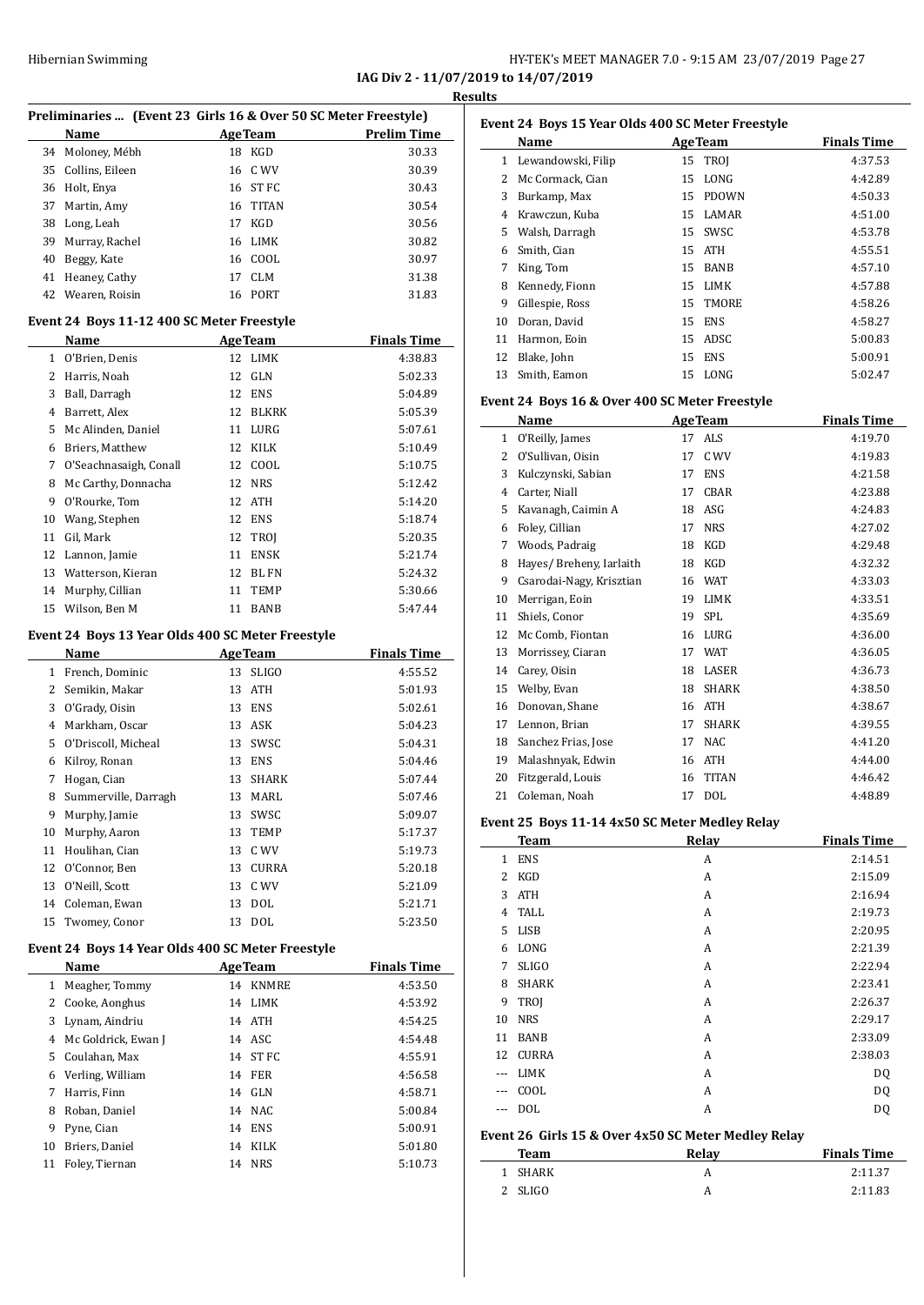#### HY-TEK's MEET MANAGER 7.0 - 9:15 AM 23/07/2019 Page 28 **IAG Div 2 - 11/07/2019 to 14/07/2019**

**Results**

| (Event 26 Girls 15 & Over 4x50 SC Meter Medley Relay) |              |       |                    |
|-------------------------------------------------------|--------------|-------|--------------------|
|                                                       | Team         | Relay | <b>Finals Time</b> |
| 3                                                     | <b>NAC</b>   | A     | 2:12.66            |
| 4                                                     | <b>ATH</b>   | A     | 2:13.53            |
| 5                                                     | <b>WAT</b>   | A     | 2:13.66            |
| 6                                                     | <b>CLNM</b>  | A     | 2:13.67            |
| 7                                                     | <b>CLM</b>   | A     | 2:15.82            |
| 8                                                     | ST FC        | A     | 2:16.09            |
| 9                                                     | CBAR         | A     | 2:17.66            |
| 10                                                    | <b>TITAN</b> | A     | 2:17.76            |
| 11                                                    | <b>KGD</b>   | A     | 2:18.52            |
| 12                                                    | <b>NRS</b>   | A     | 2:20.55            |
|                                                       | 13 DOL       | A     | 2:23.18            |
|                                                       | 14 SPL       | A     | 2:24.13            |
|                                                       | LONG         | А     | DQ                 |

### **Event 27 Boys 11-12 200 SC Meter Backstroke**

|               | Name                   |    | <b>AgeTeam</b> | <b>Finals Time</b> |
|---------------|------------------------|----|----------------|--------------------|
| <b>Finals</b> |                        |    |                |                    |
| 1             | Griffin, Ryan          | 11 | <b>CKSTN</b>   | 2:37.40            |
|               | Lavin, Michael         | 12 | COM            | 2:39.29            |
| 3             | O'Connor, Freddie      | 12 | LIMK           | 2:40.69            |
| 4             | O'Seachnasaigh, Conall |    | 12 COOL        | 2:40.80            |
| 5             | Mallet, Aidan          |    | 12 LEC         | 2:40.85            |
| 6             | Martin, Alex           | 11 | COOL.          | 2:44.59            |
| 7             | Wang, Stephen          | 12 | <b>ENS</b>     | 2:47.59            |
| 8             | Watterson, Kieran      | 12 | BL FN          | 2:48.31            |
| 9             | Beggs, Daniel          | 12 | LARNE          | 2:48.46            |
|               | Ball, Darragh          | 12 | <b>ENS</b>     | DO                 |
|               |                        |    |                |                    |

#### **Event 27 Boys 11-12 200 SC Meter Backstroke**

|              | Name                   |    | <b>AgeTeam</b> | <b>Prelim Time</b> |
|--------------|------------------------|----|----------------|--------------------|
|              | <b>Preliminaries</b>   |    |                |                    |
| $\mathbf{1}$ | Griffin, Ryan          | 11 | <b>CKSTN</b>   | 2:41.21            |
| 2            | Lavin, Michael         | 12 | COM            | 2:41.71            |
| 3            | Mallet, Aidan          | 12 | <b>LEC</b>     | 2:44.47            |
| 4            | O'Seachnasaigh, Conall | 12 | COOL           | 2:44.59            |
| 5            | Beggs, Daniel          | 12 | <b>LARNE</b>   | 2:46.94            |
| 6            | Watterson, Kieran      | 12 | <b>BL FN</b>   | 2:47.31            |
| 7            | O'Connor, Freddie      | 12 | <b>LIMK</b>    | 2:47.72            |
| 8            | Wang, Stephen          | 12 | <b>ENS</b>     | 2:48.07            |
| 9            | Martin, Alex           | 11 | COOL           | 2:48.43            |
| 10           | Ball, Darragh          | 12 | <b>ENS</b>     | 2:49.14            |
| 11           | Murphy, Cillian        | 11 | TEMP           | 2:49.66            |
| 12           | O'Neill, Sean          | 12 | <b>ATH</b>     | 2:50.12            |
| 13           | Daniels-Howard, Zach   | 12 | <b>FER</b>     | 2:50.99            |
| 14           | Sweeney Noonan, Luke   | 12 | <b>MULL</b>    | 2:53.46            |
| 15           | Mc Carthy, Donnacha    | 12 | <b>NRS</b>     | 2:54.51            |
| 16           | Conway, Tadhg          | 11 | <b>ENS</b>     | 2:57.14            |
| 17           | Petrauskas, Dovydas    | 11 | <b>DUNN</b>    | 2:59.21            |
| 18           | Laudon, Kjell          | 11 | <b>BARRA</b>   | 3:00.04            |
| 19           | Weafer, Ashley         | 11 | LONG           | 3:00.26            |
| 20           | Cuddihy, Paddy         | 11 | <b>KILK</b>    | 3:07.66            |
| ---          | Samuchov, Ignat        | 11 | LAMAR          | D <sub>0</sub>     |
| ---          | Boyle, Rory            | 12 | <b>SHARK</b>   | DQ                 |
|              | Gartley, Oliver L      | 11 | <b>ARDS</b>    | DQ                 |
| $---$        | Browne, Alex           | 11 | <b>GLN</b>     | DQ                 |

|               | Event 27 Boys 13 Year Olds 200 SC Meter Backstroke |    |                |                    |
|---------------|----------------------------------------------------|----|----------------|--------------------|
|               | Name                                               |    | <b>AgeTeam</b> | <b>Finals Time</b> |
| <b>Finals</b> |                                                    |    |                |                    |
| 1             | Boyd, Rory                                         | 13 | KGD            | 2:29.93            |
| 2             | Markham, Oscar                                     |    | 13 ASK         | 2:35.12            |
| 3             | O'Grady, Oisin                                     | 13 | <b>ENS</b>     | 2:35.25            |
| 4             | Hogan, Cian                                        | 13 | <b>SHARK</b>   | 2:35.93            |
| 5.            | Twomey, Conor                                      | 13 | <b>DOL</b>     | 2:40.67            |
| 6             | Peng, Aaron                                        | 13 | TALL           | 2:41.26            |
| 7             | Buie, Patrick                                      | 13 | NAC.           | 2:44.03            |
| 8             | O'Halloran, Padraig                                | 13 | KGD            | 2:45.86            |
| 9             | Mc Ilroy-Sanchez, Pablo G                          | 13 | <b>COLE</b>    | 2:46.25            |
|               | Semikin, Makar                                     | 13 | <b>ATH</b>     | DO.                |

#### **Event 27 Boys 13 Year Olds 200 SC Meter Backstroke**

|    | Name                      |    | <b>AgeTeam</b> | <b>Prelim Time</b> |
|----|---------------------------|----|----------------|--------------------|
|    | <b>Preliminaries</b>      |    |                |                    |
| 1  | Boyd, Rory                | 13 | KGD            | 2:30.10            |
| 2  | Markham, Oscar            | 13 | ASK            | 2:39.49            |
| 3  | Hogan, Cian               | 13 | <b>SHARK</b>   | 2:39.61            |
| 4  | O'Grady, Oisin            | 13 | <b>ENS</b>     | 2:40.29            |
| 5  | Twomey, Conor             | 13 | DOL            | 2:41.96            |
| 6  | Peng, Aaron               | 13 | TALL           | 2:43.72            |
| 7  | Buie, Patrick             | 13 | <b>NAC</b>     | 2:43.92            |
| 8  | O'Halloran, Padraig       | 13 | KGD            | 2:44.27            |
| 9  | Mc Ilroy-Sanchez, Pablo G | 13 | COLE           | 2:44.31            |
| 10 | Semikin, Makar            | 13 | ATH            | 2:44.86            |
| 11 | Woolley, Luke             | 13 | <b>CLM</b>     | 2:46.00            |
| 12 | Murphy, Aaron             | 13 | TEMP           | 2:46.11            |
| 13 | Gilli, Roan               | 13 | <b>DOL</b>     | 2:46.84            |
| 14 | O'Neill, Scott            | 13 | C WV           | 2:47.57            |
| 15 | Mc Grath, Cian            | 13 | COOL           | 2:47.93            |
| 16 | Bowen, Marcas             | 13 | <b>KILK</b>    | 2:49.27            |
| 17 | Donnelly, Sé              | 13 | TALL           | 2:50.17            |
|    | Gibbs, John               | 13 | GAL            | DQ                 |
|    |                           |    |                |                    |

#### **Event 27 Boys 14 Year Olds 200 SC Meter Backstroke**

|               | Name             |    | <b>AgeTeam</b> | <b>Finals Time</b> |
|---------------|------------------|----|----------------|--------------------|
| <b>Finals</b> |                  |    |                |                    |
|               | Panov. Max       |    | 14 VIK         | 2:29.29            |
| 2             | Farrell, Samuel  | 14 | LAMAR          | 2:32.51            |
| 3             | Meegan, Zach     | 14 | ATH            | 2:34.43            |
| 4             | George, Alec     | 14 | <b>LVADY</b>   | 2:35.99            |
| 5.            | Kearney, Rian    | 14 | BL FN          | 2:37.46            |
| 6             | Nugent, Fionn    | 14 | <b>CTWN</b>    | 2:38.14            |
| 7             | Meagher, Tommy   | 14 | <b>KNMRE</b>   | 2:39.00            |
| 8             | Lynam, Aindriu   |    | 14 ATH         | 2:39.39            |
| 9             | Zaharovs, Valera | 14 | <b>LAMAR</b>   | 2:42.02            |
| 10            | Coulahan. Max    | 14 | ST FC          | 2:43.20            |

#### **Event 27 Boys 14 Year Olds 200 SC Meter Backstroke**

|    | Name              |    | <b>AgeTeam</b> | <b>Prelim Time</b> |
|----|-------------------|----|----------------|--------------------|
|    | Preliminaries     |    |                |                    |
|    | Panov, Max        | 14 | <b>VIK</b>     | 2:31.49            |
|    | 2 Farrell, Samuel | 14 | LAMAR          | 2:31.97            |
| 3  | Meegan, Zach      | 14 | <b>ATH</b>     | 2:36.59            |
| 4  | George, Alec      | 14 | LVADY          | 2:36.75            |
| 5. | Kearney, Rian     | 14 | <b>BL FN</b>   | 2:37.07            |
| 6  | Meagher, Tommy    | 14 | <b>KNMRE</b>   | 2:37.62            |
| 7  | Nugent, Fionn     | 14 | <b>CTWN</b>    | 2:38.24            |
| 8  | Lynam, Aindriu    | 14 | <b>ATH</b>     | 2:39.45            |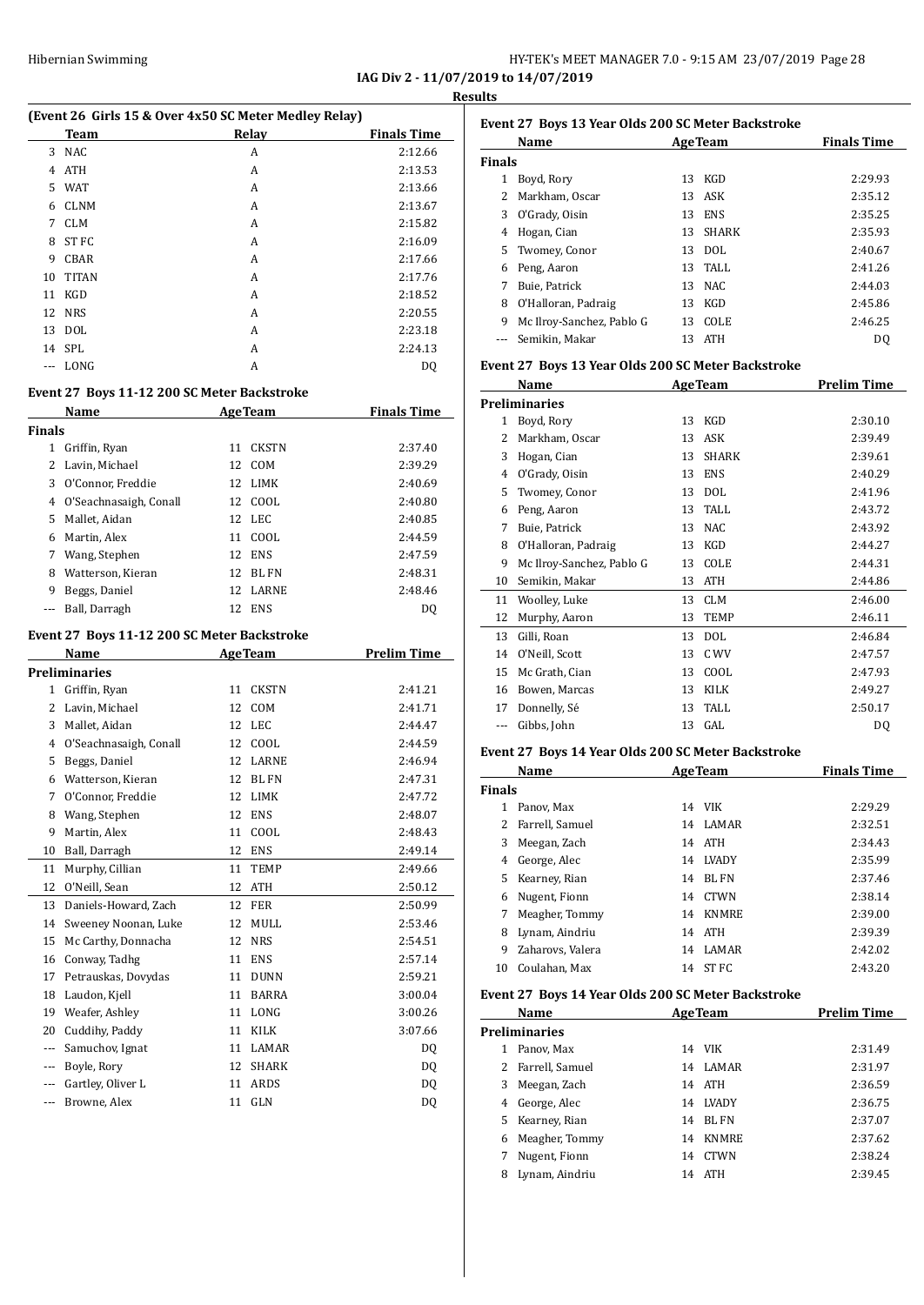#### HY-TEK's MEET MANAGER 7.0 - 9:15 AM 23/07/2019 Page 29 **IAG Div 2 - 11/07/2019 to 14/07/2019**

**Results**

|               | Preliminaries  (Event 27 Boys 14 Year Olds 200 SC Meter Backstroke |                |                |                    |
|---------------|--------------------------------------------------------------------|----------------|----------------|--------------------|
|               | Name                                                               | Age Team       |                | <b>Prelim Time</b> |
|               | 9 Zaharovs, Valera                                                 |                | 14 LAMAR       | 2:41.74            |
|               | 10 Coulahan, Max                                                   |                | 14 ST FC       | 2:45.04            |
|               | 11 Matthews, Jamie                                                 |                | 14 LONG        | 2:46.46            |
|               | Event 27 Boys 15 Year Olds 200 SC Meter Backstroke<br>Name         | <b>AgeTeam</b> |                | <b>Finals Time</b> |
| <b>Finals</b> |                                                                    |                |                |                    |
| $\mathbf{1}$  | Mahon, Adam                                                        | 15             | LEC            | 2:23.45            |
|               | 2 Ferrie, Patrick G                                                | 15             | LISB           | 2:25.40            |
|               | 3 Harrington, Shane                                                | 15             | ATH            | 2:29.51            |
|               | 4 Donnelly, Shane                                                  | 15             | NAC            | 2:29.53            |
|               | 5 Doran, David                                                     | 15             | ENS            | 2:30.01            |
|               | 6 Grimes, Paddy                                                    | 15             | LASER          | 2:30.54            |
|               | 7 Mc Donnell, William                                              |                | 15 GAL         | 2:30.90            |
|               | 8 Kilkenny, Shaun                                                  |                | 15 COM         | 2:31.84            |
| 9             | Lewandowski, Filip                                                 |                | 15 TROJ        | 2:34.08            |
|               | 10 Woolley, James                                                  |                | 15 CLM         | 2:34.46            |
|               |                                                                    |                |                |                    |
|               | Event 27 Boys 15 Year Olds 200 SC Meter Backstroke                 |                |                | <b>Prelim Time</b> |
|               | Name<br><b>Preliminaries</b>                                       | <b>AgeTeam</b> |                |                    |
| 1             | Mahon, Adam                                                        | 15             | LEC            | 2:25.74            |
|               | 2 Ferrie, Patrick G                                                | 15             | LISB           | 2:28.82            |
|               | 3 Donnelly, Shane                                                  | 15             | NAC            | 2:30.88            |
|               | 4 Harrington, Shane                                                | 15             | ATH            | 2:31.26            |
|               |                                                                    |                |                |                    |
|               | 5 Mc Donnell, William                                              |                | 15 GAL         | 2:31.38            |
|               | 6 Doran, David                                                     | 15             | ENS            | 2:32.16            |
|               | 7 Grimes, Paddy                                                    |                | 15 LASER       | 2:32.23            |
|               | 8 Kilkenny, Shaun                                                  |                | 15 COM         | 2:32.90            |
| 9             | Woolley, James                                                     | 15             | CLM            | 2:33.94            |
|               | 10 Lewandowski, Filip                                              | 15             | TROJ           | 2:35.94            |
| 11            | Dillon, Joe                                                        | 15             | CURRA          | 2:37.35            |
|               | 12 Blanchard, Ruairi                                               | 15             | LASER          | 2:37.39            |
|               | 13 Burkamp, Max                                                    | 15             | <b>PDOWN</b>   | 2:38.75            |
|               | 14 Blake, John                                                     | 15             | ENS            | 2:41.99            |
|               | Event 27 Boys 16 & Over 200 SC Meter Backstroke                    |                |                |                    |
|               | Name                                                               |                | <b>AgeTeam</b> | <b>Finals Time</b> |
| <b>Finals</b> |                                                                    |                |                |                    |
| $\mathbf{1}$  | O'Brien, Dylan                                                     | 17             | ENS            | 2:14.19            |
| 2             | Welby, Evan                                                        | 18             | SHARK          | 2:16.78            |
| 3             | O'Reilly, James                                                    | 17             | ALS            | 2:17.69            |
|               | 4 Coleman, Noah                                                    | 17             | <b>DOL</b>     | 2:18.28            |
|               | 5 Ryan, Mark                                                       | 18             | LIMK           | 2:20.37            |
|               | 6 Boyd, Harry                                                      | 16             | KGD            | 2:20.88            |
| 7             | Jeffery, John J                                                    | 17             | TMORE          | 2:22.07            |
|               | 8 Brophy, Luke                                                     | 17             | MAL            | 2:22.73            |
| 9.            | Comerford, Ethan                                                   | 18             | TALL           | 2:24.86            |
| ---           | Woods, Padraig                                                     | 18             | KGD            | DQ                 |
|               | Event 27 Boys 16 & Over 200 SC Meter Backstroke                    |                |                |                    |
|               | Name                                                               |                | <b>AgeTeam</b> | <b>Prelim Time</b> |
|               | Preliminaries                                                      |                |                |                    |
| $\mathbf{1}$  | O'Brien, Dylan                                                     | 17             | <b>ENS</b>     | 2:15.81            |
| 2             | Welby, Evan                                                        | 18             | SHARK          | 2:16.46            |
|               | 3 Woods, Padraig                                                   | 18             | KGD            | 2:19.25            |
|               | 4 O'Reilly, James                                                  | 17             | ALS            | 2:20.13            |
|               | 5 Comerford, Ethan                                                 | 18             | TALL           | 2:20.42            |
| 6             | Coleman, Noah                                                      | 17             | <b>DOL</b>     | 2:20.59            |

| 7             | Boyd, Harry                                 | 16 | KGD            | 2:21.08            |
|---------------|---------------------------------------------|----|----------------|--------------------|
| 8             | Ryan, Mark                                  | 18 | LIMK           | 2:21.93            |
| 9             | Brophy, Luke                                | 17 | MAL            | 2:22.14            |
|               | 10 Harmon, Patrick                          | 17 | ADSC           | 2:23.04            |
|               | 11 Jeffery, John J                          | 17 | TMORE          | 2:23.57            |
| 12            | O'Connor, Phelim                            | 16 | <b>NRS</b>     | 2:23.68            |
|               | 13 Carter, Niall                            | 17 | CBAR           | 2:24.35            |
|               | 14 Donovan, Shane                           | 16 | ATH            | 2:26.68            |
|               | 15 Vennard, Daniel                          | 17 | <b>PDOWN</b>   | 2:28.29            |
|               | 16 Blanchard, Fergal                        | 16 | LASER          | 2:28.40            |
| 17            | Malone, Evan                                |    | 16 VIK         | 2:29.29            |
|               | 18 Cowman, Noah                             |    | 16 WAT         | 2:29.51            |
| 19            | Collins, Rory                               |    | 16 BL FN       | 2:29.91            |
|               | 20 Johnston, Sean                           | 16 | <b>NAC</b>     | 2:30.23            |
| 21            | Coppinger, Niall                            |    | 16 LONG        | 2:30.35            |
|               | 22 Fitzgibbon, Seán                         | 17 | KGD            | 2:30.92            |
|               | 23 Heaney, Mike                             | 16 | <b>CLM</b>     | 2:35.39            |
|               | --- Burns, Jamie                            | 18 | ST FC          | DQ                 |
|               | --- Kaczynski, Sebastian                    | 17 | CLNM           | DQ                 |
|               | --- Mc Namara, Conn                         | 16 | CBAR           | DQ                 |
|               | --- Nyland, Kristian                        | 16 | <b>NAC</b>     | DQ                 |
| $\cdots$      | Comerford, Cian                             | 18 | TALL           | DQ                 |
|               | Event 28 Girls 11-12 100 SC Meter Butterfly |    |                |                    |
|               | Name                                        |    | <b>AgeTeam</b> | <b>Finals Time</b> |
| <b>Finals</b> |                                             |    |                |                    |
|               | 1 Byrnes, Aoife                             | 12 | LIMK           | 1:14.94            |
|               | 2 Freeman, Sinead                           | 11 | COM            | 1:16.87            |
|               | 3 Kelly, Lucy                               | 12 | ALS            | 1:18.23            |
|               | 4 Poynton, Hannah                           | 11 | TROJ           | 1:18.43            |
| 5             | O'Driscoll, Ellen                           | 12 | <b>ESB</b>     | 1:19.11            |
|               | 6 Hill, Emily                               | 12 | <b>BMENA</b>   | 1:20.00            |
| 7             | Boylan, Andrea                              | 12 | ALS            | 1:20.40            |
|               | 8 Hawe, Amy                                 | 12 | FER            | 1:21.08            |
|               | 9 Robson, Holly N                           | 12 | LISB           | 1:23.72            |
| $\cdots$      | Flanagan, Keela                             |    | 12 ATH         | DQ                 |
|               | Event 28 Girls 11-12 100 SC Meter Butterfly |    |                |                    |
|               | Name                                        |    | <b>AgeTeam</b> | <b>Prelim Time</b> |
|               | <b>Preliminaries</b>                        |    |                |                    |
| 1             | Byrnes, Aoife                               | 12 | LIMK           | 1:17.53            |
| 2             | Freeman, Sinead                             | 11 | COM            | 1:19.29            |
| 3             | Hill, Emily                                 | 12 | <b>BMENA</b>   | 1:19.86            |
| 4             | O'Driscoll, Ellen                           | 12 | ESB            | 1:20.52            |
| 5             | Poynton, Hannah                             | 11 | TROJ           | 1:20.79            |
| 6             | Hawe, Amy                                   | 12 | FER            | 1:21.17            |
| 7             | Robson, Holly N                             | 12 | LISB           | 1:21.81            |
| 8             | Boylan, Andrea                              | 12 | ALS            | 1:22.11            |
| 9             | Flanagan, Keela                             | 12 | ATH            | 1:22.20            |
| 10            | Kelly, Lucy                                 | 12 | ALS            | 1:22.47            |
| 11            | Hehir, Aida                                 | 12 | LIMK           | 1:22.58            |
| 12            | Wilson, Cira                                | 12 | TALL           | 1:22.59            |
| 13            | Golden, Sophie                              | 12 | TROJ           | 1:23.10            |
| 14            | Ramsay, Aisling                             | 11 | TROJ           | 1:23.49            |
| 15            | Carney, Ruby                                | 12 | SWAN           | 1:24.27            |
| 16            | O'Loughlin Brophy, Maia                     | 11 | COOL           | 1:28.49            |
| 17            | Burns-Atkin, Lauren                         | 11 | BANB           | 1:29.03            |
| 18            | Rock, Ava                                   | 11 | TALL           | 1:29.39            |
| 19            | Catney, Beth                                | 11 | LURG           | 1:29.71            |
| 20            | <b>Buckland Morris, Kerry</b>               | 11 | ECAV           | 1:32.57            |
| 21            | Todd, Eimear                                | 11 | <b>PDOWN</b>   | 1:32.93            |
|               |                                             |    |                |                    |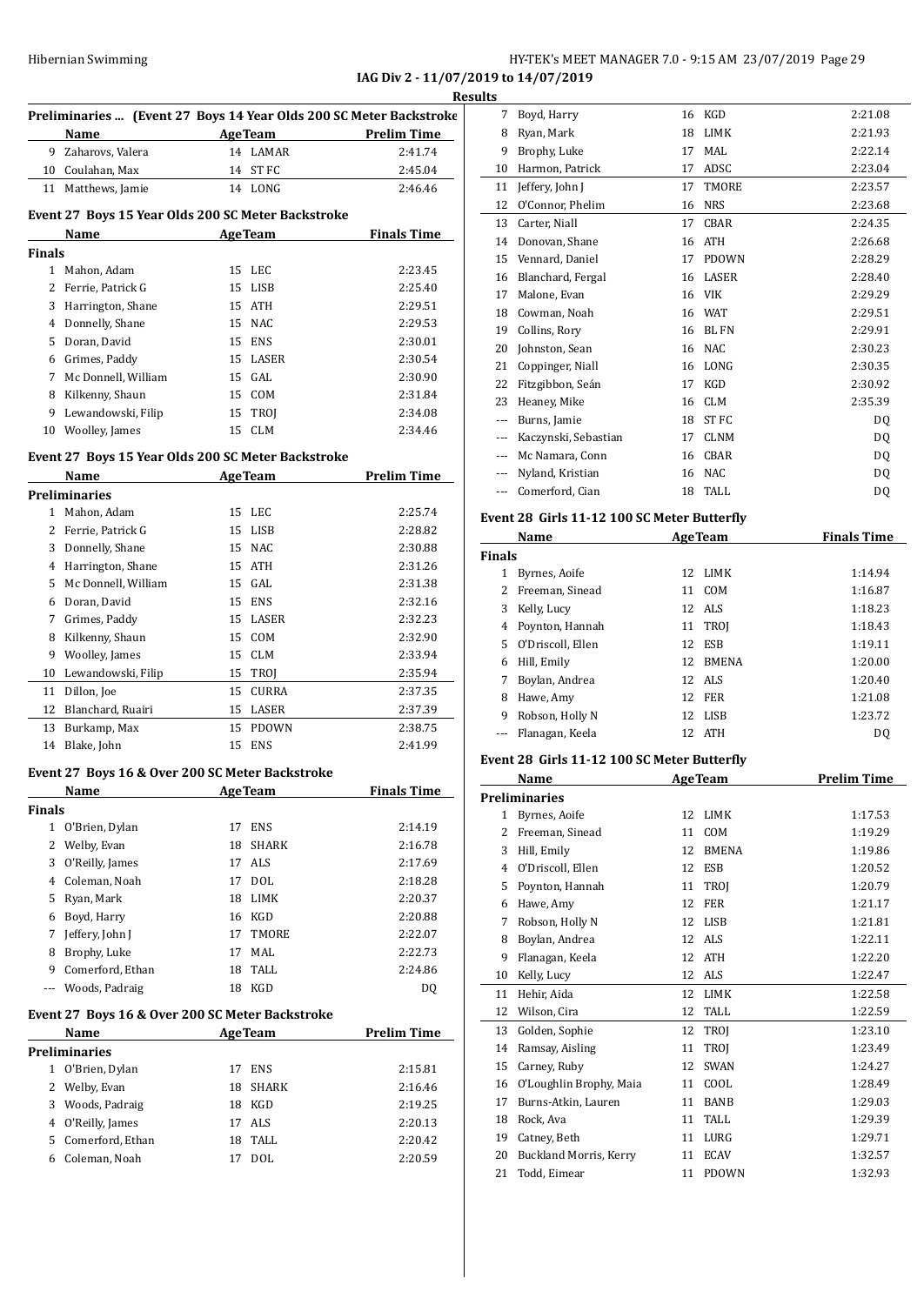# Hibernian Swimming HY-TEK's MEET MANAGER 7.0 - 9:15 AM 23/07/2019 Page 30

**IAG Div 2 - 11/07/2019 to 14/07/2019**

|               | Preliminaries  (Event 28 Girls 11-12 100 SC Meter Butterfly) |        |                    |                    |
|---------------|--------------------------------------------------------------|--------|--------------------|--------------------|
|               | Name                                                         |        | <b>AgeTeam</b>     | <b>Prelim Time</b> |
| $---$         | 22 King, Alex<br>Sech, Antonina                              |        | 11 BANB<br>12 SWSC | 1:35.83<br>DQ      |
|               |                                                              |        |                    |                    |
|               | Event 28 Girls 13 Year Olds 100 SC Meter Butterfly           |        |                    |                    |
| <b>Finals</b> | Name                                                         |        | AgeTeam            | <b>Finals Time</b> |
|               | 1 Brennan, Sorcha                                            |        | 13 TUAM            | 1:13.78            |
|               | *2 Smyth, Charlotte                                          |        | 13 LARNE           | 1:14.97            |
|               |                                                              |        | 13 KGD             | 1:14.97            |
|               | *2 Mc Tigue, Kim                                             |        |                    |                    |
|               | 4 Marriage, Emma                                             |        | 13 DROG            | 1:16.19            |
|               | 5 Arbuzova, Natalia                                          |        | 13 C WV            | 1:16.94            |
|               | 6 Macauley, Sarah M                                          |        | 13 BANB            | 1:17.10            |
|               | 7 Millar, Freya M                                            |        | 13 ASG             | 1:18.17            |
|               | 8 Rada, Janelle                                              |        | 13 LURG            | 1:19.86            |
|               | 9 Vennard, Jessica                                           |        | 13 PDOWN           | 1:20.90            |
| ---           | Piao, Megan Xu-Ran                                           |        | 13 ALS             | DQ                 |
|               | Event 28 Girls 13 Year Olds 100 SC Meter Butterfly           |        |                    |                    |
|               | Name                                                         |        | AgeTeam            | <b>Prelim Time</b> |
|               | <b>Preliminaries</b>                                         |        |                    |                    |
|               | 1 Brennan, Sorcha                                            |        | 13 TUAM            | 1:14.89            |
|               | 2 Mc Tigue, Kim                                              |        | 13 KGD             | 1:16.26            |
|               | 3 Arbuzova, Natalia                                          |        | 13 C WV            | 1:16.61            |
|               | 4 Marriage, Emma                                             |        | 13 DROG            | 1:16.79            |
|               | 5 Millar, Freya M                                            |        | 13 ASG             | 1:18.49            |
|               | 6 Rada, Janelle                                              |        | 13 LURG            | 1:18.61            |
|               | 7 Piao, Megan Xu-Ran                                         |        | 13 ALS             | 1:19.26            |
|               | 8 Macauley, Sarah M                                          |        | 13 BANB            | 1:20.13            |
| 9             | Smyth, Charlotte                                             |        | 13 LARNE           | 1:20.25            |
|               | 10 Vennard, Jessica                                          |        | 13 PDOWN           | 1:20.40            |
| 11            | Hayes, Anú                                                   |        | 13 KGD             | 1:22.46            |
| 12            | Whelan, Rachel                                               | 13     | SHARK              | 1:23.64            |
| 13            | O'Brien, Grace                                               |        | 13 LONG            | 1:27.23            |
|               | Event 28 Girls 14 Year Olds 100 SC Meter Butterfly           |        |                    |                    |
|               | Name                                                         |        | <b>AgeTeam</b>     | <b>Finals Time</b> |
| Finals        |                                                              |        |                    |                    |
|               | 1 Hughes, Emma                                               |        | 14 BALL            | 1:13.63            |
|               | 2 Allen, Naoise                                              |        | 14 VIK             | 1:13.94            |
|               | 3 Millar, Ellen                                              |        | 14 LARNE           | 1:14.81            |
|               | 4 Leogue, Heather                                            |        | 14 ALS             | 1:16.96            |
|               | 5 Burgoyne, Ciara                                            |        | 14 NAC             | 1:17.40            |
|               | 6 Doody, Sarah                                               | 14     | ST FC              | 1:17.86            |
| 7             | O'Sullivan, Máire                                            |        | 14 KGD             | 1:18.24            |
| 8             | Fabian, Reka                                                 | 14     | LASER              | 1:18.50            |
| 9             | Doorly, Rosie                                                | 14     | GAL                | 1:18.85            |
| 10            | Bergin, Amy                                                  |        | 14 LAMAR           | 1:23.95            |
|               | Event 28 Girls 14 Year Olds 100 SC Meter Butterfly           |        |                    |                    |
|               | Name                                                         |        | <b>AgeTeam</b>     | <b>Prelim Time</b> |
|               | <b>Preliminaries</b>                                         |        |                    |                    |
|               | Allen, Naoise                                                |        | 14 VIK             | 1:14.04            |
| $\mathbf{1}$  | 2 Hughes, Emma                                               | 14     | BALL               | 1:14.92            |
|               |                                                              |        | 14 LARNE           | 1:16.58            |
|               | 3 Millar, Ellen                                              |        |                    | 1:17.54            |
|               | 4 Burgoyne, Ciara                                            | 14 NAC |                    |                    |
|               | 5 Leogue, Heather                                            |        | 14 ALS             | 1:18.00            |
|               | 6 Fabian, Reka                                               |        | 14 LASER           | 1:18.18            |
| 7             | O'Sullivan, Máire                                            |        | 14 KGD             | 1:18.29            |
| 8             | Doody, Sarah                                                 | 14     | ST FC              | 1:19.82            |

| sults |                            |          |         |
|-------|----------------------------|----------|---------|
|       | 10 Bergin, Amy             | 14 LAMAR | 1:23.97 |
|       | 11 O'Connor, Dara          | 14 RARRA | 1:24.07 |
|       | 12 Morris, Leah            | 14 SS    | 1:24.52 |
|       | 13 Buckland Morris, Kelsey | 14 ECAV  | 1:25.22 |
|       |                            |          |         |

#### **Event 28 Girls 15 Year Olds 100 SC Meter Butterfly**

|               | Name                | <b>AgeTeam</b> |             | <b>Finals Time</b> |
|---------------|---------------------|----------------|-------------|--------------------|
| <b>Finals</b> |                     |                |             |                    |
| 1             | Miao, Fiona         | 15             | FER         | 1:11.21            |
|               | 2 Toothill, Jessica |                | 15 NRS      | 1:11.69            |
| 3.            | Gannon, Ava         |                | 15 KGD      | 1:12.52            |
|               | 4 Magee, Eimear     | 15             | <b>ENSK</b> | 1:13.68            |
| 5             | Kenny, Roisin       |                | 15 NRS      | 1:15.31            |
| 6             | O'Reilly, Ciara     |                | 15 SPL      | 1:15.49            |
| 7             | Sweeney, Aoife      |                | $15$ GAL    | 1:16.61            |
| 8             | Moore, Caoimhe      | 15             | LAMAR       | 1:21.52            |

#### **Event 28 Girls 15 Year Olds 100 SC Meter Butterfly**

|    | Name                |    | <b>AgeTeam</b> | Prelim Time |
|----|---------------------|----|----------------|-------------|
|    | Preliminaries       |    |                |             |
| 1  | Miao, Fiona         |    | 15 FER         | 1:12.23     |
|    | 2 Toothill, Jessica | 15 | NRS            | 1:14.00     |
| 3  | Gannon. Ava         | 15 | KGD            | 1:14.73     |
| 4  | Magee, Eimear       | 15 | ENSK           | 1:15.17     |
| 5. | O'Reilly, Ciara     |    | 15 SPL         | 1:15.98     |
| 6  | Sweeney, Aoife      |    | $15$ GAL       | 1:17.00     |
| 7  | Kenny, Roisin       | 15 | NRS            | 1:18.09     |
| 8  | Moore, Caoimhe      |    | 15 LAMAR       | 1:18.94     |
|    | O'Gradaigh, Meabh   |    | 15 ALS         | DO.         |
|    |                     |    |                |             |

#### **Event 28 Girls 16 & Over 100 SC Meter Butterfly**

| Name          |                     | <b>AgeTeam</b> |              | <b>Finals Time</b> |  |
|---------------|---------------------|----------------|--------------|--------------------|--|
| <b>Finals</b> |                     |                |              |                    |  |
|               | Gellately, Megan    | 18             | <b>PDOWN</b> | 1:08.94            |  |
|               | O'Brien, Paola      | 20             | GAL.         | 1:10.34            |  |
| 3             | Hyland, Alison      | 16             | LIRSC        | 1:11.49            |  |
| 4             | Johnson, Laura      | 17             | <b>ATH</b>   | 1:12.18            |  |
| 5.            | Lipscomb, Hannah    | 16             | <b>MULST</b> | 1:13.45            |  |
| 6             | Gore, Aoife         | 17             | <b>WAT</b>   | 1:13.66            |  |
| 7             | Treanor, Sorcha     |                | 16 CLM       | 1:13.69            |  |
| 8             | O'Brien, Saidhbh    | 16             | <b>ENS</b>   | 1:15.56            |  |
|               | --- Keuck, Adrienne | 16             | <b>ECAV</b>  | D <sub>0</sub>     |  |

#### **Event 28 Girls 16 & Over 100 SC Meter Butterfly**

|    | Name                                      |    | <b>AgeTeam</b>                                                  | <b>Prelim Time</b> |
|----|-------------------------------------------|----|-----------------------------------------------------------------|--------------------|
|    | <b>Preliminaries</b>                      |    |                                                                 |                    |
| 1  | O'Brien, Paola                            | 20 | GAL.                                                            | 1:09.97            |
|    | Keuck, Adrienne                           |    | 16 ECAV                                                         | 1:10.91            |
| 3  | Hyland, Alison                            | 16 | LIRSC                                                           | 1:11.09            |
| 4  | Gellately, Megan                          | 18 | <b>PDOWN</b>                                                    | 1:11.82            |
| 5. | Johnson, Laura                            | 17 | ATH                                                             | 1:12.86            |
| 6  | Gore, Aoife                               | 17 | <b>WAT</b>                                                      | 1:13.81            |
| 7  | Treanor, Sorcha                           |    | 16 CLM                                                          | 1:13.98            |
| 8  | Lipscomb, Hannah                          | 16 | MULST                                                           | 1:14.23            |
| 9  | O'Brien, Saidhbh                          | 16 | <b>ENS</b>                                                      | 1:14.99            |
| 10 | Whitten, Lara                             | 16 | <b>TMORE</b>                                                    | 1:17.39            |
|    | Event 29 Boys 11-12 50 SC Meter Freestyle |    |                                                                 |                    |
|    | $\mathbf{M}$ and $\mathbf{M}$             |    | $\mathbf{A}$ and $\mathbf{B}$ and $\mathbf{B}$ and $\mathbf{B}$ | <b>PLANT LATEL</b> |

| Name             | <b>AgeTeam</b> | <b>Finals Time</b> |  |
|------------------|----------------|--------------------|--|
| <b>Finals</b>    |                |                    |  |
| 1 Gil. Mark      | 12 TROJ        | 29.62              |  |
| 2 Shawe, Alfie H | 12 LISB        | 29.64              |  |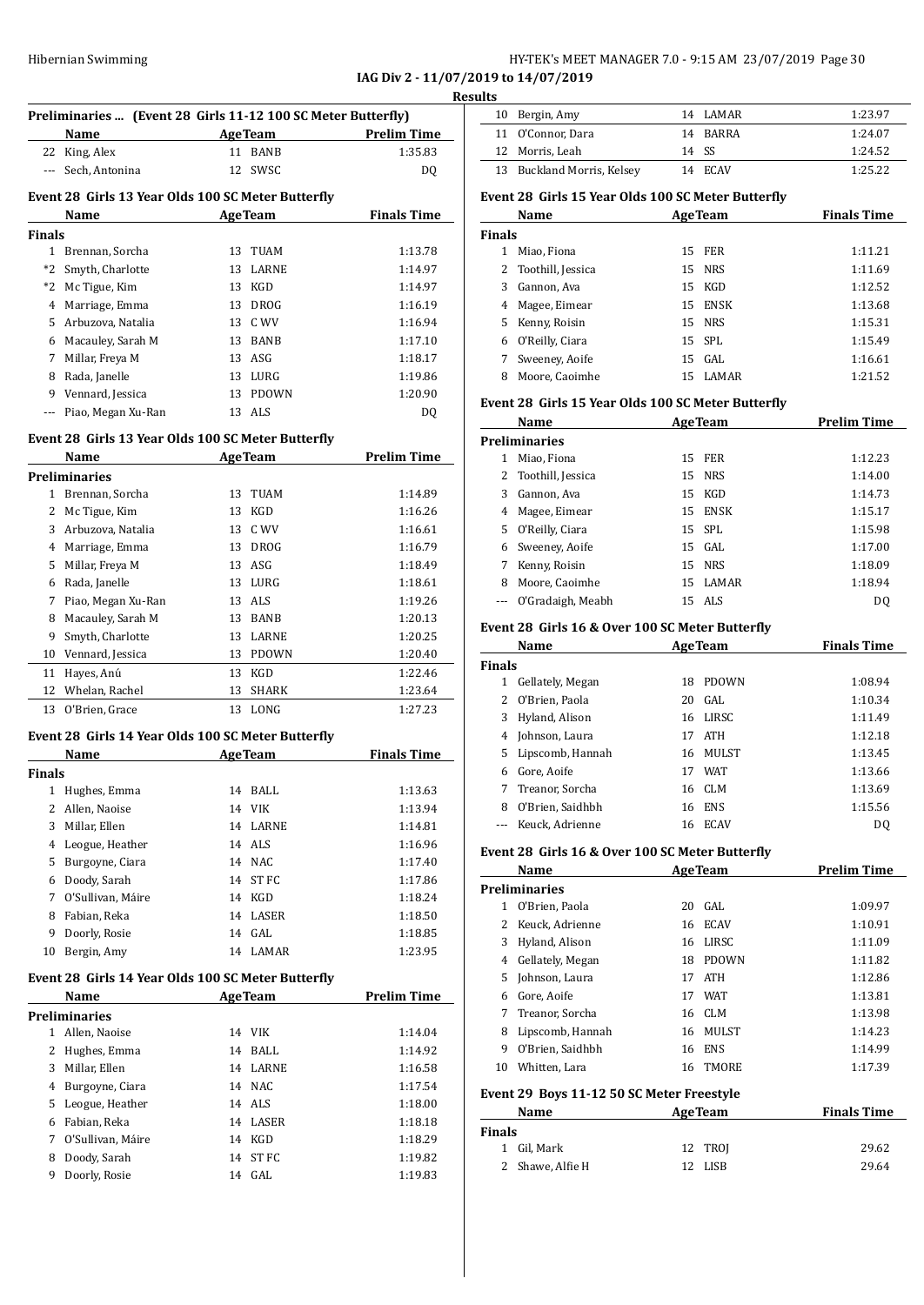|                                      | HY-TEK's MEET MANAGER 7.0 - 9:15 AM 23/07/2019 Page 31 |  |  |
|--------------------------------------|--------------------------------------------------------|--|--|
| IAG Div 2 - 11/07/2019 to 14/07/2019 |                                                        |  |  |

**Results**

| Finals  (Event 29 Boys 11-12 50 SC Meter Freestyle) |                                              |         |                |                    |
|-----------------------------------------------------|----------------------------------------------|---------|----------------|--------------------|
|                                                     | Name                                         | AgeTeam |                | <b>Finals Time</b> |
| 3                                                   | Ball, Darragh                                | 12      | ENS            | 29.68              |
| $\overline{4}$                                      | Barrett, Alex                                | 12      | BLKRK          | 29.91              |
|                                                     | 5 Keane, Sasha                               | 12      | TROJ           | 31.01              |
|                                                     | 6 O'Rourke, Tom                              | 12      | ATH            | 31.15              |
|                                                     | 7 Mc Alinden, Daniel                         |         | 11 LURG        | 31.22              |
| 8                                                   | Szelag, Oliver                               | 12      | COOL           | 31.41              |
|                                                     | 9 Gartley, Oliver L                          | 11      | ARDS           | 31.66              |
| 10                                                  | Mc Cabe, Evan                                |         | 12 TALL        | 32.05              |
|                                                     | Event 29 Boys 11-12 50 SC Meter Freestyle    |         |                |                    |
|                                                     | Name                                         |         | <b>AgeTeam</b> | <b>Prelim Time</b> |
|                                                     | <b>Preliminaries</b>                         |         |                |                    |
| $1 \quad$                                           | Ball, Darragh                                | 12      | ENS            | 30.14              |
| 2                                                   | Shawe, Alfie H                               | 12      | LISB           | 30.32              |
| 3                                                   | Gil, Mark                                    | 12      | TROJ           | 30.55              |
|                                                     | 4 Barrett, Alex                              | 12      | BLKRK          | 30.59              |
| 5                                                   | O'Rourke, Tom                                | 12      | ATH            | 31.09              |
|                                                     | 6 Keane, Sasha                               |         | 12 TROJ        | 31.45              |
|                                                     | 7 Szelag, Oliver                             | 12      | COOL           | 31.65              |
| 8                                                   | Gartley, Oliver L                            | 11      | ARDS           | 31.76              |
| 9                                                   | Mc Alinden, Daniel                           | 11      | LURG           | 31.83              |
| 10                                                  | Mc Cabe, Evan                                |         | 12 TALL        | 31.90              |
| 11                                                  | Weafer, Ashley                               | 11      | LONG           | 32.19              |
| 12                                                  | Mc Carthy, Donnacha                          | 12      | NRS            | 32.26              |
| 13                                                  | Rynn, Eoghan                                 | 12      | TRID           | 32.69              |
| 14                                                  | Mallet, Aidan                                | 12      | LEC            | 32.72              |
| 15                                                  | Markey, Sam                                  | 12      | ALS            | 32.77              |
|                                                     | 16 Martin, Alex                              | 11      | COOL           | 32.79              |
| 17                                                  | O'Seachnasaigh, Conall                       | 12      | COOL           | 32.93              |
|                                                     | 18 Leane, Donnacha                           | 11      | DOL            |                    |
|                                                     | 19 Rolston, Edwin                            | 12      | BALL           | 33.19<br>33.27     |
|                                                     |                                              | 11      | BLKRK          | 33.29              |
|                                                     | 20 O'Sullivan, Jack<br>21 Kravchenko, Andriy |         |                |                    |
|                                                     |                                              | 11      | ASG<br>11 GLN  | 33.40              |
|                                                     | 22 Browne, Alex                              |         |                | 33.65              |
| 23                                                  | Corbett, Conor                               |         | 11 WEX         | 33.66              |
| 24                                                  | Byrne, Fionn                                 | 12      | NAC            | 33.74              |
| 25                                                  | Costello, Jack                               |         | 11 KGD         | 33.75              |
| 26                                                  | Wilson, Ben                                  | 11      | BAN            | 33.80              |
| 27                                                  | Kelly, Ben C                                 | 11      | GLN            | 33.81              |
| 28                                                  | Kinnarney, Conor                             | 11      | TULL           | 33.96              |
| 29                                                  | Lanigan, Conor                               | 12      | TRID           | 34.34              |
| 30                                                  | Smyth, Oliver                                | 11      | LARNE          | 34.37              |
| 31                                                  | Gillard, Conal                               | 11      | SWSC           | 34.52              |
| 32                                                  | Burke, Tomas                                 | 11      | <b>CLM</b>     | 34.55              |
| 33                                                  | Rice, Matthew J                              | 11      | BANB           | 34.61              |
| 34                                                  | Petrauskas, Dovydas                          | 11      | <b>DUNN</b>    | 34.81              |
| *35                                                 | Halaczkiewicz, Igor                          | 11      | CURRA          | 34.92              |
| $*35$                                               | Ball, Graham                                 | 11      | <b>ENS</b>     | 34.92              |
| 37                                                  | Webb, Daniel                                 | 11      | COOL           | 34.95              |
| 38                                                  | O'Brien, Cathal                              | 11      | CAR            | 35.25              |
| 39                                                  | Laudon, Kjell                                | 11      | <b>BARRA</b>   | 35.41              |
| 40                                                  | Samuchov, Ignat                              | 11      | LAMAR          | 35.43              |
| 41                                                  | Buchanan, Tom                                | 11      | ENSK           | 35.64              |
| 42                                                  | Marginet, Javier                             | 11      | NAC            | 35.89              |
| 43                                                  | Cuddihy, Paddy                               | 11      | KILK           | 37.24              |
| ---                                                 | Henson, Andrew                               | 12      | ATH            | DQ                 |

|               | Name                                                            |    | <b>AgeTeam</b> | <b>Finals Time</b> |
|---------------|-----------------------------------------------------------------|----|----------------|--------------------|
| <b>Finals</b> |                                                                 |    |                |                    |
| 1             | Gray, Lewis P                                                   | 13 | BANB           | 28.41              |
| 2             | Tuohy, John                                                     | 13 | <b>ENS</b>     | 28.43              |
| 3             | Murphy, Aaron                                                   | 13 | TEMP           | 29.65              |
| 4             | Markham, Oscar                                                  | 13 | ASK            | 29.79              |
| 5             | Mc Grath, Cian                                                  | 13 | COOL           | 30.01              |
| 6             | O'Grady, Oisin                                                  | 13 | <b>ENS</b>     | 30.02              |
| 7             | Counihan, Ciaran                                                | 13 | KGD            | 30.15              |
| 8             | Leetch, Michael                                                 | 13 | <b>BMENA</b>   | 30.21              |
| 9             | Addison, Ryan                                                   | 13 | <b>BMENA</b>   | 30.67              |
| 10            | Comerford, Glenn                                                | 13 | TALL           | 30.90              |
|               | Event 29 Boys 13 Year Olds 50 SC Meter Freestyle                |    |                |                    |
|               | Name                                                            |    | <b>AgeTeam</b> | <b>Prelim Time</b> |
|               | <b>Preliminaries</b>                                            |    |                |                    |
| 1             | Gray, Lewis P                                                   | 13 | <b>BANB</b>    | 28.91              |
| ີ             | $\mathbf{T}$ and $\mathbf{I}$ and $\mathbf{I}$ and $\mathbf{I}$ |    | 12 FMS         | າດ 1 າ             |

| 1     | Gray, Lewis P             | 13 | <b>BANB</b>  | 28.91         |
|-------|---------------------------|----|--------------|---------------|
| 2     | Tuohy, John               | 13 | <b>ENS</b>   | 29.13         |
| 3     | Markham, Oscar            | 13 | <b>ASK</b>   | 29.88         |
| 4     | Leetch, Michael           | 13 | <b>BMENA</b> | 30.14         |
| 5     | Murphy, Aaron             | 13 | <b>TEMP</b>  | 30.30         |
| 6     | Addison, Ryan             | 13 | <b>BMENA</b> | 30.40         |
| 7     | O'Grady, Oisin            | 13 | <b>ENS</b>   | 30.47         |
| 8     | Counihan, Ciaran          | 13 | KGD          | 30.66         |
| 9     | Mc Grath, Cian            | 13 | COOL         | 30.68         |
| 10    | Swaris, Dillon            | 13 | LONG         | 30.70         |
| 11    | Comerford, Glenn          | 13 | TALL         | <b>J30.70</b> |
| 12    | Mc Mahon, Sean            | 13 | <b>BARRA</b> | 30.74         |
| 13    | Buie, Patrick             | 13 | <b>NAC</b>   | 30.76         |
| 14    | French, Dominic           | 13 | <b>SLIGO</b> | 30.90         |
| 15    | Mc Ilroy-Sanchez, Pablo G | 13 | COLE         | 30.92         |
| 16    | Willmott, Mikey           | 13 | <b>SPL</b>   | 30.96         |
| 17    | Houlihan, Cian            | 13 | C WV         | 30.99         |
| 18    | Neville, Alex             | 13 | PORT         | 31.07         |
| 19    | Delaney, Faryl            | 13 | LONG         | 31.08         |
| 20    | Kilroy, Ronan             | 13 | <b>ENS</b>   | 31.11         |
| 21    | Boyd, Rory                | 13 | <b>KGD</b>   | 31.22         |
| 22    | Summerville, Darragh      | 13 | MARL         | 31.40         |
| 23    | O'Halloran, Padraig       | 13 | KGD          | 31.73         |
| 24    | Alfred, Sean              | 13 | <b>ASK</b>   | 31.75         |
| 25    | Larkin, Even              | 13 | <b>ATH</b>   | 31.81         |
| 26    | Hogan, Cian               | 13 | <b>SHARK</b> | 32.04         |
| 27    | O'Connor, Sean            | 13 | <b>ENS</b>   | 32.20         |
| 28    | Marginet, Pau             | 13 | <b>NAC</b>   | 32.23         |
| $*29$ | Murphy, Jamie             | 13 | SWSC         | 32.24         |
| $*29$ | O'Driscoll, Micheal       | 13 | SWSC         | 32.24         |
| 31    | O'Keeffe, Jamie           | 13 | PORT         | 32.42         |
| 32    | Donnelly, Sé              | 13 | <b>TALL</b>  | 32.49         |
| 33    | O'Connor, Ben             | 13 | <b>CURRA</b> | 33.34         |

#### **Event 29 Boys 14 Year Olds 50 SC Meter Freestyle**

| Name          |                    |    | <b>AgeTeam</b> | <b>Finals Time</b> |
|---------------|--------------------|----|----------------|--------------------|
| <b>Finals</b> |                    |    |                |                    |
|               | Murphy, Adam       | 14 | CBAR           | 26.73              |
|               | 2 Mason, Cian      | 14 | KGD            | 27.76              |
| 3             | Merritt, Fionn     | 14 | CLON           | 27.91              |
| 4             | Roban, Daniel      |    | 14 NAC         | 28.18              |
| 5.            | O'Sullivan, Matt C |    | 14 TROI        | 28.22              |
| 6             | Cooper, Kyle J     | 14 | <b>COLE</b>    | 28.37              |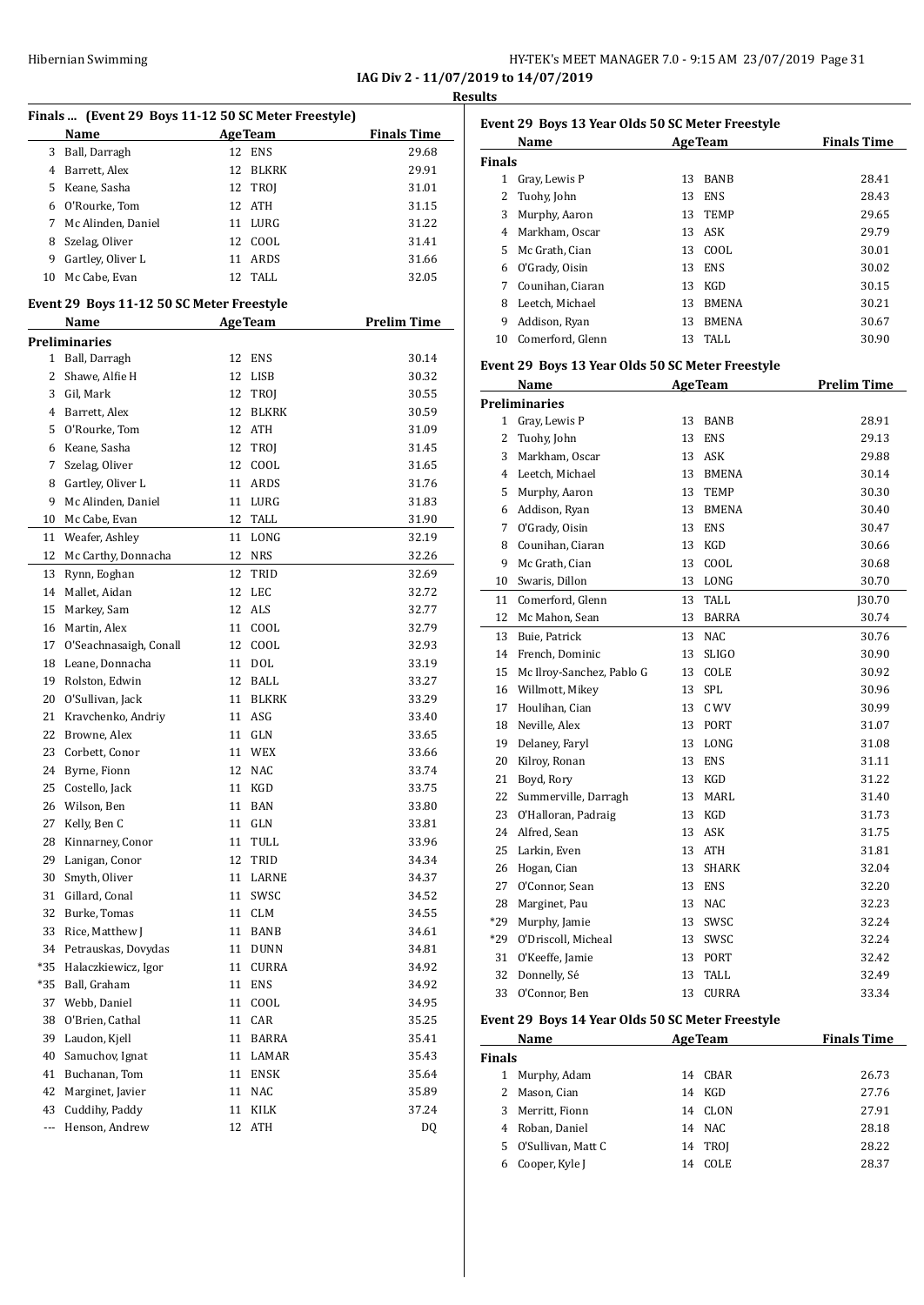| Hibernian Swimming | HY-TEK's MEET MANAGER 7.0 - 9:15 AM 23/07/2019 Page 32 |
|--------------------|--------------------------------------------------------|
|                    |                                                        |

**IAG Div 2 - 11/07/2019 to 14/07/2019**

|                      | Finals  (Event 29 Boys 14 Year Olds 50 SC Meter Freestyle) |                |                    |
|----------------------|------------------------------------------------------------|----------------|--------------------|
|                      | Name                                                       | <b>AgeTeam</b> | <b>Finals Time</b> |
|                      | 7 George, Alec                                             | 14 LVADY       | 28.62              |
| 8                    | Mc Laughlin, Aran                                          | 14 NY&MN       | 28.81              |
|                      | 9 Pyne, Cian                                               | 14 ENS         | 28.88              |
|                      | 10 Farrell, Thomas                                         | 14 COOL        | 29.51              |
|                      |                                                            |                |                    |
|                      | Event 29 Boys 14 Year Olds 50 SC Meter Freestyle           |                |                    |
|                      | Name                                                       | AgeTeam        | <b>Prelim Time</b> |
|                      | <b>Preliminaries</b>                                       |                |                    |
|                      | 1 Murphy, Adam                                             | 14 CBAR        | 27.01              |
| 2                    | Mason, Cian                                                | 14 KGD         | 28.07              |
|                      | 3 Merritt, Fionn                                           | 14 CLON        | 28.20              |
|                      | 4 Roban, Daniel                                            | 14 NAC         | 28.56              |
|                      | 5 O'Sullivan, Matt C                                       | 14 TROJ        | 28.63              |
|                      | 6 Mc Laughlin, Aran                                        | 14 NY&MN       | 28.78              |
|                      | 7 George, Alec                                             | 14 I.VADY      | 28.80              |
|                      | 8 Pyne, Cian                                               | 14 ENS         | 29.06              |
|                      | 9 Farrell, Thomas                                          | 14 COOL        | 29.23              |
|                      | 10 Cooper, Kyle J                                          | 14 COLE        | 29.33              |
| $*11$                | Treanor, Eoin                                              | 14 CLM         | 29.35              |
| $*11$                | Panov, Max                                                 | 14 VIK         | 29.35              |
|                      | <b>Swim-Off Required</b>                                   |                |                    |
|                      | 13 Kingston, Robert J                                      | 14 WCO         | 29.36              |
|                      | 14 Meegan, Zach                                            | 14 ATH         | 29.37              |
|                      | 15 Coulahan, Max                                           | 14 ST FC       | 29.38              |
|                      | 16 Carroll, Phelim                                         | 14 KGD         | 29.48              |
| 17                   | Meagher, Tommy                                             | 14 KNMRE       | 29.62              |
| 18                   | Malley, Jude                                               | 14 DOL         | 29.79              |
|                      | 19 Green, Ryan                                             | 14 ALS         | 29.81              |
|                      | 20 Hanbury, Michael J                                      | 14 ST FC       | 29.84              |
|                      | 21 Cooke, Aonghus                                          | 14 LIMK        | 29.85              |
|                      | 22 Lennon, David                                           | 14 SHARK       | 29.89              |
|                      | 23 Verling, William                                        | <b>14 FER</b>  | 29.91              |
|                      | 24 Fee, Brogan                                             | 14 CFIN        | 29.98              |
| 25                   | Kelly, Ben                                                 | 14 LIRSC       | 30.09              |
| 26                   | Jager, Tamas                                               | 14 SHARK       | 30.15              |
| 27                   | Mason, Christopher                                         | 14 LEC         | 30.16              |
| *28                  | Harris, Finn                                               | GLN<br>14      | 30.30              |
| *28                  | Daniels, David Og                                          | SPL<br>14      | 30.30              |
| 30                   | Gilmore, Robbie J                                          | 14 BANB        | 30.37              |
| 31                   | Kelly, Alex                                                | 14 SHARK       | 30.39              |
| 32                   | Platt, Arann                                               | 14 SLIGO       | 30.41              |
|                      | 33 Gilmore, Dylan                                          | 14 ADSC        | 30.59              |
|                      | 34 Foley, Tiernan                                          | 14 NRS         | 30.66              |
| 35                   | Mc Gibney, Oisín                                           | 14 KGD         | 31.09              |
|                      | 36 Toomey, Conor                                           | 14 NAC         | 31.26              |
| 37                   | Matthews, Jamie                                            | 14 LONG        | 31.79              |
| $\scriptstyle\cdots$ | Nugent, Fionn                                              | 14 CTWN        | DQ                 |
|                      |                                                            |                |                    |
|                      | Event 29 Boys 15 Year Olds 50 SC Meter Freestyle           |                |                    |
|                      | Name                                                       | <b>AgeTeam</b> | <b>Finals Time</b> |
| Finals               |                                                            |                |                    |
| $\mathbf{1}$         | Dillon, Joe                                                | 15<br>CURRA    | 26.96              |
| 2                    | Burkamp, Max                                               | 15 PDOWN       | 27.11              |
| 3                    | Trinchinet, Adrian                                         | 15 NAC         | 27.44              |
| 4                    | Zaikov, Dmitry                                             | 15 PDOWN       | 27.50              |
| 5                    | Mamijs, James                                              | 15 LISB        | 27.60              |
|                      | 6 Hughes, Harry H                                          | 15 COLE        | 27.65              |
| 7                    | Williams, Adam                                             | 15 TITAN       | 27.69              |
| 8                    | Mc Cormack, Cian                                           | 15 LONG        | 28.04              |

| 9             | Egan, Jack                                       |    | 15 MAL         | 28.68              |
|---------------|--------------------------------------------------|----|----------------|--------------------|
| 10            | Campbell, Michael                                | 15 | <b>OLY</b>     | 28.71              |
|               |                                                  |    |                |                    |
|               | Event 29 Boys 15 Year Olds 50 SC Meter Freestyle |    |                |                    |
|               | Name                                             |    | <b>AgeTeam</b> | <b>Prelim Time</b> |
|               | <b>Preliminaries</b>                             |    |                |                    |
|               | 1 Burkamp, Max                                   | 15 | <b>PDOWN</b>   | 27.76              |
| 2             | Dillon, Joe                                      | 15 | CURRA          | 27.83              |
|               | 3 Hughes, Harry H                                | 15 | COLE           | 27.99              |
|               | 4 Zaikov, Dmitry                                 |    | 15 PDOWN       | 28.01              |
| 5             | Mamijs, James                                    |    | 15 LISB        | 28.16              |
|               | 6 Egan, Jack                                     |    | 15 MAL         | 28.37              |
|               | 7 Williams, Adam                                 |    | 15 TITAN       | 28.42              |
|               | 8 Trinchinet, Adrian                             |    | 15 NAC         | 28.56              |
|               | 9 Campbell, Michael                              |    | 15 OLY         | 28.57              |
|               | *10 Mc Cormack, Cian                             |    | 15 LONG        | 28.62              |
| $^*10$        | Harrington, Shane                                | 15 | ATH            | 28.62              |
|               | <b>Swim-Off Required</b>                         |    |                |                    |
|               | 12 Lumsden, Conor                                |    | 15 DROG        | 28.64              |
|               | 13 Burns, Samuel                                 |    | 15 TULL        | 28.70              |
|               | 14 Smith, Cian                                   | 15 | ATH            | 28.73              |
|               | 15 Reilly, Evan                                  | 15 | CLM            | 28.80              |
|               | 16 Blake, John                                   |    | 15 ENS         | 28.91              |
|               | 17 Tierney, Lee                                  |    | 15 ENS         | 28.95              |
|               | 18 O'Caireallain, Eoin                           |    | 15 TROJ        | 28.99              |
|               | 19 Byrne, Alex                                   |    | 15 LIMK        | 29.51              |
|               | 20 Smith, Eamon                                  |    | 15 LONG        | 29.59              |
|               | 21 Lewandowski, Filip                            |    |                | 29.61              |
|               |                                                  |    | 15 TROJ        |                    |
|               | 22 Herron, Joshua                                |    | 15 PDOWN       | 29.64              |
| 23            | Gillespie, Ross                                  |    | 15 TMORE       | 29.66              |
| 24            | Donnelly, Shane                                  |    | 15 NAC         | 29.93              |
|               | Event 29 Boys 16 & Over 50 SC Meter Freestyle    |    |                |                    |
|               | <b>Name</b>                                      |    | <b>AgeTeam</b> | <b>Finals Time</b> |
| <b>Finals</b> |                                                  |    |                |                    |
| $\mathbf{1}$  | O'Brien, Dylan                                   | 17 | <b>ENS</b>     | 24.64              |
| 2             | Collins, Daniel                                  |    | 18 C WV        | 24.90              |
| 3             | Kearney, Oisin                                   |    | 17 LONG        | 24.93              |
|               | 4 Hayes/ Breheny, Iarlaith                       | 18 | KGD            | 25.07              |
| 5             | O'Leary, Paudie                                  | 16 | <b>KLRNY</b>   | 25.26              |
| 6             | Kashich, Zakhar                                  |    | 17 TALL        | 25.56              |
| 7             | Welby, Evan                                      | 18 | SHARK          | 25.62              |
|               | 8 Ryan, Mark                                     |    | 18 LIMK        | 25.75              |
| 9             | Mc Partlan, Patrick                              | 17 | SLIGO          | 25.83              |
| 10            | Abbasi, Abdullah                                 | 23 | COOL           | 26.30              |
|               |                                                  |    |                |                    |
|               | Event 29 Boys 16 & Over 50 SC Meter Freestyle    |    |                |                    |
|               | Name                                             |    | <b>AgeTeam</b> | <b>Prelim Time</b> |
|               | <b>Preliminaries</b>                             |    |                |                    |
|               | 1 O'Brien, Dylan                                 | 17 | ENS            | 24.77              |
| 2             | Collins, Daniel                                  | 18 | C WV           | 25.04              |
|               | 3 Kearney, Oisin                                 | 17 | LONG           | 25.12              |
|               | 4 Ryan, Mark                                     | 18 | LIMK           | 25.21              |
|               | 5 Hayes/ Breheny, Iarlaith                       | 18 | KGD            | 25.25              |
|               |                                                  |    |                |                    |

|               | Name                     |    | <b>AgeTeam</b> | <b>Prelim Time</b> |
|---------------|--------------------------|----|----------------|--------------------|
|               | <b>Preliminaries</b>     |    |                |                    |
| 1             | O'Brien, Dylan           | 17 | <b>ENS</b>     | 24.77              |
| $\mathcal{L}$ | Collins, Daniel          | 18 | C WV           | 25.04              |
| 3             | Kearney, Oisin           | 17 | LONG           | 25.12              |
| 4             | Ryan, Mark               | 18 | LIMK           | 25.21              |
| 5.            | Hayes/Breheny, Iarlaith  | 18 | KGD            | 25.25              |
| 6             | Kashich, Zakhar          | 17 | TALL.          | 25.46              |
| 7             | O'Leary, Paudie          | 16 | <b>KLRNY</b>   | 25.67              |
| 8             | Mc Partlan, Patrick      | 17 | <b>SLIGO</b>   | 25.74              |
| 9             | Welby, Evan              | 18 | <b>SHARK</b>   | 25.76              |
| 10            | Abbasi, Abdullah         | 23 | COOL           | 25.91              |
| 11            | Csarodai-Nagy, Krisztian | 16 | <b>WAT</b>     | 26.24              |
| 12            | Slattery, Sean           | 19 | <b>FER</b>     | 26.28              |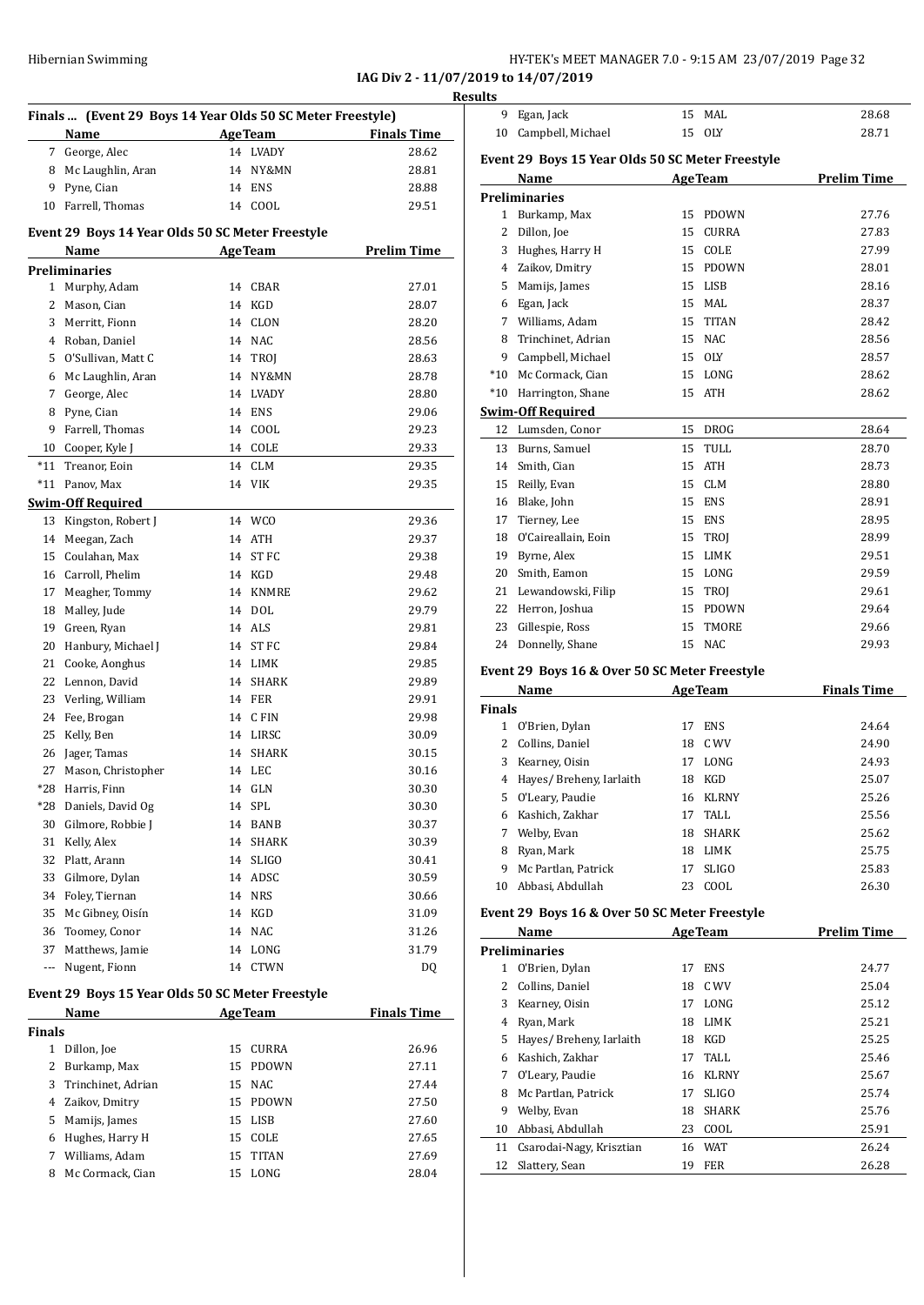#### HY-TEK's MEET MANAGER 7.0 - 9:15 AM 23/07/2019 Page 33 to  $14/07/2019$

|        |                                                                |    |                         | IAG Div 2 - 11/07/2019 |                |
|--------|----------------------------------------------------------------|----|-------------------------|------------------------|----------------|
|        |                                                                |    |                         |                        | <b>Results</b> |
|        | Preliminaries  (Event 29 Boys 16 & Over 50 SC Meter Freestyle) |    |                         |                        | Eve            |
|        | Name                                                           | 17 | Age Team<br><b>CLNM</b> | <b>Prelim Time</b>     |                |
| 14     | 13 Kaczynski, Sebastian<br>O'Donovan, Dylan M                  | 17 | ASG                     | 26.32<br>26.46         |                |
| 15     | Hoey, Jack                                                     |    | 16 TERE                 | 26.51                  |                |
| 16     | Fitzgerald, Louis                                              |    | 16 TITAN                | 26.61                  |                |
| 17     | Blanchard, Fergal                                              |    | 16 LASER                | 26.75                  |                |
| 18     | Guseynov, Michael                                              |    | 16 C WV                 | 26.91                  |                |
| 19     | Mc Glinchey, Alex                                              |    | 16 ST DO                | 27.01                  |                |
| 20     | Nyland, Kristian                                               |    | 16 NAC                  | 27.08                  |                |
| 21     | Duggan, Jack                                                   |    | <b>16 FER</b>           | 27.14                  |                |
| 22     | Malashnyak, Edwin                                              |    | 16 ATH                  | 27.18                  |                |
| 23     | Mc Clean, Tiernan                                              |    | 16 ST DO                | 27.75                  | 1              |
| 24     | Surdulli, Ilir                                                 |    | 16 SHARK                | 27.78                  | 1              |
| 25     | Keegan, Tadhg                                                  |    | 16 DBARR                | 27.87                  | $\mathbf{1}$   |
| 26     | Van DE Beek, Jake                                              |    | 16 BL FN                | 27.90                  | $\mathbf{1}$   |
| 27     | Collins, Rory                                                  |    | 16 BL FN                | 28.01                  | $\mathbf{1}$   |
| 28     | Malone, Evan                                                   |    | 16 VIK                  | 28.22                  | $^*1$          |
| 29     | Kirkland, Joshua                                               | 16 | <b>STRLN</b>            | 28.28                  | *1             |
| ---    | Comerford, Ethan                                               |    | 18 TALL                 | DQ                     | 1              |
|        |                                                                |    |                         |                        | $\mathbf{1}$   |
|        | Event 30 Girls 11-12 400 SC Meter Freestyle                    |    |                         |                        | $\mathbf{1}$   |
|        | Name                                                           |    | <b>AgeTeam</b>          | <b>Finals Time</b>     | 2              |
|        | 1 Byrnes, Aoife                                                |    | 12 LIMK                 | 4:57.00                | 2              |
|        | 2 Coleman, Emily                                               |    | 12 LISB                 | 5:01.64                | 2              |
|        | 3 Freeman, Sinead                                              |    | 11 COM                  | 5:06.13                | 2              |
|        | 4 Marley, Ruby                                                 |    | 12 TERE                 | 5:06.19                | 2              |
| 5.     | Hehir, Aida                                                    |    | 12 LIMK                 | 5:11.98                | 2<br>2         |
|        | 6 Walshe, Eva                                                  |    | 12 TEMP                 | 5:12.04                | 2              |
| 7      | Hennessy, Aine                                                 |    | 12 NAC                  | 5:14.62                | 2              |
| 8<br>9 | Mulloy, Hannah                                                 |    | 12 TROJ<br>12 LISB      | 5:17.80                | 2              |
| 10     | Lamont, Isobel A<br>Bayley, Eva                                | 12 | <b>NRS</b>              | 5:18.70<br>5:21.02     | 3              |
| 11     | Gunning, Sarah                                                 | 12 | BL FN                   | 5:21.10                | 3              |
| 12     | Kelly, Lucy                                                    |    | 12 ALS                  | 5:22.11                |                |
| 13     | Moran, Lorraine                                                |    | 12 ATH                  | 5:22.35                | <b>Eve</b>     |
|        | 14 Camlin, Sophie                                              |    | 12 TITAN                | 5:22.36                |                |
|        | 15 Sech, Antonina                                              |    | 12 SWSC                 | 5:22.54                |                |
| 16     | Csarodai-Nagy, Laura                                           |    | 12 WAT                  | 5:22.73                |                |
| 17     | Boylan, Andrea                                                 |    | 12 ALS                  | 5:22.93                |                |
| 18     | Olusanya, Summer                                               |    | 12 TALL                 | 5:23.60                |                |
| 19     | Gallagher, Sinéad                                              | 12 | SWSC                    | 5:24.29                |                |
| 20     | Flanagan, Keela                                                |    | 12 ATH                  | 5:28.64                |                |
| 21     | Murphy, Shauna                                                 |    | 11 SWSC                 | 5:29.23                |                |
| 22     | Golden, Sophie                                                 | 12 | TROJ                    | 5:30.58                |                |
| 23     | Dunne, Molly                                                   |    | 11 LIMK                 | 5:31.33                |                |
| 24     | O'Loughlin Brophy, Maia                                        | 11 | COOL                    | 5:32.11                | 1              |
| 25     | Rock, Ava                                                      | 11 | TALL                    | 5:33.10                | 1              |
| 26     | Fitzgerald, Gemma                                              |    | 12 C WV                 | 5:34.93                | $\mathbf{1}$   |
| 27     | Lynch, Amy                                                     |    | 12 SWSC                 | 5:35.54                | $\mathbf{1}$   |
| 28     | Walshe, Caoimhe                                                |    | 11 B DOL                | 5:37.49                | $\mathbf{1}$   |
| 29     | O'Connell, Evie                                                |    | 12 DOL                  | 5:37.81                | 1              |
| 30     | Glynn, Siofra                                                  |    | 11 GLN                  | 5:38.42                | 1              |
| 31     | Coleman, Sasha                                                 |    | 11 ATH                  | 5:38.71                | 1<br>1         |
| 32     | Ramsay, Aisling                                                |    | 11 TROJ                 | 5:39.62                | $\mathbf{1}$   |
| 33     | <b>Buckland Morris, Kerry</b>                                  |    | 11 ECAV                 | 5:42.15                | 2              |
| 34     | Mc Dowell-Connolly, Niamh                                      |    | 12 DROG                 | 5:43.45                | $*2$           |
| 35     | O'Connor, Katie                                                |    | 11 LAMAR                | 5:50.25                | $*2$           |
| 36     | Mulholland, Mia B                                              | 11 | BANB                    | 5:51.76                | 2              |
| 37     | Whelan, Ava                                                    | 12 | SS                      | 5:51.97                | 2              |
| 38     | Dillon, Kate                                                   |    | 11 CURRA                | 5:52.91                | 2              |
|        | 39 Reddan, Ashlee                                              |    | 11 C WV                 | 5:53.38                |                |

| Event 30 Girls 13 Year Olds 400 SC Meter Freestyle |                                                    |    |                |                    |  |
|----------------------------------------------------|----------------------------------------------------|----|----------------|--------------------|--|
|                                                    | Name                                               |    | <b>AgeTeam</b> | <b>Finals Time</b> |  |
| 1                                                  | Lyons, Aoife                                       | 13 | C WV           | 4:57.70            |  |
| 2                                                  | Friel, Rebekah                                     | 13 | ADSC           | 4:59.10            |  |
| 3                                                  | Nolan, Ava M                                       | 13 | SS             | 5:06.15            |  |
| 4                                                  | Arbuzova, Natalia                                  | 13 | C WV           | 5:06.39            |  |
| 5                                                  | O'Neill, Aine H                                    | 13 | <b>TROJ</b>    | 5:06.44            |  |
| 6                                                  | Randles, Mia                                       | 13 | <b>TEMP</b>    | 5:08.55            |  |
| 7                                                  | Scott, Aoife M                                     | 13 | TMORE          | 5:10.24            |  |
| 8                                                  | Ruddy, Liadan                                      | 13 | <b>SLIGO</b>   | 5:11.62            |  |
| 9                                                  | Mc Alinden, Ellen                                  | 13 | LURG           | 5:14.10            |  |
| 10                                                 | Gora, Amelia                                       |    | 13 WAT         | 5:15.53            |  |
| 11                                                 | Deasy, Laoise                                      | 13 | SWSC           | 5:16.05            |  |
| 12                                                 | Smyth, Charlotte                                   | 13 | LARNE          | 5:16.54            |  |
| 13                                                 | Martin, Sarah                                      | 13 | COOL           | 5:17.31            |  |
| 14                                                 | Marriage, Emma                                     | 13 | <b>DROG</b>    | 5:17.74            |  |
| $*15$                                              | Leahy, Orla                                        | 13 | TROJ           | 5:18.09            |  |
| $*15$                                              | Fishman, Rachel A                                  | 13 | <b>TROI</b>    | 5:18.09            |  |
| 17                                                 | Millar, Freya M                                    | 13 | ASG            | 5:18.95            |  |
| 18                                                 | O'Boyle, Jane                                      | 13 | LONG           | 5:18.99            |  |
| 19                                                 | Hayes, Anú                                         | 13 | KGD            | 5:19.38            |  |
| 20                                                 | O'Neill, Sadhbh                                    | 13 | NAC            | 5:22.71            |  |
| 21                                                 | Manning, Katie                                     | 13 | LONG           | 5:23.01            |  |
| 22                                                 | Smith. Maddie                                      | 13 | <b>SLBGH</b>   | 5:23.02            |  |
| 23                                                 | Hynes, Jennifer                                    | 13 | TEMP           | 5:23.54            |  |
| 24                                                 | Lawless, Roisin                                    | 13 | WEX            | 5:23.68            |  |
| 25                                                 | Hogan, Leah                                        | 13 | LIMK           | 5:25.02            |  |
| 26                                                 | Bradley, Jane                                      | 13 | <b>SLIGO</b>   | 5:25.28            |  |
| 27                                                 | Irwin, Mae                                         | 13 | DOL            | 5:25.52            |  |
| 28                                                 | Rada, Janelle                                      | 13 | LURG           | 5:26.77            |  |
| 29                                                 | Garvey, Molly                                      | 13 | GLN            | 5:28.04            |  |
| 30                                                 | Scanlon, Aisling                                   | 13 | LONG           | 5:31.08            |  |
| 31                                                 | O'Brien, Grace                                     | 13 | LONG           | 5:34.21            |  |
|                                                    | Event 30 Girls 14 Year Olds 400 SC Meter Freestyle |    |                |                    |  |
|                                                    | Name                                               |    | <b>AgeTeam</b> | <b>Finals Time</b> |  |
| 1                                                  | Nolan, Sophie                                      |    | 14 VIK         | 4:54.60            |  |
|                                                    |                                                    |    |                |                    |  |

| 1     | Nolan, Sophie      |    | 14 VIK       | 4:54.60 |
|-------|--------------------|----|--------------|---------|
| 2     | Deely, Lauren      | 14 | <b>CBAR</b>  | 5:00.39 |
| 3     | Dore, Emily        | 14 | <b>ASK</b>   | 5:00.46 |
| 4     | Murphy, Emma M     | 14 | SS           | 5:02.87 |
| 5     | Russell, Aimee     | 14 | <b>BMENA</b> | 5:02.99 |
| 6     | Allen, Naoise      | 14 | <b>VIK</b>   | 5:04.41 |
| 7     | Pliszka, Antonina  | 14 | COM          | 5:05.27 |
| 8     | Martin, Caoimhe    | 14 | <b>GLN</b>   | 5:05.29 |
| 9     | Brennan, Lucy      | 14 | LAMAR        | 5:07.08 |
| 10    | Bowe, Shauna       | 14 | <b>NRS</b>   | 5:07.20 |
| 11    | Dultseva, Darya A  | 14 | <b>CYBT</b>  | 5:08.75 |
| 12    | Cosgrave, Sarah    | 14 | CBAR         | 5:09.53 |
| 13    | Hughes, Emma       | 14 | <b>BALL</b>  | 5:10.18 |
| 14    | Smith, Clodagh     | 14 | LONG         | 5:10.46 |
| 15    | O'Connor, Dara     | 14 | <b>BARRA</b> | 5:13.71 |
| 16    | Gore, Ciara        | 14 | <b>WAT</b>   | 5:16.07 |
| 17    | Doorly, Rosie      | 14 | GAL          | 5:17.28 |
| 18    | Di Biagio, Rebecca | 14 | <b>ALS</b>   | 5:17.56 |
| 19    | Brady, Siun        | 14 | GLN          | 5:17.70 |
| 20    | Gillot, Alexi      | 14 | SS           | 5:17.79 |
| $*21$ | Jacobs, Carla      | 14 | COOL         | 5:17.88 |
| $*21$ | Reid-Kelly, Liadh  | 14 | ALS          | 5:17.88 |
| 23    | Fabian, Reka       | 14 | LASER        | 5:18.85 |
| 24    | Doody, Sarah       | 14 | <b>STFC</b>  | 5:19.37 |
| 25    | Leogue, Heather    | 14 | <b>ALS</b>   | 5:19.63 |
|       |                    |    |              |         |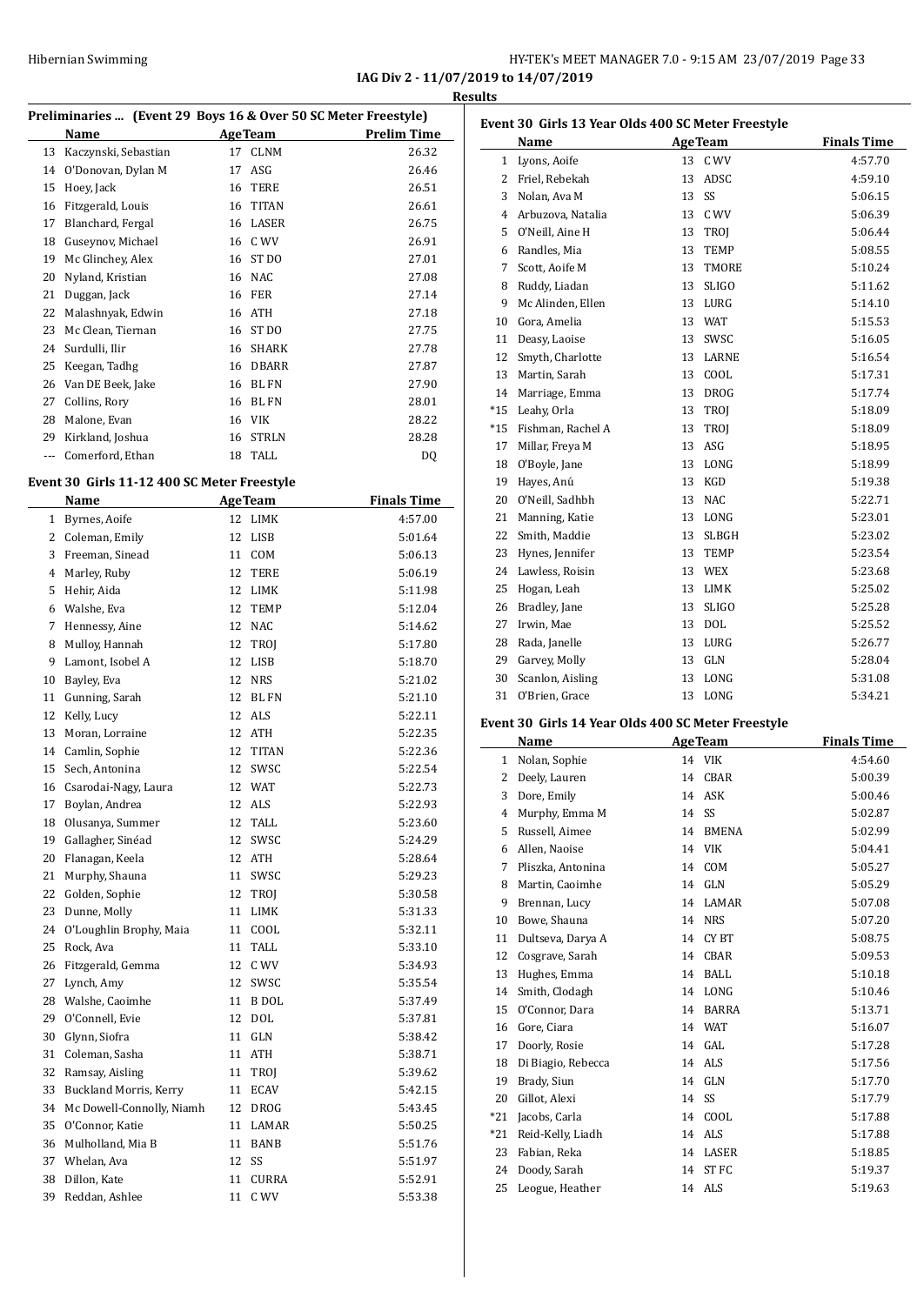**IAG Div 2 - 11/07/2019 to 14/07/2019 Results**

|              | (Event 30 Girls 14 Year Olds 400 SC Meter Freestyle) |                |                  |                    |
|--------------|------------------------------------------------------|----------------|------------------|--------------------|
|              | Name                                                 | <b>AgeTeam</b> |                  | <b>Finals Time</b> |
| 26           | Canavan, Alannah                                     |                | 14 BALL          | 5:19.79            |
| 27           | Mulcahy, Ciara                                       | 14             | ESB              | 5:20.98            |
| $*28$        | Reynolds, Edie                                       |                | 14 LIMK          | 5:21.11            |
| $*28$        | Turner, Abigail                                      |                | 14 COOL          | 5:21.11            |
| 30           | Mc Call, Kirstie A                                   |                | 14 BANB          | 5:23.52            |
| 31           | O'Connor, Maeve                                      |                | 14 MARL          | 5:25.26            |
| 32           | Purcell, Amy                                         | 14             | <b>TEMP</b>      | 5:27.41            |
| 33           | Morris, Leah                                         | 14             | SS               | 5:30.62            |
|              | Event 30 Girls 15 Year Olds 400 SC Meter Freestyle   |                |                  |                    |
|              | Name                                                 |                | <b>AgeTeam</b>   | <b>Finals Time</b> |
|              | 1 Ryan, Tori C                                       |                | 15 ASG           | 4:46.49            |
|              | 2 Dalton, Robyn                                      | 15             | <b>NAC</b>       | 4:50.28            |
|              | 3 Davitt, Aoife                                      | 15             | GAL              | 4:54.09            |
|              | 4 Kennedy, Aoife                                     |                | 15 SPL           | 4:54.16            |
| 5            | Toothill, Jessica                                    |                | 15 NRS           | 4:54.96            |
|              | 6 Roclawska, Oliwia                                  | 15             | <b>SHARK</b>     | 4:55.21            |
| 7            | Doyle, Ruth                                          |                | 15 WAT           | 4:55.62            |
| 8            | Sweeney, Aoife                                       |                | 15 GAL           | 4:59.14            |
| 9            | Dowling, Caoimhe                                     | 15             | TROI             | 5:01.59            |
| 10           | Humphries, Amy                                       | 15             | LARNE            | 5:02.03            |
| 11           | Burns, Aoife                                         | 15             | LEA              | 5:02.92            |
| 12           | Liptrot, Rebekah                                     |                | 15 SHARK         | 5:02.99            |
| 13           | O'Shea, Amy                                          |                | 15 KILK          | 5:04.48            |
| 14           | Furlong, Holly                                       | 15             | SS               | 5:06.24            |
| 15           | Kenny, Roisin                                        | 15             | <b>NRS</b>       | 5:07.03            |
| 16           | Gannon, Ava                                          | 15             | KGD              | 5:08.36            |
| 17           | Donohue, Grainne                                     | 15             | LONG             | 5:08.70            |
|              |                                                      | 15             |                  |                    |
| 18           | Murphy, Eabha                                        |                | WAT              | 5:12.35            |
| 19           | Byrne, Abby                                          | 15             | ST <sub>FC</sub> | 5:13.21            |
| $*20$        | Higgins, Siofra                                      | 15             | <b>DOL</b>       | 5:14.34            |
| $*20$        | Dunne, Caroline                                      | 15             | GLN              | 5:14.34            |
| 22           | Mulcahy, Kara                                        | 15             | MULL             | 5:14.63            |
| 23           | Moore, Caoimhe                                       |                | 15 LAMAR         | 5:14.89            |
| 24           | Irwin, Kitty                                         |                | 15 DOL           | 5:18.47            |
| 25           | MC Hale, Zoe                                         | 15             | CBAR             | 5:18.74            |
| 26           | Hurley, Megan                                        | 15             | <b>CLNM</b>      | 5:19.08            |
| 27           | Fitzpatrick, Hannah                                  | 15             | WEX              | 5:19.32            |
|              | Event 30 Girls 16 & Over 400 SC Meter Freestyle      |                |                  |                    |
|              | Name                                                 |                | <b>AgeTeam</b>   | <b>Finals Time</b> |
| $\mathbf{1}$ | Gallagher, Elena                                     | 17             | TROJ             | 4:43.95            |
| $\mathbf{2}$ | Andrews, Jennifer                                    | 17             | LONG             | 4:46.72            |
|              | 3 Gallagher, Maeve                                   | 18             | CBAR             | 4:48.58            |
|              | 4 Fleming, Zoe R                                     |                | 16 LISB          | 4:49.70            |
|              | 5 Henry, Lisa                                        |                | 18 CLM           | 4:50.07            |
|              | 6 Moloney, Mébh                                      | 18             | KGD              | 4:50.17            |
| $7^{\circ}$  | Shiels, Ciara                                        | 17             | SPL              | 4:52.22            |
|              | 8 Colvin, Cliona                                     | 17             | <b>NAC</b>       | 4:53.66            |
| 9            | Blanco-Morrissey, Maya                               |                | 18 NAC           | 4:55.22            |
| 10           | Murphy, Millie                                       |                | 16 NAC           | 4:55.38            |
| 11           | Garrigan, Hannah                                     | 18             | SEA              | 4:57.52            |
| 12           | Murray, Rachel                                       |                | 16 LIMK          | 4:57.85            |
| 13           | Milosevic, Sara                                      | 16             | TROJ             | 4:58.58            |
| 14           | Madigan, Aoife                                       | 17             | <b>ENS</b>       | 4:58.75            |
| 15           | Bradley, Aoife                                       | 16             | <b>TITAN</b>     | 4:59.36            |
| 16           | Cunningham, Dani                                     |                | 18 WAT           | 4:59.54            |
| 17           | Mc Namara, Grace E                                   |                | 16 LISB          | 4:59.87            |
| 18           | Griffin, Carla                                       | 16             | ENS              | 4:59.96            |
| 19           | Conway, Fiona                                        |                | 17 CBAR          | 5:00.13            |
|              |                                                      |                |                  |                    |

| w  |                       |       |              |         |
|----|-----------------------|-------|--------------|---------|
| 20 | Long, Leah            | 17    | KGD          | 5:00.52 |
|    | 21 Kealy, Sophie      | 16    | KILK         | 5:00.59 |
|    | 22 Hayes, Rebecca     | 17    | KGD          | 5:01.81 |
| 23 | Collins, Eileen       |       | 16 C WV      | 5:02.17 |
|    | 24 Harrington, Ciara  | 17    | ST FC        | 5:02.82 |
| 25 | Gargan, Dervla        |       | 16 NAC       | 5:03.94 |
|    | 26 Hourihane, Ríoghna | 16 SS |              | 5:06.71 |
| 27 | Woods. Luisa          |       | 16 NAC       | 5:09.69 |
| 28 | Ward, Aileen          |       | 16 ATH       | 5:10.38 |
| 29 | Martin, Amy           | 16    | <b>TITAN</b> | 5:14.47 |
|    | Kouwenberg, Annelies  |       | FER          | DO.     |
|    |                       |       |              |         |

#### **Event 31 Girls 11-14 4x50 SC Meter Medley Relay**

|                | <b>Team</b>  | Relay | <b>Finals Time</b> |
|----------------|--------------|-------|--------------------|
| $\mathbf{1}$   | <b>TEMP</b>  | A     | 2:15.78            |
| $\overline{2}$ | LARNE        | A     | 2:19.08            |
| 3              | <b>ATH</b>   | A     | 2:21.13            |
| $\overline{4}$ | SS           | A     | 2:21.32            |
| 5              | TROJ         | A     | 2:22.85            |
| 6              | <b>TITAN</b> | A     | 2:23.13            |
| 7              | <b>KGD</b>   | A     | 2:23.33            |
| 8              | <b>ALS</b>   | A     | 2:23.73            |
| 9              | LONG         | A     | 2:24.62            |
| 10             | LISB         | A     | 2:25.21            |
| 11             | LURG         | A     | 2:25.86            |
| 12             | TROJ         | B     | 2:26.40            |
| 13             | SWSC         | A     | 2:26.79            |
| 14             | <b>WAT</b>   | A     | 2:26.91            |
| 15             | COOL         | A     | 2:27.39            |
| 16             | <b>TALL</b>  | A     | 2:27.61            |
| 17             | <b>DOL</b>   | A     | 2:27.89            |
| 18             | C WV         | A     | 2:28.01            |
| 19             | LIMK         | A     | 2:28.45            |
| 20             | <b>TERE</b>  | A     | 2:29.10            |
| 21             | <b>ST FC</b> | A     | 2:29.77            |
| 22             | <b>SHARK</b> | A     | 2:30.19            |
| 23             | COOL         | B     | 2:33.63            |
| 24             | <b>BANB</b>  | A     | 2:34.95            |
| 25             | <b>CURRA</b> | Α     | 2:40.01            |
| 26             | SS           | B     | 2:42.27            |

#### **Event 32 Boys 15 & Over 4x50 SC Meter Medley Relay**

|      | -- - <i>- ,</i> - | ------ | -------            |
|------|-------------------|--------|--------------------|
|      | Team              | Relay  | <b>Finals Time</b> |
| 1    | CBAR              | A      | 1:55.58            |
| 2    | TALL              | A      | 1:57.55            |
| 3    | ATH               | A      | 1:58.05            |
| 4    | KGD               | A      | 2:00.55            |
| 5.   | LONG              | A      | 2:02.53            |
| 6    | <b>DOL</b>        | A      | 2:03.21            |
| 7    | <b>PDOWN</b>      | A      | 2:04.16            |
| 8    | <b>NAC</b>        | A      | 2:05.80            |
| $--$ | <b>LIMK</b>       | A      | D0                 |

#### **Event 33 Boys 11-12 200 SC Meter IM**

| Name                     | <b>AgeTeam</b>     | <b>Finals Time</b> |
|--------------------------|--------------------|--------------------|
| <b>Finals</b>            |                    |                    |
| O'Brien, Denis           | LIMK<br>12.        | 2:35.19            |
| 2 Griffin, Ryan          | <b>CKSTN</b><br>11 | 2:41.40            |
| Gil, Mark<br>3           | 12 TROI            | 2:44.65            |
| 4 Lavin, Michael         | COM<br>12          | 2:46.49            |
| O'Connor, Freddie<br>5.  | LIMK<br>12         | 2:49.72            |
| Mallet, Aidan<br>6       | 12 LEC             | 2:51.59            |
| Mc Carthy, Donnacha<br>7 | <b>NRS</b><br>12   | 2:53.98            |
|                          |                    |                    |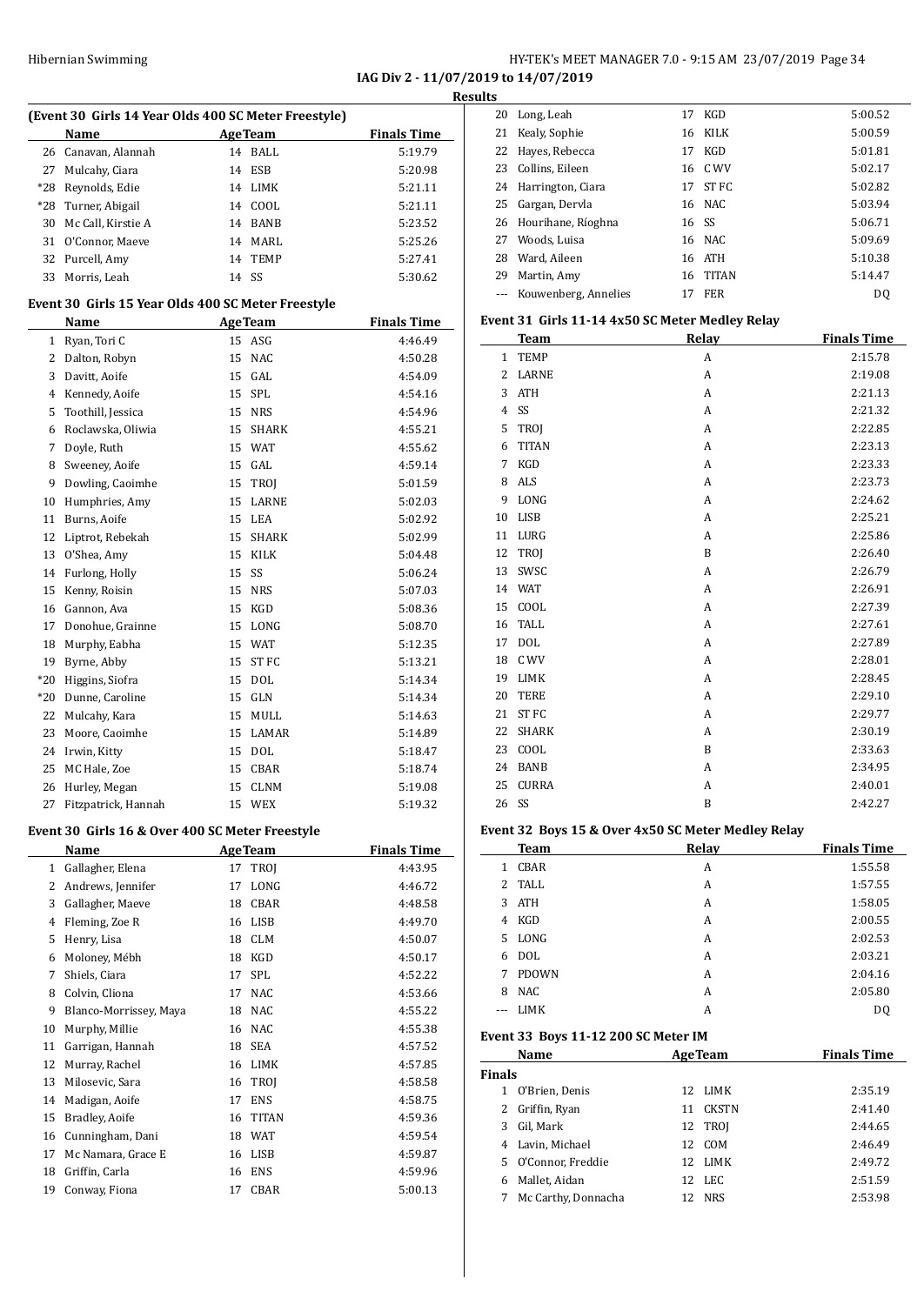**IAG Div 2 - 11/07/2019 to 14/07/2019**

|               | Finals  (Event 33 Boys 11-12 200 SC Meter IM)      |                    |                    |
|---------------|----------------------------------------------------|--------------------|--------------------|
|               | Name                                               | <b>AgeTeam</b>     | <b>Finals Time</b> |
|               | 8 Browne, Alex                                     | 11 GLN             | 2:55.31            |
|               | 9 Martin, Alex                                     | 11<br>COOL         | 2:56.49            |
|               | --- Mc Alinden, Daniel                             | 11 LURG            | DQ                 |
|               |                                                    |                    |                    |
|               | Event 33 Boys 11-12 200 SC Meter IM<br>Name        | <b>AgeTeam</b>     | <b>Prelim Time</b> |
|               | <b>Preliminaries</b>                               |                    |                    |
| 1             | O'Brien, Denis                                     | 12<br><b>LIMK</b>  | 2:37.12            |
| 2             | Gil, Mark                                          | 12<br><b>TROJ</b>  | 2:46.95            |
|               | 3 Griffin, Ryan                                    | 11<br><b>CKSTN</b> | 2:47.93            |
|               | 4 Lavin, Michael                                   | 12 COM             | 2:49.08            |
|               | 5 Mc Alinden, Daniel                               | 11 LURG            | 2:49.51            |
|               | 6 O'Connor, Freddie                                | 12 LIMK            | 2:51.18            |
| 7             | Mc Carthy, Donnacha                                | 12 NRS             | 2:53.01            |
| 8             | Mallet, Aidan                                      | 12 LEC             | 2:53.78            |
| 9             | Browne, Alex                                       | 11<br><b>GLN</b>   | 2:55.09            |
|               | 10 Martin, Alex                                    | 11 COOL            | 2:58.08            |
| 11            | Lannon, Jamie                                      | 11<br><b>ENSK</b>  | 2:58.19            |
|               | 12 O'Rourke, Tom                                   | 12 ATH             | 2:59.09            |
| 13            | Shawe, Alfie H                                     | 12<br>LISB         | 3:00.04            |
| 14            | Murphy, Cillian                                    | 11<br><b>TEMP</b>  | 3:00.91            |
| 15            | Samuchov, Ignat                                    | 11 LAMAR           | 3:04.79            |
|               | 16 Wilson, Ben                                     | 11 BAN             | 3:04.96            |
|               | 17 Kinnarney, Conor                                | 11 TULL            | 3:06.05            |
|               | 18 Weafer, Ashley                                  | LONG<br>11         | 3:07.63            |
|               | 19 Kravchenko, Andriy                              | 11 ASG             | 3:08.16            |
|               | 20 Conway, Tadhg                                   | 11 ENS             | 3:13.95            |
|               | --- Lanigan, Conor                                 | 12<br>TRID         | DQ                 |
| $---$         | Gartley, Oliver L                                  | 11 ARDS            | DQ                 |
|               |                                                    |                    |                    |
|               | Event 33 Boys 13 Year Olds 200 SC Meter IM<br>Name | <b>AgeTeam</b>     | <b>Finals Time</b> |
| <b>Finals</b> |                                                    |                    |                    |
|               | 1 Peng, Aaron                                      | TALL<br>13         | 2:37.18            |
| 2             | Boyd, Rory                                         | KGD<br>13          | 2:38.34            |
| 3             | Comerford, Glenn                                   | TALL<br>13         | 2:41.29            |
|               | 4 Garvey, Eanna                                    | 13<br>MAL          | 2:41.52            |
| 5             | Hogan, Cian                                        | 13<br>SHARK        | 2:42.80            |
| 6             | Mc Mahon, Sean                                     | 13<br>BARRA        | 2:44.02            |
| 7             | Mc Ilroy-Sanchez, Pablo G                          | 13<br>COLE         | 2:45.27            |
|               | 8 Viglas, Martin                                   | <b>SLIGO</b><br>13 | 2:47.27            |
| 9             | Delaney, Faryl                                     | 13<br>LONG         | 2:47.83            |
| ---           | Summerville, Darragh                               | MARL<br>13         | DQ                 |
|               | Event 33 Boys 13 Year Olds 200 SC Meter IM         |                    |                    |
|               | Name                                               | <b>AgeTeam</b>     | <b>Prelim Time</b> |
|               | <b>Preliminaries</b>                               |                    |                    |
| $\mathbf{1}$  | Peng, Aaron                                        | TALL<br>13         | 2:39.32            |
| 2             | Boyd, Rory                                         | KGD<br>13          | 2:42.82            |
| 3             | Hogan, Cian                                        | 13<br><b>SHARK</b> | 2:44.52            |
|               | 4 Comerford, Glenn                                 | 13<br>TALL         | 2:44.86            |
| 5             | Mc Mahon, Sean                                     | BARRA<br>13        | 2:46.38            |
| 6             | Garvey, Eanna                                      | MAL<br>13          | 2:46.75            |
| 7             | Delaney, Faryl                                     | LONG<br>13         | 2:47.48            |
| 8             | Viglas, Martin                                     | <b>SLIGO</b><br>13 | 2:47.81            |
| 9             | Mc Ilroy-Sanchez, Pablo G                          | 13<br>COLE         | 2:49.07            |
| 10            | Summerville, Darragh                               | 13<br>MARL         | 2:51.40            |
| 11            | O'Driscoll, Micheal                                | 13<br>SWSC         | 2:52.73            |
| 12            | O'Grady, Oisin                                     | 13<br>ENS          | 2:52.81            |
|               |                                                    |                    |                    |

| <b>Results</b> |                        |    |         |                |
|----------------|------------------------|----|---------|----------------|
|                | 13 Fitzpatrick, Bryn L |    | 13 LISB | 2:53.82        |
|                | 14 O'Keeffe, Jamie     |    | 13 PORT | 2:54.37        |
|                | 15 Woolley, Luke       |    | 13 CLM  | 2:54.81        |
|                | 16 Kilroy, Ronan       | 13 | ENS     | 2:56.76        |
|                | --- Ates, Ryan         | 13 | FER     | DQ             |
|                | --- Markham, Oscar     |    | 13 ASK  | DQ             |
|                | --- French, Dominic    | 13 | SLIGO   | D <sub>0</sub> |

#### **Event 33 Boys 14 Year Olds 200 SC Meter IM**

|               | Name                |    | <b>AgeTeam</b>  | <b>Finals Time</b> |
|---------------|---------------------|----|-----------------|--------------------|
| <b>Finals</b> |                     |    |                 |                    |
|               | Mc Goldrick, Ewan J |    | 14 ASC          | 2:30.54            |
|               | 2 Cooke, Aonghus    | 14 | LIMK            | 2:31.46            |
| 3             | Matlhodi, Katlo D   | 14 | <b>BANB</b>     | 2:32.41            |
| 4             | Murphy, Adam        | 14 | CBAR            | 2:32.97            |
| 5.            | Mc Laughlin, Aran   | 14 | NY&MN           | 2:35.13            |
| 6             | Kearney, Rian       | 14 | BL FN           | 2:35.52            |
|               | Roban, Daniel       |    | 14 NAC          | 2:37.11            |
| 8             | Meagher, Tommy      | 14 | <b>KNMRE</b>    | 2:38.09            |
| 9             | Kingston, Robert J  | 14 | WC <sub>0</sub> | 2:40.35            |

#### **Event 33 Boys 14 Year Olds 200 SC Meter IM**

|       | Name                 |    | <b>AgeTeam</b> | <b>Prelim Time</b> |
|-------|----------------------|----|----------------|--------------------|
|       | <b>Preliminaries</b> |    |                |                    |
| 1     | Murphy, Adam         | 14 | CBAR           | 2:33.03            |
| 2     | Matlhodi, Katlo D    | 14 | <b>BANB</b>    | 2:35.00            |
| 3     | Mc Goldrick, Ewan J  | 14 | ASC            | 2:37.10            |
| 4     | Meagher, Tommy       | 14 | <b>KNMRE</b>   | 2:37.26            |
| 5     | Kearney, Rian        | 14 | <b>BL FN</b>   | 2:38.74            |
| 6     | Mc Laughlin, Aran    | 14 | NY&MN          | 2:38.85            |
| 7     | Cooke, Aonghus       | 14 | <b>LIMK</b>    | 2:39.16            |
| 8     | Roban, Daniel        | 14 | <b>NAC</b>     | 2:39.77            |
| 9     | Lennon, David        | 14 | <b>SHARK</b>   | 2:40.70            |
| 10    | Kingston, Robert J   | 14 | <b>WCO</b>     | 2:41.45            |
| 11    | O'Herlihy, Killian   | 14 | <b>CLON</b>    | 2:42.61            |
| 12    | Hanbury, Michael J   | 14 | ST FC          | 2:43.99            |
| 13    | Harris, Finn         | 14 | <b>GLN</b>     | 2:44.84            |
| 14    | Breen, Thomas        | 14 | NAC.           | 2:45.88            |
| 15    | Farrell, Samuel      | 14 | LAMAR          | 2:46.55            |
| 16    | Carroll, Phelim      | 14 | KGD            | 2:46.66            |
| 17    | Treanor, Eoin        | 14 | <b>CLM</b>     | 2:46.89            |
| ---   | George, Alec         | 14 | <b>LVADY</b>   | DQ                 |
| $---$ | Panov, Max           | 14 | <b>VIK</b>     | D <sub>0</sub>     |

#### **Event 33 Boys 15 Year Olds 200 SC Meter IM**

|               | Name                                       |    | <b>AgeTeam</b> | <b>Finals Time</b> |
|---------------|--------------------------------------------|----|----------------|--------------------|
| <b>Finals</b> |                                            |    |                |                    |
| 1             | Mc Cormack, Cian                           |    | 15 LONG        | 2:28.05            |
| 2             | Kennedy, Fionn                             | 15 | LIMK           | 2:28.47            |
| 3             | Krawczun. Kuba                             |    | 15 LAMAR       | 2:29.14            |
| 4             | Grimes, Paddy                              | 15 | LASER          | 2:31.25            |
| 5             | Burkamp, Max                               | 15 | <b>PDOWN</b>   | 2:31.53            |
| 6             | Donnelly, Shane                            |    | 15 NAC         | 2:32.11            |
| 7             | Ferrie, Patrick G                          | 15 | LISB           | 2:32.66            |
| 8             | Gillespie, Ross                            |    | 15 TMORE       | 2:35.85            |
| 9             | Trinchinet, Adrian                         | 15 | NAC            | 2:36.29            |
| 10            | Burns, Samuel                              |    | 15 TULL        | 2:39.46            |
|               | Event 33 Boys 15 Year Olds 200 SC Meter IM |    |                |                    |
|               | Name                                       |    | <b>AgeTeam</b> | <b>Prelim Time</b> |
|               | Preliminaries                              |    |                |                    |

| i emminal les    |          |         |
|------------------|----------|---------|
| 1 Krawczun, Kuba | 15 LAMAR | 2:30.72 |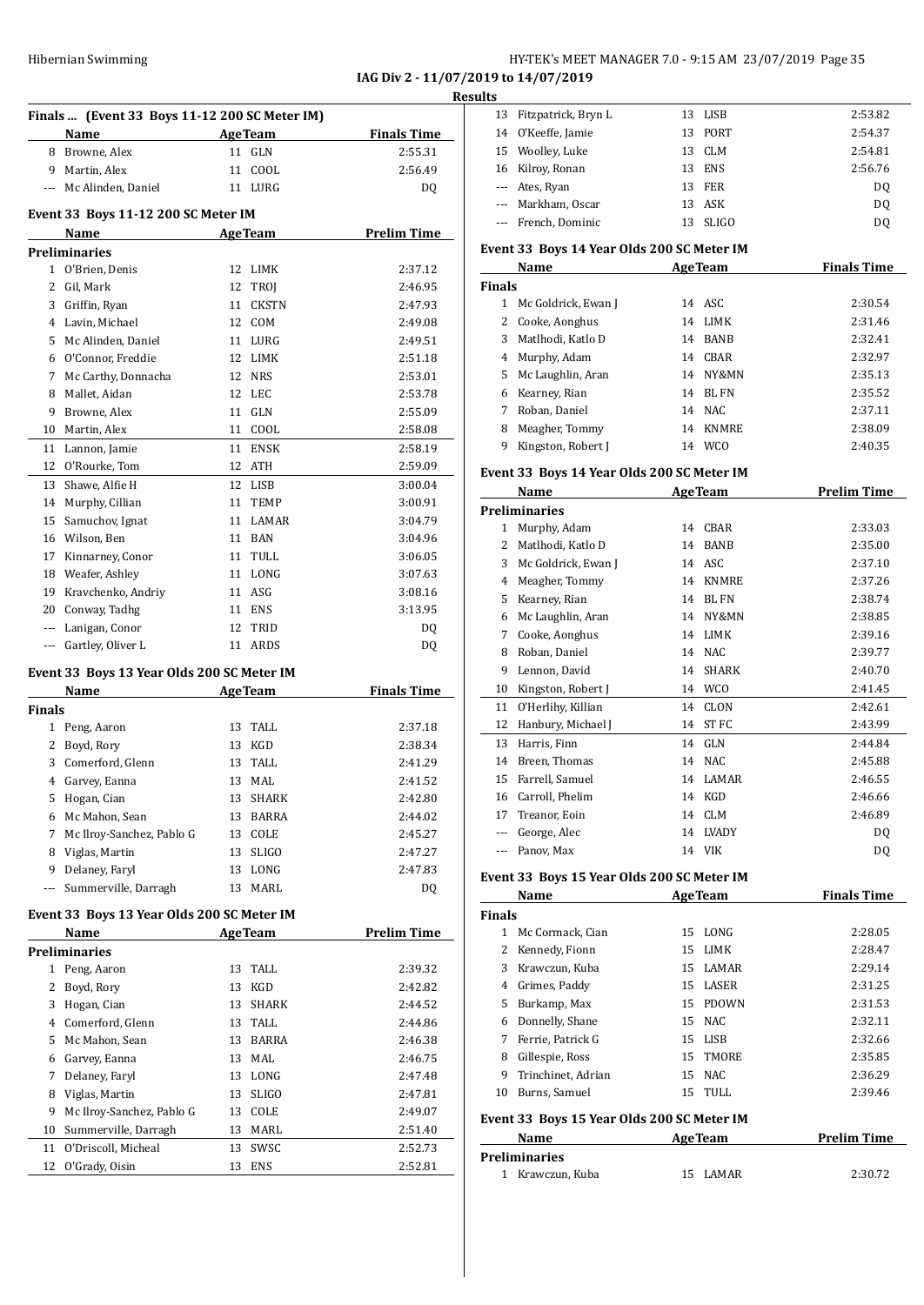**IAG Div 2 - 11/07/2019 to 14/07/2019**

|    |                                                             |    |                |                    | <b>Results</b> |
|----|-------------------------------------------------------------|----|----------------|--------------------|----------------|
|    | Preliminaries  (Event 33 Boys 15 Year Olds 200 SC Meter IM) |    |                |                    | $\overline{2}$ |
|    | Name                                                        |    | <b>AgeTeam</b> | <b>Prelim Time</b> | $2^{\circ}$    |
| 2  | Mc Cormack, Cian                                            |    | 15 LONG        | 2:32.60            | 3              |
| 3  | Kennedy, Fionn                                              | 15 | LIMK           | 2:32.81            | 3              |
| 4  | Grimes, Paddy                                               | 15 | LASER          | 2:33.81            | 3              |
| 5  | Ferrie, Patrick G                                           | 15 | LISB           | 2:33.92            | 3              |
| 6  | Gillespie, Ross                                             | 15 | TMORE          | 2:34.62            | 3.             |
| 7  | Burkamp, Max                                                | 15 | <b>PDOWN</b>   | 2:35.04            | 3              |
| 8  | Donnelly, Shane                                             | 15 | NAC            | 2:35.40            | 3              |
| 9  | Burns, Samuel                                               |    | 15 TULL        | 2:37.99            |                |
| 10 | Trinchinet, Adrian                                          | 15 | NAC            | 2:38.45            |                |
| 11 | Walsh, Darragh                                              | 15 | SWSC           | 2:40.27            | Ever           |
| 12 | Hayes, Hiúdaí                                               | 15 | KGD            | 2:40.97            |                |
| 13 | Hanifa, Kaelan                                              | 15 | C FIN          | 2:46.25            |                |
|    | Williams, Adam                                              | 15 | <b>TITAN</b>   | DQ                 | Fina           |
|    | Woolley, James                                              | 15 | <b>CLM</b>     | DQ                 |                |
|    |                                                             |    |                |                    |                |

#### **Event 33 Boys 16 & Over 200 SC Meter IM**

|               | Name                     |    | <b>AgeTeam</b> | <b>Finals Time</b> |
|---------------|--------------------------|----|----------------|--------------------|
| <b>Finals</b> |                          |    |                |                    |
| 1             | O'Brien, Dylan           | 17 | <b>ENS</b>     | 2:18.21            |
|               | Harmon, Patrick          | 17 | ADSC.          | 2:19.09            |
| 3             | Carter, Niall            | 17 | CBAR           | 2:19.56            |
| 4             | Csarodai-Nagy, Krisztian | 16 | <b>WAT</b>     | 2:21.21            |
| 5.            | Morrissey, Ciaran        | 17 | <b>WAT</b>     | 2:21.33            |
| 6             | Kaczynski, Sebastian     | 17 | <b>CLNM</b>    | 2:23.03            |
|               | Hayes/ Breheny, Iarlaith | 18 | KGD            | 2:23.23            |
| 8             | Mc Namara, Conn          | 16 | CBAR           | 2:24.35            |
| 9             | O'Connor, Phelim         | 16 | <b>NRS</b>     | 2:24.45            |
| 10            | Mc Partlan, Patrick      | 17 | <b>SLIGO</b>   | 2:26.91            |

#### **Event 33 Boys 16 & Over 200 SC Meter IM**

|              | Name                     |    | <b>AgeTeam</b> | <b>Prelim Time</b> |
|--------------|--------------------------|----|----------------|--------------------|
|              | <b>Preliminaries</b>     |    |                |                    |
| $\mathbf{1}$ | O'Brien, Dylan           | 17 | <b>ENS</b>     | 2:20.68            |
| 2            | Carter, Niall            | 17 | CBAR           | 2:21.31            |
| 3            | Harmon, Patrick          | 17 | ADSC           | 2:22.26            |
| 4            | Csarodai-Nagy, Krisztian | 16 | <b>WAT</b>     | 2:23.02            |
| 5            | O'Connor, Milo           | 17 | <b>ATH</b>     | 2:23.16            |
| 6            | Hayes/ Breheny, Iarlaith | 18 | <b>KGD</b>     | 2:23.58            |
| 7            | Morrissey, Ciaran        | 17 | <b>WAT</b>     | 2:24.09            |
| 8            | O'Connor, Phelim         | 16 | <b>NRS</b>     | 2:24.75            |
| 9            | Kaczynski, Sebastian     | 17 | <b>CLNM</b>    | 2:25.08            |
| 10           | Mc Namara, Conn          | 16 | <b>CBAR</b>    | 2:25.14            |
| 11           | Collins, Daniel          | 18 | C WV           | 2:25.72            |
| 12           | Mc Partlan, Patrick      | 17 | <b>SLIGO</b>   | 2:25.99            |
| 13           | Madigan, Daniel          | 17 | LONG           | 2:26.89            |
| 14           | Carey, Oisin             | 18 | <b>LASER</b>   | 2:26.91            |
| 15           | Donoghue, Sean           | 17 | LAMAR          | 2:27.35            |
| 16           | Jeffery, John J          | 17 | TMORE          | 2:27.42            |
| 17           | Boyd, Harry              | 16 | <b>KGD</b>     | 2:27.67            |
| 18           | Merrigan, Eoin           | 19 | <b>LIMK</b>    | 2:27.96            |
| 19           | Collins, Rory            | 16 | <b>BL FN</b>   | 2:29.98            |
| 20           | Burns, Jamie             | 18 | ST FC          | 2:30.07            |
| 21           | Blackwell, Diarmuid      | 16 | <b>LIMK</b>    | 2:30.44            |
| 22           | Donovan, Shane           | 16 | <b>ATH</b>     | 2:30.51            |
| 23           | Comerford, Ethan         | 18 | <b>TALL</b>    | 2:30.67            |
| 24           | Klimonov, Denis          | 16 | TG SK          | 2:30.75            |
| 25           | Fitzgibbon, Seán         | 17 | <b>KGD</b>     | 2:31.30            |
| 26           | Xie, Yiqun               | 17 | <b>TROI</b>    | 2:31.89            |
| 27           | Kenny-Carroll, Christian | 18 | <b>STFC</b>    | 2:32.10            |

| 28                                                                                                                                                                                                                                                                                                                                                                                                                                                                         | Joyce O'Beirne, Thomas M |    | 18 ST FC     | 2:32.25 |
|----------------------------------------------------------------------------------------------------------------------------------------------------------------------------------------------------------------------------------------------------------------------------------------------------------------------------------------------------------------------------------------------------------------------------------------------------------------------------|--------------------------|----|--------------|---------|
| 29                                                                                                                                                                                                                                                                                                                                                                                                                                                                         | Nyland, Kristian         |    | 16 NAC       | 2:33.13 |
| 30                                                                                                                                                                                                                                                                                                                                                                                                                                                                         | Johnston, Sean           |    | 16 NAC       | 2:33.59 |
| 31                                                                                                                                                                                                                                                                                                                                                                                                                                                                         | Keegan, Tadhg            | 16 | <b>DBARR</b> | 2:33.73 |
|                                                                                                                                                                                                                                                                                                                                                                                                                                                                            | 32 Guseynov, Michael     |    | 16 C WV      | 2:33.77 |
| 33                                                                                                                                                                                                                                                                                                                                                                                                                                                                         | Lennon, Brian            | 17 | <b>SHARK</b> | 2:33.89 |
| 34                                                                                                                                                                                                                                                                                                                                                                                                                                                                         | Fitzgerald, Louis        |    | 16 TITAN     | 2:35.00 |
| 35                                                                                                                                                                                                                                                                                                                                                                                                                                                                         | Malone. Evan             |    | 16 VIK       | 2:37.64 |
|                                                                                                                                                                                                                                                                                                                                                                                                                                                                            | 36 Cowman, Noah          | 16 | WAT          | 2:38.28 |
| $\frac{1}{2} \left( \frac{1}{2} \right) \left( \frac{1}{2} \right) \left( \frac{1}{2} \right) \left( \frac{1}{2} \right) \left( \frac{1}{2} \right) \left( \frac{1}{2} \right) \left( \frac{1}{2} \right) \left( \frac{1}{2} \right) \left( \frac{1}{2} \right) \left( \frac{1}{2} \right) \left( \frac{1}{2} \right) \left( \frac{1}{2} \right) \left( \frac{1}{2} \right) \left( \frac{1}{2} \right) \left( \frac{1}{2} \right) \left( \frac{1}{2} \right) \left( \frac$ | Coleman, Noah            | 17 | DOL.         | DO.     |
|                                                                                                                                                                                                                                                                                                                                                                                                                                                                            | --- Cantwell, Brendan    | 17 | <b>CLNM</b>  | DO.     |

#### **Event 34 Girls 11-12 200 SC Meter Breaststroke**

|               | Name                |    | <b>AgeTeam</b> | <b>Finals Time</b> |
|---------------|---------------------|----|----------------|--------------------|
| <b>Finals</b> |                     |    |                |                    |
|               | Campbell, Ellie     |    | 12 TROI        | 3:06.60            |
|               | Wilson, Cira        |    | $12$ TALL      | 3:07.34            |
| 3             | Hannon, Isolde      | 12 | <b>BL FN</b>   | 3:07.40            |
| 4             | Burns-Atkin, Lauren | 11 | <b>BANB</b>    | 3:09.90            |
| 5.            | Hopkins, Chrissy I  | 12 | LISB           | 3:10.80            |
| 6             | O'Connell, Evie     |    | 12 DOL         | 3:11.15            |
| 7             | Sech. Antonina      | 12 | SWSC           | 3:13.13            |
| 8             | Hehir, Aida         | 12 | LIMK           | 3:13.99            |
| 9             | Coleman, Sasha      | 11 | <b>ATH</b>     | 3:15.37            |
| 10            | Kenny, Rachel       | 12 | TALL           | 3:15.70            |

#### **Event 34 Girls 11-12 200 SC Meter Breaststroke**

|                | Name                    |    | <b>AgeTeam</b> | <b>Prelim Time</b> |
|----------------|-------------------------|----|----------------|--------------------|
|                | <b>Preliminaries</b>    |    |                |                    |
|                | 1 Campbell, Ellie       | 12 | TROI           | 3:09.62            |
| $\overline{2}$ | Wilson, Cira            | 12 | <b>TALL</b>    | 3:10.93            |
| 3              | Hannon, Isolde          | 12 | <b>BL FN</b>   | 3:11.23            |
| 4              | Hopkins, Chrissy I      | 12 | <b>LISB</b>    | 3:12.52            |
| 5              | Sech. Antonina          | 12 | SWSC           | 3:13.84            |
| 6              | Kenny, Rachel           | 12 | TALL           | 3:14.27            |
| 7              | Coleman, Sasha          | 11 | <b>ATH</b>     | 3:14.53            |
| 8              | Hehir, Aida             | 12 | <b>LIMK</b>    | 3:15.40            |
| 9              | O'Connell, Evie         | 12 | <b>DOL</b>     | 3:15.43            |
| 10             | Burns-Atkin, Lauren     | 11 | <b>BANB</b>    | 3:15.55            |
| 11             | Carney, Ruby            | 12 | <b>SWAN</b>    | 3:16.44            |
| 12             | Ramsay, Aisling         | 11 | TROJ           | 3:16.64            |
| 13             | Brannigan, Lucy         | 12 | <b>CLNM</b>    | 3:16.68            |
| 14             | Cunningham, Katie       | 12 | <b>DOL</b>     | 3:17.37            |
| 15             | Whelan Klonowski, Kayla | 12 | <b>FER</b>     | 3:17.79            |
| 16             | O'Flanagan, Nora        | 12 | <b>ESB</b>     | 3:17.93            |
| 17             | Ibarz, Myriam           | 12 | <b>TITAN</b>   | 3:18.94            |
| 18             | Walshe, Eva             | 12 | <b>TEMP</b>    | 3:18.98            |
| 19             | Mc Keown, Eve           | 12 | <b>LARNE</b>   | 3:20.19            |
| 20             | Mulloy, Hannah          | 12 | TROJ           | 3:20.25            |
| 21             | Sutton, Olivia M        | 11 | TROJ           | 3:20.37            |
| 22             | Baker, Sophie           | 12 | <b>FER</b>     | 3:20.65            |
| 23             | Walsh, Faye             | 12 | <b>ASK</b>     | 3:22.19            |
| 24             | Glynn, Siofra           | 11 | <b>GLN</b>     | 3:23.55            |
| 25             | O'Loughlin Brophy, Maia | 11 | COOL           | 3:23.57            |
| 26             | Ryan, Jane              | 11 | <b>ATH</b>     | 3:25.11            |
| 27             | Burns, Eve              | 12 | <b>LEA</b>     | 3:25.92            |
| 28             | Jackson, Mollie         | 12 | <b>LURG</b>    | 3:26.11            |
| 29             | Connery, Niamh          | 11 | <b>SHARK</b>   | 3:27.15            |
| 30             | Conway, Aoibheann       | 12 | ADSC           | 3:27.54            |
| 31             | O'Connell, Aisling      | 11 | <b>KGD</b>     | 3:29.26            |
| 32             | Sobolewski, Paulina     | 11 | LONG           | 3:30.46            |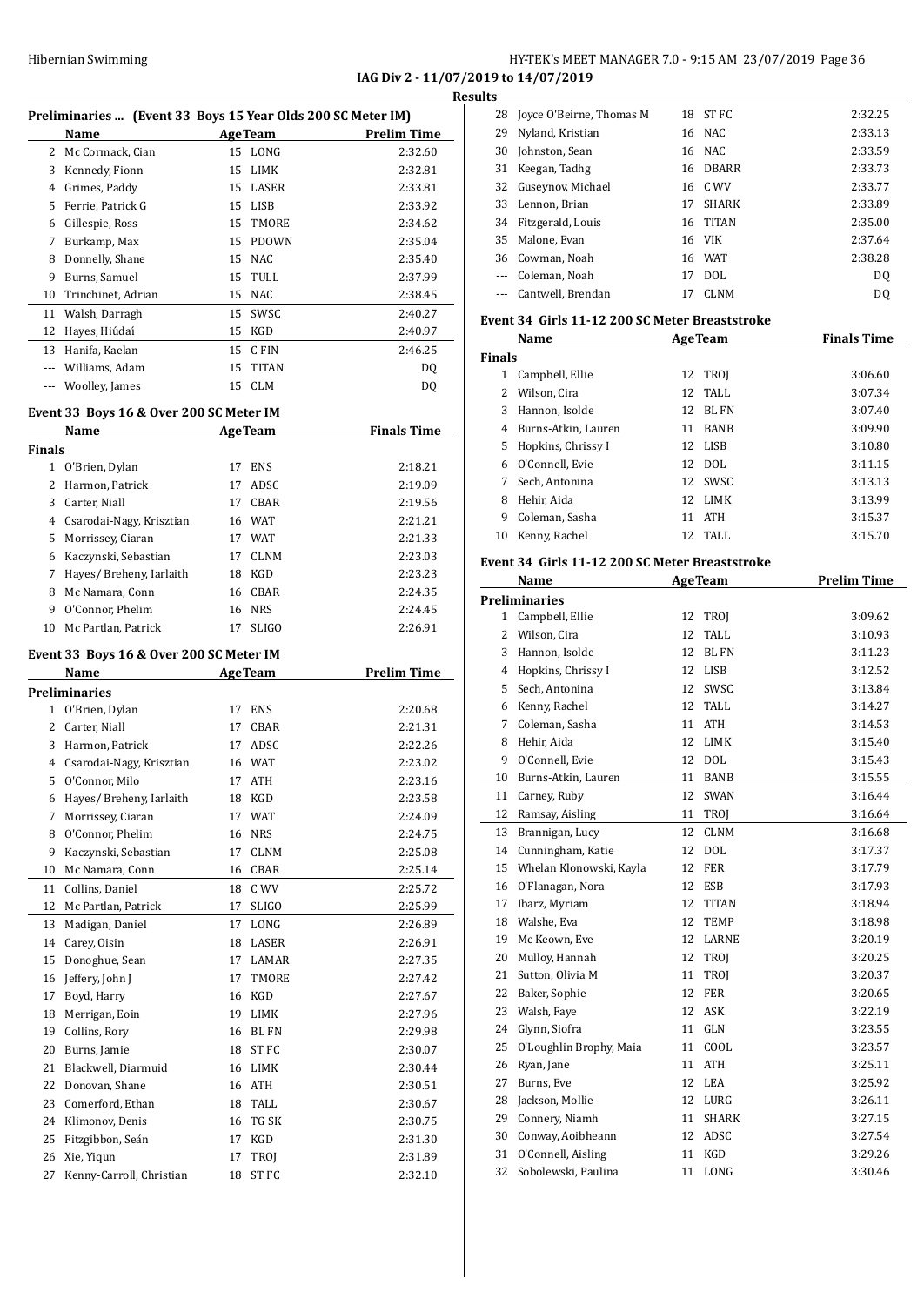### HY-TEK's MEET MANAGER 7.0 - 9:15 AM 23/07/2019 Page 37 **IAG Div 2 - 11/07/2019 to 14/07/2019**

**Results**

|               |                      | Preliminaries  (Event 34 Girls 11-12 200 SC Meter Breaststroke)         |                    |
|---------------|----------------------|-------------------------------------------------------------------------|--------------------|
|               | Name                 | <b>AgeTeam</b>                                                          | <b>Prelim Time</b> |
| 33            | O'Connor, Blathnaid  | 11 NAC                                                                  | 3:30.98            |
|               | 34 Purcell, Jessica  | 11 ALS                                                                  | 3:32.13            |
|               | 35 Urry, Matilda E   | 11 BAN                                                                  | 3:34.43            |
|               | 36 Catney, Beth      | 11 LURG                                                                 | 3:35.68            |
|               | 37 Colfer, Nicole    | 11 NRS                                                                  | 3:35.95            |
|               | 38 O'Flaherty, Edie  | 11 WAT                                                                  | 3:37.31            |
|               | 39 Gleeson, Sarah    | 11 NEN                                                                  | 3:40.62            |
| $\cdots$      | Mc Closkey, Emily    | 11 TERE                                                                 | DQ                 |
|               | Name                 | Event 34 Girls 13 Year Olds 200 SC Meter Breaststroke<br><b>AgeTeam</b> | <b>Finals Time</b> |
| <b>Finals</b> |                      |                                                                         |                    |
|               | 1 Smith, Maddie      | 13<br>SLBGH                                                             | 3:03.17            |
|               | 2 Gora, Amelia       | 13 WAT                                                                  | 3:03.36            |
|               | 3 Maher, Cara        | 13<br>TERE                                                              | 3:06.57            |
|               | 4 Rather, Kassie     | $13$ GAL                                                                | 3:07.82            |
|               | 5 Harty, Ella        | 13 DOL                                                                  | 3:08.43            |
|               | 6 Garvey, Molly      | 13 GLN                                                                  | 3:11.90            |
|               | 7 Gillis, Rebekah    | 13 SLBGH                                                                | 3:11.97            |
|               | 8 Manning, Katie     | 13 LONG                                                                 | 3:12.42            |
|               | 9 Quigley, Rachel    | 13 NEN                                                                  | 3:15.09            |
| $\cdots$      | O'Boyle, Jane        | 13 LONG                                                                 | DQ                 |
|               |                      | Event 34 Girls 13 Year Olds 200 SC Meter Breaststroke                   |                    |
|               | Name                 | <b>AgeTeam</b>                                                          | <b>Prelim Time</b> |
|               | <b>Preliminaries</b> |                                                                         |                    |
|               | 1 O'Boyle, Jane      | 13 LONG                                                                 | 3:03.91            |
|               | 2 Smith, Maddie      | 13 SLBGH                                                                | 3:05.52            |
|               | 3 Gora, Amelia       | 13 WAT                                                                  | 3:05.86            |
|               | 4 Maher, Cara        | TERE<br>13                                                              | 3:07.25            |
|               | 5 Harty, Ella        | 13 DOL                                                                  | 3:09.92            |
|               | 6 Garvey, Molly      | 13 GLN                                                                  | 3:11.23            |
|               | 7 Rather, Kassie     | 13 GAL                                                                  | 3:11.26            |
|               | 8 Doyle, Caoimhe     | 13 DROG                                                                 | 3:11.41            |
| 9             | Gillis, Rebekah      | 13<br>SLBGH                                                             | 3:12.83            |
| 10            | Manning, Katie       | 13 LONG                                                                 | 3:13.15            |
| 11            | Quigley, Rachel      | 13<br>NEN                                                               | 3:15.34            |
| 12            | Buckley, Anna        | 13<br>TERE                                                              | 3:17.68            |
| 13            | Mc Elhinney, Mya     | 13<br>COOL                                                              | 3:17.91            |
| 14            | Macauley, Sarah M    | BANB<br>13                                                              | 3:18.68            |
| 15            | O'Donnell, Ali       | 13 FER                                                                  | 3:18.88            |
|               | 16 Harrington, Ciara | 13 KNMRE                                                                | 3:20.11            |
| 17            | Fishman, Rachel A    | 13<br>TROJ                                                              | 3:21.24            |
|               | 18 Whelan, Rachel    | 13<br>SHARK                                                             | 3:22.25            |
|               | 19 Burge, Caoimhe    | 13<br>COOL                                                              | 3:23.69            |
|               | 20 Pentony, Sadhbh   | 13<br>DROG                                                              | 3:24.16            |
|               | 21 Vennard, Jessica  | 13 PDOWN                                                                | 3:24.80            |
|               | 22 O'Neill, Sadhbh   | 13 NAC                                                                  | 3:25.01            |
|               | 23 Lappin, Eva G     | 13<br>TMORE                                                             | 3:25.78            |
|               | --- Marriage, Emma   | <b>DROG</b><br>13                                                       | DQ                 |
|               | --- Duff, Amelia     | TERE<br>13                                                              |                    |
|               |                      |                                                                         | DQ                 |
| $\cdots$      | Stewart, Tilly       | BMENA<br>13                                                             | DQ                 |
|               | Name                 | Event 34 Girls 14 Year Olds 200 SC Meter Breaststroke<br><b>AgeTeam</b> | <b>Finals Time</b> |
| <b>Finals</b> |                      |                                                                         |                    |
|               |                      | 14<br>LARNE                                                             | 3:01.62            |
| 1             | Millar, Ellen        |                                                                         |                    |
| 2             | Doran, Sophie        | 14<br>LARNE                                                             | 3:02.14            |

| LS. |                     |       |         |         |
|-----|---------------------|-------|---------|---------|
|     | 4 O'Connor, Aisling |       | 14 NAC  | 3:08.64 |
|     | 5 Brennan, Lucy     | 14    | LAMAR   | 3:09.77 |
|     | 6 Smith, Clodagh    | 14    | LONG    | 3:10.23 |
| 7   | Mc Call, Kirstie A  |       | 14 BANB | 3:10.68 |
| 8   | Morris, Leah        | 14 SS |         | 3:14.37 |
| 9   | Pliszka, Antonina   | 14    | COM     | 3:15.55 |
|     | --- Bergin, Amy     | 14    | LAMAR   | DO      |
|     |                     |       |         |         |

#### **Event 34 Girls 14 Year Olds 200 SC Meter Breaststroke**

|              | Name               |    | <b>AgeTeam</b> | <b>Prelim Time</b> |
|--------------|--------------------|----|----------------|--------------------|
|              | Preliminaries      |    |                |                    |
| $\mathbf{1}$ | Millar, Ellen      | 14 | <b>LARNE</b>   | 3:04.02            |
| 2            | Doran, Sophie      | 14 | <b>LARNE</b>   | 3:04.26            |
| 3            | Jacobs, Carla      | 14 | COOL           | 3:06.87            |
| 4            | Brennan, Lucy      | 14 | <b>LAMAR</b>   | 3:10.41            |
| 5            | Bergin, Amy        | 14 | <b>LAMAR</b>   | 3:10.56            |
| 6            | Smith, Clodagh     | 14 | LONG           | 3:11.26            |
| 7            | O'Connor, Aisling  | 14 | <b>NAC</b>     | 3:11.63            |
| 8            | Mc Call, Kirstie A | 14 | <b>BANB</b>    | 3:12.43            |
| 9            | Morris, Leah       | 14 | SS             | 3:14.50            |
| 10           | Pliszka, Antonina  | 14 | COM            | 3:15.32            |
| 11           | Nishizawa, Chelsy  | 14 | <b>WAT</b>     | 3:15.64            |
| 12           | O'Connor, Maeve    | 14 | <b>MARL</b>    | 3:15.82            |
| 13           | Russell, Aimee     | 14 | <b>BMENA</b>   | 3:16.16            |
| 14           | Crean, Ciara       | 14 | KGD            | 3:16.85            |
| 15           | Brady, Siun        | 14 | GLN            | 3:19.12            |
| 16           | Mc Lysaght, Lia    | 14 | <b>KGD</b>     | 3:19.86            |
| $*17$        | O'Mahony, Treasa   | 14 | <b>LARNE</b>   | 3:19.96            |
| $*17$        | Healy, Rachel      | 14 | CBAR           | 3:19.96            |
| 19           | Dore, Emily        | 14 | <b>ASK</b>     | 3:20.10            |
| 20           | Hayde, Ella        | 14 | LIMK           | 3:20.55            |
| 21           | Di Biagio, Rebecca | 14 | <b>ALS</b>     | 3:20.63            |
| 22           | Maloney, Sinead    | 14 | <b>ESB</b>     | 3:34.25            |
| ---          | Clements, Abbie    | 14 | <b>LARNE</b>   | DQ                 |
| ---          | Hanley, Ruby       | 14 | <b>TITAN</b>   | D <sub>0</sub>     |
| $---$        | Smith, Maia        | 14 | <b>BREF</b>    | DQ                 |
|              |                    |    |                |                    |

#### **Event 34 Girls 15 Year Olds 200 SC Meter Breaststroke**

|        | Name               |    | <b>AgeTeam</b> | <b>Finals Time</b> |
|--------|--------------------|----|----------------|--------------------|
| Finals |                    |    |                |                    |
| 1      | Liptrot, Rebekah   |    | 15 SHARK       | 2:54.65            |
|        | Stapleton, Aisling |    | 15 CBAR        | 2:58.56            |
| 3      | Doyle, Ruth        |    | 15 WAT         | 2:58.74            |
| 4      | Gannon, Ava        |    | 15 KGD         | 3:05.60            |
| 5.     | Leonard, Siobhan   |    | 15 LONG        | 3:05.72            |
| 6      | Stewart, Maddy     | 15 | <b>BMENA</b>   | 3:06.79            |
| 7      | Kenny, Roisin      |    | 15 NRS         | 3:07.81            |
| 8      | Mulvey, Katie      | 15 | ECAV           | 3:08.76            |
| 9      | Gordon, Sarah      |    | 15 ST FC       | 3:09.53            |
|        | Kenny, Bernadette  |    | 15 SHARK       | DNF                |

#### **Event 34 Girls 15 Year Olds 200 SC Meter Breaststroke**

|               | Name               | <b>AgeTeam</b> |          | <b>Prelim Time</b> |  |
|---------------|--------------------|----------------|----------|--------------------|--|
| Preliminaries |                    |                |          |                    |  |
|               | Doyle, Ruth        |                | 15 WAT   | 2:55.80            |  |
|               | 2 Liptrot, Rebekah |                | 15 SHARK | 2:58.35            |  |
| 3             | Stapleton, Aisling |                | 15 CBAR  | 2:59.49            |  |
|               | 4 Leonard, Siobhan |                | 15 LONG  | 3:05.64            |  |
| 5.            | Kenny, Roisin      |                | 15 NRS   | 3:06.23            |  |
| 6             | Gannon, Ava        |                | 15 KGD   | 3:06.78            |  |
|               | Kenny, Bernadette  |                | 15 SHARK | 3:06.95            |  |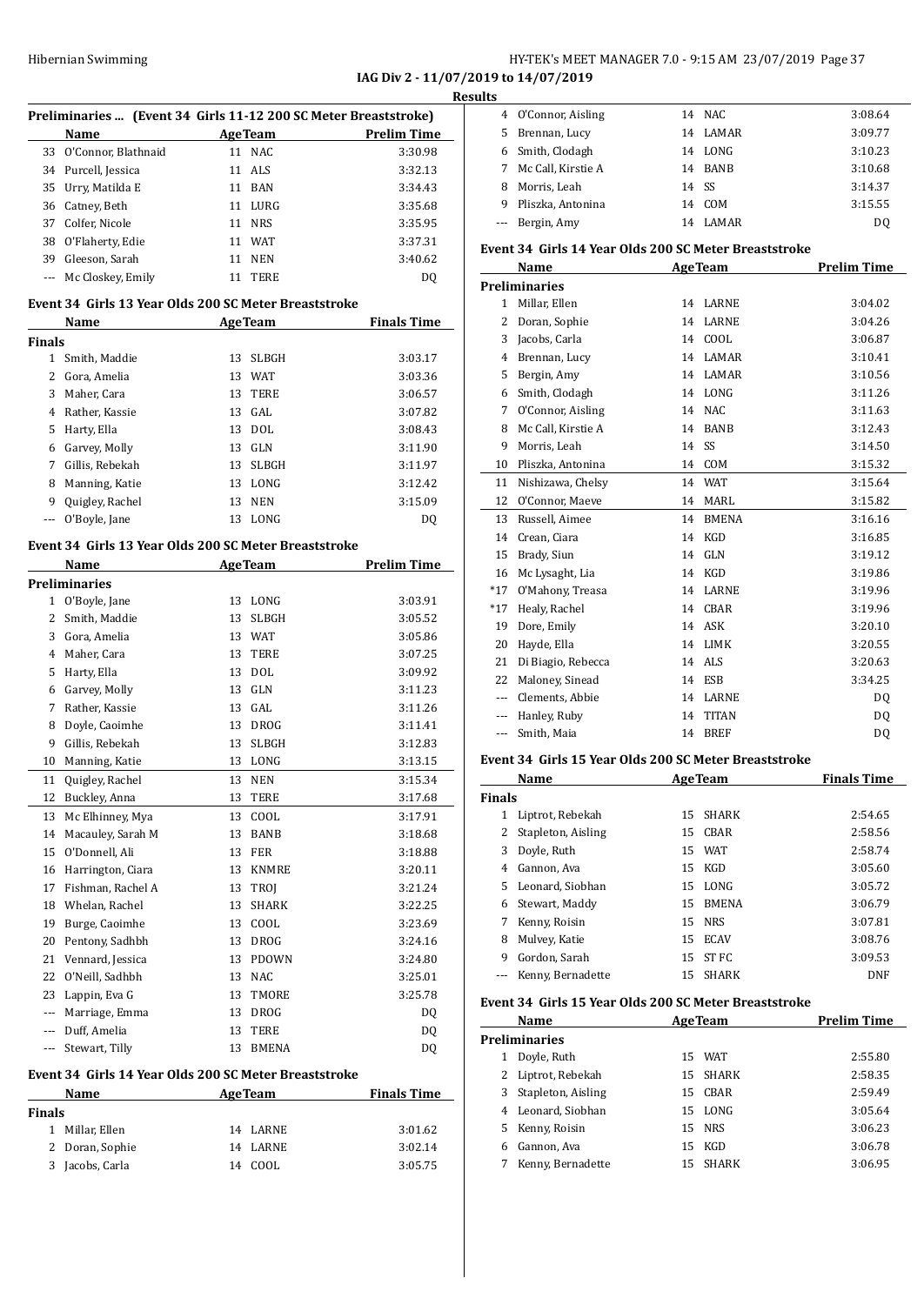## Hibernian Swimming **HY-TEK's MEET MANAGER 7.0 - 9:15 AM 23/07/2019** Page 38

**IAG Div 2 - 11/07/2019 to 14/07/2019**

 $\equiv$ 

|      | Preliminaries  (Event 34 Girls 15 Year Olds 200 SC Meter Breaststrol |                    |
|------|----------------------------------------------------------------------|--------------------|
| Name | <b>AgeTeam</b>                                                       | <b>Prelim Time</b> |

| 8  | Stewart, Maddy       |    | 15 BMENA | 3:07.46 |
|----|----------------------|----|----------|---------|
| 9  | Mulvey, Katie        |    | 15 ECAV  | 3:08.95 |
| 10 | Gordon, Sarah        | 15 | ST FC    | 3:09.08 |
| 11 | 0'Brien. Kate        |    | 15 LIMK  | 3:09.16 |
| 12 | Moore, Caoimhe       |    | 15 LAMAR | 3:09.48 |
| 13 | Irwin, Kitty         |    | 15 DOL   | 3:10.85 |
| 14 | O'Gradaigh, Meabh    |    | 15 ALS   | 3:11.04 |
| 15 | O'Raghallaigh, Meabh |    | 15 ALS   | 3:12.65 |
| 16 | Dalton, Robyn        |    | 15 NAC   | 3:12.72 |
| 17 | Higgins, Siofra      |    | 15 DOL   | 3:15.13 |
| 18 | Hurley, Megan        |    | 15 CLNM  | 3:18.14 |
|    |                      |    |          |         |

#### **Event 34 Girls 16 & Over 200 SC Meter Breaststroke**

|               | Name<br><b>AgeTeam</b> |    |              | <b>Finals Time</b> |  |
|---------------|------------------------|----|--------------|--------------------|--|
| <b>Finals</b> |                        |    |              |                    |  |
| 1             | Gellately, Megan       | 18 | <b>PDOWN</b> | 2:49.99            |  |
| 2             | Andrews, Jennifer      | 17 | LONG         | 2:51.30            |  |
| 3             | Wall, Abby             | 19 | <b>CLNM</b>  | 2:52.11            |  |
| 4             | Kearney, Sorcha        | 17 | BL FN        | 2:52.91            |  |
| 5.            | Boyle, Labhaoise       | 17 | <b>SHARK</b> | 2:53.05            |  |
| 6             | Ryan, Cara L           | 18 | ASG          | 2:54.65            |  |
| 7             | Brennan, Judy          |    | 16 ATH       | 2:57.08            |  |
| 8             | Harte, Caoilfhinn      | 17 | WAT          | 2:58.99            |  |
| 9             | Milosevic, Sara        | 16 | TROI         | 3:00.16            |  |
|               | O'Sullivan, Caoimhe    | 18 | <b>SLIGO</b> | DO                 |  |

#### **Event 34 Girls 16 & Over 200 SC Meter Breaststroke**

|                | Name                 |    | <b>AgeTeam</b>   | <b>Prelim Time</b> |
|----------------|----------------------|----|------------------|--------------------|
|                | <b>Preliminaries</b> |    |                  |                    |
| $\mathbf{1}$   | Gellately, Megan     | 18 | <b>PDOWN</b>     | 2:52.68            |
| $\overline{c}$ | Andrews, Jennifer    | 17 | LONG             | 2:52.78            |
| 3              | Boyle, Labhaoise     | 17 | <b>SHARK</b>     | 2:53.46            |
| 4              | Wall, Abby           | 19 | <b>CLNM</b>      | 2:54.45            |
| 5              | Kearney, Sorcha      | 17 | <b>BL FN</b>     | 2:55.68            |
| 6              | Brennan, Judy        | 16 | <b>ATH</b>       | 2:56.27            |
| 7              | Harte, Caoilfhinn    | 17 | <b>WAT</b>       | 2:56.92            |
| 8              | Ryan, Cara L         | 18 | ASG              | 2:57.06            |
| 9              | Milosevic, Sara      | 16 | TROJ             | 2:58.08            |
| 10             | O'Sullivan, Caoimhe  | 18 | <b>SLIGO</b>     | 2:58.58            |
| 11             | Leonard, Aoife       | 16 | LONG             | 2:59.55            |
| 12             | Heaney, Cathy        | 17 | <b>CLM</b>       | 3:00.46            |
| 13             | Donnelly, Evelyn     | 16 | ADSC             | 3:01.08            |
| 14             | Murphy, Millie       | 16 | NAC              | 3:01.13            |
| 15             | Evans, Caitlin       | 17 | <b>TITAN</b>     | 3:01.55            |
| 16             | Cosgrove, Aoife      | 17 | <b>NAC</b>       | 3:02.83            |
| 17             | Lipscomb, Hannah     | 16 | <b>MULST</b>     | 3:03.52            |
| 18             | Murphy, Laoise       | 16 | <b>NAC</b>       | 3:03.94            |
| 19             | Smylie, Ellen        | 16 | <b>PDOWN</b>     | 3:04.24            |
| 20             | Dolan. Toni          | 16 | <b>LAMAR</b>     | 3:06.03            |
| 21             | Forde, Emma          | 16 | <b>DOL</b>       | 3:06.60            |
| 22             | Ward, Aileen         | 16 | <b>ATH</b>       | 3:07.22            |
| 23             | Harrington, Ciara    | 17 | ST <sub>FC</sub> | 3:08.64            |
| 24             | Leetch, Sophie       | 16 | <b>BMENA</b>     | 3:09.27            |
| 25             | Fee, Laoise          | 16 | C FIN            | 3:09.44            |
| 26             | Halls, Jessica       | 16 | <b>TMORE</b>     | 3:09.68            |
| 27             | Mc Donald, Alannah   | 17 | <b>MAL</b>       | 3:09.83            |
| 28             | Finnerty, Lára       | 17 | <b>CLM</b>       | 3:12.34            |
| 29             | Bradley, Aoife       | 16 | <b>TITAN</b>     | 3:19.31            |
| $\overline{a}$ | Kealy, Sophie        | 16 | <b>KILK</b>      | DQ                 |

|               | Moloney, Mébh                                  |    | 18 KGD         | DQ                                                                   |
|---------------|------------------------------------------------|----|----------------|----------------------------------------------------------------------|
|               | Event 35 Boys 15 & Over 50 SC Meter Backstroke |    |                |                                                                      |
|               | Name                                           |    | <b>AgeTeam</b> | <b>Finals Time</b>                                                   |
| <b>Finals</b> |                                                |    |                |                                                                      |
|               | 1 Welby, Evan                                  | 18 | <b>SHARK</b>   | 29.15                                                                |
| 2             | Comerford, Ethan                               | 18 | TALL.          | 29.26                                                                |
| 3             | Brophy, Luke                                   | 17 | MAL            | 29.28                                                                |
| 4             | Ryan, Mark                                     | 18 | LIMK           | 29.38                                                                |
| 5             | Brennan, Sean                                  | 17 | <b>TUAM</b>    | 29.49                                                                |
| 6             | Coleman, Noah                                  | 17 | <b>DOL</b>     | 29.64                                                                |
| 7             | Comerford, Cian                                | 18 | <b>TALL</b>    | 29.93                                                                |
| 8             | Jeffery, John J                                | 17 | <b>TMORE</b>   | 30.07                                                                |
| 9             | Masterson, Darragh                             | 17 | <b>KGD</b>     | 30.30                                                                |
| 10            | Hayes/ Breheny, Iarlaith                       | 18 | KGD            | 30.83                                                                |
|               | Event 35 Boys 15 & Over 50 SC Meter Backstroke |    |                |                                                                      |
|               | Name                                           |    | <b>AgeTeam</b> | <b>Prelim Time</b>                                                   |
|               | <b>Preliminaries</b>                           |    |                |                                                                      |
|               |                                                |    |                |                                                                      |
| 1             | Welby, Evan                                    | 18 | <b>SHARK</b>   |                                                                      |
| 2             | Ryan, Mark                                     | 18 | <b>LIMK</b>    |                                                                      |
| 3             | Brophy, Luke                                   | 17 | MAL.           |                                                                      |
| 4             | Brennan, Sean                                  | 17 | <b>TUAM</b>    |                                                                      |
| 5             | Comerford, Ethan                               | 18 | <b>TALL</b>    |                                                                      |
| 6             | Coleman, Noah                                  | 17 | <b>DOL</b>     |                                                                      |
| 7             | Comerford, Cian                                | 18 | <b>TALL</b>    |                                                                      |
| 8             | Masterson, Darragh                             | 17 | KGD            | 29.29<br>29.40<br>29.43<br>29.44<br>29.66<br>29.91<br>30.25<br>30.31 |
| 9             | Hayes/ Breheny, Iarlaith                       | 18 | KGD            | 30.63                                                                |

#### **Event 36 Girls 11-12 800 SC Meter Freestyle**

|   | Name              |    | <b>AgeTeam</b> | <b>Finals Time</b> |
|---|-------------------|----|----------------|--------------------|
|   | Freeman, Sinead   | 11 | COM            | 10:27.81           |
|   | 2 Byrnes, Aoife   | 12 | LIMK           | 10:31.35           |
|   | 3 Marley, Ruby    |    | 12 TERE        | 10:40.89           |
|   | 4 Poynton, Hannah |    | 11 TROI        | 10:44.60           |
|   | 5 Boylan, Andrea  |    | 12 ALS         | 11:10.75           |
| 6 | Rock, Ava         | 11 | TALL           | 11:26.65           |
|   | Dunne, Molly      |    | LIMK           | 11:36.09           |

11 Mahon, Adam 15 LEC 31.00 Burns, Jamie 18 ST FC 31.13 13 Vennard, Daniel 17 PDOWN 31.72

#### **Event 36 Girls 13 Year Olds 800 SC Meter Freestyle**

| Name                |    | <b>AgeTeam</b> | <b>Finals Time</b> |
|---------------------|----|----------------|--------------------|
| 1 Friel, Rebekah    | 13 | ADSC.          | 10:28.33           |
| 2 Arbuzova, Natalia |    | 13 C.WV        | 10:35.21           |
| 3 O'Neill, Aine H   | 13 | TROJ           | 10:38.66           |
| 4 Mc Alinden, Ellen | 13 | LURG           | 10:51.21           |
| 5 Hayes, Anú        | 13 | KGD            | 10:55.34           |
| 6 Lawless, Roisin   | 13 | <b>WEX</b>     | 11:04.22           |
| Irwin. Mae          |    | DOL.           | 11:05.30           |

#### **Event 36 Girls 14 Year Olds 800 SC Meter Freestyle**

| Name             | <b>AgeTeam</b> |          | <b>Finals Time</b> |
|------------------|----------------|----------|--------------------|
| 1 Dore, Emily    |                | 14 ASK   | 10:29.49           |
| 2 Murphy, Emma M | 14 SS          |          | 10:32.28           |
| 3 Seward, Grace  |                | 14 DOL   | 10:36.62           |
| 4 Bowe, Shauna   |                | 14 NRS   | 10:38.03           |
| 5 Brennan, Lucy  |                | 14 LAMAR | 10:53.81           |
| 6 Reynolds, Edie | 14             | LIMK     | 10:57.92           |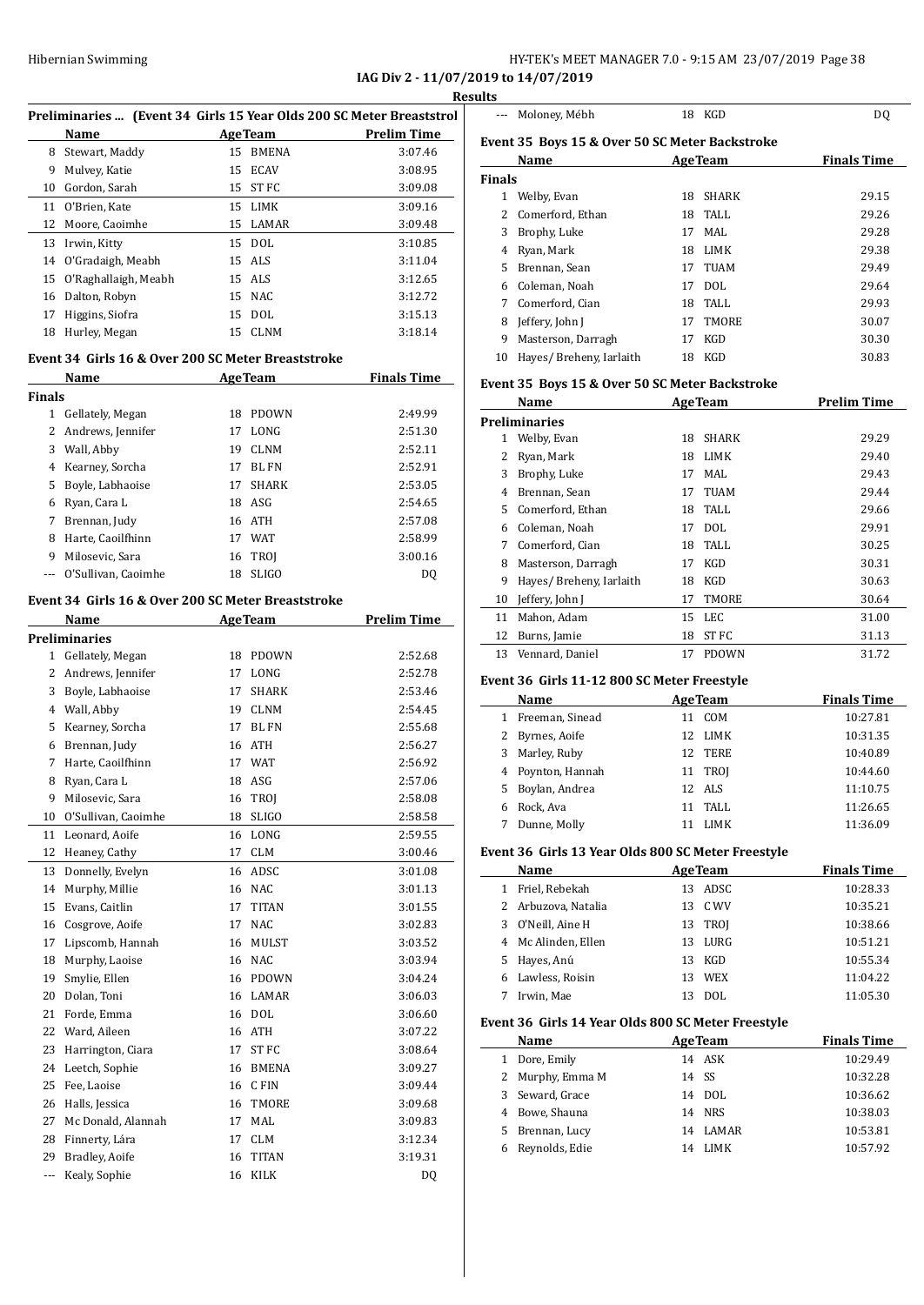**IAG Div 2 - 11/07/2019 to 14/07/2019 Results**

#### **Event 36 Girls 15 Year Olds 800 SC Meter Freestyle**

| avchi so "an'is is icar onas ooo sa mcici Treesivic |                     |       |                |                    |  |
|-----------------------------------------------------|---------------------|-------|----------------|--------------------|--|
|                                                     | Name                |       | <b>AgeTeam</b> | <b>Finals Time</b> |  |
|                                                     | 1 Sweeney, Aoife    |       | $15$ GAL       | 10:13.09           |  |
|                                                     | 2 Toothill, Jessica |       | 15 NRS         | 10:14.47           |  |
| 3                                                   | Kennedy, Aoife      |       | 15 SPL         | 10:22.69           |  |
| 4                                                   | Burns, Aoife        |       | 15 LEA         | 10:26.33           |  |
| 5                                                   | Byrne, Abby         |       | 15 ST FC       | 10:30.12           |  |
| 6                                                   | Connell, Laura      |       | 15 NRS         | 10:30.45           |  |
| 7                                                   | Furlong, Holly      | 15 SS |                | 10:31.53           |  |
| 8                                                   | Doyle, Ruth         |       | 15 WAT         | 10:36.07           |  |
| 9                                                   | Kelleher, Anna      |       | 15 DOL         | 10:36.42           |  |
| 10                                                  | Donohue, Grainne    |       | 15 LONG        | 10:43.61           |  |
|                                                     | Irwin, Kitty        |       | 15 DOL         | DO                 |  |
|                                                     |                     |       |                |                    |  |

### **Event 36 Girls 16 & Over 800 SC Meter Freestyle**

|   | Name                 |    | <b>AgeTeam</b> | <b>Finals Time</b> |
|---|----------------------|----|----------------|--------------------|
| 1 | Shiels, Ciara        | 17 | SPL            | 9:56.27            |
|   | 2 Fleming, Zoe R     |    | 16 LISB        | 9:57.59            |
|   | 3 Colvin, Cliona     | 17 | <b>NAC</b>     | 10:06.03           |
|   | 4 Mc Namara, Grace E |    | 16 LISB        | 10:16.20           |
|   | 5 Bradley, Aoife     |    | 16 TITAN       | 10:17.77           |
| 6 | Gargan, Dervla       |    | 16 NAC         | 10:24.99           |
|   | 7 Perkins, Alfrey    | 19 | <b>ENS</b>     | 10:31.16           |
| 8 | Hourihane, Ríoghna   |    | 16 SS          | 10:39.01           |

#### **Event 37 Mixed 11-14 4x50 SC Meter Medley Relay**

|                | <b>Team</b>  | Relay | <b>Finals Time</b> |
|----------------|--------------|-------|--------------------|
| $\mathbf{1}$   | KGD          | A     | 2:12.20            |
| 2              | CBAR         | A     | 2:15.04            |
| 3              | <b>LISB</b>  | A     | 2:17.28            |
| $\overline{4}$ | <b>SHARK</b> | A     | 2:17.64            |
| 5              | ST FC        | A     | 2:17.98            |
| 6              | TROJ         | A     | 2:19.27            |
| 7              | ASK          | A     | 2:21.03            |
| 8              | <b>ATH</b>   | A     | 2:21.24            |
| 9              | TALL         | A     | 2:21.76            |
| 10             | COOL         | A     | 2:22.16            |
| 11             | <b>TEMP</b>  | A     | 2:22.67            |
| 12             | LURG         | A     | 2:23.21            |
| 13             | SWSC         | A     | 2:23.25            |
| 14             | <b>NAC</b>   | A     | 2:24.21            |
| 15             | <b>DOL</b>   | A     | 2:26.27            |
| 16             | <b>NRS</b>   | A     | 2:26.37            |
| 17             | TROJ         | B     | 2:27.78            |
| 18             | TRID         | A     | 2:29.95            |
| 19             | LONG         | A     | 2:29.98            |
| 20             | <b>LISB</b>  | B     | 2:31.50            |
| 21             | <b>CURRA</b> | A     | 2:32.96            |
| $\cdots$       | <b>TERE</b>  | A     | DQ                 |

#### **Event 38 Girls 11-12 200 SC Meter IM**

| Name              |    |             | <b>Finals Time</b>                                                                       |
|-------------------|----|-------------|------------------------------------------------------------------------------------------|
| <b>Finals</b>     |    |             |                                                                                          |
| Byrnes, Aoife     |    |             | 2:41.53                                                                                  |
| 2 Freeman, Sinead | 11 | COM         | 2:42.69                                                                                  |
| 3 Coleman, Emily  |    |             | 2:47.63                                                                                  |
| Kierans. Kate     |    |             | 2:50.24                                                                                  |
| Bayley, Eva<br>5  |    |             | 2:50.29                                                                                  |
| Lamont, Isobel A  |    |             | 2:50.75                                                                                  |
| O'Connell. Evie   |    |             | 2:50.98                                                                                  |
| Boylan, Andrea    |    |             | 2:51.10                                                                                  |
| Poynton, Hannah   | 11 | <b>TROI</b> | 2:52.05                                                                                  |
|                   |    |             | <b>AgeTeam</b><br>12 LIMK<br>12 LISB<br>12 ECAV<br>12 NRS<br>12 LISB<br>12 DOL<br>12 ALS |

| 10  | Kasozi, Skye                                | 12 | ADSC           | 2:52.80            |
|-----|---------------------------------------------|----|----------------|--------------------|
|     | Event 38 Girls 11-12 200 SC Meter IM        |    |                |                    |
|     | Name                                        |    | <b>AgeTeam</b> | <b>Prelim Time</b> |
|     | Preliminaries                               |    |                |                    |
| 1   | Freeman, Sinead                             | 11 | COM            | 2:46.86            |
| 2   | Byrnes, Aoife                               | 12 | LIMK           | 2:47.33            |
| 3   | Coleman, Emily                              | 12 | LISB           | 2:49.45            |
| 4   | Bayley, Eva                                 | 12 | <b>NRS</b>     | 2:50.40            |
| 5   | O'Connell, Evie                             | 12 | DOL            | 2:50.54            |
| 6   | Lamont, Isobel A                            | 12 | LISB           | 2:50.74            |
| 7   | Poynton, Hannah                             | 11 | TROJ           | 2:51.59            |
| 8   | Kierans, Kate                               | 12 | <b>ECAV</b>    | 2:51.87            |
| 9   | Boylan, Andrea                              | 12 | ALS            | 2:51.91            |
| 10  | Kasozi, Skye                                | 12 | ADSC           | 2:52.16            |
| 11  | Potts, Laura                                | 11 | TEMP           | 2:52.40            |
| 12  | Carney, Ruby                                | 12 | SWAN           | 2:52.48            |
| 13  | Sech, Antonina                              | 12 | SWSC           | 2:52.63            |
| 14  | Glynn, Siofra                               | 11 | GLN            | 2:52.79            |
| 15  | Rather, Zainab                              | 12 | GAL            | 2:53.15            |
| 16  | Gallagher, Sinéad                           | 12 | SWSC           | 2:53.40            |
| 17  | Walshe, Eva                                 | 12 | TEMP           | 2:53.63            |
| 18  | Camlin, Sophie                              | 12 | <b>TITAN</b>   | 2:53.74            |
| 19  | Hennessy, Aine                              | 12 | <b>NAC</b>     | 2:54.48            |
| 20  | Hehir, Aida                                 | 12 | LIMK           | 2:55.66            |
| 21  | Moran, Lorraine                             | 12 | ATH            | 2:56.00            |
| 22  | Mulloy, Hannah                              | 12 | TROJ           | 2:56.05            |
| 23  | Rock, Ava                                   | 11 | TALL           | 2:56.20            |
| 24  | Kelly, Lucy                                 | 12 | ALS            | 2:56.25            |
| 25  | Ramsay, Aisling                             | 11 | TROJ           | 2:56.41            |
| 26  | Olusanya, Summer                            | 12 | TALL           | 2:56.49            |
| 27  | O'Loughlin Brophy, Maia                     | 11 | COOL           | 2:57.16            |
| 28  | Murphy, Shauna                              | 11 | SWSC           | 2:57.18            |
| 29  | Lynch, Amy                                  | 12 | SWSC           | 2:57.93            |
| 30  | Cassidy, Mary                               | 12 | DOL            | 2:58.34            |
| 31  | Hannon, Isolde                              | 12 | <b>BLFN</b>    | 2:59.06            |
| 32  | O'Driscoll, Ellen                           | 12 | ESB            | 2:59.14            |
| 33  | O'Connell, Aisling                          | 11 | KGD            | 2:59.27            |
| 34  | Fitzgerald, Gemma                           | 12 | C WV           | 2:59.32            |
|     | 35 Golden, Sophie                           | 12 | TROJ           | 2:59.98            |
| 36  | Poots, Annie R                              |    | 12 LISB        | 3:00.28            |
| 37  | <b>Buckland Morris, Kerry</b>               | 11 | <b>ECAV</b>    | 3:01.42            |
| 38  | Mc Donald, Eimear                           | 11 | <b>DUNN</b>    | 3:01.44            |
| 39  | Cunningham, Katie                           | 12 | DOL            | 3:01.67            |
| 40  | Hopkins, Chrissy I                          | 12 | LISB           | 3:01.80            |
| 41  | Burns-Atkin, Lauren                         | 11 | BANB           | 3:10.41            |
| --- | Campbell, Ellie                             | 12 | TROJ           | DQ                 |
|     | Event 38 Girls 13 Year Olds 200 SC Meter IM |    |                |                    |

|               | Name             |    | <b>AgeTeam</b> | <b>Finals Time</b> |
|---------------|------------------|----|----------------|--------------------|
| <b>Finals</b> |                  |    |                |                    |
| 1             | Mc Tigue, Kim    | 13 | <b>KGD</b>     | 2:42.49            |
| 2             | Marriage, Emma   | 13 | <b>DROG</b>    | 2:42.82            |
| 3             | Friel, Rebekah   | 13 | ADSC.          | 2:43.11            |
| 4             | Smyth, Charlotte | 13 | <b>LARNE</b>   | 2:43.82            |
| 5.            | Nolan. Ava M     |    | 13 SS          | 2:45.42            |
| 6             | Niblock, Maya    | 13 | <b>LARNE</b>   | 2:45.78            |
| 7             | Stewart, Tilly   | 13 | <b>BMENA</b>   | 2:46.44            |
| 8             | Lawless, Roisin  | 13 | <b>WEX</b>     | 2:46.80            |
| 9             | Rada, Janelle    | 13 | LURG           | 2:47.98            |
| 10            | Deasy, Laoise    | 13 | SWSC           | 2:48.34            |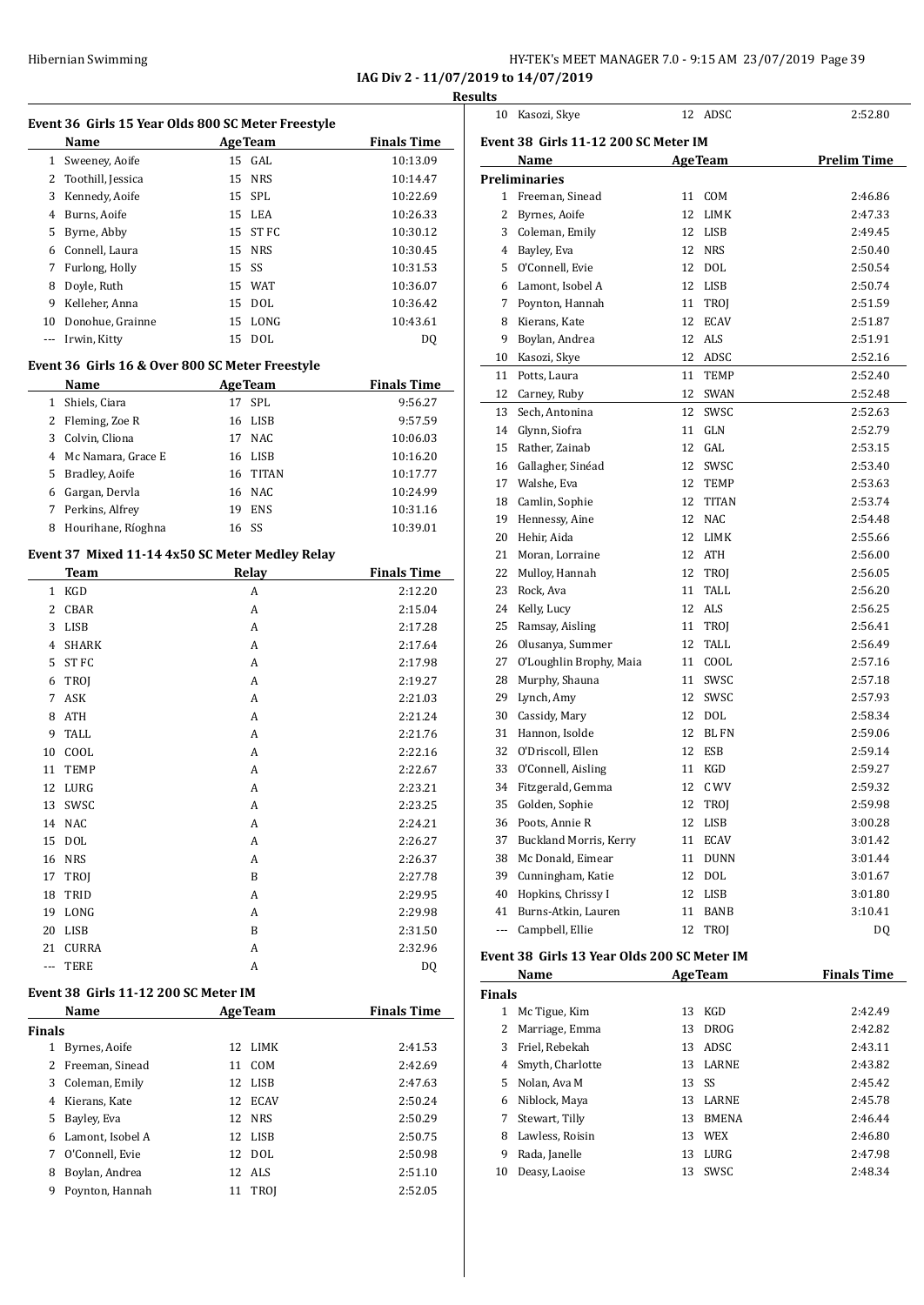#### HY-TEK's MEET MANAGER 7.0 - 9:15 AM 23/07/2019 Page 40 **IAG Div 2 - 11/07/2019 to 14/07/2019**

O'Sullivan, Maéire 14 KGD 2:46.41

**Results**

|              | Event 38  Girls 13 Year Olds 200 SC Meter IM<br>Name | <b>AgeTeam</b>     | <b>Prelim Time</b> |
|--------------|------------------------------------------------------|--------------------|--------------------|
|              | <b>Preliminaries</b>                                 |                    |                    |
|              | 1 Marriage, Emma                                     | 13 DROG            | 2:45.45            |
| $\mathbf{2}$ | Niblock, Maya                                        | 13 LARNE           | 2:45.56            |
| 3            | Smyth, Charlotte                                     | 13<br>LARNE        | 2:46.80            |
|              | 4 Rada, Janelle                                      | 13 LURG            | 2:46.82            |
| 5            | Doyle, Caoimhe                                       | 13 DROG            | 2:47.03            |
| 6            | Stewart, Tilly                                       | 13<br>BMENA        | 2:47.12            |
| 7            | Mc Tigue, Kim                                        | 13 KGD             | 2:47.30            |
| 8            | Deasy, Laoise                                        | 13<br>SWSC         | 2:47.36            |
| 9            | Lawless, Roisin                                      | 13 WEX             | 2:47.54            |
| 10           | Friel, Rebekah                                       | 13<br>ADSC         | 2:47.58            |
| 11           | Nolan, Ava M                                         | 13<br>SS           | 2:48.71            |
| 12           | Gora, Amelia                                         | 13<br>WAT          | 2:49.10            |
| 13           | Millar, Freya M                                      | 13<br>ASG          | 2:49.41            |
|              |                                                      |                    |                    |
| 14<br>15     | Buggy, Chloe<br>O'Boyle, Jane                        | 13 WAT<br>13 LONG  | 2:49.88<br>2:50.38 |
| 16           | Currie, Olivia                                       |                    | 2:51.65            |
|              |                                                      | 13<br>SHARK        |                    |
| 17           | Leetch, Hannah                                       | 13<br><b>BMENA</b> | 2:51.98            |
| 18           | Scott, Aoife M<br>19 O'Neill, Aine H                 | TMORE<br>13        | 2:51.99            |
|              |                                                      | 13<br>TROJ         | 2:52.26            |
| 20           | Rather, Kassie                                       | GAL<br>13          | 2:52.29            |
| 21           | Piao, Megan Xu-Ran                                   | 13 ALS             | 2:53.01            |
| 22           | Harrington, Ciara                                    | 13 KNMRE           | 2:53.51            |
| 23           | Mahon, Alyson J                                      | 13 CURRA           | 2:53.86            |
| 24           | Hayes, Anú                                           | 13 KGD             | 2:54.66            |
| 25           | Maher, Cara                                          | 13<br>TERE         | 2:54.90            |
| 26           | Smith, Maddie                                        | 13<br>SLBGH        | 2:55.35            |
| 27           | Gillis, Rebekah                                      | 13<br>SLBGH        | 2:55.72            |
| 28           | Niznik, Amelia                                       | 13<br>LONG         | 2:56.06            |
| 29           | Mc Alinden, Ellen                                    | 13<br>LURG         | 2:56.21            |
| 30           | Glynn, Aifric                                        | 13 GLN             | 2:57.01            |
|              | 31 Vennard, Jessica                                  | 13 PDOWN           | 2:57.77            |
| 32           | Manning, Katie                                       | 13 LONG            | 2:57.84            |
|              | 33 Garvey, Molly                                     | 13 GLN             | 2:58.59            |
| ---          | Leahy, Orla                                          | 13<br><b>TROI</b>  | DQ                 |
|              | Event 38 Girls 14 Year Olds 200 SC Meter IM          |                    |                    |
| Finals       | Name                                                 | <b>AgeTeam</b>     | <b>Finals Time</b> |
|              | 1 Nolan, Sophie                                      | 14 VIK             | 2:36.73            |
|              | 2 Allen, Naoise                                      | 14 VIK             | 2:38.41            |
|              | 3 O'Sullivan, Máire                                  | 14 KGD             | 2:41.22            |
|              | 4 Pliszka, Antonina                                  | 14 COM             | 2:41.26            |
|              | 5 Deely, Lauren                                      | 14 CBAR            | 2:43.64            |
|              | 6 O'Connor, Aisling                                  | 14 NAC             | 2:43.74            |
|              |                                                      |                    |                    |
|              | 7 Cosgrave, Sarah                                    | 14 CBAR            | 2:46.75            |
|              | 8 Fabian, Reka                                       | 14 LASER           | 2:46.80            |
|              | 9 Smith, Clodagh                                     | 14 LONG            | 2:48.77            |
|              | 10 Murphy, Emma M                                    | 14 SS              | 2:49.17            |
|              |                                                      |                    |                    |
|              | Event 38  Girls 14 Year Olds 200 SC Meter IM         |                    |                    |
|              | Name                                                 | <b>AgeTeam</b>     | <b>Prelim Time</b> |
|              | Preliminaries                                        | 14 VIK             | 2:39.66            |
|              | 1 Nolan, Sophie                                      |                    | 2:41.55            |
|              | 2 Allen, Naoise                                      | 14 VIK             |                    |
|              | 3 Fabian, Reka<br>4 Pliszka, Antonina                | 14 LASER<br>14 COM | 2:43.43<br>2:44.54 |

| 7        | O'Connor, Aisling                            |          | 14 NAC                | 2:46.42            |
|----------|----------------------------------------------|----------|-----------------------|--------------------|
| 8        | Smith, Clodagh                               | 14       | LONG                  | 2:46.81            |
| 9        | Cosgrave, Sarah                              | 14       | CBAR                  | 2:47.64            |
| 10       | Murphy, Emma M                               | 14       | SS                    | 2:47.91            |
| 11       | Ryan, Lily May                               | 14       | KGD                   | 2:48.14            |
| 12       | Russell, Aimee                               | 14       | BMENA                 | 2:48.34            |
| 13       | Leogue, Heather                              | 14       | ALS                   | 2:49.60            |
| 14       | Bergin, Amy                                  | 14       | LAMAR                 | 2:50.33            |
| 15       | Mc Call, Kirstie A                           | 14       | <b>BANB</b>           | 2:50.83            |
| 16       | Doody, Sarah                                 | 14       | ST FC                 | 2:51.20            |
| 17       | Clements, Abbie                              | 14       | LARNE                 | 2:51.79            |
| 18       | O'Connor, Maeve                              |          | 14 MARL               | 2:51.93            |
| 19       | Brennan, Lucy                                |          | 14 LAMAR              | 2:52.15            |
| 20       | Hughes, Emma                                 |          | 14 BALL               | 2:52.24            |
| 21       | Seward, Grace                                |          | 14 DOL                | 2:52.61            |
| 22       | Reid-Kelly, Liadh                            |          | 14 ALS                | 2:52.67            |
| 23       | Doorly, Rosie                                | 14       | GAL                   | 2:52.81            |
| 24       | Morris, Leah                                 | 14 SS    |                       | 2:52.89            |
| 25       | Di Biagio, Rebecca                           | 14       | ALS                   | 2:53.00            |
| 26       | Rodgers, Meabh                               |          | 14 OLY                | 3:02.14            |
|          |                                              |          |                       |                    |
|          | Event 38  Girls 15 Year Olds 200 SC Meter IM |          |                       |                    |
|          | Name                                         |          | <b>AgeTeam</b>        | <b>Finals Time</b> |
| Finals   |                                              |          |                       |                    |
| 1        | Dirrane, Aoife                               | 15       | LASER                 | 2:35.46            |
| 2        | Lowe, Erika                                  | 15       | ATH                   | 2:37.54            |
| 3        | Davitt, Aoife                                |          | 15 GAL                | 2:38.59            |
| 4        | Dalton, Robyn                                | 15       | <b>NAC</b>            | 2:40.86            |
| 5        | Furlong, Holly                               | 15       | SS                    | 2:42.58            |
| 6        | Roclawska, Oliwia                            | 15       | SHARK                 | 2:43.29            |
|          |                                              |          |                       |                    |
| 7        | Kenny, Roisin                                | 15       | <b>NRS</b>            | 2:43.38            |
| 8        | Stewart, Maddy                               | 15       | <b>BMENA</b>          | 2:43.95            |
| 9        | Byrne, Abby                                  | 15       | ST <sub>FC</sub>      | 2:44.28            |
| 10       | Leoucheva, Helena                            | 15       | COOL                  | 2:48.90            |
|          |                                              |          |                       |                    |
|          | Event 38 Girls 15 Year Olds 200 SC Meter IM  |          |                       |                    |
|          | Name                                         |          | <b>AgeTeam</b>        | <b>Prelim Time</b> |
|          | Preliminaries                                |          |                       |                    |
| 1        | Dirrane, Aoife                               | 15       | LASER                 | 2:37.20            |
| 2        | Lowe, Erika                                  | 15       | ATH                   | 2:37.91            |
| 3        | Liptrot, Rebekah                             | 15       | SHARK                 | 2:42.40            |
| 4        | Dalton, Robyn                                | 15       | NAC                   | 2:42.54            |
| 5        | Davitt, Aoife                                | 15       | GAL                   | 2:42.67            |
| 6        | Roclawska, Oliwia                            | 15       | SHARK                 | 2:42.91            |
| 7        | Kenny, Roisin                                | 15       | <b>NRS</b>            | 2:43.06            |
| 8        | Furlong, Holly                               | 15       | SS                    | 2:43.23            |
| 9        | Stewart, Maddy                               | 15       | BMENA                 | 2:43.85            |
| 10       | Byrne, Abby                                  | 15       | ST FC                 | 2:44.01            |
| 11       | Leoucheva, Helena                            | 15       | COOL                  | 2:44.16            |
| 12       | Gannon, Ava                                  | 15       | KGD                   | 2:44.24            |
| 13       | Butler, Holly                                | 15       | CAR                   | 2:45.43            |
| 14       | Dowling, Caoimhe                             | 15       | TROJ                  | 2:45.58            |
| 15       | Irwin, Kitty                                 | 15       | DOL                   | 2:45.98            |
| 16       | Toothill, Jessica                            | 15       | <b>NRS</b>            | 2:47.17            |
| 17       | Stapleton, Aisling                           | 15       | CBAR                  | 2:47.29            |
| 18       | O'Gradaigh, Meabh                            | 15       | ALS                   | 2:47.69            |
| 19       | O'Connor, Clodagh                            | 15       | MARL                  | 2:48.58            |
| 20       | Byrne, Ella                                  | 15       | LONG                  | 2:50.88            |
| 21<br>22 | Coleman, Caoimhe<br>Harris, Sophie           | 15<br>15 | CURRA<br><b>KFSHR</b> | 2:52.84<br>2:53.98 |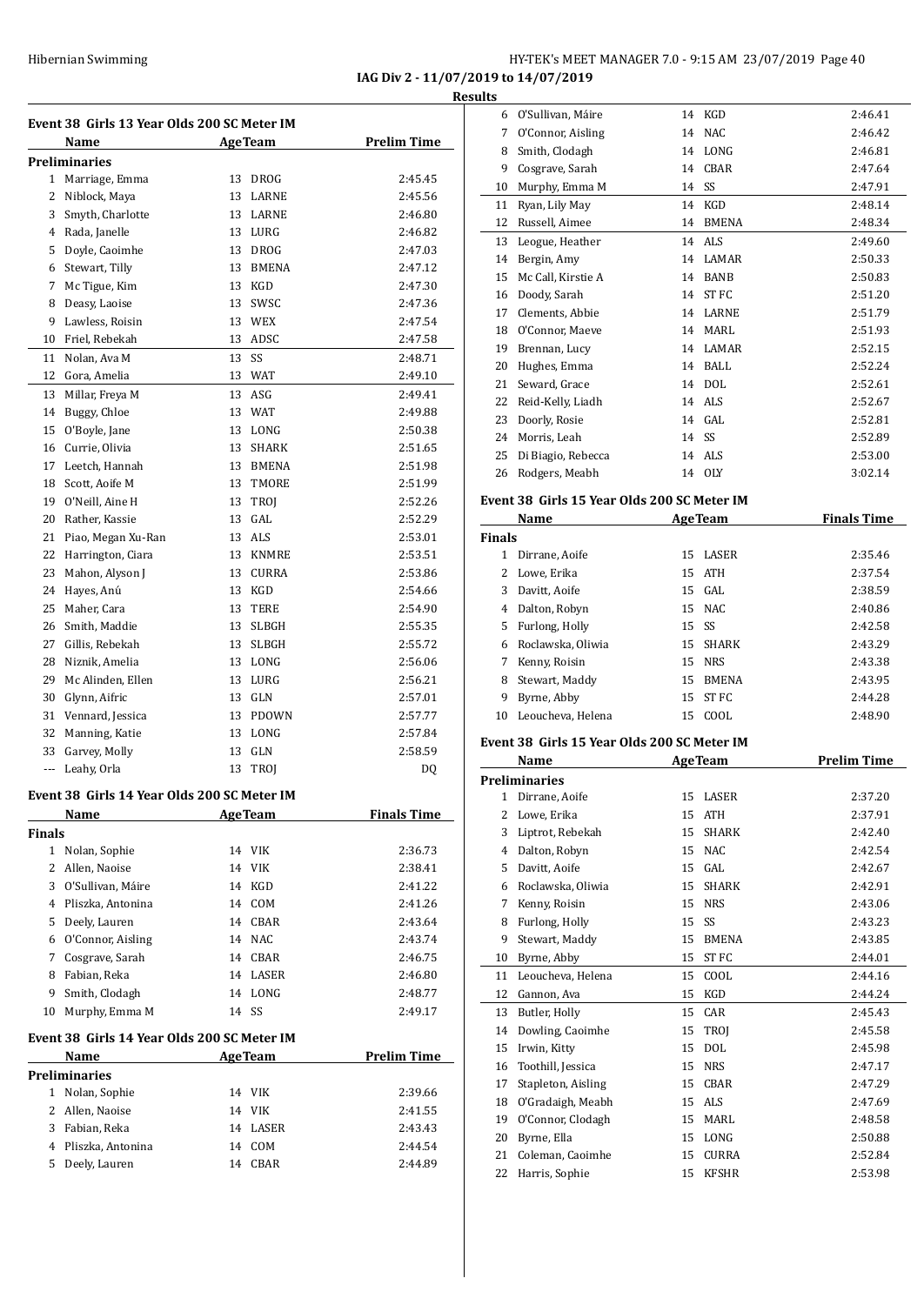#### Hibernian Swimming HY-TEK's MEET MANAGER 7.0 - 9:15 AM 23/07/2019 Page 41 **IAG Div 2 - 11/07/2019 to 14/07/2019**

**Results**

|                | Name                                     |    | <b>AgeTeam</b>   | <b>Finals Time</b> |
|----------------|------------------------------------------|----|------------------|--------------------|
| <b>Finals</b>  |                                          |    |                  |                    |
| $\mathbf{1}$   | Kearney, Sorcha                          | 17 | <b>BL FN</b>     | 2:29.26            |
| 2              | Henry, Lisa                              | 18 | <b>CLM</b>       | 2:30.73            |
| 3              | Gellately, Megan                         | 18 | <b>PDOWN</b>     | 2:31.80            |
| 4              | Andrews, Jennifer                        | 17 | LONG             | 2:33.49            |
| 5              | Moloney, Mébh                            | 18 | <b>KGD</b>       | 2:34.60            |
| 6              | Johnson, Laura                           | 17 | <b>ATH</b>       | 2:36.08            |
| 7              | Farrell, Rachel                          | 17 | COOL             | 2:40.29            |
| 8              | Cosgrove, Aoife                          | 17 | <b>NAC</b>       | 2:40.46            |
| 9              | Harrington, Ciara                        | 17 | ST <sub>FC</sub> | 2:42.73            |
| ---            | Gallagher, Elena                         | 17 | TROJ             | DQ                 |
|                | Event 38 Girls 16 & Over 200 SC Meter IM |    |                  |                    |
|                | Name                                     |    | <b>AgeTeam</b>   | <b>Prelim Time</b> |
|                | <b>Preliminaries</b>                     |    |                  |                    |
| 1              | Kearney, Sorcha                          | 17 | BL FN            | 2:30.69            |
| $\overline{c}$ | Henry, Lisa                              | 18 | CLM              | 2:33.68            |
| 3              | Gallagher, Elena                         | 17 | TROI             | 2:34.26            |
| 4              | Andrews, Jennifer                        | 17 | LONG             | 2:34.36            |
| 5              | Gellately, Megan                         | 18 | <b>PDOWN</b>     | 2:34.58            |
| 6              | Moloney, Mébh                            | 18 | <b>KGD</b>       | 2:35.44            |
| 7              | Johnson, Laura                           | 17 | <b>ATH</b>       | 2:36.19            |
| 8              | Ryan, Cara L                             | 18 | ASG              | 2:37.34            |
| 9              | Harrington, Ciara                        | 17 | ST <sub>FC</sub> | 2:38.07            |
| 10             | Farrell, Rachel                          | 17 | COOL             | 2:38.83            |
| 11             | Cosgrove, Aoife                          | 17 | <b>NAC</b>       | 2:39.07            |
| 12             | Whitten, Lara                            | 16 | <b>TMORE</b>     | 2:39.29            |
| 13             | Mc Partlan, Alice                        | 16 | <b>SLIGO</b>     | 2:39.53            |
| 14             | Blanco-Morrissey, Maya                   | 18 | <b>NAC</b>       | 2:40.60            |

 Lipscomb, Hannah 16 MULST 2:40.72 Walsh, Tara 17 SLIGO 2:40.84 Boyle, Labhaoise 17 SHARK 2:41.03 Colvin, Cliona 17 NAC 2:41.40 Forde, Emma 16 DOL 2:41.54 O'Sullivan, Caoimhe 18 SLIGO 2:42.66 Murphy, Laoise 16 NAC 2:43.06 22 Milosevic, Sara 16 TROJ 2:43.25 Treanor, Sorcha 16 CLM 2:44.19 Evans, Caitlin 17 TITAN 2:45.35 Wall, Abby 19 CLNM 2:45.55

#### **Event 39 Boys 11-12 200 SC Meter Breaststroke**

|        | Name                                          |    | <b>AgeTeam</b> | <b>Finals Time</b> |
|--------|-----------------------------------------------|----|----------------|--------------------|
| Finals |                                               |    |                |                    |
| 1      | Gil, Mark                                     | 12 | TROI           | 3:04.52            |
| 2      | Lavin, Michael                                | 12 | COM            | 3:04.77            |
| 3      | Whelan, Killian                               |    | 12 CLNM        | 3:06.58            |
| 4      | O'Neill, Sean                                 |    | 12 ATH         | 3:07.71            |
| 5.     | Mallet, Aidan                                 |    | 12 LEC         | 3:10.22            |
| 6      | Corbett, Conor                                | 11 | WEX            | 3:14.67            |
| 7      | Moro, Fredrik                                 |    | 12 ATH         | 3:16.78            |
| 8      | Karchenko, Alan F                             | 11 | <b>BANB</b>    | 3:17.90            |
| 9      | Wang, Stephen                                 | 12 | <b>ENS</b>     | 3:17.97            |
| 10     | Browne, Alex                                  | 11 | GLN            | 3:17.98            |
|        | Event 39 Boys 11-12 200 SC Meter Breaststroke |    |                |                    |

| Name                 | <b>AgeTeam</b> | <b>Prelim Time</b> |
|----------------------|----------------|--------------------|
| <b>Preliminaries</b> |                |                    |
| 1 Lavin, Michael     | COM.<br>12.    | 3:04.74            |

| 2  | Whelan, Killian   |    | 12 CLNM      | 3:11.42 |
|----|-------------------|----|--------------|---------|
| 3  | O'Neill, Sean     | 12 | <b>ATH</b>   | 3:11.52 |
| 4  | Gil, Mark         | 12 | <b>TROI</b>  | 3:11.98 |
| 5. | Corbett, Conor    | 11 | <b>WEX</b>   | 3:13.46 |
| 6  | Mallet, Aidan     | 12 | LEC          | 3:14.00 |
| 7  | Karchenko, Alan F | 11 | <b>BANB</b>  | 3:15.57 |
| 8  | Browne, Alex      | 11 | GLN          | 3:16.17 |
| 9  | Wang, Stephen     | 12 | <b>ENS</b>   | 3:17.66 |
| 10 | Moro, Fredrik     | 12 | <b>ATH</b>   | 3:20.55 |
| 11 | Mc Combe, Ross    | 11 | <b>PDOWN</b> | 3:21.65 |
| 12 | Logan, Jake       | 12 | ADSC         | 3:21.79 |
| 13 | Lanigan, Conor    | 12 | TRID         | 3:22.09 |
| 14 | Samuchov, Ignat   | 11 | <b>LAMAR</b> | 3:24.49 |
| 15 | Wilson, Ben       | 11 | BAN          | 3:30.70 |

#### **Event 39 Boys 13 Year Olds 200 SC Meter Breaststroke**

|               | Name                |    | <b>AgeTeam</b> | <b>Finals Time</b> |
|---------------|---------------------|----|----------------|--------------------|
| <b>Finals</b> |                     |    |                |                    |
| $^*1$         | Mc Grath, Dylan     | 13 | ST FC          | 2:57.11            |
| $^*1$         | Fox, Jamie          | 13 | ATH            | 2:57.11            |
| 3             | Gray, Lewis P       | 13 | <b>BANB</b>    | 2:58.47            |
| 4             | Peng, Aaron         | 13 | TALL           | 2:59.32            |
| 5.            | Fitzpatrick, Bryn L | 13 | LISB           | 2:59.91            |
| 6             | Doherty, Ethan      | 13 | CBAR           | 3:01.72            |
| 7             | Doyle, Peter        | 13 | KGD            | 3:06.10            |
| 8             | Alfred, Sean        |    | 13 ASK         | 3:08.15            |
| 9             | Hourigan, Marcus    | 13 | LIMK           | 3:12.94            |
| 10            | Murphy, Aaron       | 13 | <b>TEMP</b>    | 3:16.25            |

#### **Event 39 Boys 13 Year Olds 200 SC Meter Breaststroke**

|    | Name                      |    | <b>AgeTeam</b> | <b>Prelim Time</b> |
|----|---------------------------|----|----------------|--------------------|
|    | <b>Preliminaries</b>      |    |                |                    |
| 1  | Mc Grath, Dylan           | 13 | ST FC          | 2:59.30            |
| 2  | Peng, Aaron               | 13 | TALL           | 3:01.70            |
| 3  | Fox, Jamie                | 13 | <b>ATH</b>     | 3:04.40            |
| 4  | Fitzpatrick, Bryn L       | 13 | <b>LISB</b>    | 3:04.55            |
| 5  | Doherty, Ethan            | 13 | <b>CBAR</b>    | 3:06.02            |
| 6  | Gray, Lewis P             | 13 | <b>BANB</b>    | 3:06.50            |
| 7  | Hourigan, Marcus          | 13 | <b>LIMK</b>    | 3:06.55            |
| 8  | Doyle, Peter              | 13 | <b>KGD</b>     | 3:06.75            |
| 9  | Murphy, Aaron             | 13 | <b>TEMP</b>    | 3:08.60            |
| 10 | Alfred, Sean              | 13 | ASK            | 3:11.22            |
| 11 | Mc Ilroy-Sanchez, Pablo G | 13 | COLE           | 3:11.80            |
| 12 | O'Keeffe, Jamie           | 13 | <b>PORT</b>    | 3:12.54            |
| 13 | O'Connor, Ben             | 13 | <b>CURRA</b>   | 3:13.09            |
| 14 | Markham, Oscar            | 13 | ASK            | 3:14.58            |
| 15 | Hogan, Cian               | 13 | <b>SHARK</b>   | 3:14.67            |
| 16 | Mc Mahon, Sean            | 13 | <b>BARRA</b>   | 3:15.02            |
|    | Hayes, Ferdia             | 13 | ENS            | DQ                 |

#### **Event 39 Boys 14 Year Olds 200 SC Meter Breaststroke**

|        | Name               |    | <b>AgeTeam</b> | <b>Finals Time</b> |
|--------|--------------------|----|----------------|--------------------|
| Finals |                    |    |                |                    |
| 1      | George, Alec       | 14 | <b>LVADY</b>   | 2:50.97            |
| 2      | Atkinson, Sam R    | 14 | LISB           | 2:51.52            |
| 3      | Kearney, Rian      | 14 | RL FN          | 2:51.86            |
| 4      | Matlhodi, Katlo D  | 14 | <b>BANB</b>    | 2:52.28            |
| 5.     | Fee, Brogan        |    | 14 CFIN        | 2:55.39            |
| 6      | Lyons, Jack        |    | 14 PORT        | 2:56.94            |
|        | Mason, Cian        | 14 | KGD            | 2:59.80            |
| 8      | Hanbury, Michael J | 14 | ST FC          | 3:06.34            |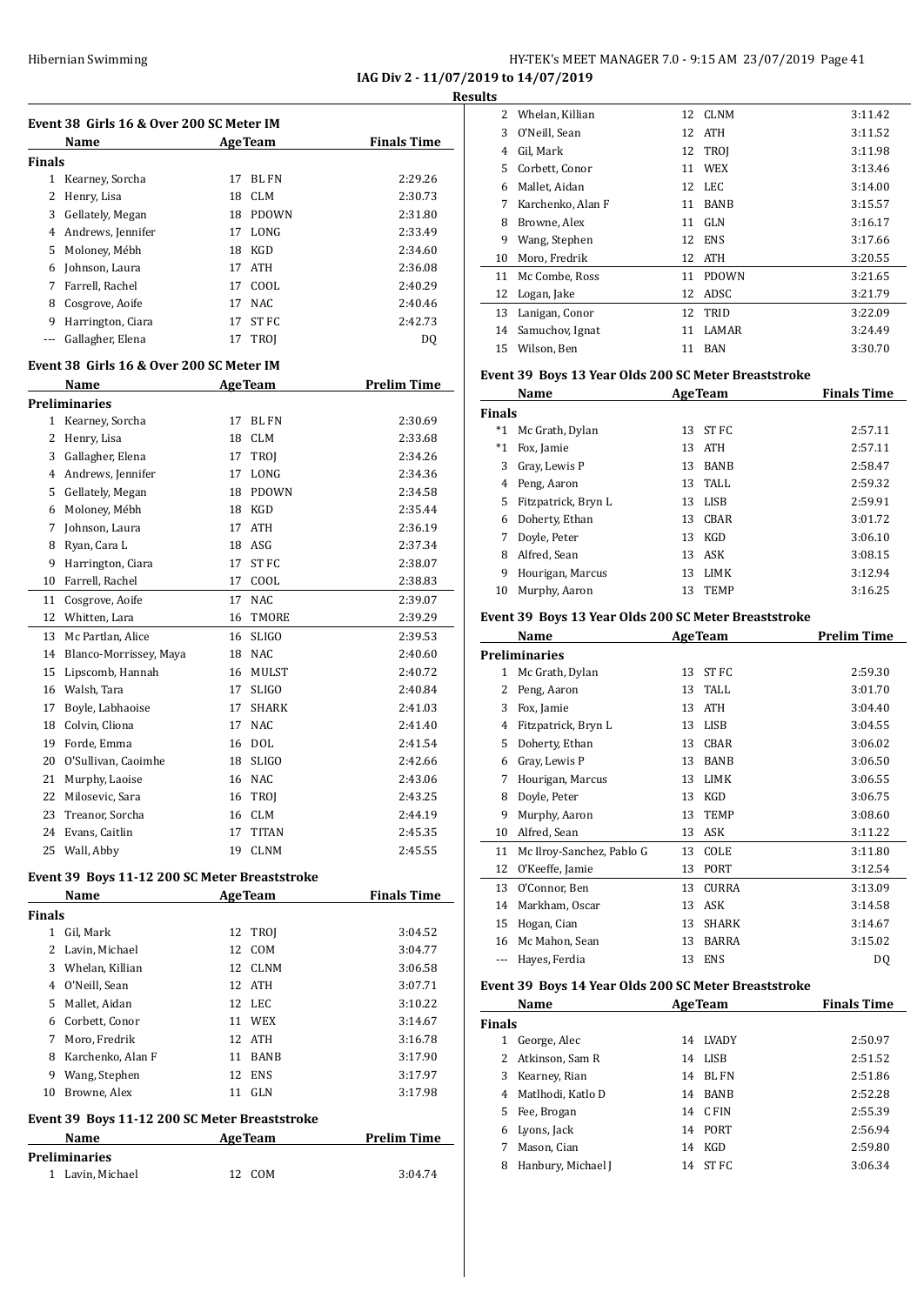**IAG Div 2 - 11/07/2019 to 14/07/2019**

|               |                                                                |                |                    | <b>Results</b> |
|---------------|----------------------------------------------------------------|----------------|--------------------|----------------|
|               | Finals  (Event 39 Boys 14 Year Olds 200 SC Meter Breaststroke) |                |                    |                |
|               | Name                                                           | AgeTeam        | <b>Finals Time</b> |                |
| 9.            | Gilmore, Dylan                                                 | 14 ADSC        | 3:06.61            |                |
| 10            | Redmond, Aaron                                                 | 14 ECAV        | 3:11.65            |                |
|               | Event 39 Boys 14 Year Olds 200 SC Meter Breaststroke           |                |                    |                |
|               | <b>Name</b><br><b>Example 2</b> Age Team                       |                | <b>Prelim Time</b> |                |
|               | <b>Preliminaries</b>                                           |                |                    | 1              |
|               | 1 Atkinson, Sam R                                              | 14 LISB        | 2:51.74            |                |
| 2             | Kearney, Rian                                                  | 14 BL FN       | 2:52.33            | Eve            |
| 3             | George, Alec                                                   | 14 LVADY       | 2:52.73            |                |
|               | 4 Matlhodi, Katlo D                                            | 14 BANB        | 2:54.03            | Pre            |
| 5             | Fee, Brogan                                                    | 14 CFIN        | 2:56.73            |                |
| 6             | Lyons, Jack                                                    | 14 PORT        | 2:57.77            |                |
| 7             | Mason, Cian                                                    | 14 KGD         | 2:59.33            |                |
| 8             | Lennon, David                                                  | 14 SHARK       | 2:59.91            |                |
| 9             | Mc Goldrick, Ewan J                                            | 14 ASC         | 3:03.35            |                |
| 10            | Hanbury, Michael J                                             | 14 ST FC       | 3:05.30            |                |
| 11            | Gilmore, Dylan                                                 | 14 ADSC        | 3:05.52            |                |
| 12            | Redmond, Aaron                                                 | 14 ECAV        | 3:06.76            |                |
|               | 13 Pyne, Cian                                                  | 14 ENS         | 3:06.91            |                |
|               | *14 Breen. Thomas                                              | 14 NAC         | 3:07.18            |                |
|               | *14 Farrell, Samuel                                            | 14 LAMAR       | 3:07.18            |                |
|               | 16 Larkin, Andrew                                              | 14 ASC         | 3:09.82            |                |
|               | 17 Ormond, David                                               | 14 KILK        | 3:13.32            |                |
| 18            | Treanor, Eoin                                                  | 14 CLM         | 3:15.98            |                |
|               | Event 39 Boys 15 Year Olds 200 SC Meter Breaststroke           |                |                    |                |
|               | Name                                                           | <b>AgeTeam</b> | <b>Finals Time</b> | 1              |
| <b>Finals</b> |                                                                |                |                    |                |
|               | 1 Mc Cormack, Cian                                             | 15 LONG        | 2:45.87            |                |
| $\mathbf{2}$  | Gormley, Daragh                                                | 15 TUAM        | 2:47.71            |                |

|    | Mc Cormack, Cian    |    | 15 LONG      | 2:45.87 |
|----|---------------------|----|--------------|---------|
|    | 2 Gormley, Daragh   |    | 15 TUAM      | 2:47.71 |
|    | 3 Campbell, Michael |    | 15 OLY       | 2:51.45 |
| 4  | Reilly, Evan        |    | 15 CLM       | 2:51.53 |
|    | 5 Blanchard, Ruairi |    | 15 LASER     | 2:58.12 |
| 6  | Hayes, Hiúdaí       |    | 15 KGD       | 2:58.76 |
| 7  | Krawczun, Kuba      |    | 15 LAMAR     | 2:59.52 |
| 8  | Herron, Joshua      |    | 15 PDOWN     | 3:01.46 |
| 9  | Boyle, Anthony      | 15 | <b>BL FN</b> | 3:02.77 |
| 10 | Tierney, Lee        |    | 15 ENS       | 3:05.37 |

#### **Event 39 Boys 15 Year Olds 200 SC Meter Breaststroke**

|    | Name                 |    | <b>AgeTeam</b> | <b>Prelim Time</b> |
|----|----------------------|----|----------------|--------------------|
|    | <b>Preliminaries</b> |    |                |                    |
| 1  | Mc Cormack, Cian     |    | 15 LONG        | 2:48.18            |
|    | 2 Gormley, Daragh    |    | 15 TUAM        | 2:51.36            |
| 3  | Campbell, Michael    |    | 15 OLY         | 2:51.67            |
| 4  | Reilly, Evan         |    | 15 CLM         | 2:53.43            |
| 5  | Blanchard, Ruairi    |    | 15 LASER       | 2:59.39            |
| 6  | Herron, Joshua       |    | 15 PDOWN       | 2:59.87            |
| 7  | Krawczun, Kuba       |    | 15 LAMAR       | 3:01.01            |
| 8  | Boyle, Anthony       | 15 | <b>BL FN</b>   | 3:01.16            |
| 9  | Hayes, Hiúdaí        | 15 | KGD            | 3:01.45            |
| 10 | Tierney, Lee         | 15 | ENS            | 3:02.13            |
|    | Mahon, Adam          |    | 15 LEC         | D0                 |

# **Event 39 Boys 16 & Over 200 SC Meter Breaststroke**

| <b>Name</b>          | <b>AgeTeam</b> | <b>Finals Time</b> |
|----------------------|----------------|--------------------|
| <b>Finals</b>        |                |                    |
| 1 Carew, Christopher | 20 KILK        | 2:31.02            |
| 2 O'Connor. Milo     | 17 ATH         | 2:35.71            |

|    | 3 Cantwell, Brendan  |    | <b>CLNM</b>  | 2:37.94 |
|----|----------------------|----|--------------|---------|
| 4  | Vennard, Daniel      | 17 | <b>PDOWN</b> | 2:38.21 |
| 5. | O'Connor, Phelim     |    | 16 NRS       | 2:40.80 |
| 6  | Kaczynski, Sebastian | 17 | <b>CLNM</b>  | 2:41.16 |
| 7  | O'Leary, Paul        | 18 | <b>KLRNY</b> | 2:41.88 |
| 8  | Mc Namara, Conn      | 16 | CBAR         | 2:42.70 |
| 9  | O'Rourke, Diarmuid   | 17 | TUAM         | 2:42.83 |
| 10 | Cross, Harry S       | 19 | CY BT        | 2:44.48 |
|    |                      |    |              |         |

#### **Event 39 Boys 16 & Over 200 SC Meter Breaststroke**

|                | Name                 |    | <b>AgeTeam</b> | <b>Prelim Time</b> |
|----------------|----------------------|----|----------------|--------------------|
|                | <b>Preliminaries</b> |    |                |                    |
| 1              | Carew, Christopher   | 20 | <b>KILK</b>    | 2:31.57            |
| $\overline{2}$ | O'Connor, Milo       | 17 | <b>ATH</b>     | 2:39.02            |
| 3              | Cantwell, Brendan    | 17 | <b>CLNM</b>    | 2:39.47            |
| $\overline{4}$ | O'Connor, Phelim     | 16 | <b>NRS</b>     | 2:40.71            |
| 5              | Vennard, Daniel      | 17 | <b>PDOWN</b>   | 2:41.66            |
| 6              | O'Rourke, Diarmuid   | 17 | <b>TUAM</b>    | 2:41.67            |
| 7              | O'Leary, Paul        | 18 | <b>KLRNY</b>   | 2:41.68            |
| 8              | Mc Namara, Conn      | 16 | <b>CBAR</b>    | 2:42.19            |
| 9              | Kaczynski, Sebastian | 17 | <b>CLNM</b>    | 2:42.35            |
| 10             | Morrissey, Ciaran    | 17 | <b>WAT</b>     | 2:42.78            |
| 11             | Cross, Harry S       | 19 | CY BT          | 2:43.53            |
| 12             | Harmon, Patrick      | 17 | ADSC           | 2:44.35            |
| 13             | Donoghue, Sean       | 17 | LAMAR          | 2:44.45            |
| 14             | Clark, Alex          | 17 | <b>SHARK</b>   | 2:45.91            |
| 15             | Klimonov, Denis      | 16 | TG SK          | 2:47.02            |
| 16             | Fitzgibbon, Seán     | 17 | KGD            | 2:47.03            |
| 17             | Madigan, Daniel      | 17 | LONG           | 2:47.55            |
| 18             | Kenny, Joseph        | 16 | <b>TALL</b>    | 2:48.30            |
| 19             | Merrigan, Eoin       | 19 | LIMK           | 2:48.31            |
| 20             | Van DE Beek, Jake    | 16 | <b>BLFN</b>    | 2:48.49            |
| 21             | Blackwell, Diarmuid  | 16 | <b>LIMK</b>    | 2:50.42            |
| 22             | O'Grady, Adam        | 16 | <b>FER</b>     | 2:50.60            |
| 23             | Boyd, Harry          | 16 | <b>KGD</b>     | 2:52.50            |
| 24             | Faherty, Christopher | 17 | LONG           | 2:53.81            |
| 25             | Balaski, James       | 16 | CBAR           | 2:53.85            |
| 26             | Suttle, Sam          | 16 | <b>TEMP</b>    | 2:56.55            |
| 27             | Johnston, Sean       | 16 | <b>NAC</b>     | 2:56.94            |
| 28             | Mc Fadden, Jack      | 17 | COOL           | 2:57.78            |

#### **Event 40 Girls 15 & Over 50 SC Meter Backstroke**

|               | Name               |    | <b>AgeTeam</b> | <b>Finals Time</b> |
|---------------|--------------------|----|----------------|--------------------|
| <b>Finals</b> |                    |    |                |                    |
|               | Gallagher, Elena   | 17 | <b>TROI</b>    | 31.31              |
| 2             | Fitzpatrick, Amy   | 18 | <b>CLNM</b>    | 31.34              |
| 3             | Whitten, Lara      | 16 | TMORE          | 31.59              |
| 4             | Miao, Fiona        | 15 | <b>FER</b>     | 31.62              |
| *5            | Johnson, Laura     | 17 | ATH            | 32.05              |
| *5            | Pliszka, Anastazya | 17 | COM            | 32.05              |
|               | Ruddy, Lillie-May  | 15 | <b>PDOWN</b>   | 32.49              |
| 8             | Cunningham, Dani   | 18 | <b>WAT</b>     | 32.70              |
| 9             | Byrne, Abby        | 15 | ST FC          | 32.86              |

#### **Event 40 Girls 15 & Over 50 SC Meter Backstroke**

|    | Name                 |     | <b>AgeTeam</b> | <b>Prelim Time</b> |
|----|----------------------|-----|----------------|--------------------|
|    | <b>Preliminaries</b> |     |                |                    |
| 1. | Miao, Fiona          |     | 15 FER         | 31.48              |
|    | 2 Fitzpatrick, Amy   |     | 18 CLNM        | 31.54              |
|    | 3 Gallagher, Elena   |     | 17 TROI        | 31.60              |
|    | Whitten, Lara        | 16. | TMORE          | 31.97              |